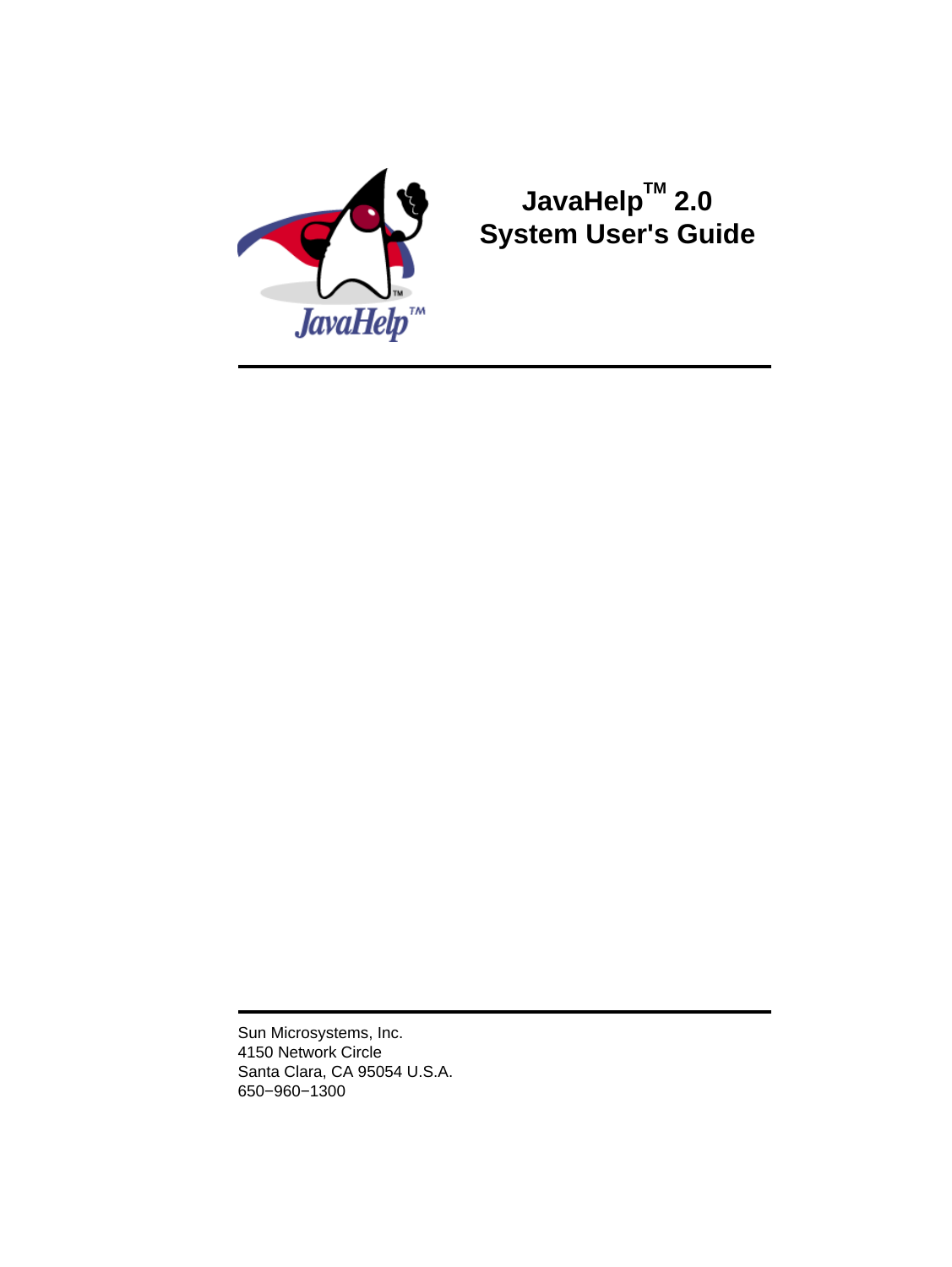Copyright 2004 Sun Microsystems, Inc. All rights reserved. Use is subject to license terms. Sun, Sun Microsystems, the Sun Logo, Solaris, Java, the Java Coffee Cup Logo, J2SE, Java Foundation Classes (J.F.C.), Java Plug−in and JavaHelp are trademarks or registered trademarks of Sun Microsystems, Inc. in the U.S. and other countries.

DOCUMENTATION IS PROVIDED "AS IS" AND ALL EXPRESS OR IMPLIED CONDITIONS, REPRESENTATIONS AND WARRANTIES, INCLUDING ANY IMPLIED WARRANTY OF MERCHANTABILITY, FITNESS FOR A PARTICULAR PURPOSE OR NON−INFRINGEMENT, ARE DISCLAIMED, EXCEPT TO THE EXTENT THAT SUCH DISCLAIMERS ARE HELD TO BE LEGALLY INVALID.

RESTRICTED RIGHTS LEGEND: Use, duplication, or disclosure by the U.S. Government is subject to restrictions as set forth in subparagraph (c)(1)(ii) of the Rights in Technical Data and Computer Software Clause at DFARS 252.227−7013 (Oct. 1988) and FAR 52.227−19 (c) (June 1987).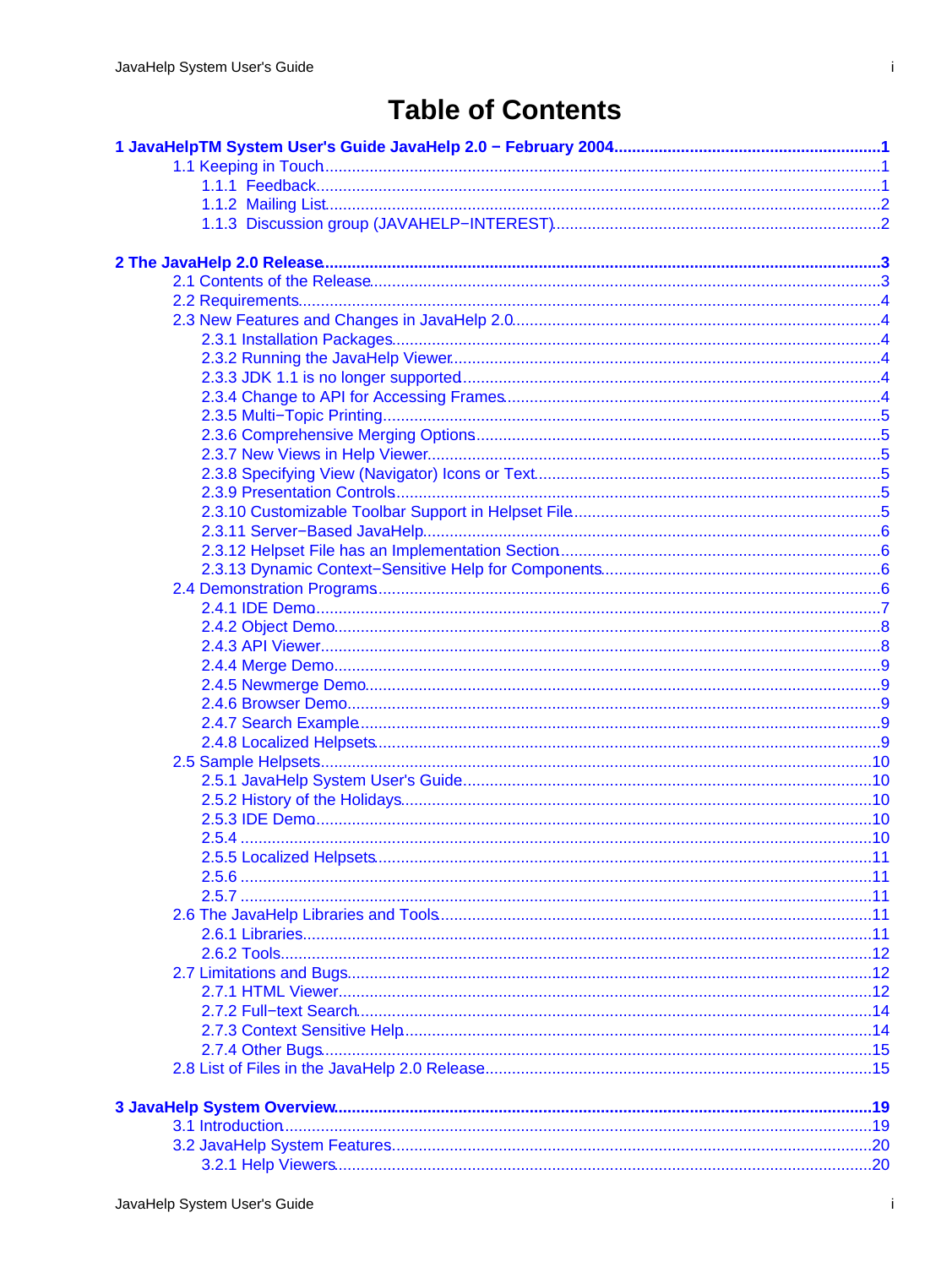| <b>3 JavaHelp System Overview</b> |  |
|-----------------------------------|--|
|                                   |  |
|                                   |  |
|                                   |  |
|                                   |  |
|                                   |  |
|                                   |  |
|                                   |  |
|                                   |  |
|                                   |  |
|                                   |  |
|                                   |  |
|                                   |  |
|                                   |  |
|                                   |  |
|                                   |  |
|                                   |  |
|                                   |  |
|                                   |  |
|                                   |  |
|                                   |  |
|                                   |  |
|                                   |  |
|                                   |  |
|                                   |  |
|                                   |  |
|                                   |  |
|                                   |  |
|                                   |  |
|                                   |  |
|                                   |  |
|                                   |  |
|                                   |  |
|                                   |  |
|                                   |  |
|                                   |  |
|                                   |  |
|                                   |  |
|                                   |  |
|                                   |  |
|                                   |  |
|                                   |  |
|                                   |  |
|                                   |  |
|                                   |  |
|                                   |  |
|                                   |  |
|                                   |  |
|                                   |  |
|                                   |  |
|                                   |  |
|                                   |  |
|                                   |  |
|                                   |  |
|                                   |  |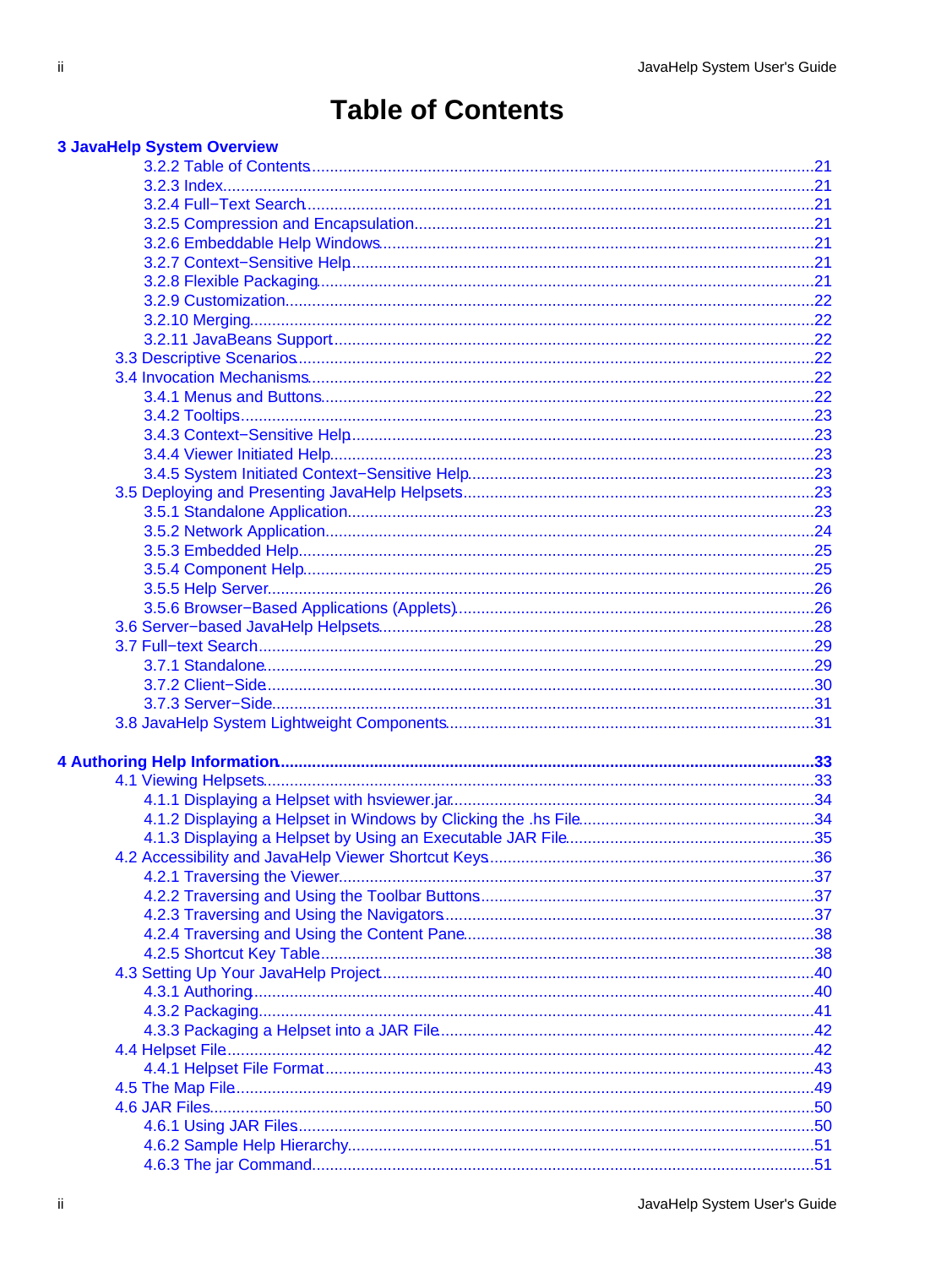| <b>4 Authoring Help Information</b>                                                 |  |
|-------------------------------------------------------------------------------------|--|
|                                                                                     |  |
|                                                                                     |  |
|                                                                                     |  |
|                                                                                     |  |
|                                                                                     |  |
|                                                                                     |  |
|                                                                                     |  |
|                                                                                     |  |
|                                                                                     |  |
|                                                                                     |  |
|                                                                                     |  |
|                                                                                     |  |
|                                                                                     |  |
|                                                                                     |  |
|                                                                                     |  |
|                                                                                     |  |
|                                                                                     |  |
|                                                                                     |  |
|                                                                                     |  |
|                                                                                     |  |
|                                                                                     |  |
|                                                                                     |  |
|                                                                                     |  |
|                                                                                     |  |
|                                                                                     |  |
|                                                                                     |  |
|                                                                                     |  |
| 4.16.7 Window Size (viewerSize>, Location (viewerLocation), and Name (viewerName)74 |  |
|                                                                                     |  |
|                                                                                     |  |
|                                                                                     |  |
|                                                                                     |  |
|                                                                                     |  |
|                                                                                     |  |
|                                                                                     |  |
|                                                                                     |  |
|                                                                                     |  |
|                                                                                     |  |
|                                                                                     |  |
|                                                                                     |  |
|                                                                                     |  |
|                                                                                     |  |
|                                                                                     |  |
|                                                                                     |  |
|                                                                                     |  |
|                                                                                     |  |
|                                                                                     |  |
|                                                                                     |  |
|                                                                                     |  |
|                                                                                     |  |
|                                                                                     |  |
|                                                                                     |  |
|                                                                                     |  |
|                                                                                     |  |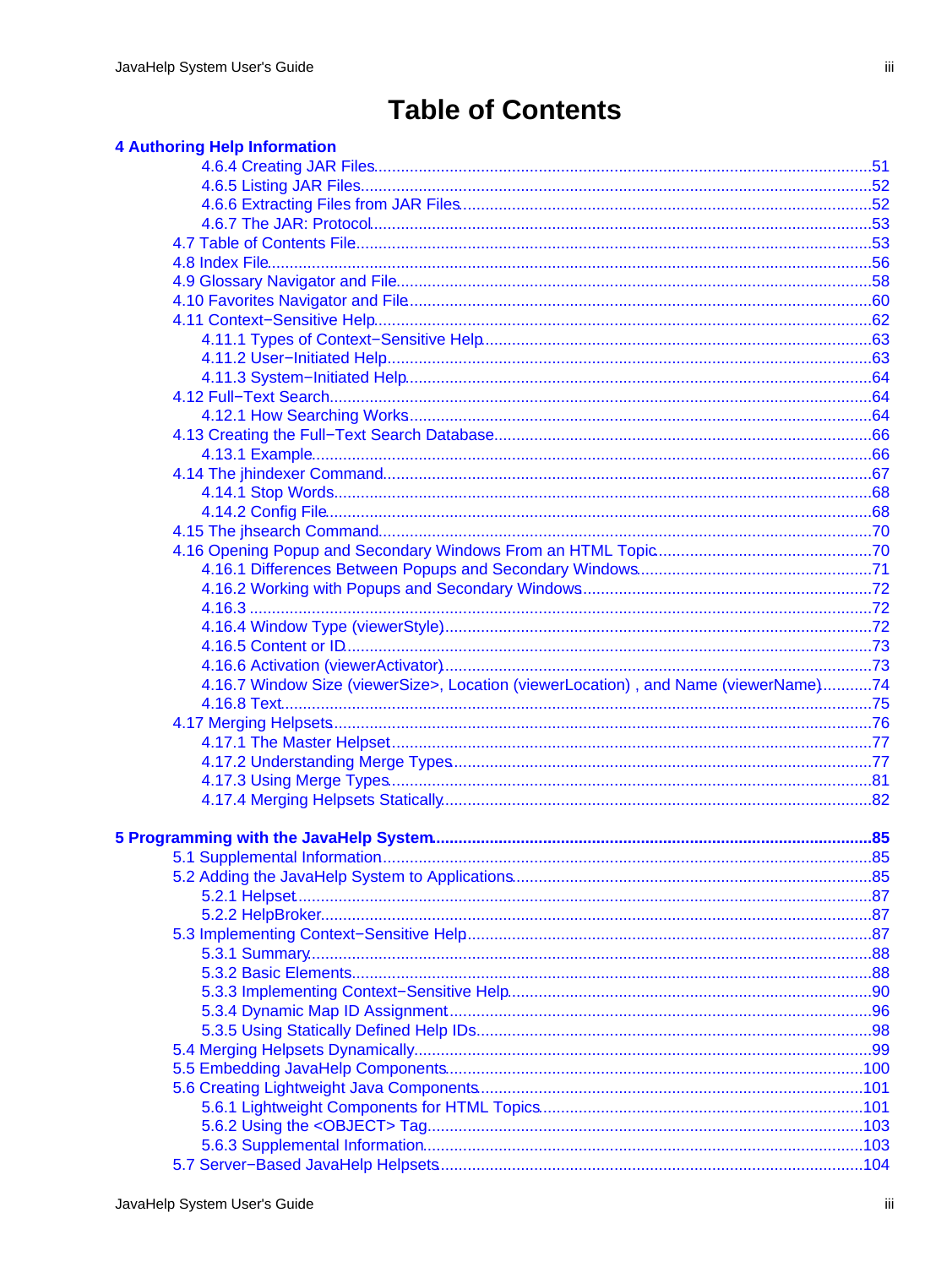| 5 Programming with the JavaHelp System |  |
|----------------------------------------|--|
|                                        |  |
|                                        |  |
|                                        |  |
|                                        |  |
|                                        |  |
|                                        |  |
|                                        |  |
|                                        |  |
|                                        |  |
|                                        |  |
|                                        |  |
|                                        |  |
|                                        |  |
|                                        |  |
|                                        |  |
|                                        |  |
|                                        |  |
|                                        |  |
|                                        |  |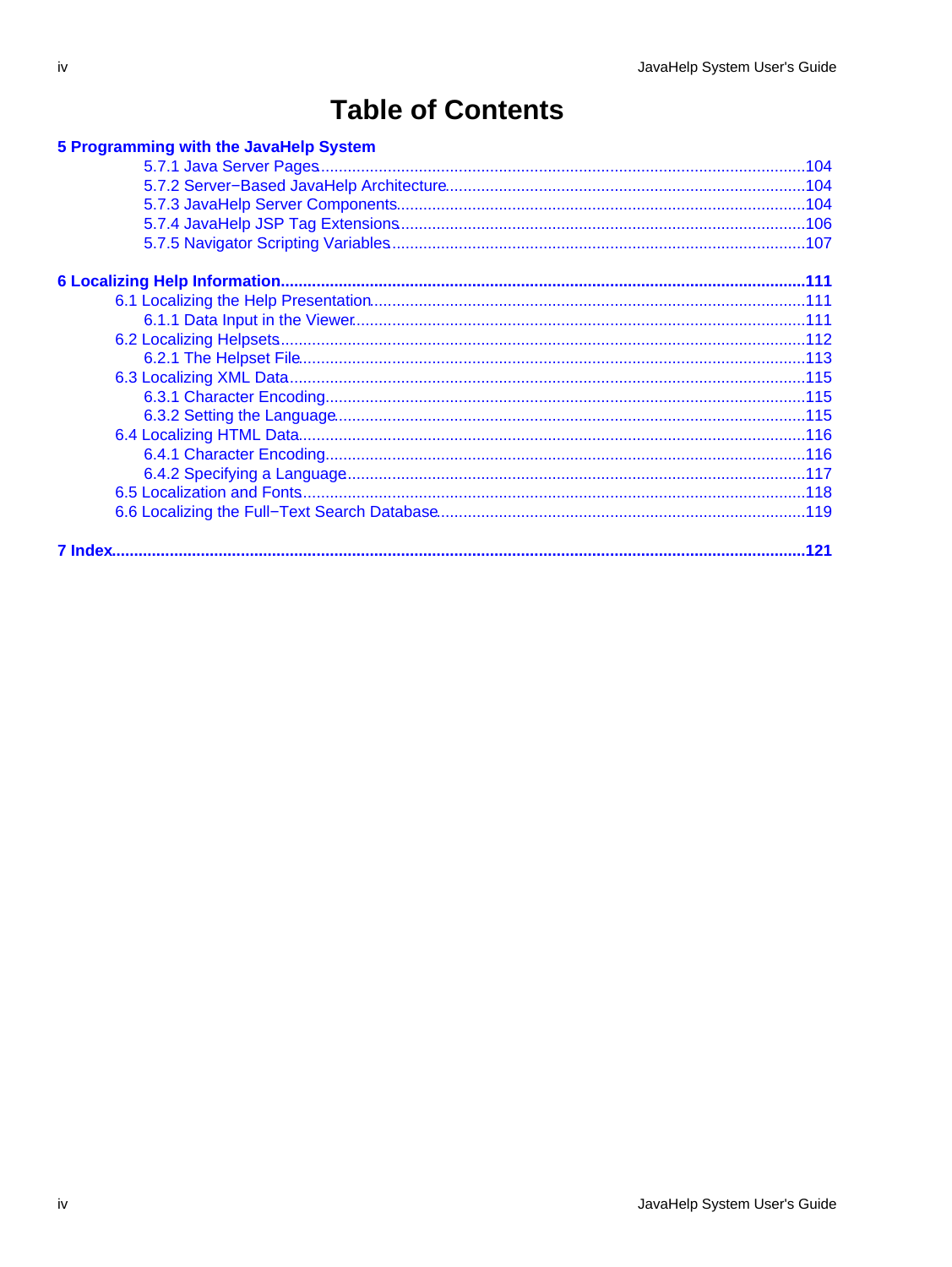### <span id="page-6-0"></span>**1 JavaHelp System User's Guide TM**

#### **JavaHelp 2.0 − February 2004**

This user's guide contains the following sections:

#### **[Release Information](#page-7-2)**

A description of the contents of the JavaHelp release.

#### **[JavaHelp System Overview](#page-22-0)**

A general overview of the JavaHelp system. Describes features, usage scenarios, and other technical details.

#### **[Authoring Help Information](#page-36-2)**

A guide for help authors. Describes how to: set up a help system, use popups and secondary windows, use context−sensitive help, use full−text search, and package help information for delivery to users.

#### **[Programming with the JavaHelp System](#page-89-0)**

A guide for developers. Describes how to: add JavaHelp to applications, implement context−sensitive help, embed JavaHelp components into applications, and develop lightweight Java components that can be added to help topics.

#### **[Localizing Help Information](#page-115-0)**

A guide for localizers of JavaHelp systems.

- ∑∠ This guide is available in PDF format at: doc\jhug.pdf
- 9. J The JavaHelp helpset for this guide can be found at: doc\jhug

## <span id="page-6-1"></span>**1.1 Keeping in Touch**

The following is a list of ways to obtain and share information about the JavaHelp system.

#### <span id="page-6-2"></span>**1.1.1 Feedback**

Comments and questions about how the JavaHelp system software works are welcome. Please review the FAQ at our home page, and if your question is not covered, send email by using the following web page:

[http://java.sun.com/docs/forms/javahelp−sendusmail.html](http://java.sun.com/docs/forms/javahelp-sendusmail.html)

If you have comments on the JavaHelp specification, instead of the web page above, please send comments to:

#### [jsr−97−comments@jcp.org](mailto:jsr-97-comments@jcp.org)

Your email messages will be read. However, due to the large volume of email, we might not be able to respond personally.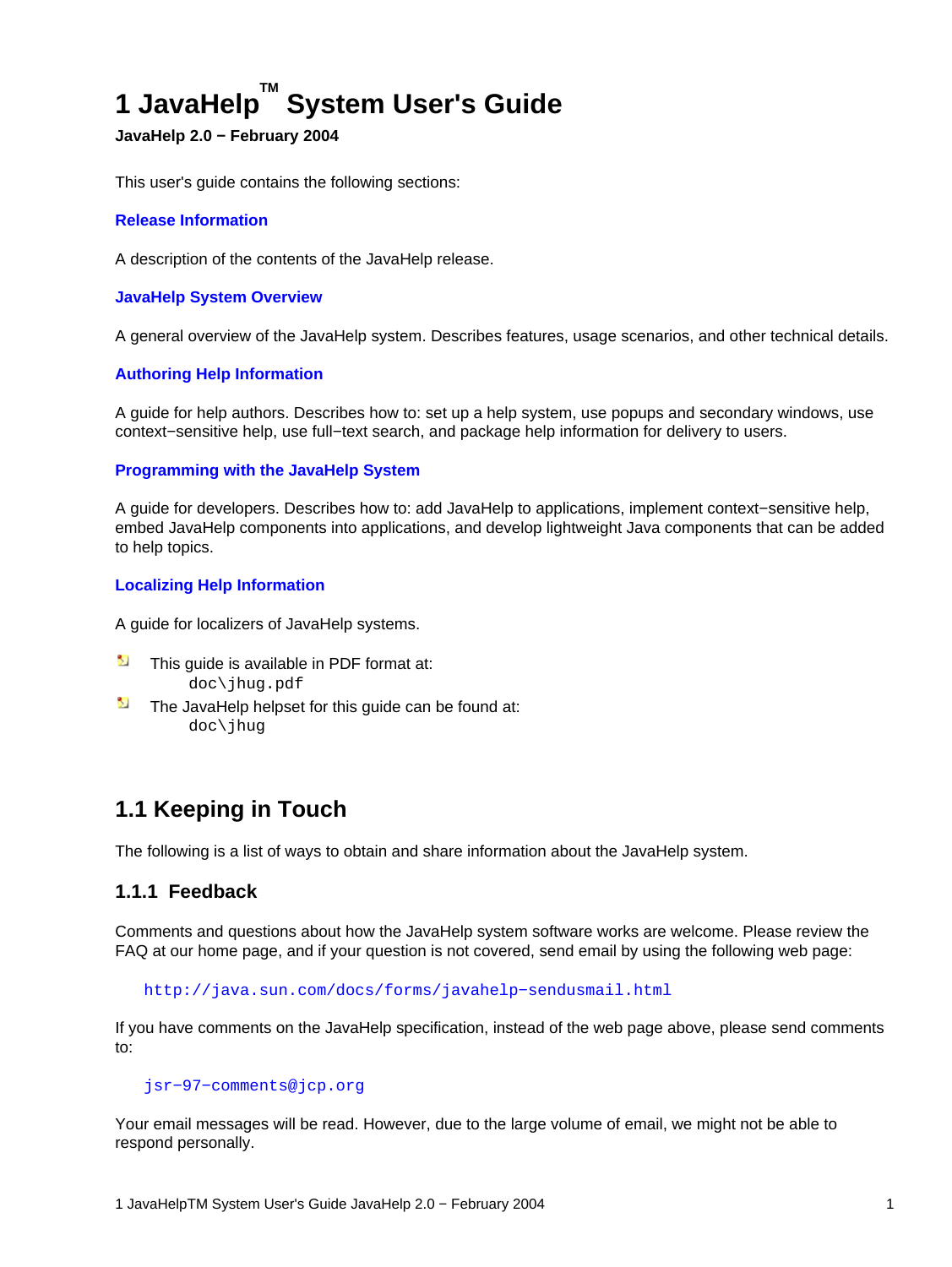## <span id="page-7-0"></span>**1.1.2 Mailing List**

The JavaHelp team maintains a mailing list for disseminating information about JavaHelp system updates and events.

To subscribe:

- 1. Send mail to [listserv@javasoft.com](mailto:listserv@javasoft.com).
- 2. In the body of the message type: SUBSCRIBE JAVAHELP−INFO.

## <span id="page-7-1"></span>**1.1.3 Discussion group (JAVAHELP−INTEREST)**

Sun maintains a mailing list as a JavaHelp community resource where interested parties can post and exchange information and inquiries about the JavaHelp system in a public forum. Subscribers to this list can receive inquiries either as they are posted or in regular digest versions.

To subscribe:

- 1. Send mail to: [listserv@javasoft.com](mailto:listserv@javasoft.com).
- 2. In the body of the message type: SUBSCRIBE JAVAHELP−INTEREST.

To view archives, manage your subscription, or to unsubscribe, go to:

[http://archives.java.sun.com/archives/javahelp−interest.html](http://archives.java.sun.com/archives/javahelp-interest.html)

#### **Web Site**

Other information can be obtained at our web site at:

<http://java.sun.com/products/javahelp>

<span id="page-7-2"></span>We hope to hear from you!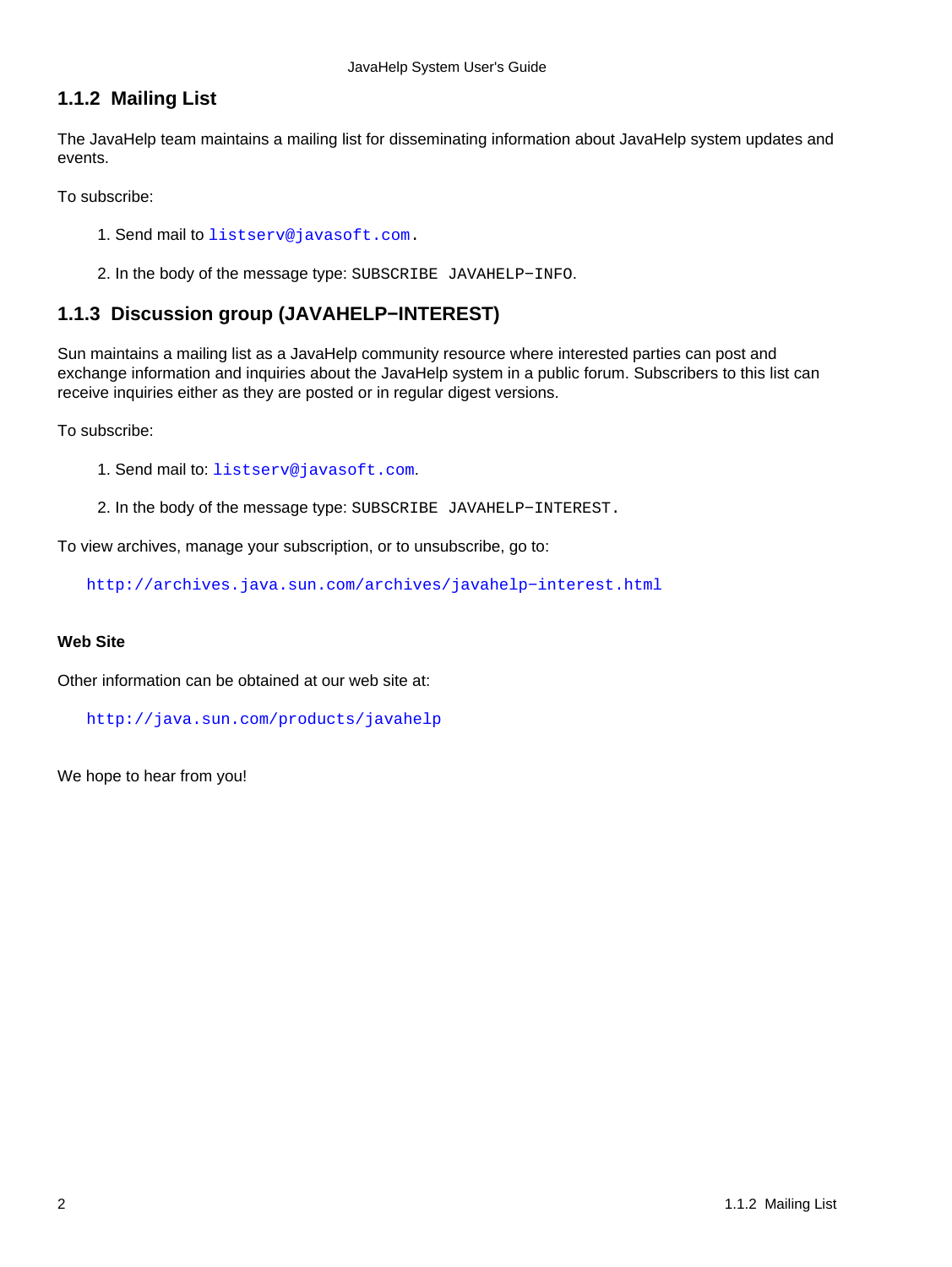# <span id="page-8-0"></span>**2 The JavaHelp 2.0 Release**

This chapter describes the contents of the JavaHelp 2.0 release. In addition to the JavaHelp system libraries, the release contains a variety of demos, examples, and documentation.

How you explore and use the release depends on your interests. For example:

- ь If you are a developer interested in adding the JavaHelp system to an application, you might:
	- Run the demonstration programs and examine the source code for those programs.
	- Read the chapters of the JavaHelp System User's Guide that pertain to developers, especiall[y Programming with the JavaHelp System.](#page-89-0)
	- Review the specification and the APIs.
- If you are an online help author you might:
	- Run the demonstration programs.
	- Read the chapters of the JavaHelp System User's Guide that pertain to help authors, especiall[y Authoring Help Information](#page-36-2).
	- Examine the sample helpsets.
	- Create a helpset and view it using the [hsviewer](#page-38-2) command.

## <span id="page-8-1"></span>**2.1 Contents of the Release**

The single zip file installation contains the following files:

| <b>README</b> file                              | Information about this release (text document).                                                                                                                                                                   |
|-------------------------------------------------|-------------------------------------------------------------------------------------------------------------------------------------------------------------------------------------------------------------------|
| LICENSE.html                                    | The JavaHelp license agreement (html document).                                                                                                                                                                   |
| JavaHelp System User's<br>Guide (this document) | Available in both PDF (doc\jhug.pdf) and JavaHelp/HTML format<br>$doc\jceil hug$ ).                                                                                                                               |
| Specification                                   | Defines the API between the application and the help system and the formats<br>of the underlying files used by the JavaHelp system.<br>(doc\spec\JavaHelp_V2_0_Specification.pdf)                                 |
| <b>API</b>                                      | javadoc generated documentation of the JavaHelp API. Can be viewed by<br>using the JavaHelp API viewer or using a web browser<br>(doc\api\index.html)                                                             |
| <b>Libraries and tools</b>                      | The libraries ( $j$ avahelp\lib) and tools ( $j$ avahelp\bin) used to create<br>online help systems.                                                                                                              |
| <b>Demonstration programs</b>                   | Programs that demonstrate JavaHelp system functionality. Source code for<br>these programs illustrate how you can implement these features in your<br>JavaHelp systems. (demos\bin and demos\src)                 |
| <b>Sample Helpsets</b>                          | Helpsets that you can use to familiarize yourself with the capabilities of the<br>JavaHelp system. You can also use these helpsets as templates for creating<br>your own help systems. (demos\hs and demos\hsjar) |
| JavaHelp source files                           | Source files for the JavaHelp system (except the full-text search engine).<br>(src.java)                                                                                                                          |
| <b>DTDs</b>                                     | The DTDs (Document Type Definitions) that define the XML-based metadata<br>files (helpset, map, TOC, Index) are included in javahelp\lib\dtd.                                                                     |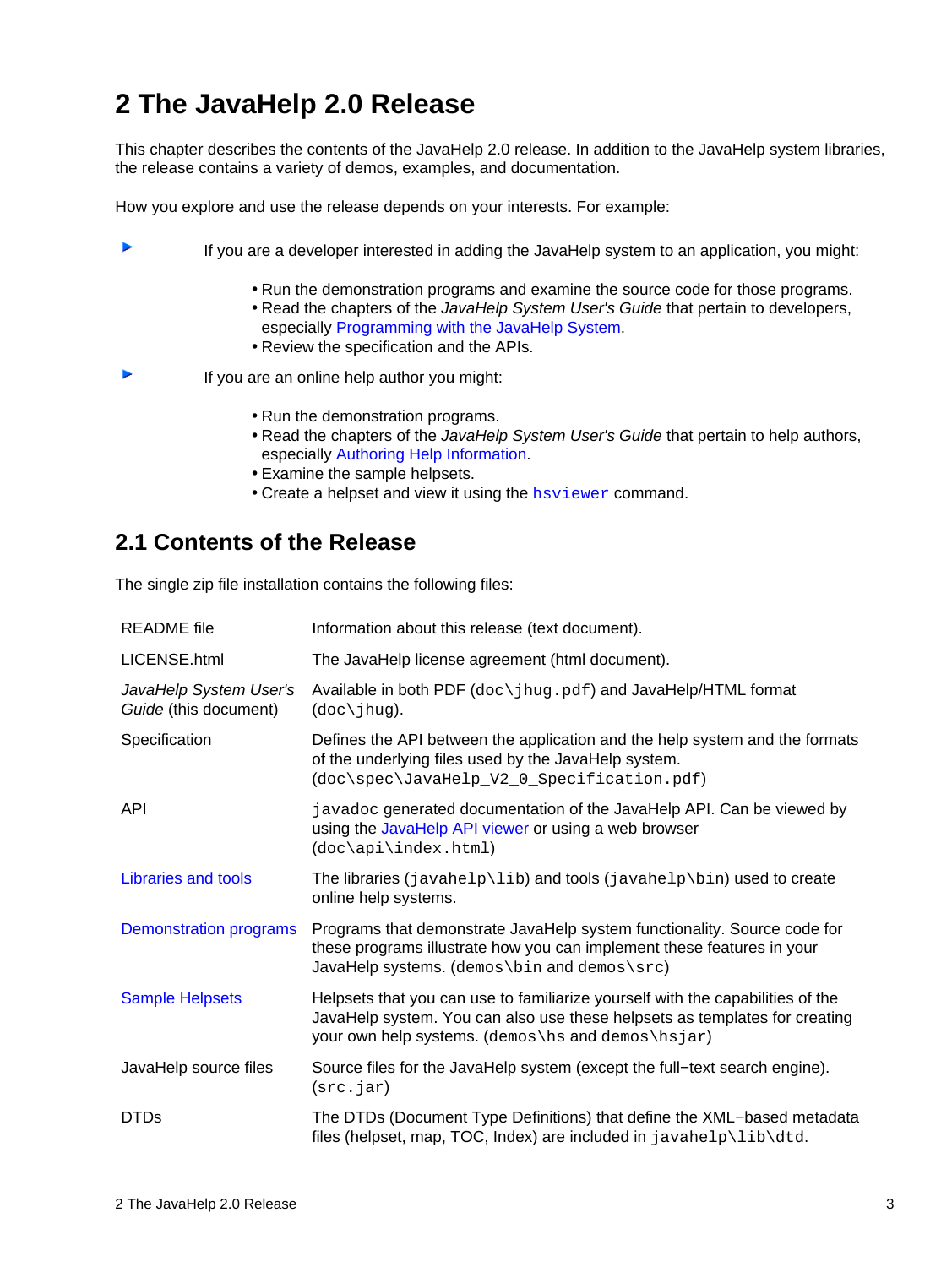Default Style Sheet The default style sheet for the J2SE 2.0 viewer is included in  $doc\$ 

For a detailed list of the files included in the release, se[e List of Files in the Release](#page-20-2).

## <span id="page-9-0"></span>**2.2 Requirements**

You must install the Java™ 2 Platform, Standard Edition SDK (J2SE SDK) to be able to use JavaHelp 2.0.

The JavaHelp 2.0 release is an optional package of the J2SE SDK (JDK 1.2.2 and later). As a result, it works well with all versions of the J2SE. JavaHelp 2.0 does not work with JDK 1.1.x. We have tested this release against J2SE 1.2.2, 1.3.1, and 1.4.1 on the following systems:

- Windows 2000
- Solaris 2.6/SPARC
- Solaris 7/SPARC
- Solaris 8/SPARC
- Solaris 9/SPARC

## <span id="page-9-6"></span><span id="page-9-1"></span>**2.3 New Features and Changes in JavaHelp 2.0**

This page describes the most significant changes since the JavaHelp 1.1.3 release.

### <span id="page-9-2"></span>**2.3.1 Installation Packages**

JavaHelp is now released in a single zip file installation package. You must uninstall prior releases before unpacking V2.0 into a directory.

## <span id="page-9-3"></span>**2.3.2 Running the JavaHelp Viewer**

The JavaHelp viewer is now in the JAR file hsviewer. jar. To run it you must use a command similar to the following one:

```
 java −jar c:\jh20\demos\bin\hsviewer.jar
```
For more information, se[e Viewing Helpsets.](#page-38-2)

#### <span id="page-9-4"></span>**2.3.3 JDK 1.1 is no longer supported**

The earliest version of the JDK that is supported is the Java<sup>TM</sup> 2 Platform, Standard Edition (J2SE<sup>TM</sup>) JDK 1.2.2.

#### <span id="page-9-5"></span>**2.3.4 Change to API for Accessing Frames**

In previous versions of JavaHelp, you could directly access the frame in which JavaHelp is displayed if you extended the DefaultHelpBroker. After extending DefaultHelpBroker, you were able access the protected JFrame frame field.

In JavaHelp 2, the frame field is no longer accessible. In applications that use JavaHelp 2, you will have to rewrite code that does this kind of frame access. Use the following methods:

WindowPresentation DefaultHelpBroker.getWindowPresentation(); Window WindowPresentation.getHelpWindow();

You will still be able to access the frame with the following method calls: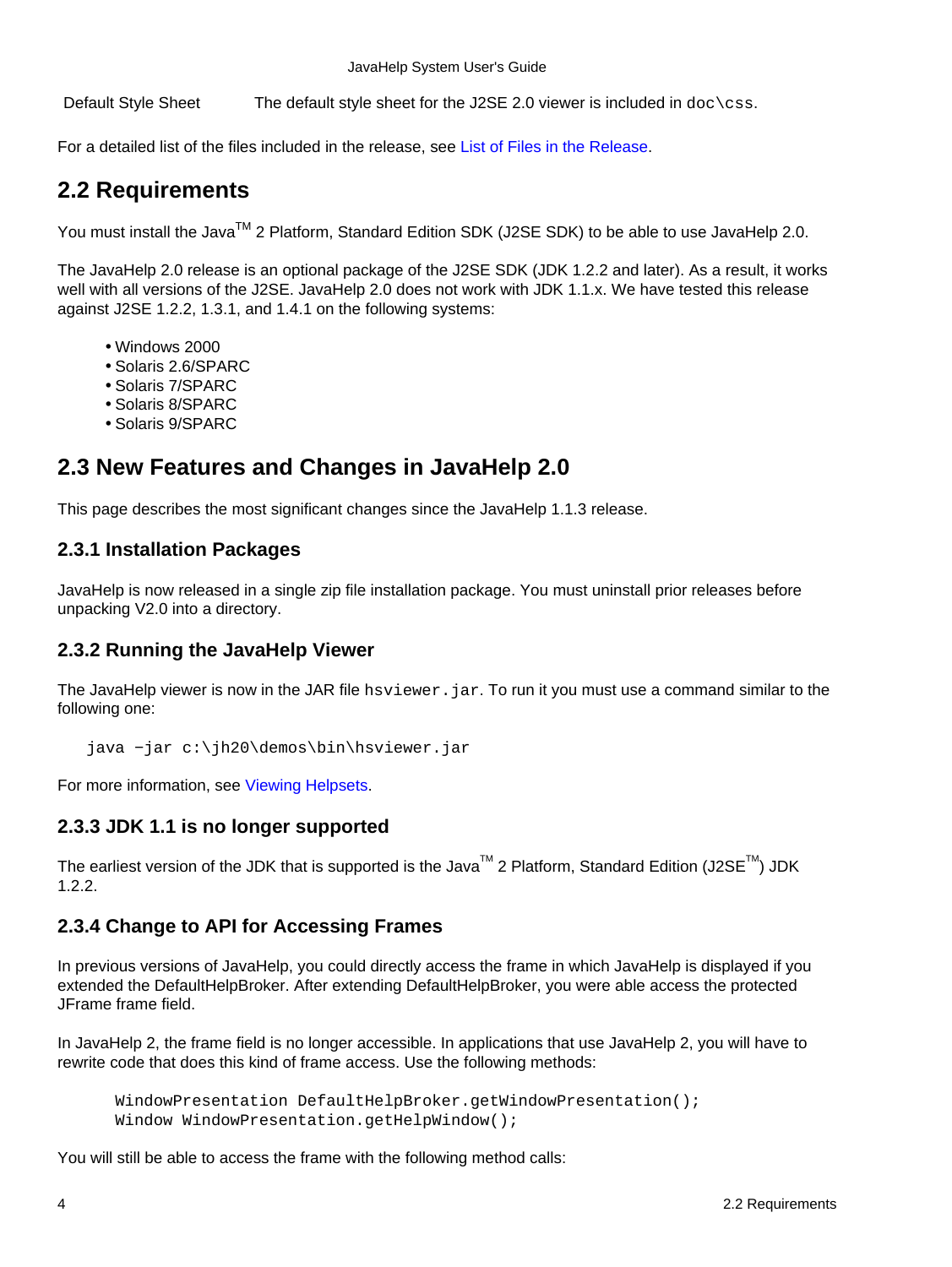```
WindowPresentation pres = hb.getWindowPresentation();
Window win = pres.getHelpWindow();
```
## <span id="page-10-0"></span>**2.3.5 Multi−Topic Printing**

It is now possible to print more than one help page at a time. You can select a group of topics in a navigation pane, such as the TOC or index, and then choose the Print option to print them all out.

## <span id="page-10-1"></span>**2.3.6 Comprehensive Merging Options**

When helpsets are merged, there are new merge options available: UniteAppendMerge and SortMerge. UniteAppendMerge causes like items to be merged, making it possible, for example, to produce fully merged TOCs. SortMerge allows you to produce fully merged and canonically sorted indexes. For more information, se[e Merging Helpsets.](#page-81-1)

## <span id="page-10-2"></span>**2.3.7 New Views in Help Viewer**

In addition to the existing TOC, Index, and Search navigators, there are two new navigators that can be added to the navigation pane of the help viewer:

- **[Glossary](#page-63-1)**. Short technical descriptions of terms can be put in an XML−based file with a format similar to the index file.
- **[Favorites](#page-65-1)**. An XML−based collapsible and expandable display of the user's favorite topics.

## <span id="page-10-3"></span>**2.3.8 Specifying View (Navigator) Icons or Text**

When you specify a navigator by using the  $\langle$ view> tag in the helpset file, you can also specify the icon that displays in the tab above the navigator by using the  $\langle \text{image} \rangle$  tag. For more information on setting view images, see the description of the <view> tags i[n The Helpset File](#page-50-0).

You can display text instead of icons in the navigator tabs by setting the presentation tag's displayviewimage attribute to "false". For more information on setting this attribute, see the description of the <presentation> tag i[n The Helpset File.](#page-51-0)

## <span id="page-10-4"></span>**2.3.9 Presentation Controls**

It is now possible to display help in various kinds of windows (called presentations) from a Java application or from a helpset's table of contents. There are presentation controls in the helpset file and navigator files, a Presentation class, and context−sensitive help changes that support the class. These features provide you with more options for displaying your help content in the JavaHelp Viewer, in a secondary window, or in a popup window.

Not only can you specify the type of presentation window, but for each type of window you can designate the buttons that appear in the toolbar. In addition to the standard Back, Forward, and Print buttons, you can display buttons like the Reload button (reloads the current topic) and the Home button (goes to the main topic defined for the helpset).

For more information, see the Presentation feature in [Helpset File](#page-51-0) and [Implementing Context−Sensitive Help](#page-95-1).

## <span id="page-10-5"></span>**2.3.10 Customizable Toolbar Support in Helpset File**

When you define a presentation window, you can specify if it has a toolbar, and, if so, which controls appear on the toolbar. For more information, see the <toolbar> tag in [Helpset File](#page-52-0).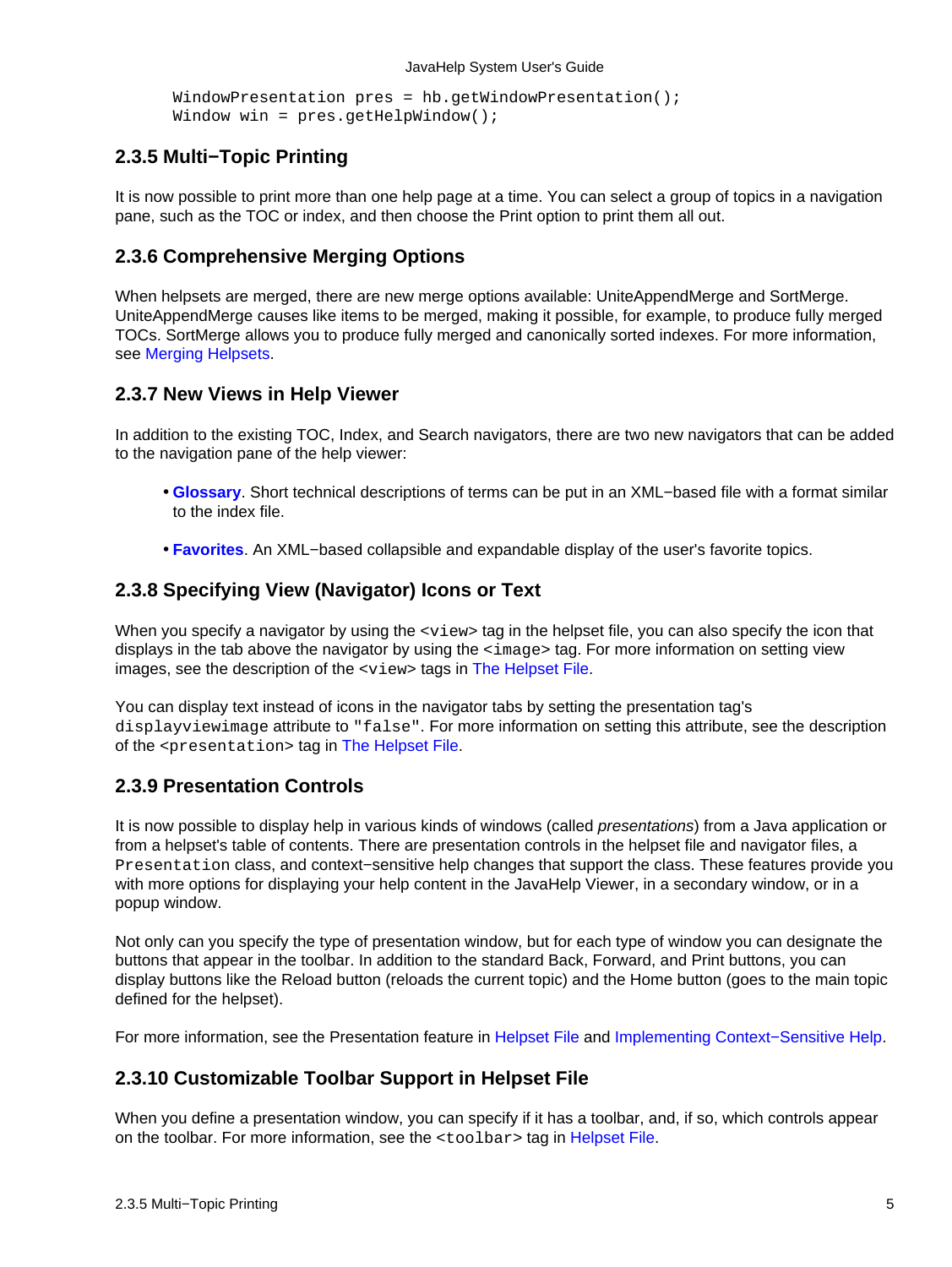## <span id="page-11-0"></span>**2.3.11 Server−Based JavaHelp**

The JavaHelp V1.0 API provided an initial foundation for developing online help for server−based applications. JavaHelp 2 extends support for server−based applications with a standard for a JavaHelp bean and a Java Server Pages<sup>™</sup> (JSP) tag library for accessing helpset data. For more information, see [Server−Based JavaHelp](#page-109-4).

## <span id="page-11-1"></span>**2.3.12 Helpset File has an Implementation Section**

The implementation section of the helpset, enclosed in the  $\langle \text{imp1} \rangle$  tag, enables you to use special viewers based on a MIME type. It can also simplify using an external browser to display your helpsets rather than using the default helpset viewer included in the JavaHelp system.

Specifying an <impl> section in a helpset file creates a registry that provides key data mapping to define the HelpBroker class to use in the HelpSet.createHelpBroker method. The registry also determines the content viewer to user for a given MIME type.

JEditorPane uses this mechanism to link a given MIME type with an editor kit.

For example, the JavaHelp system gets its default content pane viewer for HTML by linking the text/html MIME type to com.sun.java.help.impl.CustomKit, which is an extension of the Swing HTMLEditorKit. If you wanted to display PDF in the content pane, you could write your own PDF editor kit, and then you could map the MIME type for PDF (application/pdf) to your new editor kit.

Another use for this feature might be to replace the current HTMLEditorKit (the content viewer) with a web browser without having to change code as you do in JavaHelp 1.

To see how to declare the tag, see the <impl> tag in [Helpset File.](#page-52-0)

## <span id="page-11-2"></span>**2.3.13 Dynamic Context−Sensitive Help for Components**

You can assign help IDs based on cursor position, selection, or some other mechanism inherent in an object. For more information, se[e Dynamic Map ID Assignment](#page-92-3) in "Implementing Context Sensitive Help."

## <span id="page-11-4"></span><span id="page-11-3"></span>**2.4 Demonstration Programs**

This release includes a number of demo programs (including source code) and examples. These programs demonstrate JavaHelp system functionality and provide code examples that illustrate how you can implement these features in your JavaHelp systems. Many of these demonstration programs use th[e sample helpsets](#page-15-5).

| <b>IDE</b> demo   | A mockup of an Integrated Development Environment application. The application<br>includes a complete, functional help system.                                                                                    |
|-------------------|-------------------------------------------------------------------------------------------------------------------------------------------------------------------------------------------------------------------|
| Object demo       | A demonstration of how the <object> tag can be used to embed Java<br/>components directly into HTML topic pages. The JavaHelp system includes two<br/>components, a popup window and a secondary window.</object> |
| <b>API</b> viewer | A specialized help viewer that includes a navigator that displays JavaHelp system<br>API documentation.                                                                                                           |
| Merge demo        | A small application that demonstrates the dynamic merging of helpset information.                                                                                                                                 |
| Newmerge demo     | An application and a set of help files that demonstrate new features for merging of<br>helpset information, including SorteMerge merging for indexes and glossaries and                                           |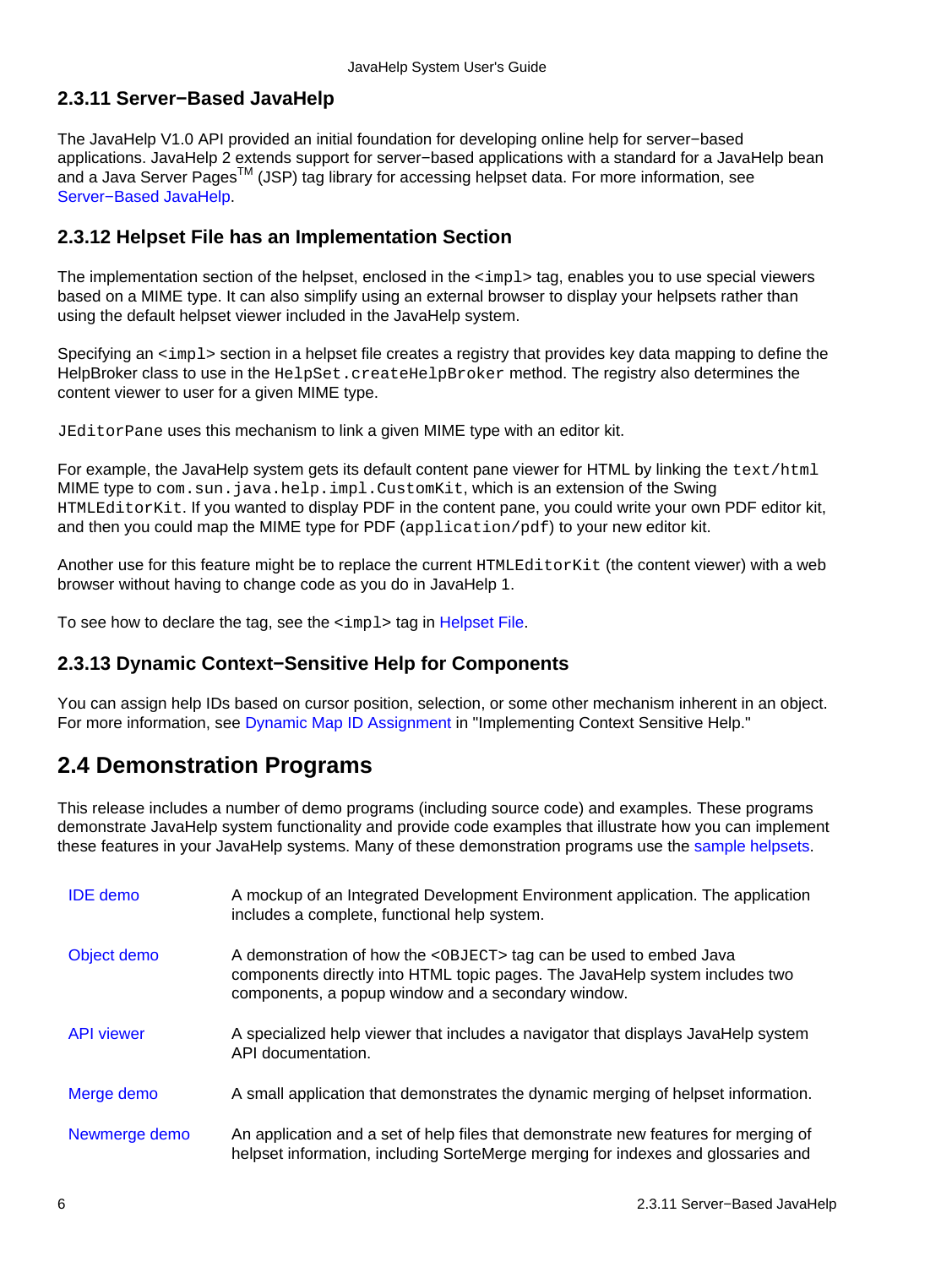JavaHelp System User's Guide

UniteAppendMerge merging for TOCs.

[Browser demo](#page-14-1) A demonstration of the JavaHelp viewer running in an applet on a web browser.

[Search example](#page-124-0) Source file that describes a simple, alternate implementation of a full−text search engine.

[Localized Helpsets](#page-14-2) Localized demonstration helpsets (English, German, Japanese.

Demo source files Source files for all of the demos can be found in:

JavaHelp\_Home/demos/src

۹J In addition to the locations described below, most of the demo programs are available by executing the JAR files. Depending on your operating system, you might execute a JAR file from the command line or by double−clicking the file's icon in the Windows Explorer. For instance, if your JAR files are set to execute with the Java runtime program java.exe on a Windows operating system, you can double click the jar file in the Explorer to run it.

The demo programs' jar files are located in the demos/bin folder.

### <span id="page-12-0"></span>**2.4.1 IDE Demo**

The IDE Demo is a mockup of an IDE (Integrated Development Environment) application that contains a complete, fully−featured help system.

The IDE demo demonstrates the following functionality:

| Standard navigators          | TOC, keyword index, and full-text search navigators.                                                                                                                                                                                                                                                                                                                                                                                                                                                              |
|------------------------------|-------------------------------------------------------------------------------------------------------------------------------------------------------------------------------------------------------------------------------------------------------------------------------------------------------------------------------------------------------------------------------------------------------------------------------------------------------------------------------------------------------------------|
| Synchronization              | The TOC display is synchronized with the content pane. The topic<br>displayed in the content pane is always highlighted in the TOC.                                                                                                                                                                                                                                                                                                                                                                               |
| Content pane                 | Help topics displayed in the content pane contain images,<br>hyperlinks, and other 3.2 HTML tags.                                                                                                                                                                                                                                                                                                                                                                                                                 |
| Lightweight Java components  | The top-level topic "Building Projects" uses the<br>JHSecondary Viewer lightweight component to implement a popup<br>window, and a secondary window. In this topic, click on the blue<br>term "project" to see the popup window and click on the button at<br>the end of the first paragraph to see the secondary window. These<br>components are also demonstrated and described in the Object<br>demo.                                                                                                          |
| <b>Presentation settings</b> | The IDE demo has code in its helpset file (IdeHelp.hs) that sets<br>up two presentation windows. It also has entries in its TOC file<br>(IdeHelpTOC.xml) and its index file (IdeHelpIndex.xml) that<br>specify the type of window (the presentation) in which to display<br>the help topic. (For example, see the TOC entry "Beans In JDE – in<br>SecondaryWindow".) For more information on presentations, see<br>the presentation feature in Helpset File and in Implementing<br><b>Context-Sensitive Help.</b> |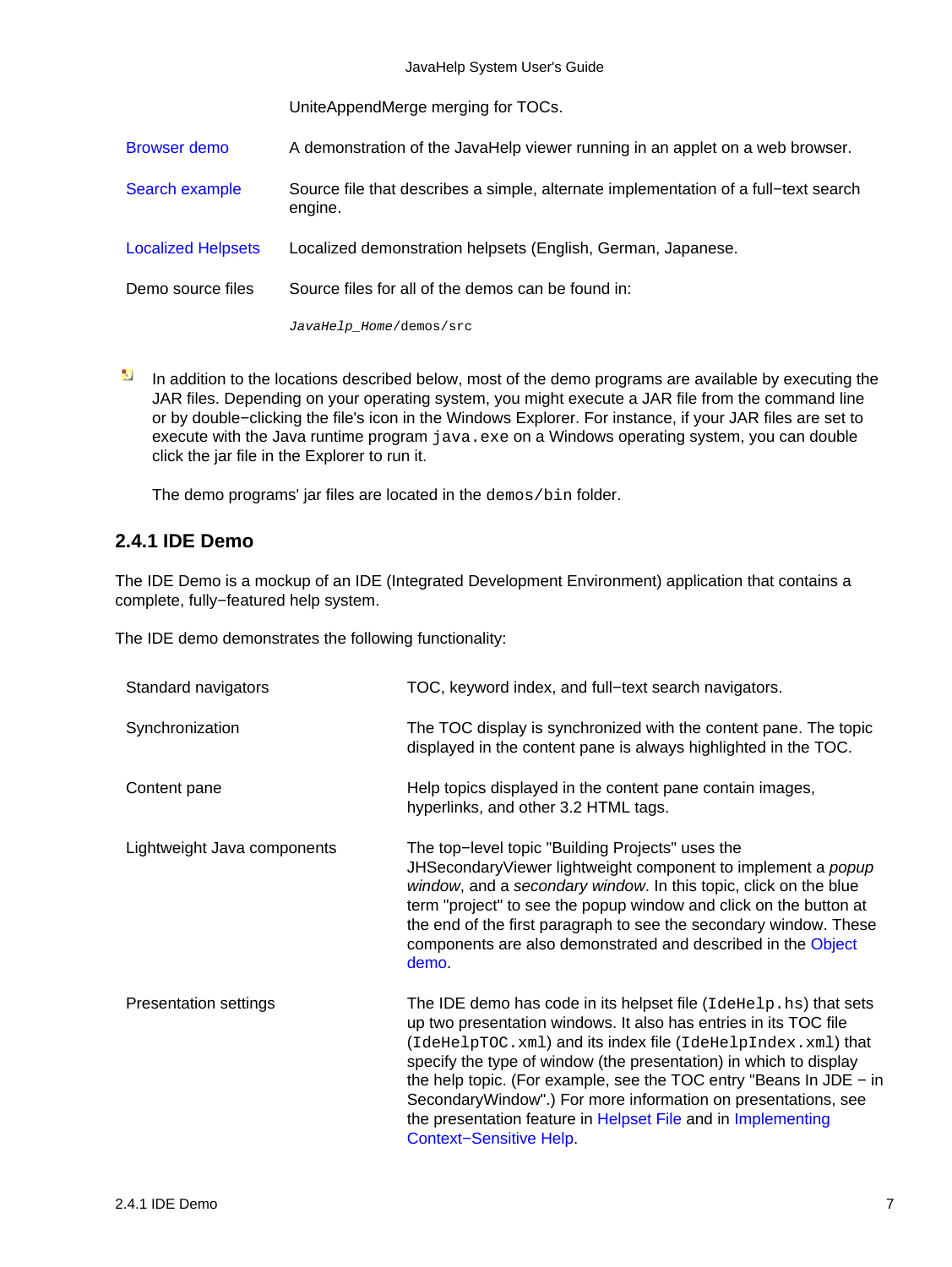| <b>Context Sensitive Help</b> | The JavaHelp system supports three types of context-sensitive<br>help:                                                                                                                                                                                                                                                                                                                                                     |                                                                                                                                                                                                   |
|-------------------------------|----------------------------------------------------------------------------------------------------------------------------------------------------------------------------------------------------------------------------------------------------------------------------------------------------------------------------------------------------------------------------------------------------------------------------|---------------------------------------------------------------------------------------------------------------------------------------------------------------------------------------------------|
|                               | Window-Level Help                                                                                                                                                                                                                                                                                                                                                                                                          | Place the cursor in different areas of the<br>application and press the F1 key. This<br>activates the help viewer and displays<br>help that describes the GUI object that<br>currently has focus. |
|                               | Field-Level Help                                                                                                                                                                                                                                                                                                                                                                                                           | Click the $\frac{k_2}{k_1}$ button, then move the                                                                                                                                                 |
|                               |                                                                                                                                                                                                                                                                                                                                                                                                                            | field-level cursor k? over an object in                                                                                                                                                           |
|                               |                                                                                                                                                                                                                                                                                                                                                                                                                            | the GUI and click select.                                                                                                                                                                         |
|                               | <b>Help Button</b>                                                                                                                                                                                                                                                                                                                                                                                                         | Choose Edit > Find. Click on the Help<br>button in the dialog box to display a<br>topic about the dialog box.                                                                                     |
| <b>Custom Navigator</b>       | Choose Help > Java API Reference to activate the help viewer and<br>load a helpset that includes the customized ClassViewer<br>navigator. The ClassViewer is an example of a navigator that is<br>customized to assist in navigating through javadoc-generated<br>API documentation. The behavior of the ClassViewer is<br>described at API Viewer. It is a fully functional navigator with its<br>own specialized format. |                                                                                                                                                                                                   |
| <b>Embedded Help</b>          | displayed in the lower pane of the application.                                                                                                                                                                                                                                                                                                                                                                            | Choose Window > Class Inspector to activate the custom<br>ClassViewer navigator described above and embed it in the<br>application. Note that as you navigate, the corresponding topic is         |

To run the IDE demo, enter the following command at the command line:

java -jar JavaHelp Home/demos/bin/idedemo.jar

After the demo starts, choose Help > Demo JDE − Help to activate the help viewer.

#### <span id="page-13-0"></span>**2.4.2 Object Demo**

Lightweight Java components can be added to HTML topic pages using the <OBJECT> tag. The JavaHelp system includes popup and secondary windows implemented using the JHSecondaryViewer component. The object demo shows how popup and secondary windows work.

To run the Object demo, enter the following command at the command line

```
java -jar JavaHelp_Home/demos/bin/object.jar
```
### <span id="page-13-1"></span>**2.4.3 API Viewer**

The JavaHelp release includes an API Viewer. This simple application is similar to the helpset viewer, except that the CLASSPATH includes a special ClassViewer navigator. The API Viewer presents javadoc−generated information derived from the JavaHelp source files.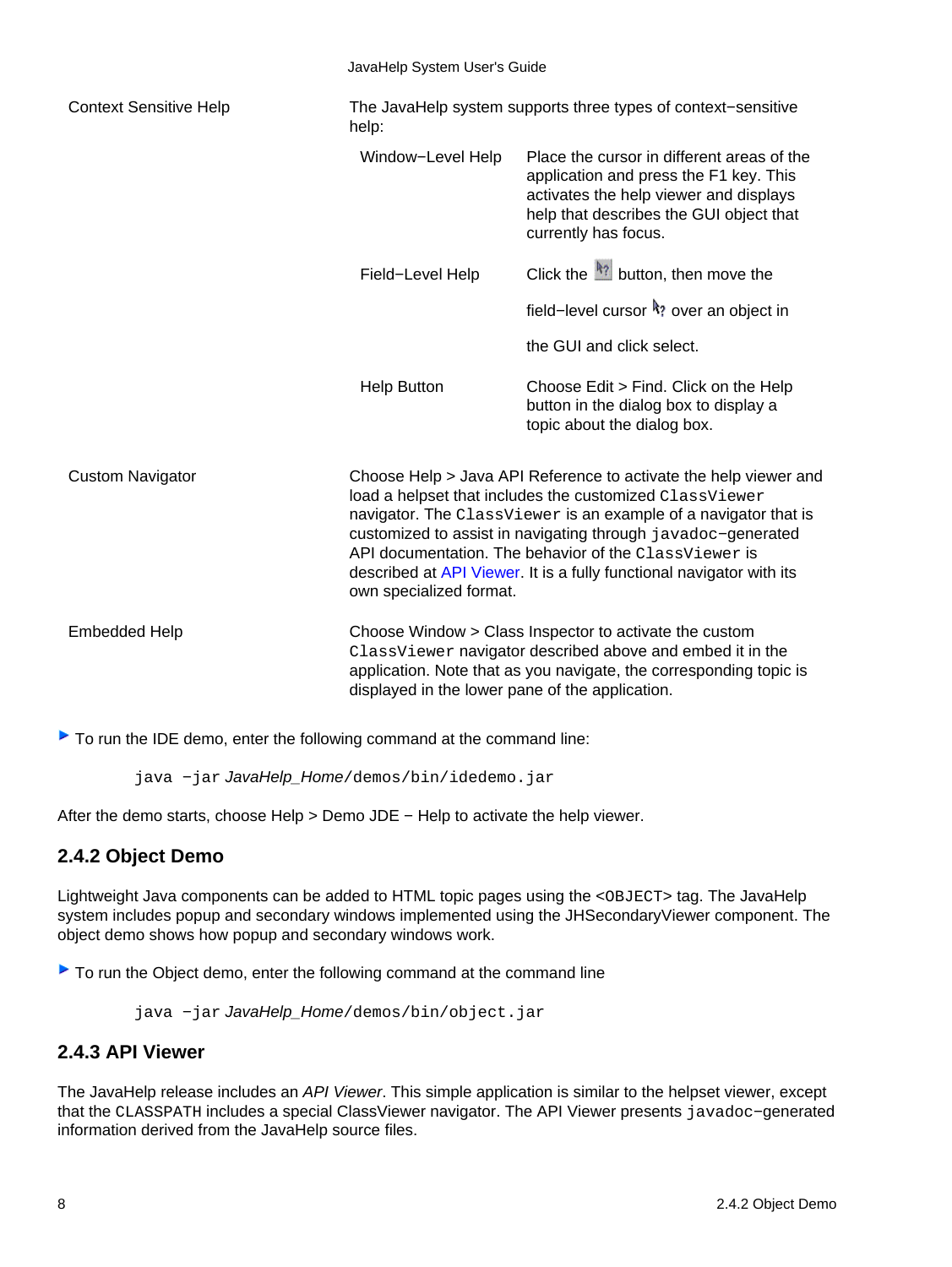#### JavaHelp System User's Guide

The TOC in the API Viewer (the ClassViewer navigator) includes a top pane and a bottom pane. The top pane displays a list of the classes, interfaces, and exceptions that comprise the JavaHelp system. The bottom pane displays a hierarchy of components of a selected class, interface, or exception. Select a class in the top pane to view its constituent components in the bottom pane. Choose a component in the bottom pane to view it in the content viewer.

The data used by the ClassViewer Navigator is generated using a *doclet* (doclets are a feature of the Java<sup>TM</sup> 2 SDK). The API doclet is not included in this release of the JavaHelp system.

To run the API Viewer demo, enter the following command at the command line:

java -jar JavaHelp Home/demos/bin/apiviewer.jar

### **2.4.4 Merge Demo**

Demonstrates JavaHelp system helpset merging capabilities. For details, see the online help available from the Help menu in the merge demo program.

To run the Merge demo, enter the following command at the command line:

java -jar JavaHelp\_Home/demos/bin/merge.jar

### <span id="page-14-0"></span>**2.4.5 Newmerge Demo**

Demonstrates JavaHelp system helpset merging capabilities. For details, see the online help available from the Help menu in the newmerge demo program.

To run the Newmerge demo, enter the following command at the command line:

java -jar JavaHelp\_Home/demos/bin/newmerge.jar

#### <span id="page-14-1"></span>**2.4.6 Browser Demo**

Demonstrates how the JavaHelp system can be used with applet−based applications running in web browsers. You can run demonstration by using either Netscape Navigator or Internet Explorer. The demo creates an applet button on an HTML page. When you click the button, the JavaHelp viewer displays the Holiday helpset. This demo requires some setup. You can find instructions for the demo in the file demos/browser/demo\_instructions.

## **2.4.7 Search Example**

The file demos/src/sunw/demo/searchdemo/ClientSearch.java shows how to extend the HelpSearch class to implement an alternate search engine.

## <span id="page-14-2"></span>**2.4.8 Localized Helpsets**

Localized demonstration helpsets (English, German, Japanese) for the IDE demo are included in the demos/hsjar folder. Be sure to choose the appropriate font in the JavaHelp viewer's Set Fonts dialog box (choose Options > Set Font).

You must have installed the appropriate Unicode fonts to be able to view the Japanese helpset.

Also, you use a different command to run helpsets. The command is:

```
 java −jar hsviewer.jar [−helpset hs_name]
```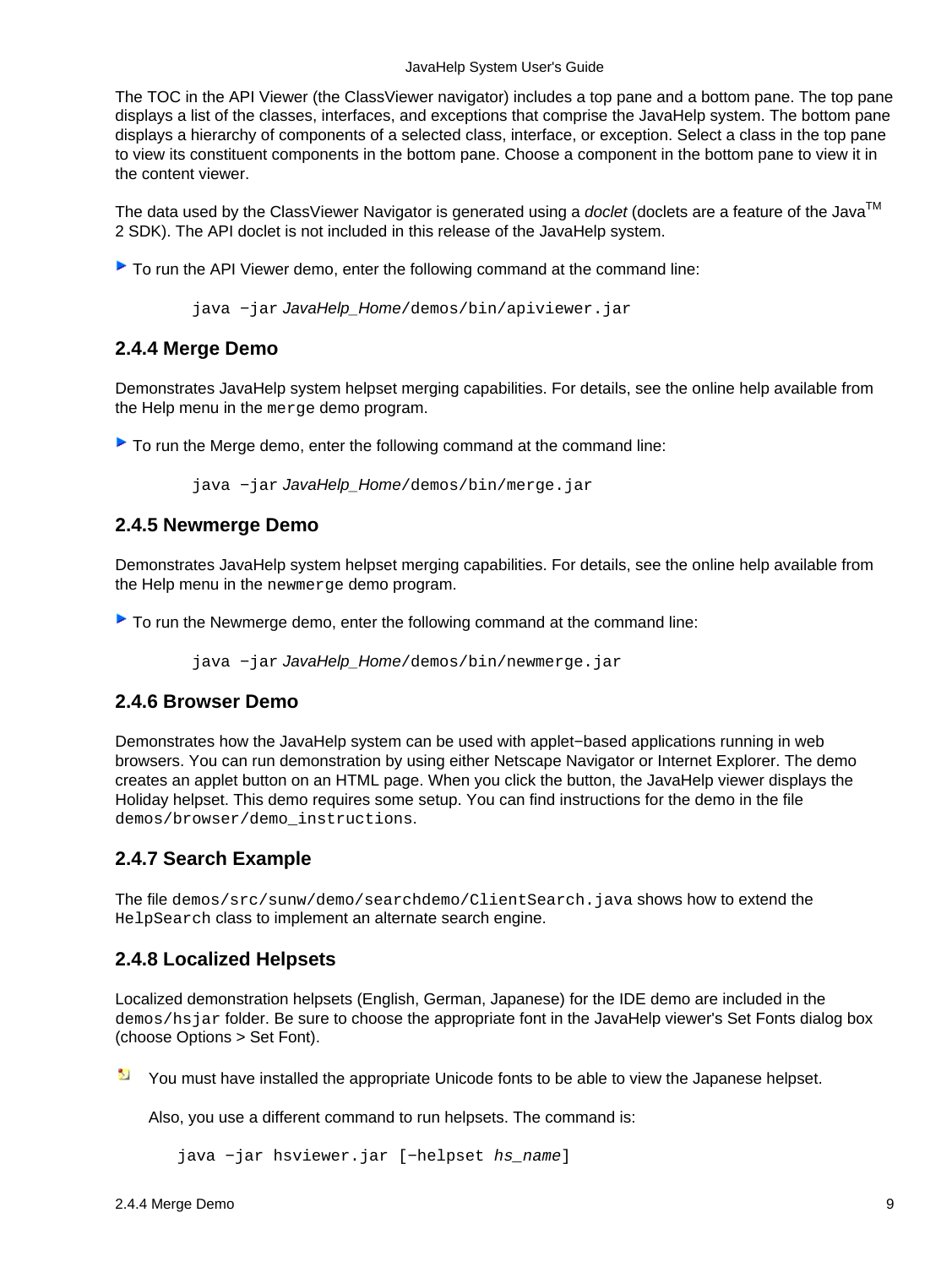For example (on a Windows system):

```
 C:\> java −jar c:\JavaHelp\demos\bin\hsviewer.jar
           −helpset c:\JavaHelp\demos\hs\newmerge\MergeHelp.hs
```
## <span id="page-15-5"></span><span id="page-15-0"></span>**2.5 Sample Helpsets**

This release includes a variety of helpsets packaged in different ways. Many of these helpsets are used by the [demonstration programs](#page-11-4), but you can also use the [hsviewer](#page-38-2) executable jar file to view them.

Helpsets are described in detail i[n Authoring Help Information.](#page-36-2)

You can view these helpsets to familiarize yourself with the capabilities of the JavaHelp system. You can also use these helpsets as templates for creating your own help systems. The helpsets are described below.

### <span id="page-15-1"></span>**2.5.1 JavaHelp System User's Guide**

The JavaHelp System User's Guide (this document) is also available as a JavaHelp helpset. It is located in doc\jhug.

### <span id="page-15-2"></span>**2.5.2 History of the Holidays**

This helpset is interesting because it shows how a help system can be set up with two different TOCs. This helpset can be found in the following location:

JavaHelp\_Home/demos/hsjar/holidays.jar

To view this helpset on a UNIX system, use the following command:

```
 java −jar JavaHelp_Home/demos/bin/hsviewer.jar \
      −helpset JavaHelp_Home/demos/hsjar/holidays.jar
```
To view this helpset on a Windows system, use the following command in a Command window:

java −jar JavaHelp\_Home\demos\bin\hsviewer.jar −helpset JavaHelp\_Home\demos\hsjar\holidays.jar

#### <span id="page-15-3"></span>**2.5.3 IDE Demo**

This helpset is used in the [IDE Demo](#page-12-0) demonstration program. It is located in

demos/hsjar/idehelp.jar

To view this helpset on a UNIX system, enter the following command at the command line:

```
 java −jar JavaHelp_Home/demos/bin/hsviewer.jar \
      −helpset JavaHelp_Home/demos/hsjar/idehelp.jar
```
To view this helpset on a Windows system, use the following command in a Command window:

java −jar JavaHelp\_Home\demos\bin\hsviewer.jar −helpset JavaHelp\_Home\demos\hsjar\idehelp.jar

<span id="page-15-4"></span>**2.5.4**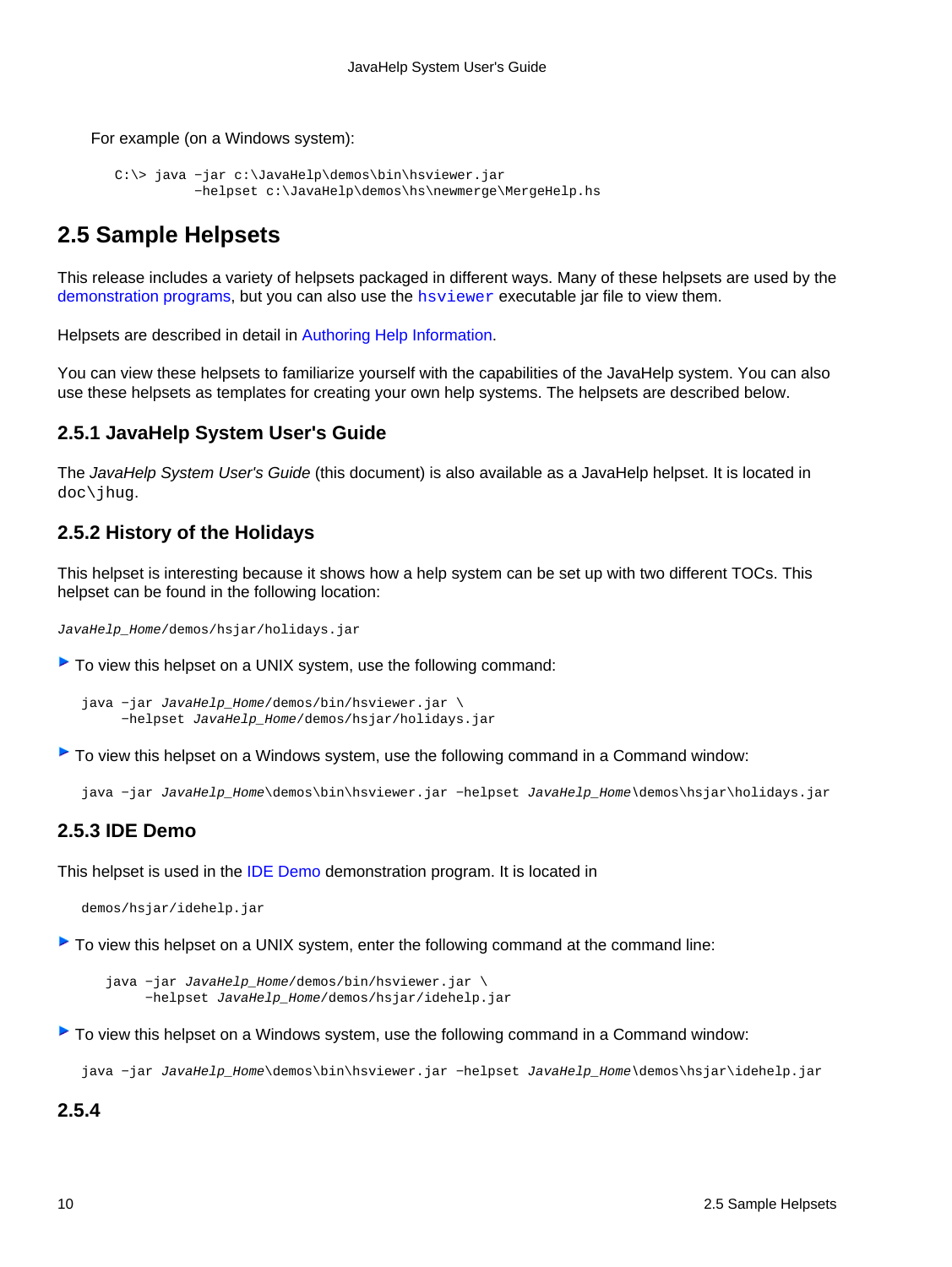## <span id="page-16-0"></span>**2.5.5 Localized Helpsets**

Two localized helpsets, one in German and another in Japanese, are included in the release. For more information about localizing helpsets, see [Localizing Help Information](#page-115-0).

 $\mathbb{Z}$  To view these helpsets, you must have installed the correct fonts on your system.

#### **2.5.5.1 German**

This helpset is a portion of the IDE demo helpset that has been localized in German. It is located in

JavaHelp\_Home/demos/hsjar/idehelp\_de.jar

To view this helpset on a UNIX system, enter the following command at the command line:

```
 java −jar JavaHelp_Home/demos/bin/hsviewer.jar \
     −helpset JavaHelp_Home/demos/hsjar/idehelp_de.jar
```
To view this helpset on a Windows system, use the following command in a Command window:

java −jar JavaHelp\_Home\demos\bin\hsviewer.jar −helpset JavaHelp\_Home\demos\hsjar\idehelp\_de.jar

#### <span id="page-16-1"></span>**2.5.6**

#### **2.5.6.1 Japanese**

This helpset is a portion of the IDE demo helpset that has been localized in Japanese. To view the Japanese helpset, you must have installed the correct Unicode fonts. This helpset is located in

JavaHelp\_Home/demos/hsjar/idehelp\_ja.jar

To view this helpset, enter the following command at the UNIX command line:

```
 java −jar JavaHelp_Home/demos/bin/hsviewer.jar \
      −helpset JavaHelp_Home/demos/hsjar/idehelp_ja.jar
```
To view this helpset on a Windows system, use the following command in a Command window:

java −jar JavaHelp\_Home\demos\bin\hsviewer.jar −helpset JavaHelp\_Home\demos\hsjar\idehelp\_ja.jar

#### <span id="page-16-2"></span>**2.5.7**

## <span id="page-16-5"></span><span id="page-16-3"></span>**2.6 The JavaHelp Libraries and Tools**

The JavaHelp libraries and tools are located in the javahelp folder of the release. All classes work with the Java 2 Platform, Standard Edition (J2SE) and use Swing 1.2 or later (included in the J2SE).

#### <span id="page-16-4"></span>**2.6.1 Libraries**

The JavaHelp classes are distributed in the following four JAR files located in the javahelp\lib folder:

jh. jar The standard library, which includes everything needed to use the standard navigator types (TOC, index, full−text search).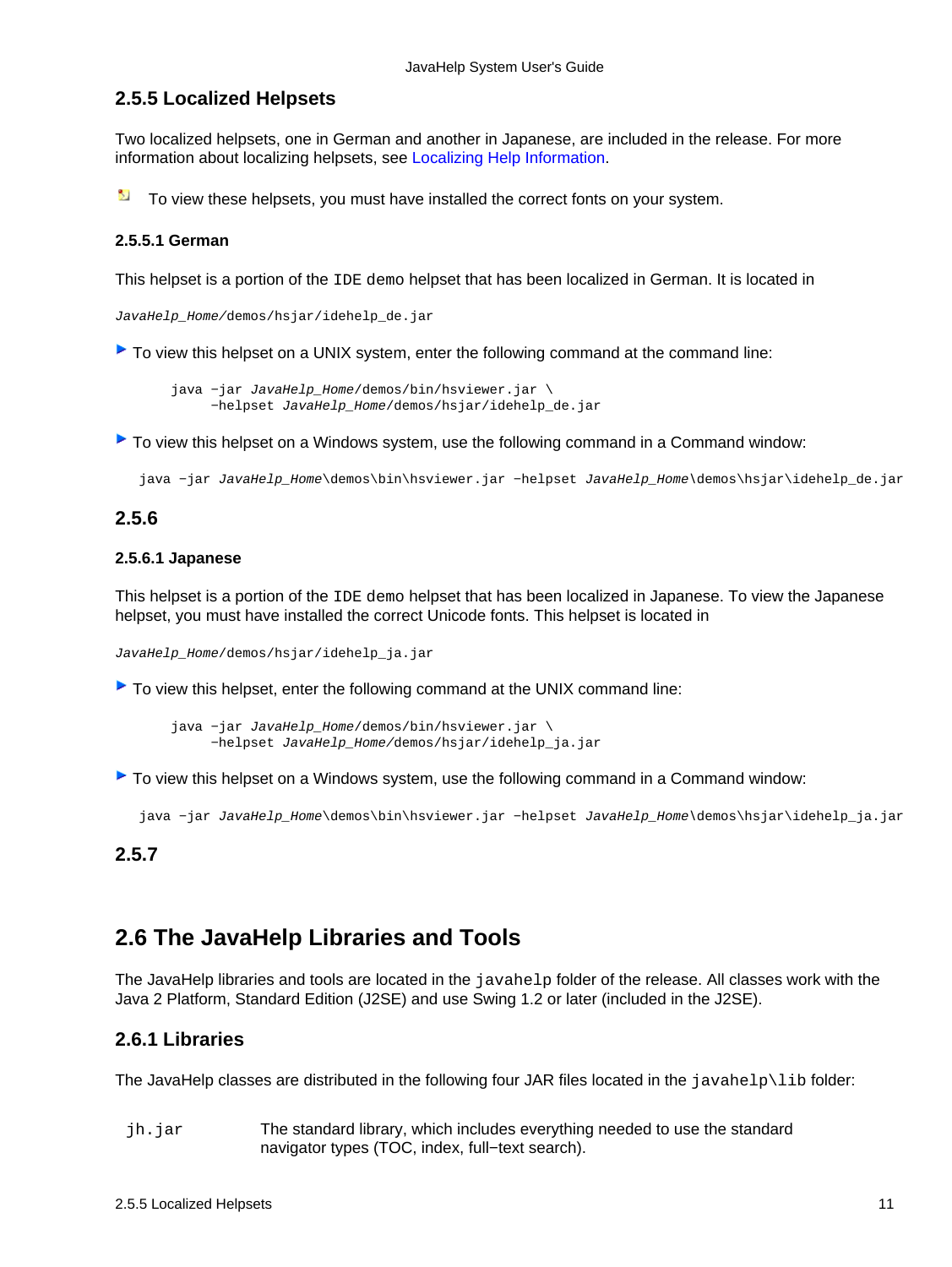| ihbasic.jar | A subset of jh. jar that does not include support for the full-text search engine.<br>This subset might be useful for very simple help systems that do not require a<br>full-text search database or for help systems in which size is critical. |
|-------------|--------------------------------------------------------------------------------------------------------------------------------------------------------------------------------------------------------------------------------------------------|
| jhall.jar   | Contains all the JavaHelp system classes, including the tools required to create a<br>search database.                                                                                                                                           |
| isearch.iar | Contains the default full-text search engine used in the JavaHelp system.                                                                                                                                                                        |

### <span id="page-17-0"></span>**2.6.2 Tools**

The JavaHelp tools are used to view helpsets and to build and query the full−text search database. These tools are located in the javahelp\bin folder.

- [jhindexer](#page-72-1) Command−line program that creates the full−text search database used by the JavaHelp system full−text search navigator to locate matches.
- [jhsearch](#page-75-2) Command−line program that queries the JavaHelp system full−text search database that is created with the jhindexer command. You can use jhsearch to test a search database without invoking the help viewer.

## <span id="page-17-1"></span>**2.7 Limitations and Bugs**

This release of JavaHelp has the following limitations and bugs.

#### <span id="page-17-2"></span>**2.7.1 HTML Viewer**

The JavaHelp HTML viewer is based on the Swing JEditorPane component. HTML rendering can differ depending on which version of Swing your application uses. Differences between versions are noted below.

#### **2.7.1.1 Images Distorted**

Occasionally, images are distorted (stretched). Redisplaying the page corrects the problem.

You can sometimes avoid this problem by explicitly specifying "height" and "width" attributes with the <img> tag. For example,

<img src="../../images/hg\_note.gif" width="18" height="13">

#### **2.7.1.2 Classpath Limitations**

Due to Java security protocols, it is not possible to reference images and files from your topics that are outside the CLASSPATH of your application (or hsviewer).

For example, you start hsviewer with the following command:

```
 java −jar c:\JavaHelp\demos\bin\hsviewer.jar −helpset
C:\my_app\help\myhelpset.hs
```
The hsviewer application sets the CLASSPATH to be:

C:\my\_app\help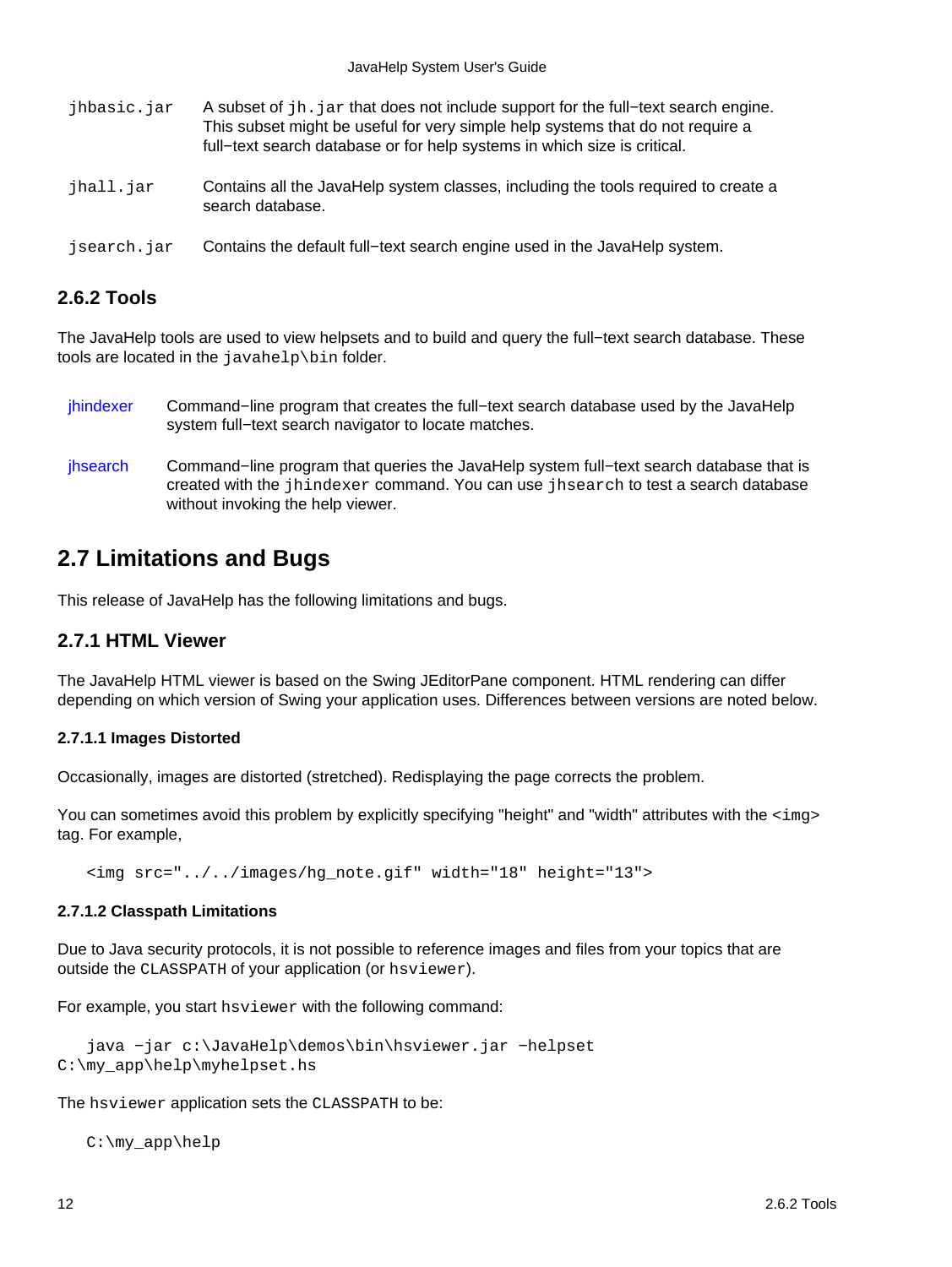You cannot reference files above the  $C:\my\alpha\phi\help$  folder. For example, in the following code an image in  $C:\my$  app $\rightarrow$ images referenced as follows cannot be displayed:

```
 <IMG SRC="../../images/foo.gif">
```
You can work around this problem by using the −classpath parameter of hsviewer.jar. The parameter allows you to specify a CLASSPATH separately from the helpset file, enabling you to set the CLASSPATH to include the folder that contains the image and specify the helpset file relative to that folder. For example, you could enter the following command (all on one line) at the command line:

```
 java −jar c:\JavaHelp\demos\bin\hsviewer.jar −helpset C:\my_app\help\myhelpset.hs 
 −classpath C:\my_app
```
#### **2.7.1.3 Duplicate Lines Displayed (J2SE 1.2.2)**

If a TOC, or index entry points to an anchor target specified at or near the top of the page (in the first scroll zone), the viewer can position the lines incorrectly, resulting in lines' being displayed twice.

#### **2.7.1.4 Anchor Targets**

There are two problems with anchors:

- On J2SE 1.2.2 systems only, if the TOC or index is used to access a topic file that contains anchor targets in the first scroll zone in the viewer, text will be duplicated in the display.
- Named anchors cause a space to be added at the beginning of the object that follows them.

The best way to work around this problem is to nest the text of the target within the anchor tag. For example:

<H2><a name="widgets">Working With Widgets</a></H2>

#### **2.7.1.5 Cascading Style Sheets**

Tag names in styles and style sheets must be specified with lowercase letters or they will be ignored.

#### **2.7.1.6 <sup> and <sub> Tags (J2SE 1.2.2)**

The <sup> <sub> tags are ignored on J2SE 1.2.2 systems.

#### **2.7.1.7 The Width Attribute of the <td> Tag**

The width attribute of the <td> tag is ignored in J2SE 1.2. That version of the viewer assigns its own width to table columns.

On J2SE 1.2.2, the width attribute works when specified in absolute pixels (px). The use of percentages (%) is not supported in that version of J2SE.

#### **2.7.1.8 Named Anchors in Ordered and Unordered Lists**

If the first item after a list tag (<ul>, <ol>, or <dl>) is a named anchor (<a name>), the list shown in the following example is rendered incorrectly:

```
<ul>
   <a name="17539"> </a>
   <li>Transmitter reports
   <a name="17540"> </a>
   <li>Channel reports
\langle \text{ul}\rangle
```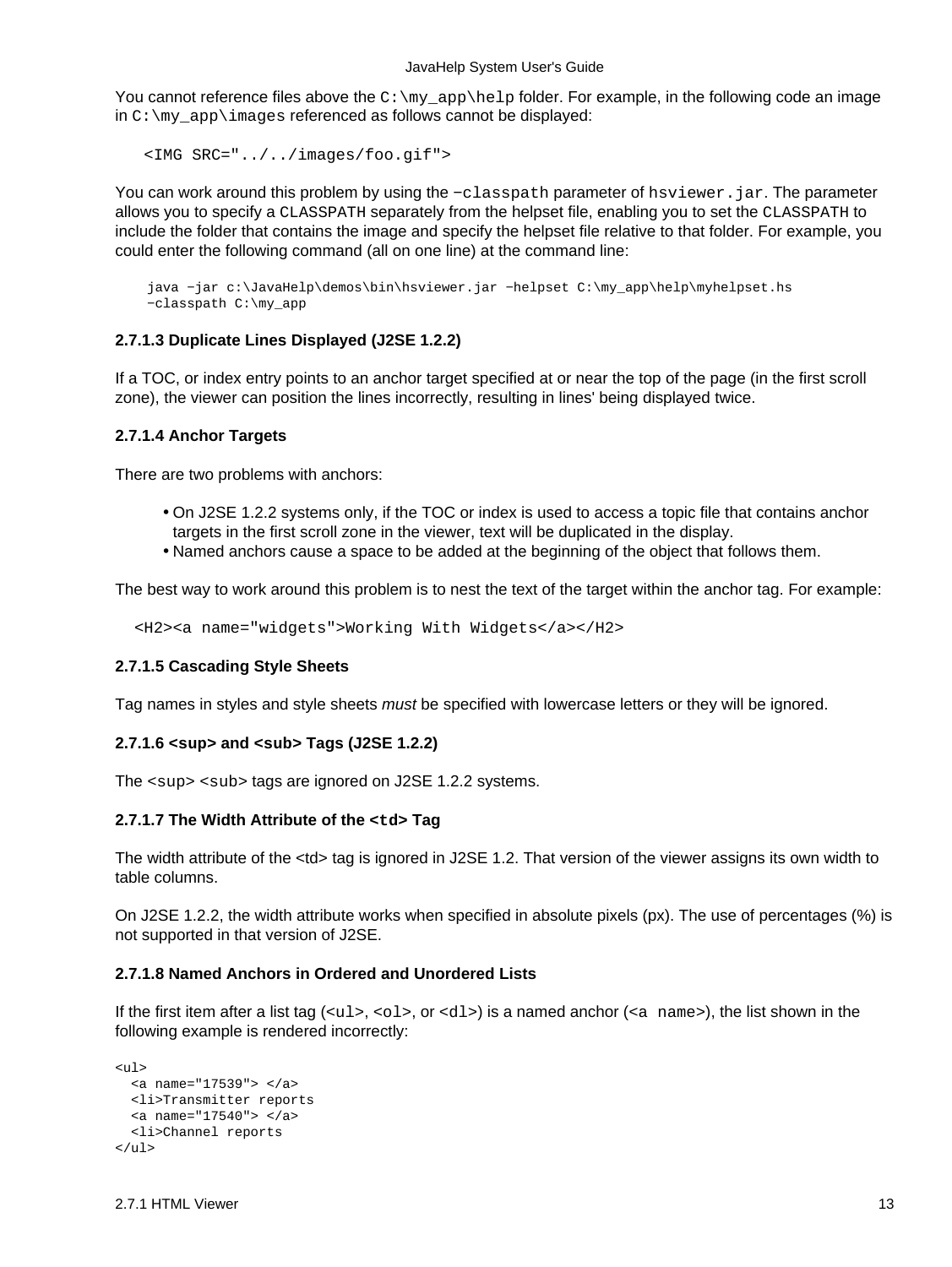The following list is rendered correctly:

```
112 <li><a name="17539">Transmitter reports</a></li>
  <li><a name="17540">Channel reports</a></li>
2/11
```
#### **2.7.1.9 TABS in <pre> Tag not Recognized**

TABS used in text enclosed in <pre> tags are not recognized. Space characters are recognized correctly.

#### **2.7.1.10 Viewer Cannot Load Image Files Directly**

The help viewer aborts if you attempt to load a graphic file (\*.gif, \*.jpg) directly. You must include the images in an HTML file by using the  $\langle \text{img} \rangle$  tag.

#### **2.7.1.11 Page Setup Settings not Preserved (Printing)**

Changes made to the default settings in the Page Setup dialog box are not preserved between activations. The default settings are always set upon activation.

#### <span id="page-19-0"></span>**2.7.2 Full−text Search**

The text search feature, implemented by running jhindexer on your helpset, has the following limitations and bugs.

#### **2.7.2.1 Parsing of Asian Languages**

The J2SE word−break iterator that the JavaHelp search indexer and search navigator use to parse Asian (Japanese, Chinese, Korean, Thai) languages uses a heuristic that is not well suited to searching. As a result, topic files are not parsed into words that users are likely to enter into the Find input field.

However, because the parser works on the same model used to highlight words when the user double−clicks in the content pane, as a workaround (albeit an inconvenient one), the Asian language user can conduct a full−text search as follows:

- 1. Double−click a word in the content pane.
- 2. Copy and paste the word into the search navigator Find field.
- 3. Press Return.

#### **2.7.2.2 Match Limit**

To enhance full−text search performance, the search navigator reports the 100 most relevant matches. For example, in the idedemo program, if you search for the word "build", you see that different forms of the word (builder, built, builds) are not highlighted because the 100 match limit was met with the exact match "build". This limit should not be a problem with more complex, multi−word, natural language queries.

#### **2.7.2.3 jhindexer Does Not Parse "." Correctly**

The jhindexer does not treat the "." character correctly. As as result, a search for "javax.help" in the apiviewer returns no matches.

#### <span id="page-19-1"></span>**2.7.3 Context Sensitive Help**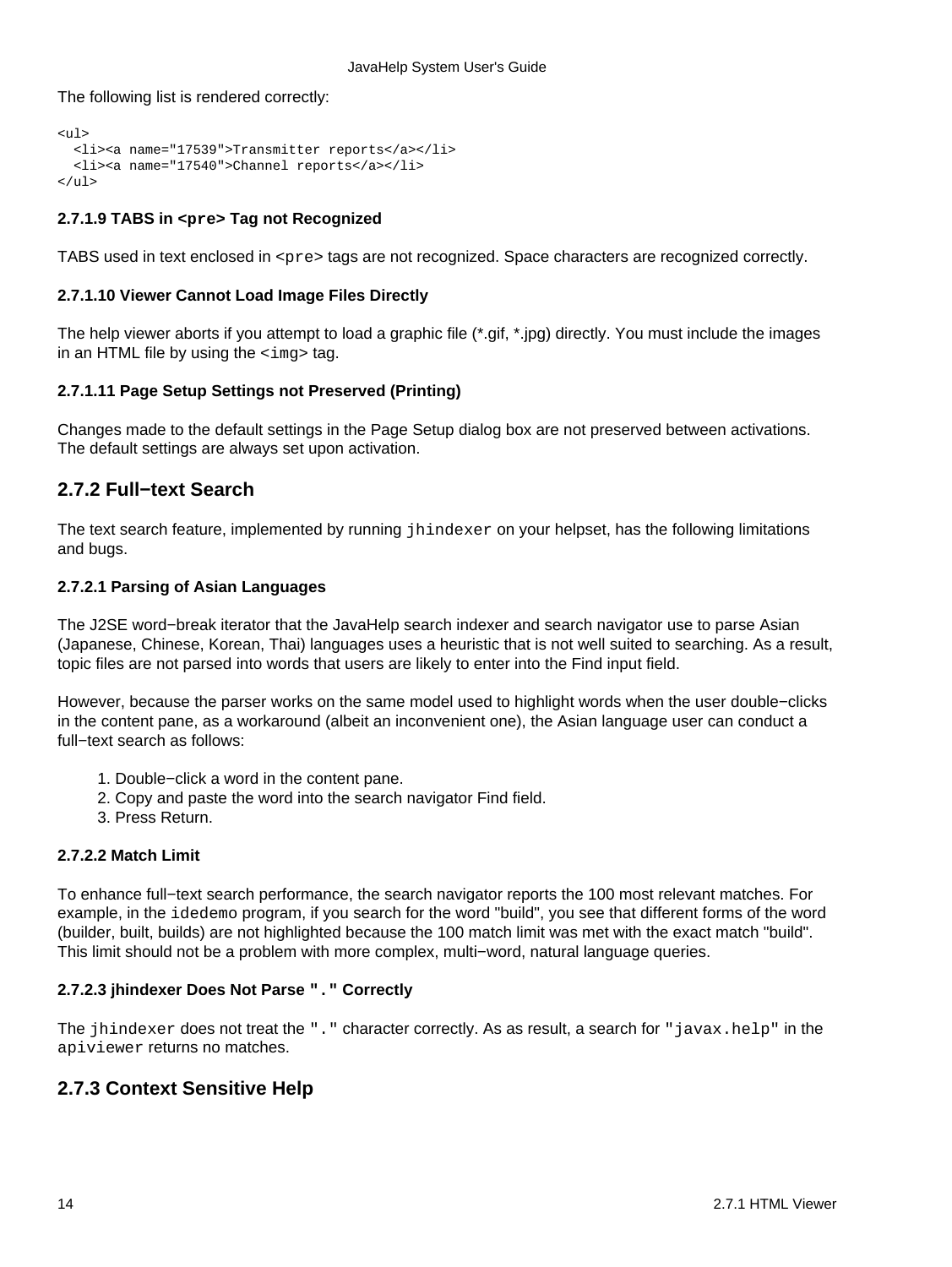#### **2.7.3.1 F1 Help (Solaris OpenWindows)**

On Solaris OpenWindows manager the F1 key does not get help on the the component with focus.

## <span id="page-20-0"></span>**2.7.4 Other Bugs**

#### **2.7.4.1 Copy/Paste on Solaris**

On Solaris systems, follow these steps to copy and paste text from the help viewer:

- 1. Highlight text in the viewer.
- 2. Type Control−C to copy the text.
- 3. With focus in the target Solaris window, press the Paste key.

#### **2.7.4.2 jar: Protocol**

Due to a bug, the Java<sup>TM</sup> 2 SDK jar: protocol does not permit relative references to JAR files. Instead, they must be fully qualified. For example, the following code works correctly:

jar:file://c:/my\_app/help.jar!map.jhm

There is no way to make that reference relative from the location of a helpset file. For that reason, you must include the helpset and map files in the JAR file with the rest of the helpset.

#### **2.7.4.3 Index Navigator**

If an index entry contains more that two hierarchical levels, a "turner" mechanism (like the one used in the TOC) is added to the second  $+n$  levels.

#### **2.7.4.4 Popup Window Accessibility**

JavaHelp popup windows are not as accessible as they should be due to a bug in the underlying AWT classes that prevents the popups from obtaining focus. Popup windows can be dismissed by pressing the F10 key − the Esc key does not work because the window cannot obtain focus. In addition, this same bug prevents scrollbars in popup windows from being accessible from the keyboard; therefore, it is important to set the size of popups to enable all the information to be displayed in a single scroll zone.

#### **2.7.4.5 Fonts and Localization**

There are limitations in this release on the ability to display fonts in the help viewer content pane. Due to a bug in the J2SE, the only character encoding that can be displayed in the HTML content pane is the system default. Different locales that use that encoding are rendered correctly. `

## <span id="page-20-2"></span><span id="page-20-1"></span>**2.8 List of Files in the JavaHelp 2.0 Release**

The libraries included in this release support the Java<sup>TM</sup> 2 Platform. They run on any Java platform that is compliant with Java 2 . Executable JAR files are included for tools and demonstration programs. They can be executed only on the Java 2 Platform. They will not work with JDK 1.1 systems.

 **README** − Initial README file  **LICENSE.html** − License file  **src.jar** − JavaHelp system source files

 **doc\** − Documentation  **doc\images** − Images used in documentation  **doc\jhug** − Helpset folder for the JavaHelp System User's Guide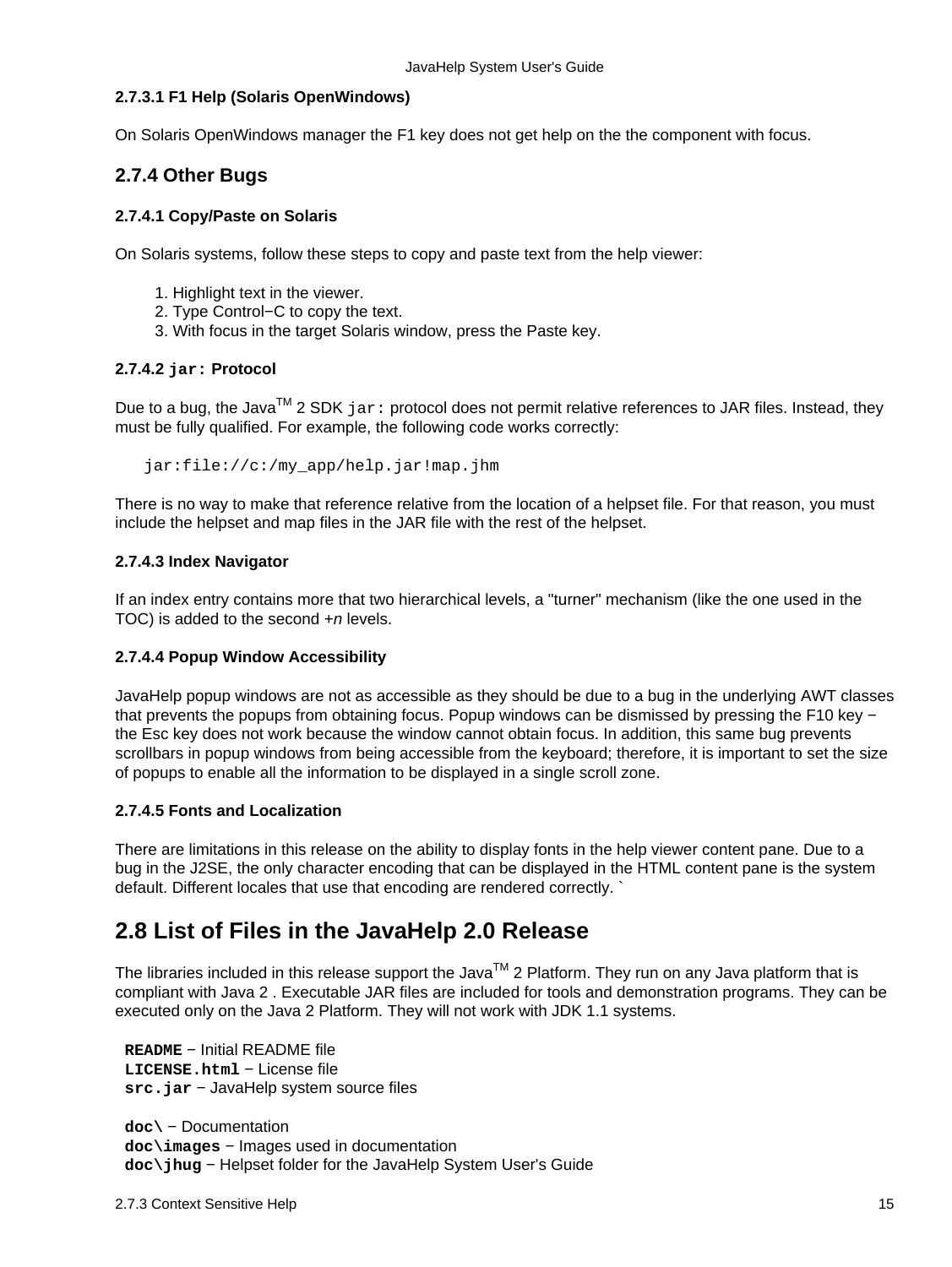JavaHelp System User's Guide

 **doc\jhug.pdf** − PDF version of the JavaHelp System User's Guide

 **doc\api** − JavaHelp 1.1 javadoc API documentation  **doc\css\default.css** − JEditorPane default stylesheet  **doc\spec\JavaHelp\_V2\_0\_Specification.pdf** − Latest version of the spec

 **javahelp\** − JavaHelp system binaries and libraries system release  **javahelp\lib\** − JavaHelp libraries  **javahelp\lib\jh.jar** − Standard JavaHelp libraries  **javahelp\lib\jhbasic.jar** − Subset of jh.jar that does not include search engine  **javahelp\lib\jhall.jar** − Everything  **javahelp\lib\jsearch.jar** − The default search engine only

 **javahelp\lib\dtd** − DTDs for JavaHelp system XML metadata files  **javahelp\lib\dtd\helpset\_2\_0.dtd** − Helpset file DTD  **javahelp\lib\dtd\index\_2\_0.dtd** − Index file DTD  **javahelp\lib\dtd\map\_2\_0.dtd** − Map file DTD  **javahelp\lib\dtd\toc\_2\_0.dtd** − TOC file DTD

 **javahelp\bin\** − JavaHelp executable programs  **javahelp\bin\jhindexer** − Creates the search database  **javahelp\bin\jhsearch** − Queries the search database

 **demos\** − Demos  **demos\browser** − JavaHelp viewer running in an applet on a web browser  **demos\README** − Instructions for building the demos  **demos\bin** − Demonstration programs  **demos\bin\apiviewer.jar** − JavaHelp API viewer  **demos\bin\hsviewer.jar** − Helpset viewer  **demos\bin\idedemo.jar** − Starts a mockup of an IDE  **demos\bin\merge.jar** − JH v1 helpset merging demo  **demos\bin\newmerge.jar** − Demonstrates new features of helpset merging  **demos\bin\object.jar** − Demonstrates popup and secondary window functionality  **demos\bin\UserGuide.jar** − Displays the JavaHelp System User's Guide

 **demos\lib** − JARs containing different extensions  **demos\lib\classviewer.jar** − Classviewer (used in apiviewer and idedemo)  **demos\lib\searchdemo.jar** − Alternate search engine (includes documentation)

 **demos\hs** − Expanded (unJARed) helpsets  **demos\hs\merge** − For the merge demo  **demos\hs\newmerge** − For the newmerge demo

 **demos\hsjar** − Demo helpsets in JARs  **demos\hsjar\animals.jar** − animals.hs helpset used by newmerge demo  **demos\hsjar\apidoc.jar** − api.hs helpset  **demos\hsjar\holidays.jar** − HolidayHistory.hs helpset  **demos\hsjar\idehelp.jar** − IdeDemo helpset  **demos\hsjar\idehelp\_de.jar** − Localized helpset (German)  **demos\hsjar\idehelp\_en.jar** − Localized helpset (English)  **demos\hsjar\idehelp\_ja.jar** − Localized helpset (Japanese)  **demos\hsjar\invertebrates.jar** − invertebrates.hs helpset used by newmerge demo  **demos\hsjar\object.jar** − Object demo helpset  **demos\hsjar\vertebrates.jar** − vertebrates.hs helpset used by newmerge demo

 **demos\serverhelp** − Server help demo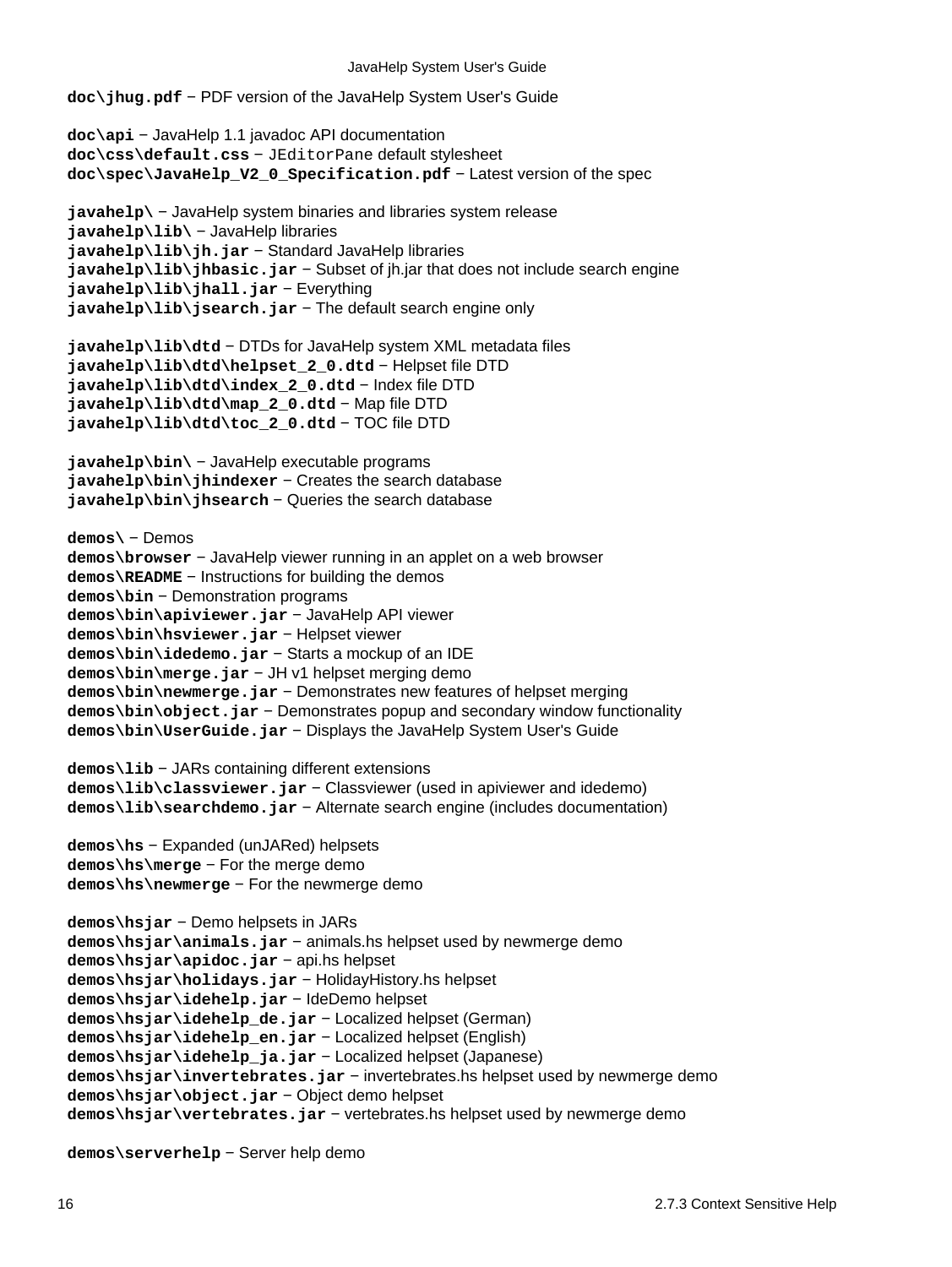**demos\src** − Sources for the demos (J2SE 1.2)

 **demos\src\sunw\demo\browser** − Browser demo

 **demos\src\sunw\demo\classviewer** − Classviewer Navigator used in apiviewer

 **demos\src\sunw\demo\idedemo** − Mockup of an IDE using JavaHelp

 **demos\src\sunw\demo\jhdemo** − hsviewer demo .java files

 **demos\src\sunw\demo\merge** − JH v. 1 example of how to merge helpsets

 **demos\src\sunw\demo\newmerge** − Uses new merge features to merge helpsets

 **demos\src\sunw\demo\object** − Object demo

<span id="page-22-0"></span> **demos\src\sunw\demo\searchdemo** − Alternative search engine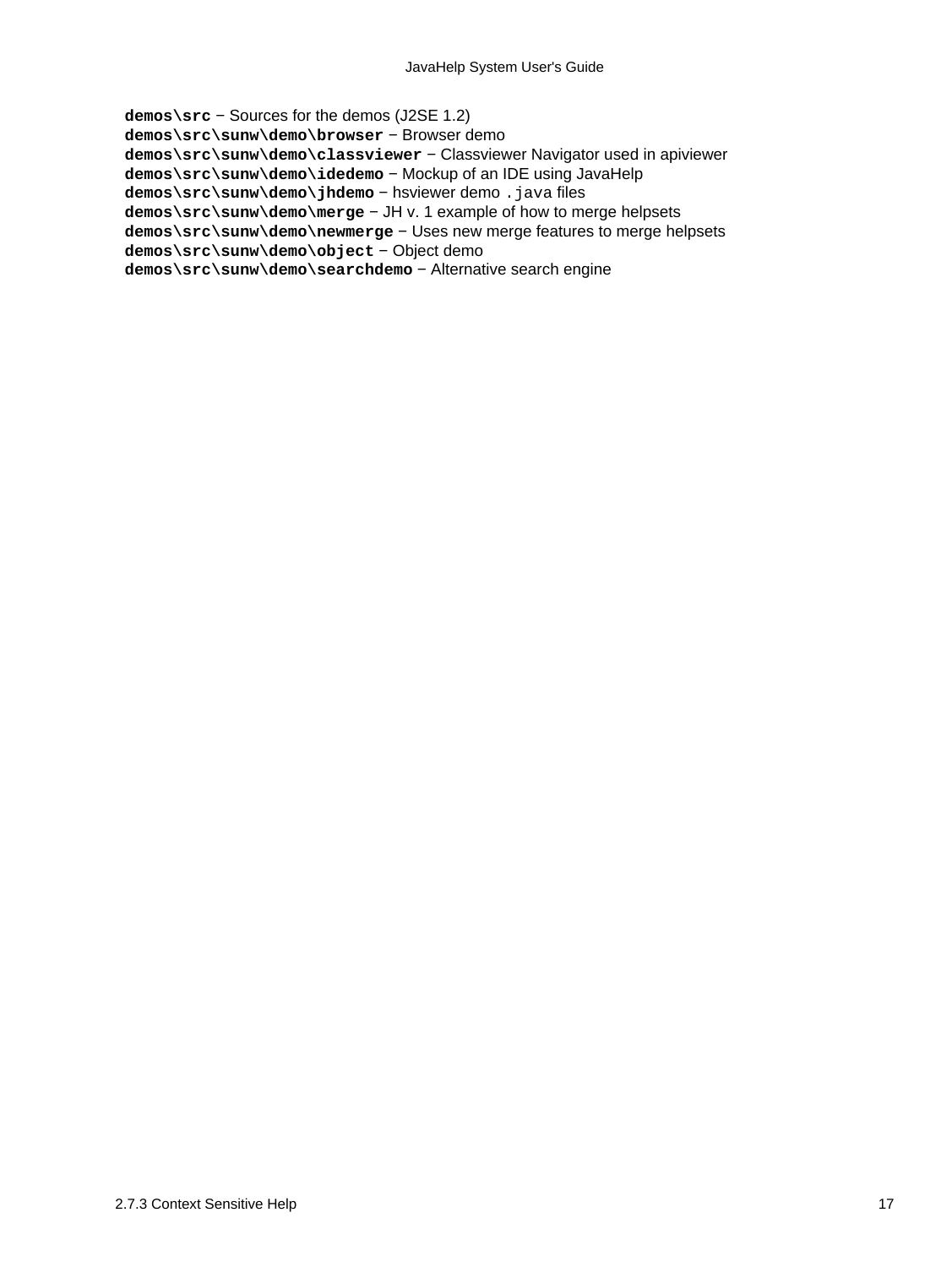JavaHelp System User's Guide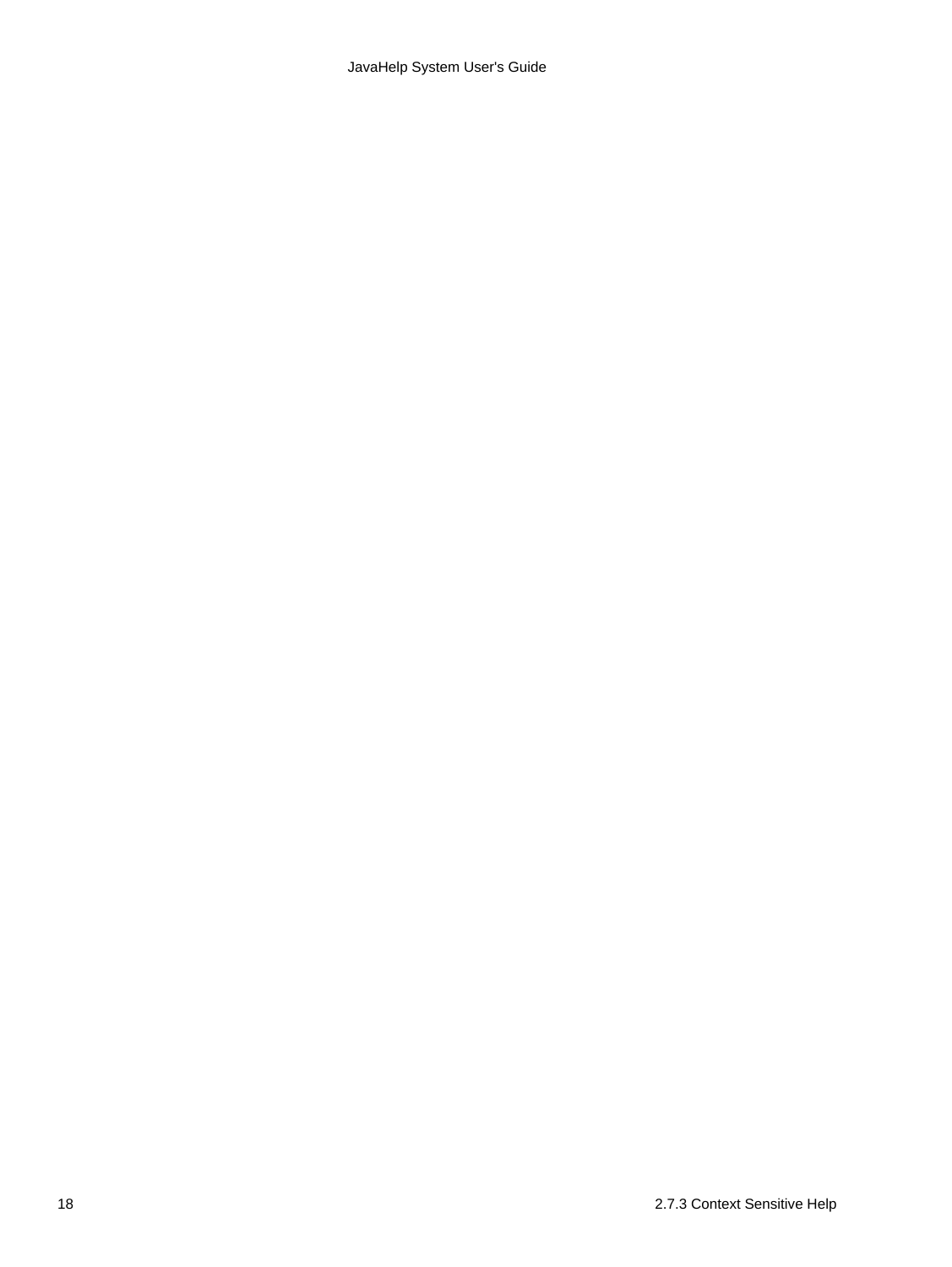# <span id="page-24-0"></span>**3 JavaHelp System Overview**

This overview consists of the following sections:

#### **[Introduction](#page-24-2)**

General introduction to the JavaHelp system.

#### **[JavaHelp System Features](#page-24-3)**

A brief overview of the main features of the JavaHelp system.

#### **[Descriptive Scenarios](#page-27-6)**

Scenarios that illustrate many ways the JavaHelp system can be used with different applications in a variety of network environments.

#### **[JavaHelp System Lightweight Components](#page-36-3)**

A brief description of the lightweight component functions provided with the JavaHelp system.

## <span id="page-24-2"></span><span id="page-24-1"></span>**3.1 Introduction**

Most interactive applications require online help and Java applications are no exception. The JavaHelp<sup>IM</sup> system is specifically tailored to the Java<sup>IM</sup> platform. The JavaHelp system provides developers and authors a standard, fully−featured, easy−to−use system for presenting online information to Java application users. Providing a help system that is a standard extension to the Java<sup>TM</sup> 2 Software Development Kit, Standard Providing a help system that is a standard extension to the Java<sup>TM</sup> 2 Software Development Kit, Standard Edition (the J2SE<sup>IM</sup> SDK), relieves developers and authors of having to implement their own proprietary help systems.

The JavaHelp system consists of a fully featured, extensible specification and API, and a reference implementation of that specification and API that is written entirely in the Java language.

- The JavaHelp reference implementation, based on the Java Foundation Classes (JFC, also known as Swing), provides a standard interface that enables both application developers and authors to add online help to their applications.
- The specification and API enable developers to customize and extend the help system to fit the style and requirements of their applications.

In addition, the JavaHelp system has been designed to work especially well in a variety of network environments. The JavaHelp system is platform independent and works in all browsers that support the Java platform.

The JavaHelp system enables Java developers to provide online help for:

- Applications (both applet and standalone)
- $\bullet$  JavaBeans<sup>TM</sup> components
- Applets in HTML pages
- Server−based Java applications

Authoring support for the JavaHelp system is available through online help authoring tool vendors. Tool vendors, including [Software 7](http://www.software7.biz/), [Quadralay,](http://www.quadralay.com/) [eHelp](http://www.ehelp.com/)[, Brown Inc,](http://www.html-indexer.com/) [Paradigm Systems](http://paradigmindia.tripod.com/jhelp.htm), [SolutionSoft,](http://www.solutionsoft.com/javahelp.htm) [ComponentOne,](http://www.componentone.com/helptools.aspx?helptoolscode=1) and [Oracle](http://otn.oracle.com/tech/java/help/content.html), have products that provide authoring support for the JavaHelp system.

#### <span id="page-24-3"></span>**Next Overview Topic:** [JavaHelp System Features](#page-24-3)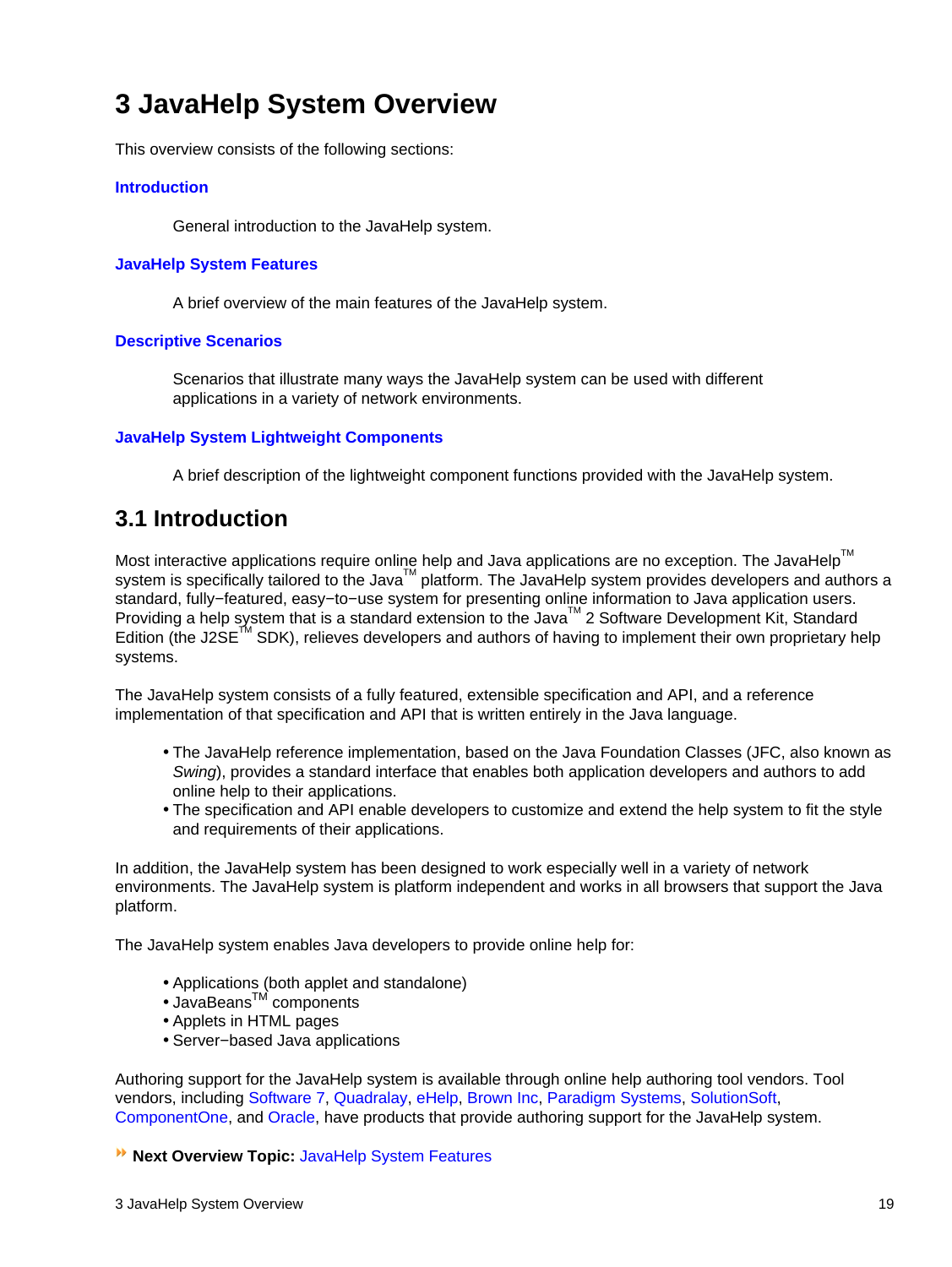## <span id="page-25-0"></span>**3.2 JavaHelp System Features**

This section describes the main features of the JavaHelp system. For a list of new features in this release, see [New Features in JavaHelp 2.0.](#page-9-6)

## <span id="page-25-1"></span>**3.2.1 Help Viewers**

There are three types of windows in which you can display your help topics. These windows can be specified in the Java program when it makes a call to the help system. The help author can set various attributes of these windows in the helpset (.hs) file. These windows cannot be invoked from a link in a help topic (although there is a way to link to a popup window that uses a different technique, described i[n Opening](#page-75-3) [Popup and Secondary Windows From an HTML Topic\)](#page-75-3). However, it is possible to open a topic in one of these windows from the table of contents in the tri−paned viewer (see the Presentation feature in [Helpset File,](#page-51-0) the presentationtype and presentationname descriptions in the sections on the [TOC,](#page-58-2) [index,](#page-61-1) an[d glossary](#page-63-1) navigators, and the section [Implementing Context−Sensitive Help](#page-95-1).

The windows are:

- Main window (by default, a tri−paned help viewer)
- Secondary window
- Popup window

#### **3.2.1.1 Main Window**

The standard JavaHelp system main window has three panes, is not destroyed when you exit the window, and is configurable (see the presentation feature i[n Helpset File\)](#page-51-0). By default, a main window has the following three panes:

| Toolbar      | A bar over the navigation and content panes that can be configured to display various<br>toolbar buttons, such as Back, Forward, and Print.                  |
|--------------|--------------------------------------------------------------------------------------------------------------------------------------------------------------|
|              | Navigation pane A tabbed interface appearing on the left that allows users to switch between the table of<br>contents, index, and full text search displays. |
| Content pane | A pane on the right that displays help topics formatted with HTML 3.2 or later, plus<br>embedded lightweight Java components.                                |

The following figure shows a help window with a toolbar that has three buttons in it, a table of contents in the navigation pane on the left, and in the content pane, a help topic, "Debugging in the Source Editor":

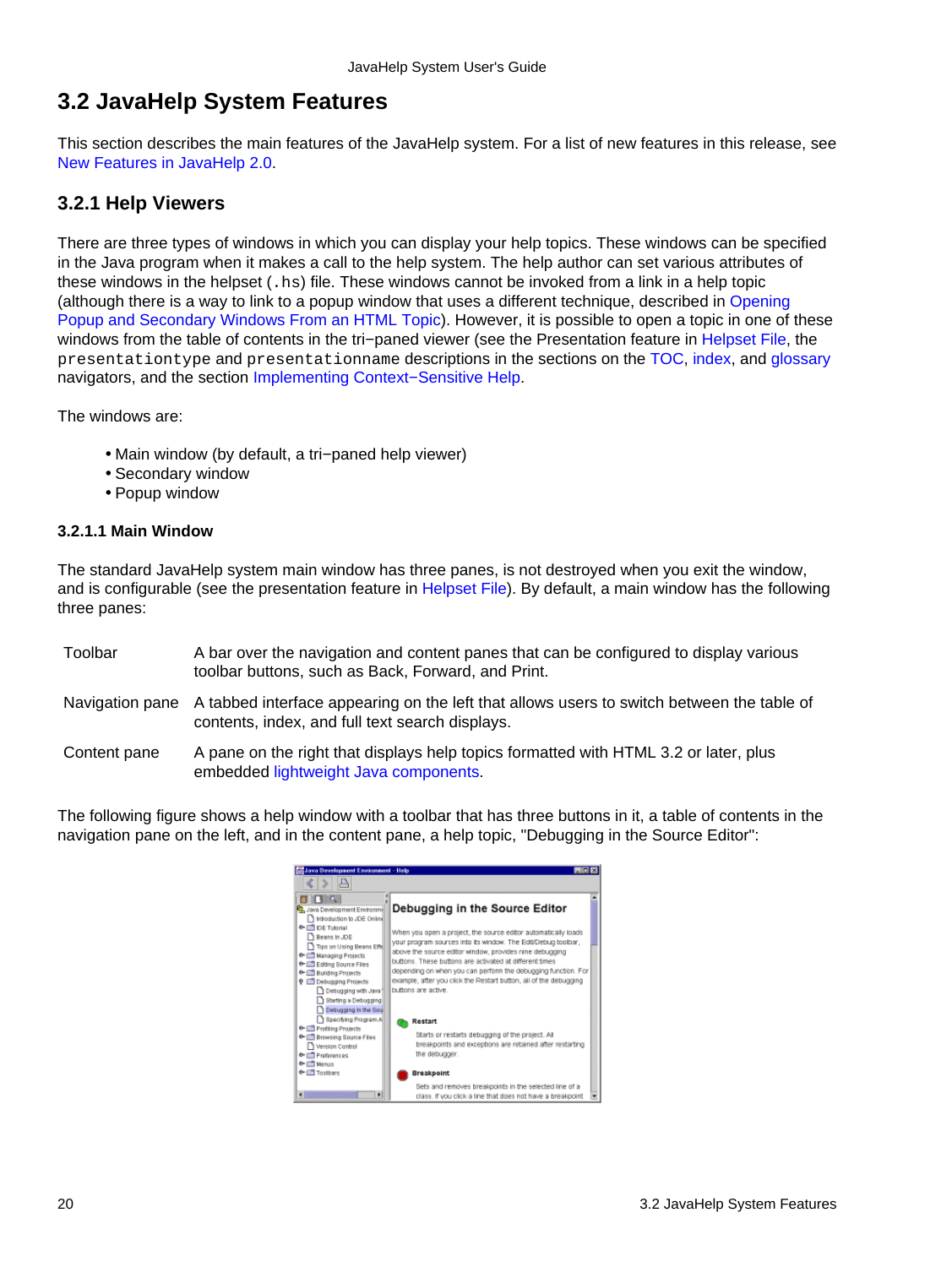#### **3.2.1.2 Secondary Window**

By default, this window contains a single pane, a help content viewer that shows a help topic. It is similar to the content pane of the tri−paned viewer. A secondary window has a name and can be configured to have a navigation pane and a toolbar. If the window is already open, its contents are replaced if the Java program uses it again. When the user closes a secondary window, it is destroyed (unlike the main window, which is not destroyed on exit).

#### **3.2.1.3 Popup Window**

This type of window stays open as long as it has focus. When the user clicks elsewhere, the window is destroyed. A popup has only one pane, a content viewer.

### <span id="page-26-0"></span>**3.2.2 Table of Contents**

Provides a collapsible and expandable display of topics in the help system. Supports unlimited levels and merging of multiple TOCs. The underlying file format follows World Wide Web Consortium (W3C) Extended Markup Language (XML) standards. The TOC display is synchronized with the content viewer: The topic being displayed is highlighted in the TOC. For more information, see [Table of Contents File](#page-58-2).

#### <span id="page-26-1"></span>**3.2.3 Index**

Supports merging of multiple indexes. The underlying file format follows W3C XML standards. The index display is synchronized with the content viewer: The topic being displayed is highlighted in the index. For more information, see [Index File.](#page-61-1)

### <span id="page-26-2"></span>**3.2.4 Full−Text Search**

The full−text search engine can be used in a variety of network environments. Matches returned from searches are ranked for relevancy by using "relaxation rules." For more information, see [Full−Text Search.](#page-69-3)

#### <span id="page-26-3"></span>**3.2.5 Compression and Encapsulation**

The standard JAR format is used to encapsulate the help information into a single, compressed file. The JavaHelp system works equally well with help information that is not compressed into JAR files − this flexibility allows authors to view files during development without taking the time to compress them.

#### <span id="page-26-4"></span>**3.2.6 Embeddable Help Windows**

Help windows (individually or in combination) can be embedded directly into application interfaces.

## <span id="page-26-5"></span>**3.2.7 Context−Sensitive Help**

Help can be activated from Java programs through a number of different mechanisms. For more information, see the help authoring sectio[n Context−Sensitive Help](#page-92-3) and the Java developer section [Implementing](#page-92-3) [Context−Sensitive Help](#page-92-3).

## <span id="page-26-6"></span>**3.2.8 Flexible Packaging**

Flexible packaging of help information for product delivery makes it easy to incrementally update help information in the field.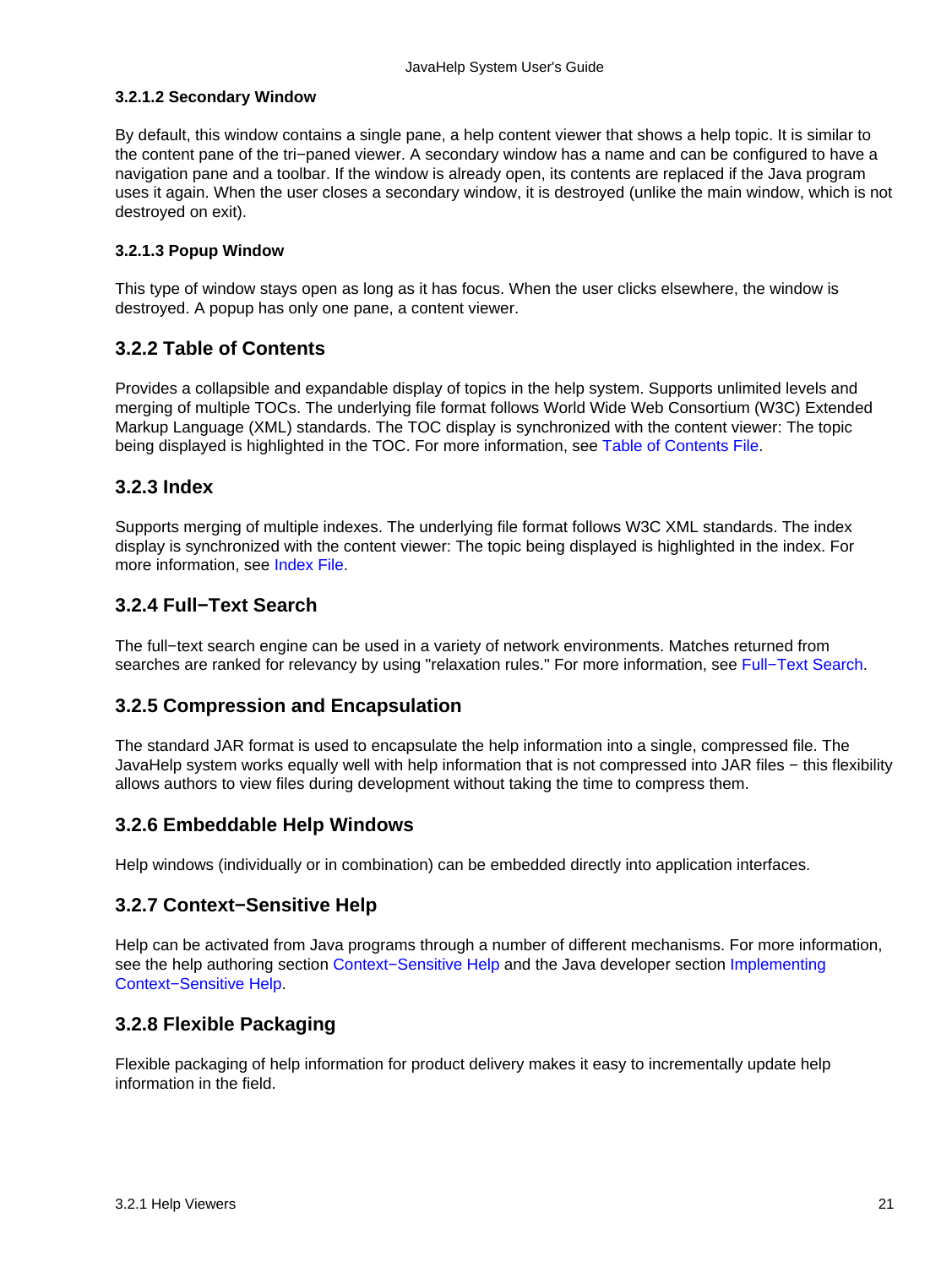## <span id="page-27-0"></span>**3.2.9 Customization**

The JavaHelp system is designed to permit great flexibility in customizing both the user interface and functionality.

## <span id="page-27-1"></span>**3.2.10 Merging**

Help information from different sources can be combined and presented to the end user. For more information, se[e Merging Helpsets.](#page-81-1)

## <span id="page-27-2"></span>**3.2.11 JavaBeans Support**

The JavaHelp API enables a JavaBeans component to specify help information that can be presented to the end user (perhaps merged with additional information).

<span id="page-27-6"></span>**M** Next Overview Topic: [Descriptive Scenarios](#page-27-6)

## <span id="page-27-3"></span>**3.3 Descriptive Scenarios**

The following scenarios illustrate some of the many ways the JavaHelp system can be used to provide online help for different types of Java programs in a variety of network environments. These scenarios attempt to illustrate the JavaHelp system's flexibility and extensibility.

Scenarios are presented in three areas:

| <b>Invocation mechanisms</b>          | Scenarios that describe different ways that the JavaHelp system can be<br>invoked from applications.                                                                                                                      |
|---------------------------------------|---------------------------------------------------------------------------------------------------------------------------------------------------------------------------------------------------------------------------|
| <b>Presentation and</b><br>deployment | Scenarios that describe different ways that the JavaHelp system can be used<br>to present help information. These scenarios also illustrate different methods<br>for deploying the JavaHelp system classes and help data. |
| Full-text search                      | Scenarios that describe different ways that full-text search of help information<br>can be implemented.                                                                                                                   |

<span id="page-27-7"></span>**M** Next Overview Topic: [Invocation Mechanisms](#page-27-7)

## <span id="page-27-4"></span>**3.4 Invocation Mechanisms**

Users invoke online help from within applications in a number of ways. This section describes invocation methods available through the JavaHelp system.

## <span id="page-27-5"></span>**3.4.1 Menus and Buttons**

Online help is often invoked when a user chooses an item from a Help menu or clicks on a Help button in an application GUI.

The JavaHelp system provides a simple interface by which an application requests that a topic ID be displayed. The JavaHelp system then associates the topic ID with the appropriate URL and displays it. IDs are mapped to URLs in a JavaHelp system metadata file called the map file.

For example, when coding a file chooser dialog box, a developer requests that the topic ID  $f_c$  help be displayed when the Help button at the bottom of the dialog box is clicked. In the map file the ID  $f c$  help is defined to be a file named FileChooser.html using the following XML syntax: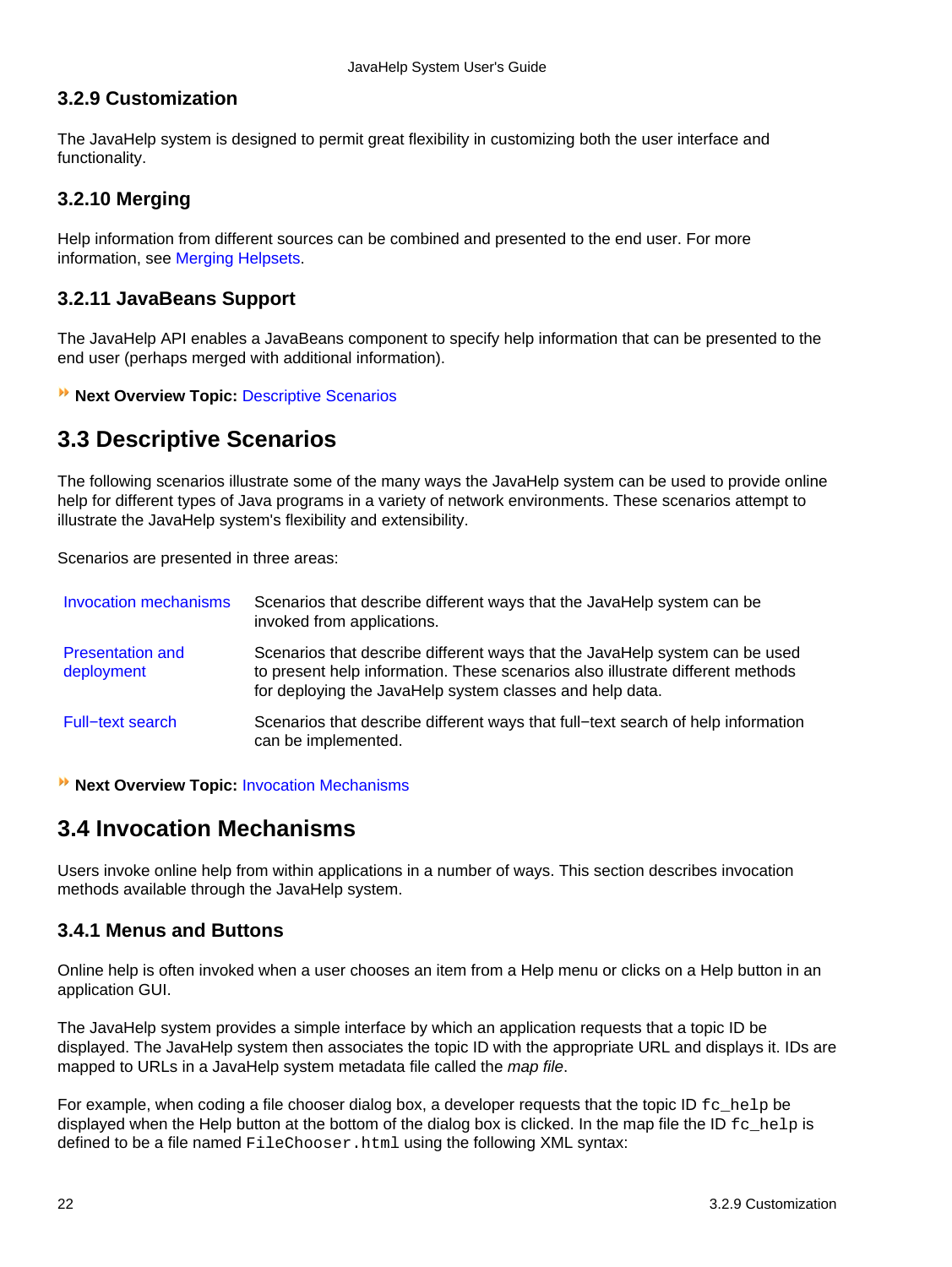<mapID target="fc\_help" url="html/help/FileChooser.html" />

Separating the specification of file names (or URLs) from the program code provides content authors the freedom to control the information that is associated with the topic ID.

## <span id="page-28-0"></span>**3.4.2 Tooltips**

A tooltip is a brief message presented to the user when the cursor remains over a button for an interval longer than a given threshold.

Although tooltip information could be included in the JavaHelp system data, it will usually be delivered as part of the application and will be co−located with the code. Tooltip functionality is provided as a component in Swing.

## <span id="page-28-1"></span>**3.4.3 Context−Sensitive Help**

The JavaHelp system provides the ability to invoke online help that describes graphical components in an application GUI. The user makes gestures that activate context−sensitive help and then specifies the component in question. The ID associated with the component is displayed.

## <span id="page-28-2"></span>**3.4.4 Viewer Initiated Help**

You can display help topics from a TOC or index navigator or from the content pane of the main window. By default, an index entry and a TOC entry display help in the main window's content viewer. You can also define an entry that displays help in a popup or a secondary window. In the content pane, you can define an <object> tag that displays help in a separate popup or secondary window. If you use a standard HTML link in the content pane, the linked help topic replaces the current one in the content pane.

## <span id="page-28-3"></span>**3.4.5 System Initiated Context−Sensitive Help**

The following invocation would display system−initiated help in a main window.

mainHelpBroker.setCurrentID(helpID);

#### **Next Overview Topic:** [Presentation and Deployment](#page-28-6)

## <span id="page-28-6"></span><span id="page-28-4"></span>**3.5 Deploying and Presenting JavaHelp Helpsets**

The JavaHelp system is designed to be deployed in a number of different types of applications and in a variety of different network environments. The following scenarios illustrate some of the different ways that the JavaHelp system can be used to present and deploy information.

## <span id="page-28-5"></span>**3.5.1 Standalone Application**

A standalone Java application runs independently of a web browser. In this scenario the Java application runs locally and accesses help data installed on the same machine.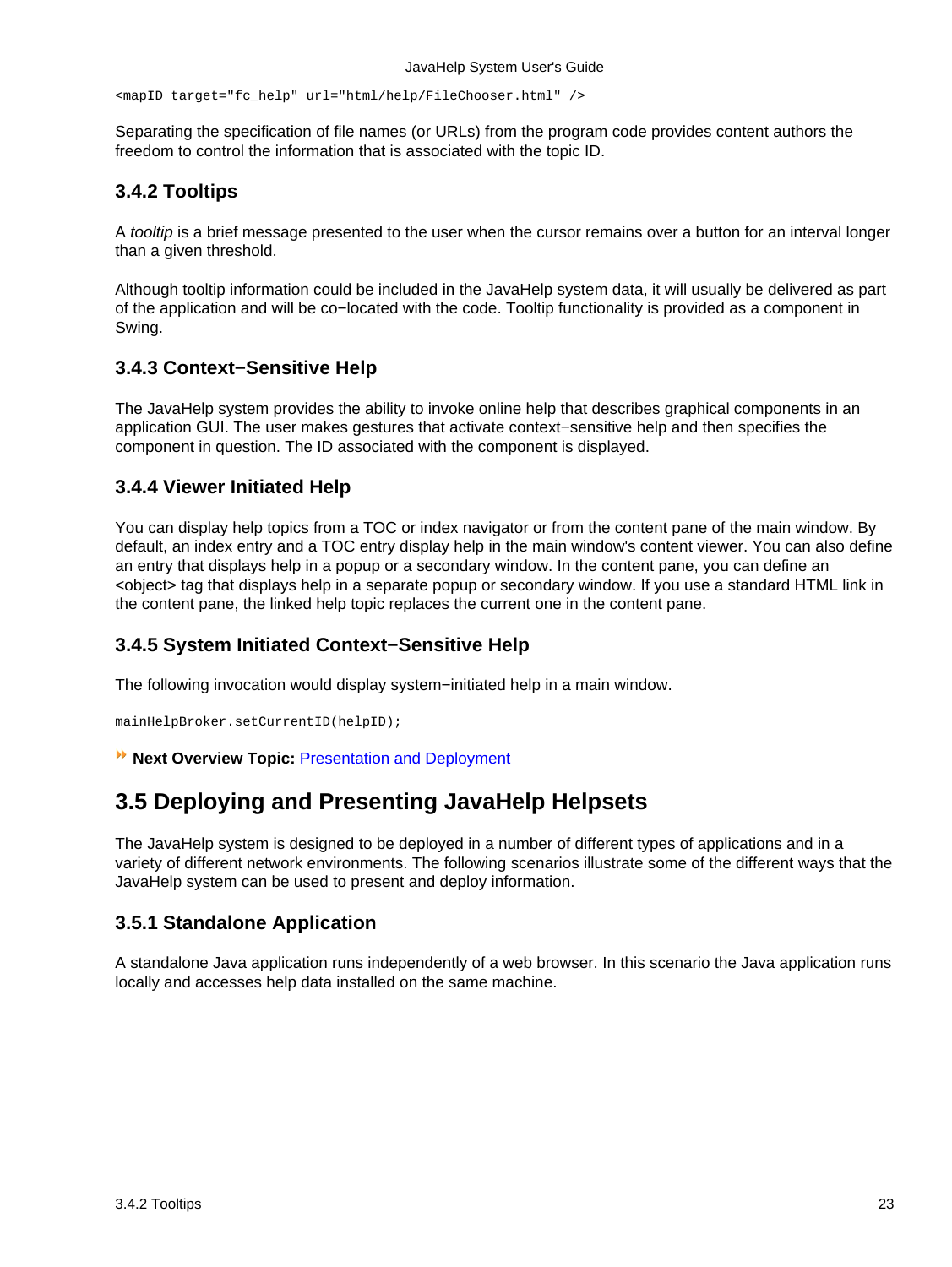JavaHelp System User's Guide



The application:

- 1. Requests the creation of a JavaHelp instance.
- 2. Loads the help data in that instance.
- 3. Presents the requested help topic.

## <span id="page-29-0"></span>**3.5.2 Network Application**

The JavaHelp system enables an application to transparently load help data from networks (intranet and Internet). When the help data is accessed across a network, the scenario is essentially the same as in the standalone scenario – the location of the data is transparent to the application.



The application:

- 1. Requests the creation of a JavaHelp instance
- 2. Loads the help data from the network
- 3. Presents the requested help topic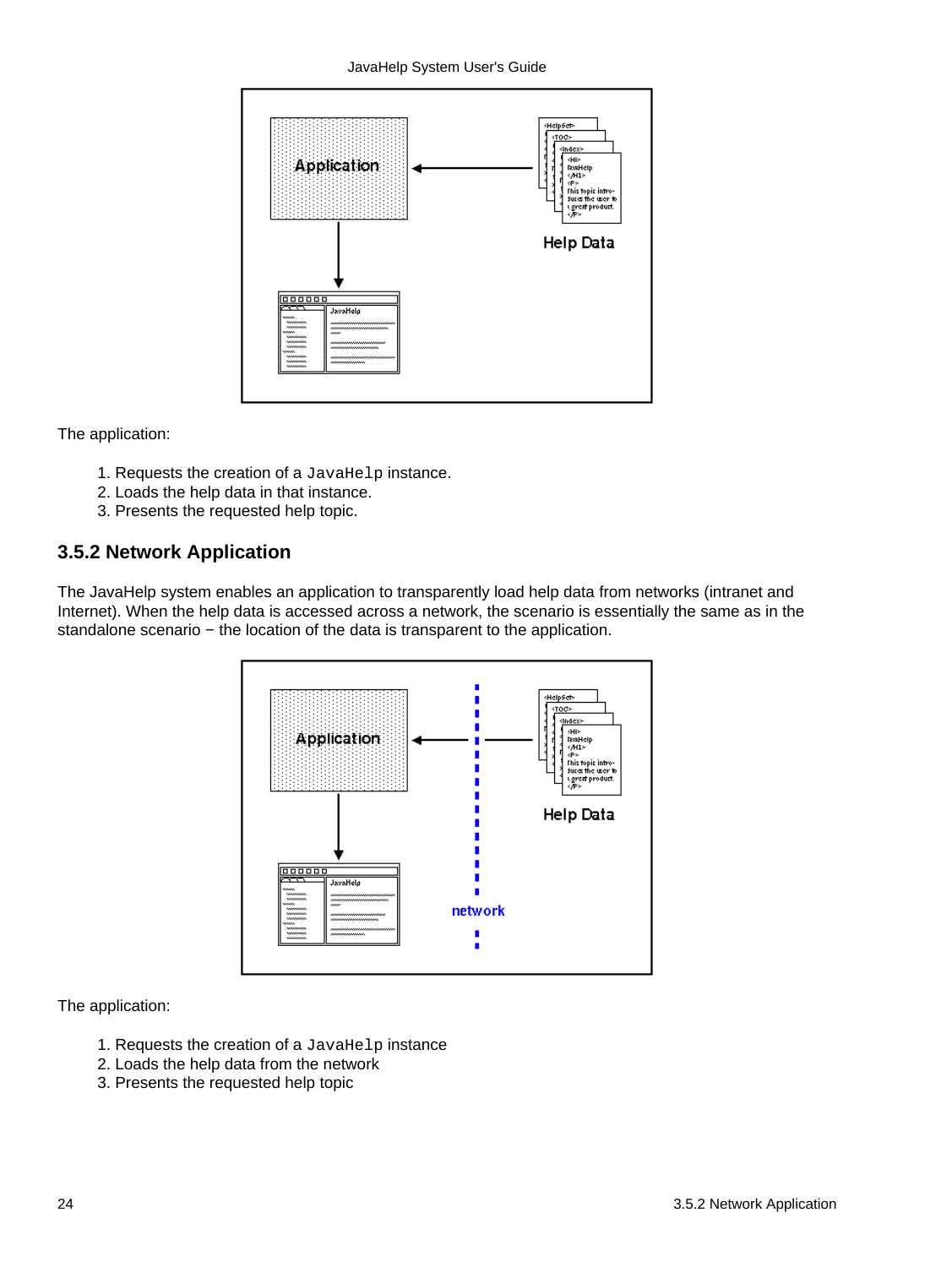## <span id="page-30-0"></span>**3.5.3 Embedded Help**

Both navigational and content information can be embedded directly in application windows. Embedding is accomplished by adding the JFC components that implement JavaHelp system components directly into the application frame.



In this illustration, the content viewer is embedded along the bottom of the application window, and the navigation viewer is embedded in a different portion of the window.

The application can directly control the contents of the content viewer by programmatic means. Likewise, JavaHelp system navigators can be used to control information displays other than the JavaHelp system content viewer.

## <span id="page-30-1"></span>**3.5.4 Component Help**

Many modern applications are composed of a collection of interacting components. Examples range from large applications like Netscape Navigator<sup>TM</sup> (with plugins), to applications where JavaBeans components are connected together using JavaScript<sup>™</sup> or Visual Basic™.

In the case of JavaBeans, each component can be shipped with its own help data. The following illustrates such a case.

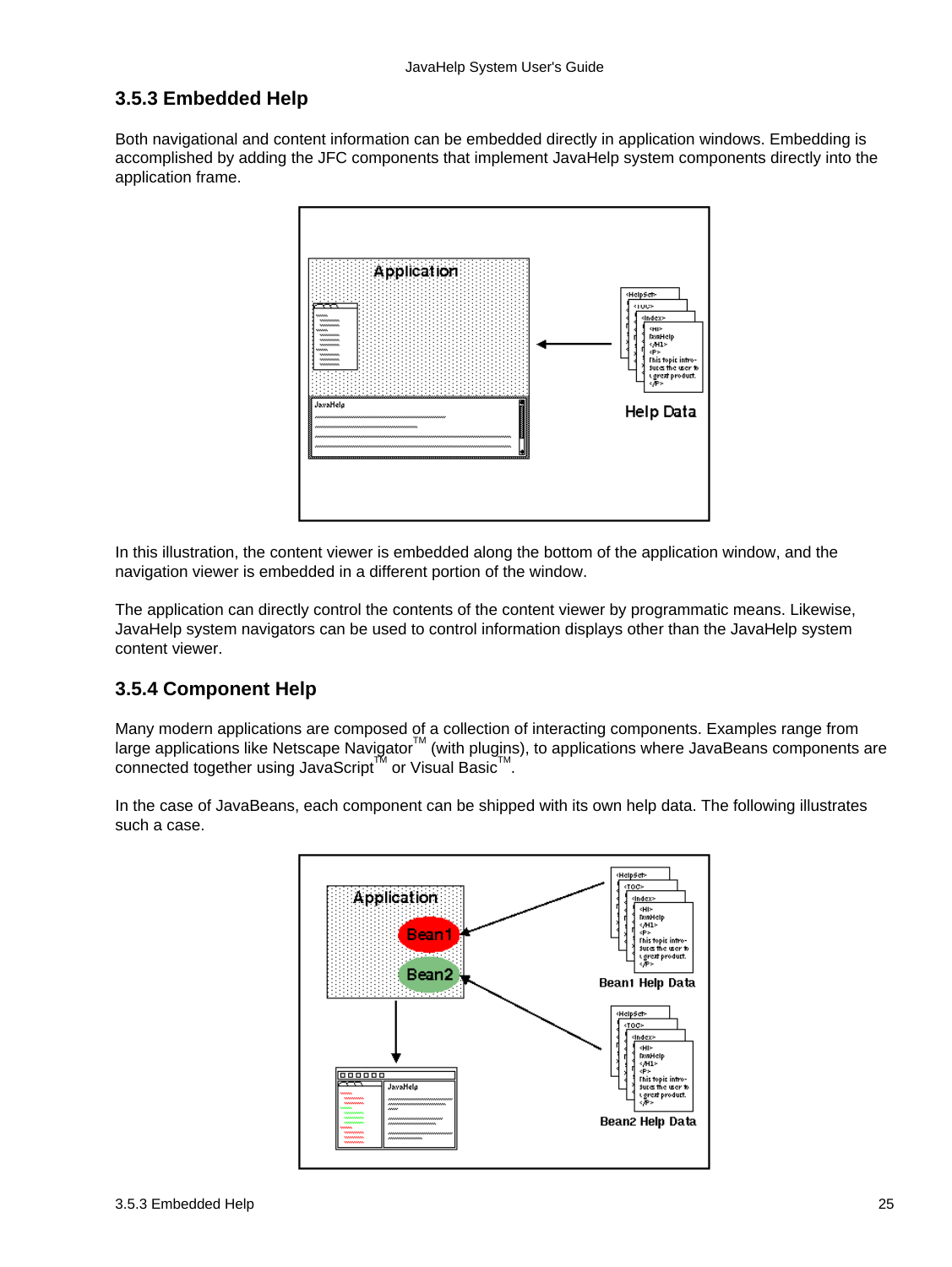In this case, the help information from the red JavaBean (Bean1) and from the green JavaBean (Bean2) is merged in the help viewer table of contents. The merge operation can be performed by the developer ahead of time, or completed when the application or JavaBeans component is installed by the user.

In version 1 of the JavaHelp software, merging is accomplished by appending TOC and index information and searching merged full−text search databases.

## <span id="page-31-0"></span>**3.5.5 Help Server**

In some environments, it is useful to separate the process that presents the help information from the application. For example:

- Applications that are written in a language other than the Java language (for example, C, C++, Visual Basic) can use the JavaHelp system to display online help when deployed on diverse computing platforms.
- A suite of applications might be installed together or separately. In this case the help server can be used to display help for the entire suite, rather than each of the constituent applications providing their own help system.

In the following scenario, applications not written in the Java language make requests to a JavaHelp system process (help server) through an RPC mechanism (the RPC might be wrapped in a library and be invisible to the application developer).



## <span id="page-31-1"></span>**3.5.6 Browser−Based Applications (Applets)**

Applications that run in browsers have a number of unique deployment issues that the JavaHelp system addresses. The following three scenarios illustrate how the JavaHelp system can be used in three of the most common cases. In the following scenarios an applet or some other triggering entity on an HTML page requests the JavaHelp system to display help information.

#### **3.5.6.1 Applet(1)**

In the first scenario, the browser contains a customized implementation of the JavaHelp system and an appropriate version of the JRE (Java Runtime Environment). This JRE might have been delivered with the browser, or it might have been downloaded by the client into the CLASSPATH. The implementation can use the JavaHelp system content pane, or it can use the HTML viewer that is part of the web browser.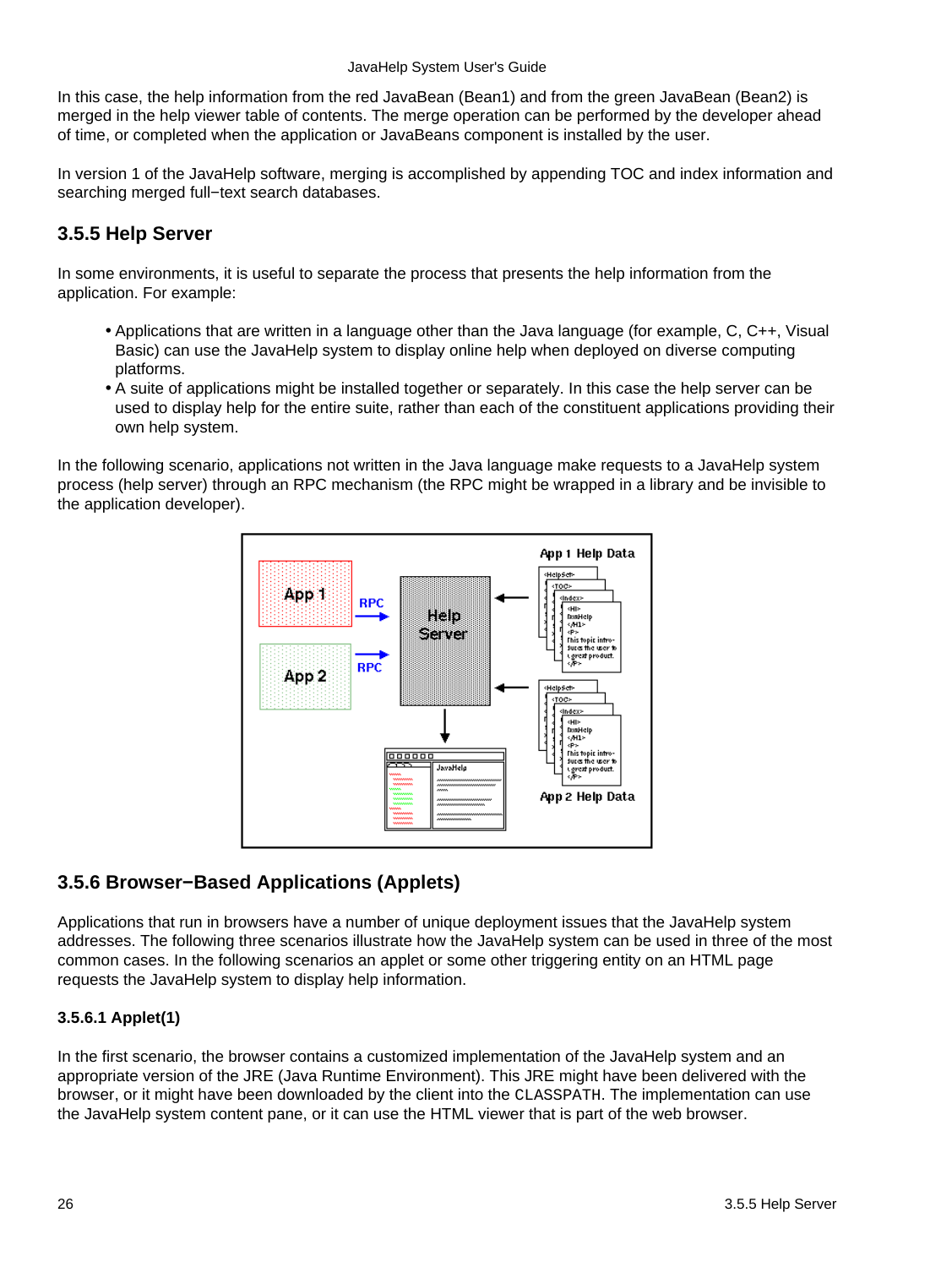JavaHelp System User's Guide



- 1. The HTML page that contains the applet tag is loaded into the browser.
- 2. The applet is downloaded from the server and executed.
- 3. The user requests help.
- 4. The applet forwards the request to the JavaHelp system.
- 5. Help data is downloaded from the server and displayed in the JavaHelp system viewer (or browser window).

### **3.5.6.2 Applet(2)**

In the second scenario, the JavaHelp system classes are downloaded along with the applet. Because the JavaHelp system is an optional package of the Java release, it is possible that a fully compliant Java<sup>TM</sup> 2 SDK browser might not have the the JavaHelp system classes in its CLASSPATH. In this case the JavaHelp system classes must be downloaded from the server. Since the JavaHelp system is quite small, this approach is often practical. Browsers might provide additional means for installing extensions downloaded through this mechanism.



- 1. The HTML page that contains the applet tag is loaded into the browser.
- 2. The applet is downloaded from the server and executed.
- 3. JavaHelp system classes are downloaded from the server.
- 4. The user requests help.
- 5. The applet forwards the request to the JavaHelp system.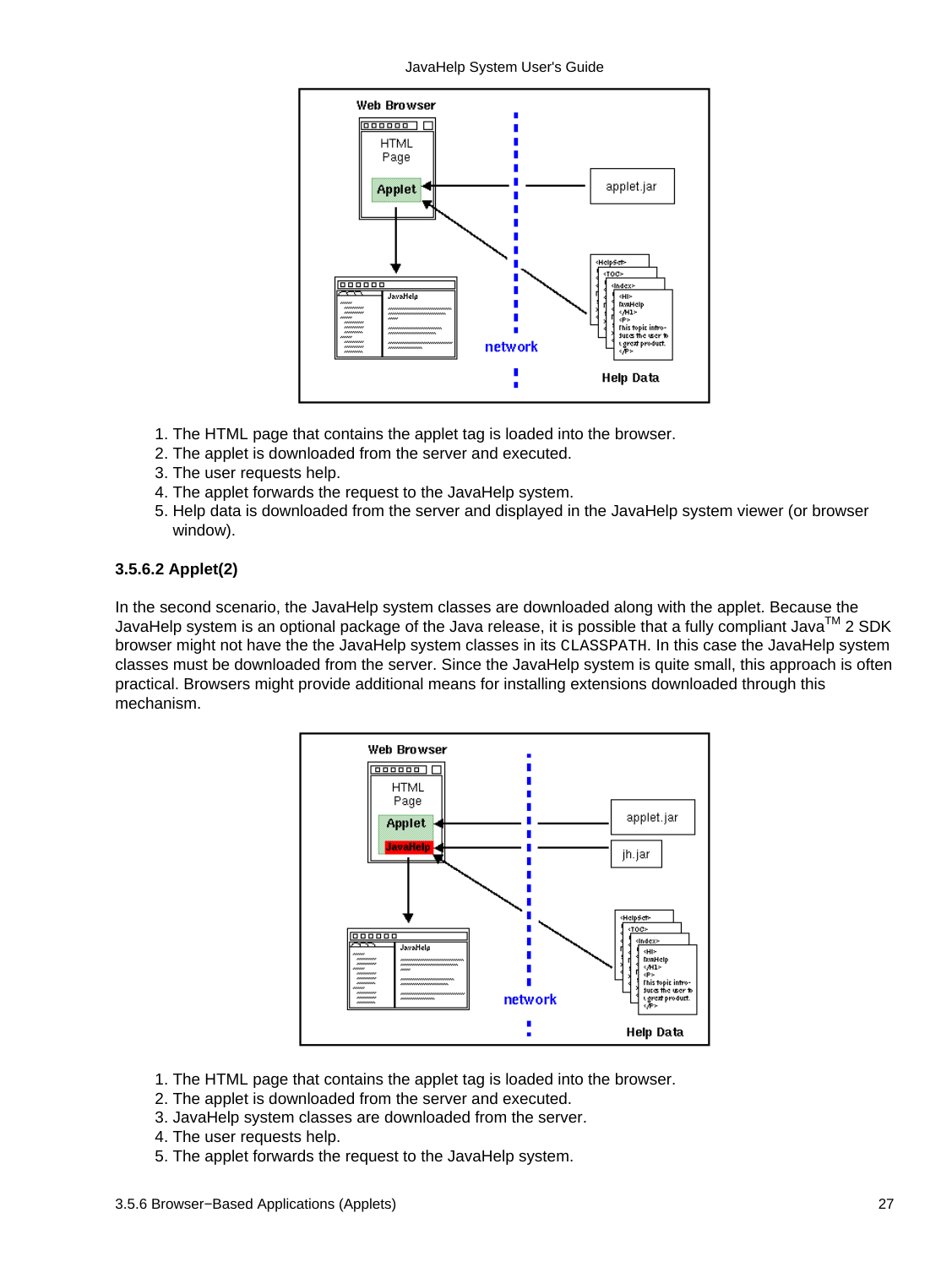6. Help data is downloaded from the server and displayed in the JavaHelp system viewer (or browser window).

#### **3.5.6.3 Applet(3)**

The third scenario describes the case in which the applet is downloaded to a browser environment that has neither the appropriate JRE nor the Javahelp system installed.

In this case, the Java<sup>™</sup> Plug–in can be used to download the required JRE and the JavaHelp system standard extension classes. The Java Plug−in allows developers to specify a specific JRE on the HTML page that is required to run their applet. If the correct JRE is not present on the user's system, the Java Plug−in software downloads the correct JRE and installs it on the user's system. The new JRE is subsequently available to any applet that requires it. Because the JavaHelp system is a standard extension to the Java platform, the JavaHelp system classes can be downloaded along with the JRE.



- 1. The HTML page that contains the applet tag is loaded into the browser
- 2. The Java Plug–in is downloaded. It prompts user to download appropriate JRE and JavaHelp system classes.
- 3. JRE and JavaHelp system classes are downloaded from the server.
- 4. Java Plug−in starts the JRE.
- 5. The applet is downloaded from the server and executed.
- 6. The user requests help.
- 7. The applet forwards the request to the JavaHelp system.
- 8. Help data is downloaded from the server and displayed in the JavaHelp system viewer (or browser window).

## <span id="page-33-0"></span>**3.6 Server−based JavaHelp Helpsets**

By combining the JavaHelp software API with new JavaHelp JSP tag libraries, web developers are now able to provide help for server−based applications that provide HTML pages to a browser. The diagram below illustrates the architecture.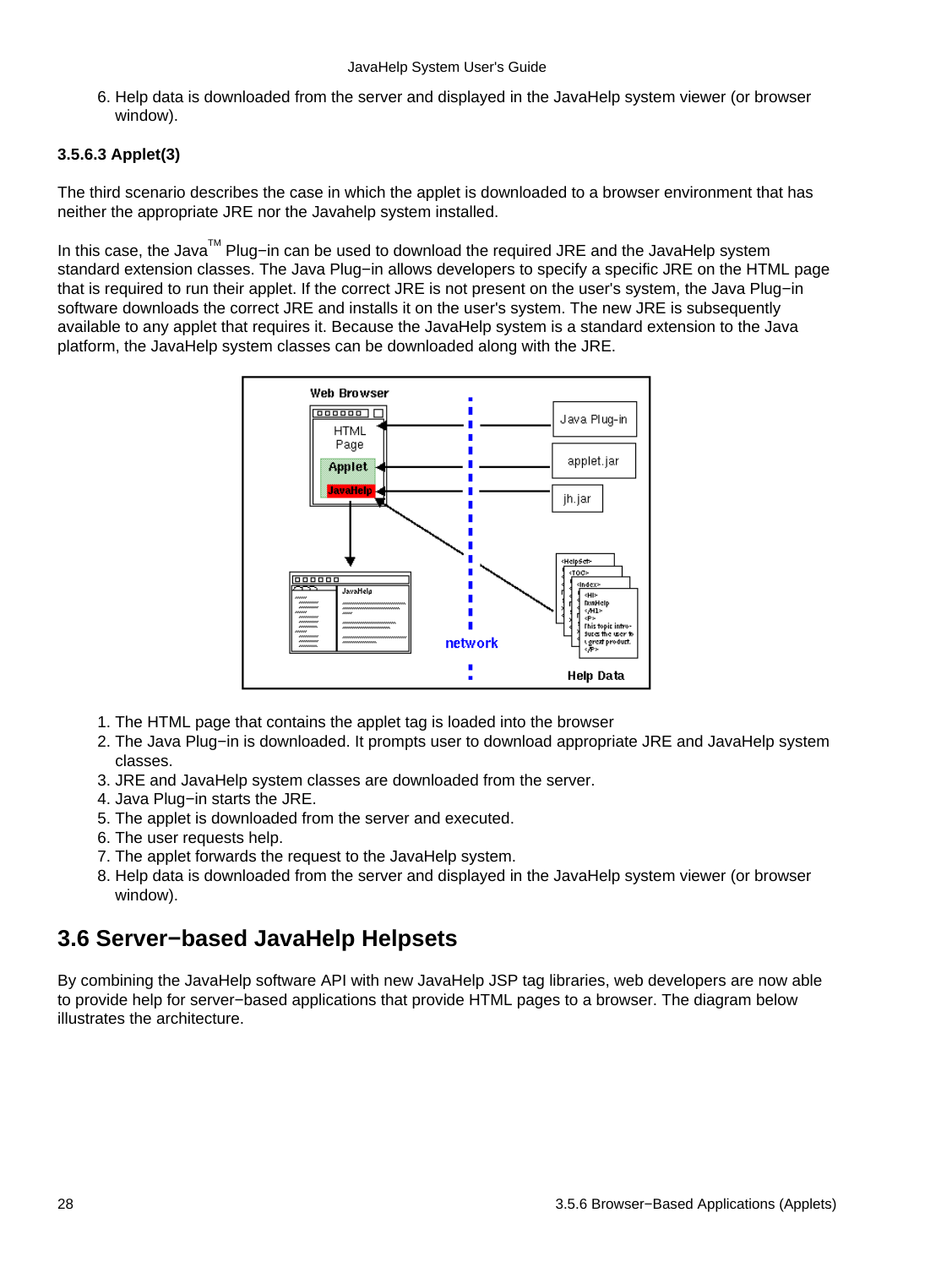#### JavaHelp System User's Guide



A browser initiates a JSP request. Examples of a JSP request are displaying the help content in the helpset, the navigators, or the data for a given navigator. Typically, the JSP request contains JavaBeans<sup>TM</sup> components as well as JSP tag extensions. The JavaTM server turns the request into a Java Servlet. The servlet access the appropriate information from the helpset by using the classes in the JavaHelp library (jh.jar) and the JavaHelp tag library (jhtags.jar) and returns HTML and possibly JavaScript or dynamic HTML (DHTML) to the browser.

#### **Next Overview Topic:** [Full−text Search](#page-69-3)

## <span id="page-34-0"></span>**3.7 Full−text Search**

The JavaHelp system includes a full−text search facility that is fully−featured, compact, fast, and extremely flexible. The JavaHelp system is shipped with a search database indexer. Help authors use the search database indexer to create a compact database that is distributed with the application's help data. When a user initiates a search, the search engine searches the database to determine matches. Alternative search engines can be substituted for the standard JavaHelp system search engine.

The following scenarios illustrate some of the different ways that the full−text search can be used. Three scenarios are presented:

- Standalone
- Client−side
- Server−side

#### <span id="page-34-1"></span>**3.7.1 Standalone**

In a standalone search, all of the components (search engine, search database, and help topics) are local to the application.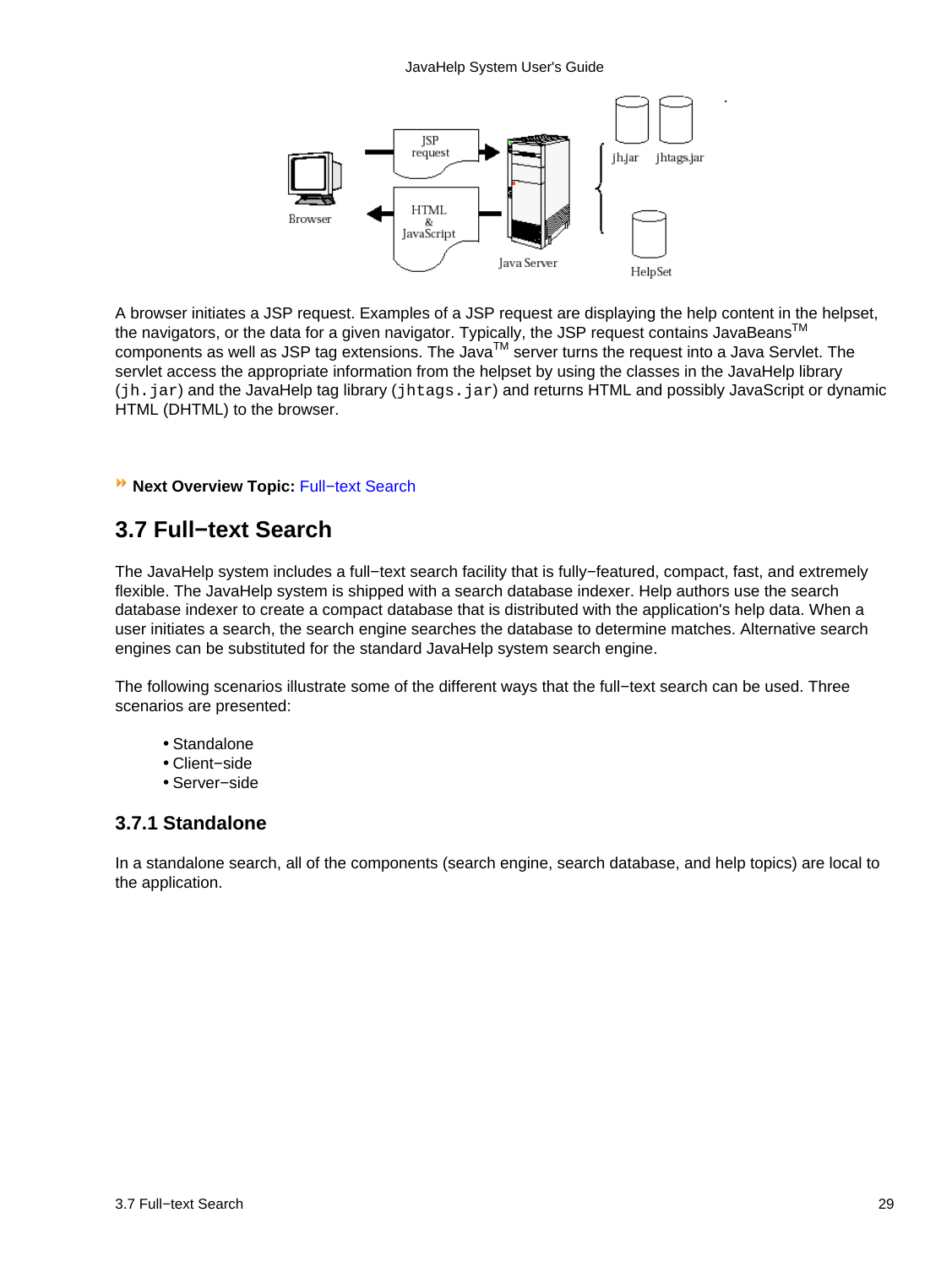JavaHelp System User's Guide



## <span id="page-35-0"></span>**3.7.2 Client−Side**

From an implementation point−of−view, the client−side search is identical to the previously described standalone search except that the components are downloaded from a server. This arrangement is common with browser−based applications (applets), where the help data usually resides on the same server as the applet code. When a search is initiated, the search data is downloaded from the server, read into the browser's memory, and searched. The topic files are downloaded only when they are presented.



During the initial search, time is required to download the search database. Once downloaded, the data can be kept in memory or in a temporary file on the client machine and the searches are quite fast.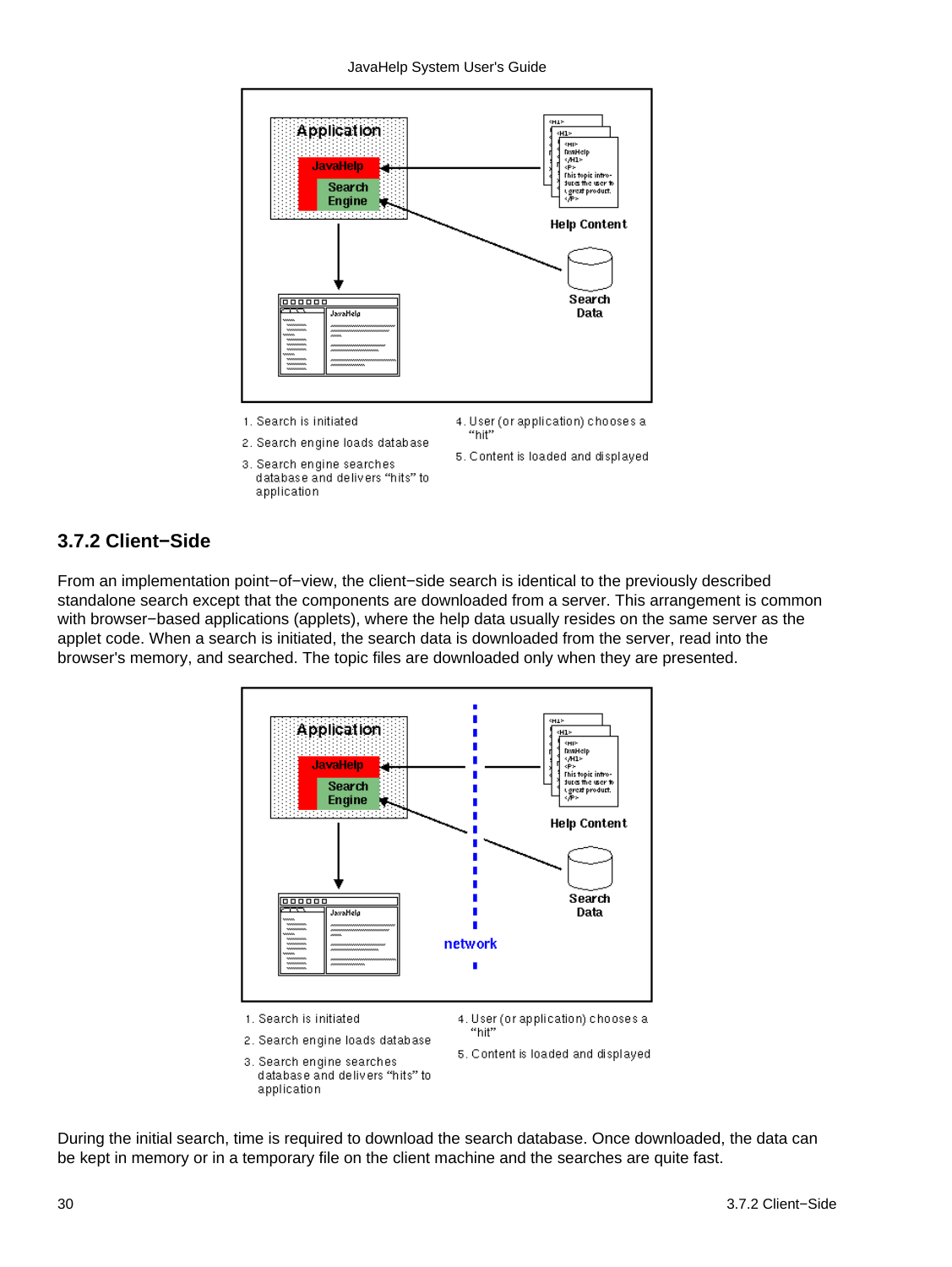## **3.7.3 Server−Side**

In a server–side search, the search data, topic files, and the search engine are all located on the server side – only the results of the search are downloaded to the client.



This option also works well for applets. It permits developers to use alternate search engines (for example, AlltheWeb, Google, or Lycos) and can be quicker to start because the search database is not downloaded. (It is especially fast if the search engine is already running on the server). Note that this approach works very well with Java servlets.

**Next Overview Topic:** [JavaHelp System Lightweight Components](#page-36-0)

# <span id="page-36-0"></span>**3.8 JavaHelp System Lightweight Components**

Lightweight components can add functionality to help topics. They are similar to Java applets, but load and execute more quickly.

A help author can use a lightweight component that is already implemented in the JavaHelp system. This component implements popup windows and secondary windows. To use this lightweight component in an HTML topic file, you use the HTML <object> tag as described i[n Calling Popup and Secondary Windows](#page-75-0) [From an HTML Topic](#page-75-0).

In addition, it is possible to call popup and secondary windows from Java programs and from the TOC and index views of the JavaHelp viewer. For more information on this technique, see Opening Popup and Secondary Windows with the Presentation Manager.

A Java developer can create new lightweight components as well. For example, a such a component might add functionality like animation and multimedia to help topics. The Java™ 2 Platform includes high quality audio as well as a video viewer that supports the common formats. For more information see [Creating](#page-105-0) [Lightweight Components](#page-105-0).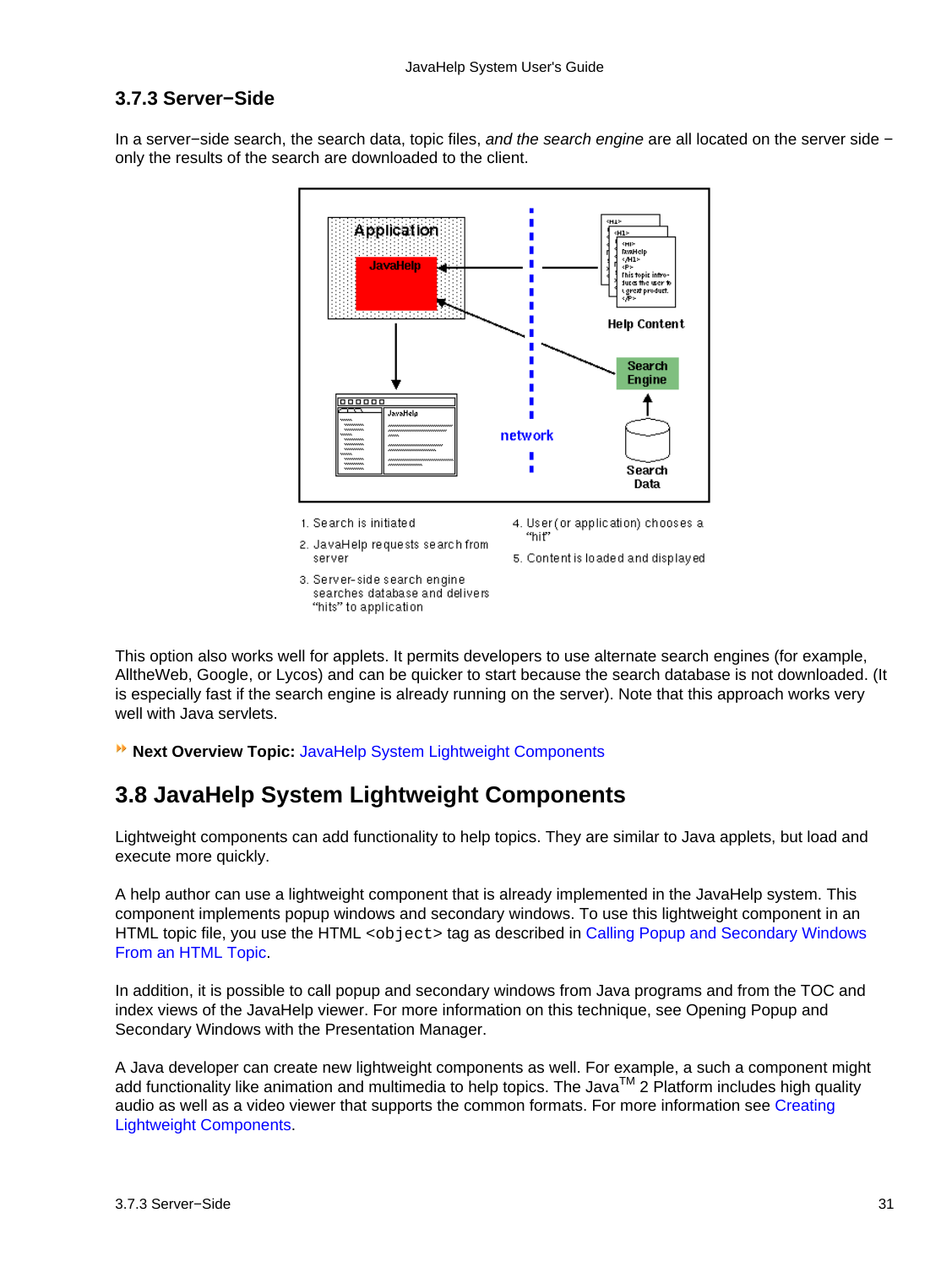JavaHelp System User's Guide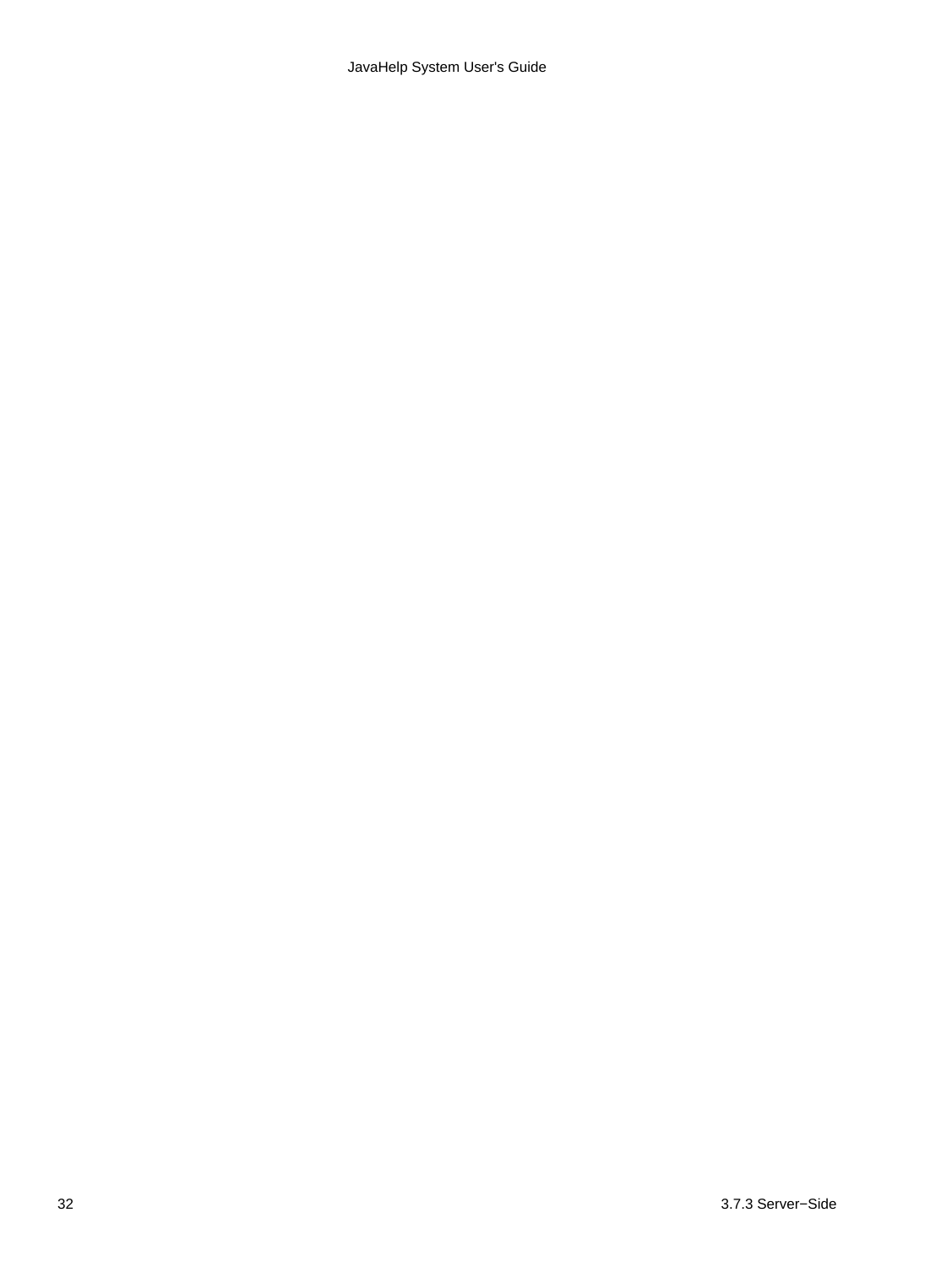# **4 Authoring Help Information**

The topics in this chapter of the JavaHelp System User's Guide describe the aspects of the JavaHelp software that are of primary interest to online help authors. These topics assume that the author is responsible for creating the metadata files that the JavaHelp software uses to present information, as well as the topics that inform the application's users. Together the metadata and topic files are referred to as a helpset.

If you use a help authoring tool to create your help system, some of the details described in this chapter are managed for you by the tool.

The following list summarizes the tasks required to create a helpset. All these tasks are described in this chapter of the JavaHelp System User's Guide:

- Create HTML topics
- Create a helpset file
- Create a map file
- Create a table of contents file
- Create an index file
- Create a full−text search database
- Compress and encapsulate the help files into a JAR file for delivery to customers

Consider the following strategy as a way to get started:

- 1. Use th[e demonstration programs](#page-11-0) included with the release to acquaint yourself with JavaHelp system features. The most useful demo for this purpose is idehelp. This program demonstrates a fully functional help system.
- 2. Read the remainder of this chapter of the JavaHelp System User's Guide, and explore the helpset files created for the idehelp demo (extract the files in demos \hsjar\idehelp.jar).
- 3. Create your own helpset as follows:
	- 1. Create HTML topics using an editor of your choosing.
	- 2. Copy the metadata files you extracted from  ${\rm demos\hbox{-}i}$  idehelp. jar (IdeHelp.hs, IdeHelpIndex.xml, IdeHelpTOC.xml, and Map.jhm) to the folder that contains your topic files and rename them appropriately.
	- 3. Edit the metadata files to match your help information.
	- 4. Optionally create a full−text search database.
	- 5. Use the [hsviewer](#page-38-0) command to display your helpset.

# <span id="page-38-0"></span>**4.1 Viewing Helpsets**

A [helpset](#page-47-0) viewer is provided with the release to enable you to view your helpsets. If the path to the java executable file is in your PATH variable, you can enter the following command in your operating system's command–line shell to run the helpset viewer (where JavaHelp\_home is the JavaHelp system installation directory):

java −jar JavaHelp\_home/demos/bin/hsviewer.jar

- 87 On a Windows system, you can configure a shortcut to run the viewer. For example, if your J2SE installation is in  $C:\j3sdk1.4.1$  and your JavaHelp system installation is in  $C:\Javake1p$ , you can configure the shortcut as follows:
	- 1. If necessary, create a shortcut on your desktop.
		- 1. Open the file Explorer and navigate to a folder containing an executable file (for example,  $c:\iota$  2sdk1.4.1\bin\java.exe).
		- 2. Right−click the file and choose Create Shortcut.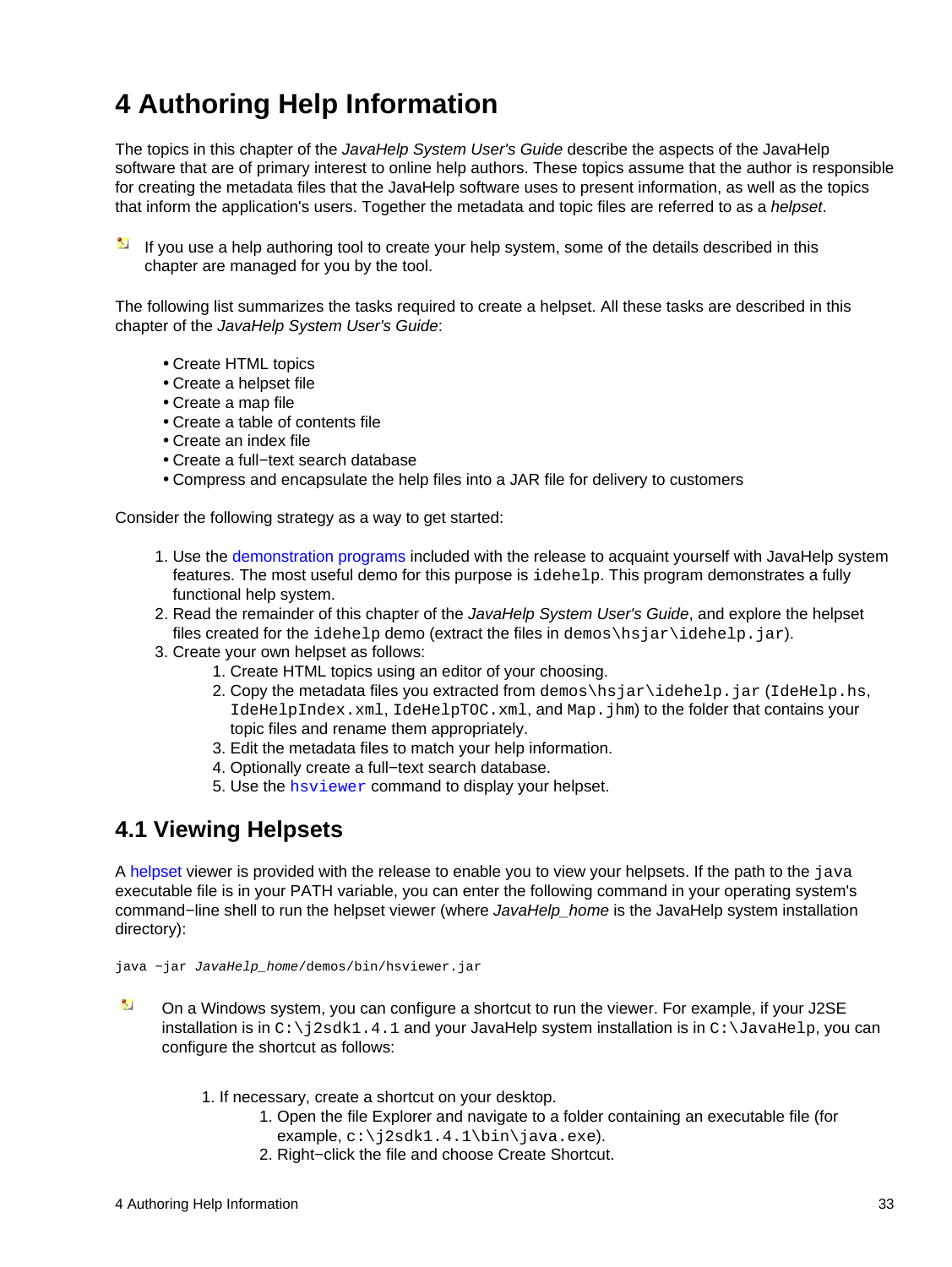- 3. Drag the newly created shortcut to your desktop.
- 2. Right–click the shortcut and choose Properties.
- 3. In the Shortcut dialog, type the following command in the Target field:

c:\j2sdk1.4.1\bin\java −jar c://JavaHelp//demos//bin//hsviewer.jar 4. Save the shortcut.

5. You can then double−click the shortcut to open the viewer in the Java virtual machine.

All helpsets are displayed in the JavaHelp system help viewer—the same viewer used to provide help in applications.

- 8 If you want the viewer to find the default helpset, add its path to the CLASSPATH system variable.
	- For the purpose of running the examples, the JRE you use to run hsviewer does not have to be the same version as the JRE on which your application is deployed. For example, you can use J2SE 1.4.1 to run the demo programs (including hsviewer) even if your application is deployed on J2SE 1.3.1.
	- For a list of limitations, bugs, and "idiosyncrasies" that pertain to the JavaHelp system HTML viewer, se[e Limitations and Bugs.](#page-17-0)
	- The viewer toolbar does not include a reload button. The easiest way to reload a file after you change it is to click the viewer's "previous" and "next" buttons.

## **4.1.1 Displaying a Helpset with hsviewer.jar**

To display a specific helpset, start the helpset viewer hsviewer. jar as described above. When the viewer opens, either click the Browse button to navigate to a helpset or, in the URL field, type the full path to the helpset file. When the helpset has loaded, click Display to view the helpset in the viewer.

Alternatively, you can specify the helpset by using a command–line switch with hsviewer.jar. You can do this on the command line itself, in a batch file, in a script file, in a JAR file, or in a shortcut. The command−line syntax of the hsviewer.jar command–line interface is:

```
 java −jar hsviewer.jar [−helpset hs_name]
```
−helpset Specifies the helpset name:

hs\_name The full path to a helpset file. For example (on a Windows system):

C:\> java −jar c:\JavaHelp\demos\bin\hsviewer.jar −helpset c:\JavaHelp\demos\hs\newmerge\MergeHelp.hs

## **4.1.2 Displaying a Helpset in Windows by Clicking the .hs File**

In Windows, you can open a file in a program by double−clicking the file in the Explorer. For example, if you double−click an HTML file, it opens in your default web browser. This technique works because Windows can associate a file extension (like .html) with a program that displays the file. You can use this technique to open a helpset file in the helpset viewer (hsviewer.jar). Here is how to do it.

1. Create a batch file that runs hsviewer. jar and accepts a command–line parameter.

For example, if the JavaHelp system is installed in  $c:\J{a}v$ aHelp and java.exe is in your PATH, you would put the following line in the file: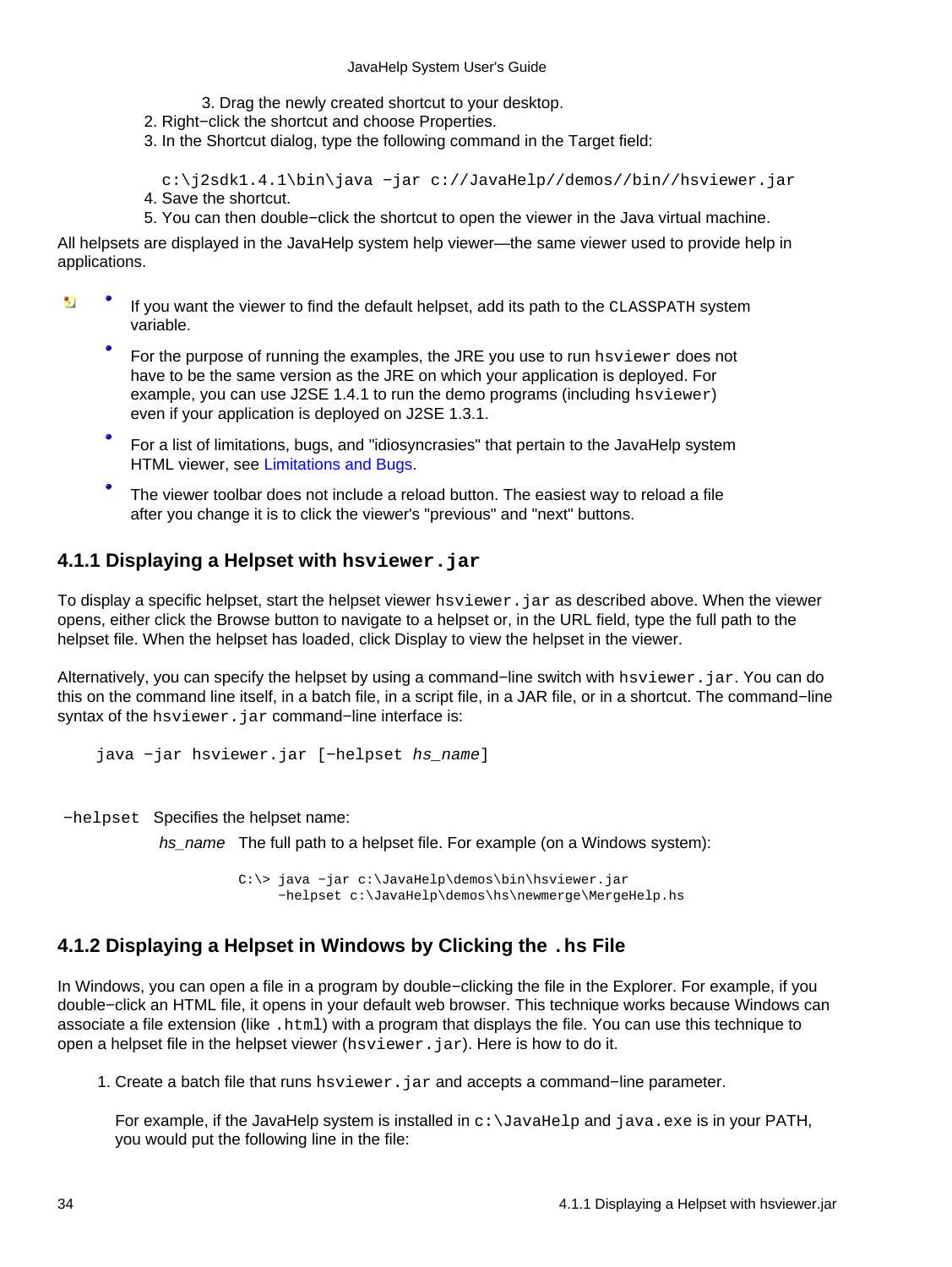```
java −jar c://JavaHelp//demos//bin//hsviewer.jar −helpset %1
```
- 2. Save the file as hsviewer.bat.
- 3. Open Windows Explorer, navigate to a directory containing a helpset (. hs) file, and double–click the file.

Windows displays the Open With dialog, which enables you to associate the helpset file with a program that opens the file.

- 4. Click the Other button, navigate to the directory where you saved the  $\operatorname{hsviewer}$  .  $\operatorname{bat}$  file, and choose that file as the one that will open .hs files.
- 5. Click OK in the Open With dialog.
- 6. The helpset opens in the helpset viewer.

In the future, when you double−click a helpset file in the Explorer, it will open in the helpset viewer.

## **4.1.3 Displaying a Helpset by Using an Executable JAR File**

You can display a specific helpset in a standalone environment by using the sunw.demo.jhdemo.Runner class available in hsviewer. jar, specifying that class and some other information in a manifest file, and creating an executable JAR file from the manifest file.

#### **To create a JAR file that can display a single helpset:**

1. Create a manifest file for the helpset.

For example, shown below is the manifest file that displays the JavaHelp System User's Guide. (See the UserGuide.jar file in the JavaHelp-Home/demos/bin directory.)

```
 Main−Class: sunw.demo.jhdemo.Runner
 Run−Class: sunw.demo.jhdemo.JHLauncher
 Class−Path: ../../javahelp/lib/jh.jar hsviewer.jar ../../doc/jhug/
 Arguments: −helpset jhug.hs
```
The syntax of the manifest file is as follows:

 Main−Class: sunw.demo.jhdemo.Runner Run−Class: sunw.demo.jhdemo.JHLauncher Class−Path: jar−file | directory Arguments: −javahelp helpset−filename

Main−Class: The main class to execute when running this JAR file. This class is a standard argument for executable JAR files, and in this case it must always be sunw.demo.jhdemo.Runner. For example:

Main−Class: sunw.demo.jhdemo.Runner

Run–Class: The class that the sunw.demo.jhdemo.Runner executes. This class is usually sunw.demo.jhdemo.JHLauncher, but it could be another class that launches a JavaHelp viewer. The following code is the typical Run−Class entry:

Run−Class: sunw.demo.jhdemo.JHLauncher

Class−Path: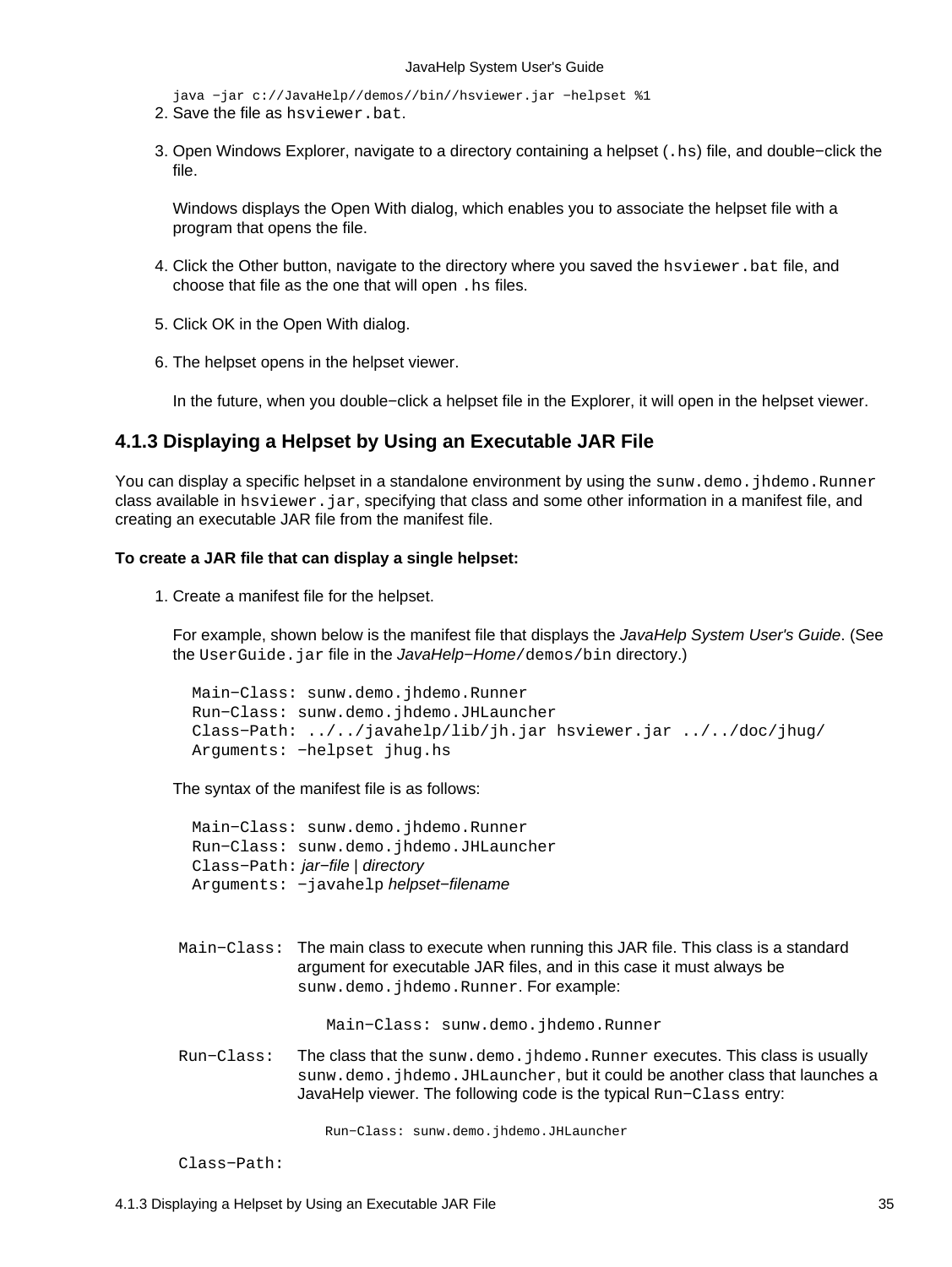JavaHelp System User's Guide

Files to use with the Run−Class. Specify them as a series of space−separated JAR files or directories to be added to existing CLASSPATH environment variable.

Note: The files must be relative to the location of the executable JAR file. For example, if the JAR file is in the demos/bin directory of the JavaHelp installation directory, this entry would be::

```
 Class−Path: ../../javahelp/lib/jh.jar hsviewer.jar
\ldots/../doc/jhug/
```
Arguments: Arguments to be passed to the Run−Class when Run−Class is executed. These arguments are specific to the Run−Class. For example:

−helpset jhug.hs

2. Create an executable JAR file by using the  $\frac{1}{3}$ ar command. The JAR file contains only one file, the manifest file. Other files are specified in the Class−Path argument and must be relative to the JAR file. The command to create the manifest file is:

```
jar cmf manifest file jar file
```
For example:

```
 jar cmf manifest.mf UsersGuide.jar
```
- 3. Run the JAR file by opening it in  $j$ ava.exe or executing it from the Windows Explorer (if you have set up java.exe as the application that executes JAR files). For example:
	- In the command shell, change to the JavaHelp-home/demos/bin directory and enter the following command:

java −jar UserGuide.jar

• In Windows Explorer, navigate to the directory containing the JAR file and double–click it to display the help file.

Note: If double−clicking the file opens it in WinZip or some other zip utility, right−click the file, choose Open, and then navigate to the java.exe program in your J2SE installation's bin directory.

# **4.2 Accessibility and JavaHelp Viewer Shortcut Keys**

The JavaHelp™ system tri–pane viewer is designed to be accessible. Most features in the help viewer are accessible from the keyboard.

The first time you open the help viewer, the focus should be on the default entry in the TOC navigator. Sometimes you cannot tell where the focus is because of a bug that can occur when the Back button is unselected. If you cannot tell where the focus is, use the following procedure to establish focus again:

- 1. Press Ctrl–F1 to display alternate text for a toolbar button. This action works only if the current focus is on a toolbar button.
- 2. If no alternate text displays, press F6 to see if the focus moves to an item in the current navigator.
- 3. If the focus does not move to the navigator, press F6 once more (because focus might have moved to the Content pane). Focus should now be in the Navigation pane.
- 4. With focus in the Navigation pane, if you want to be absolutely sure where you are, you can repeatedly press Shift−Tab followed by Ctrl−F1 until alternate text displays for a toolbar button.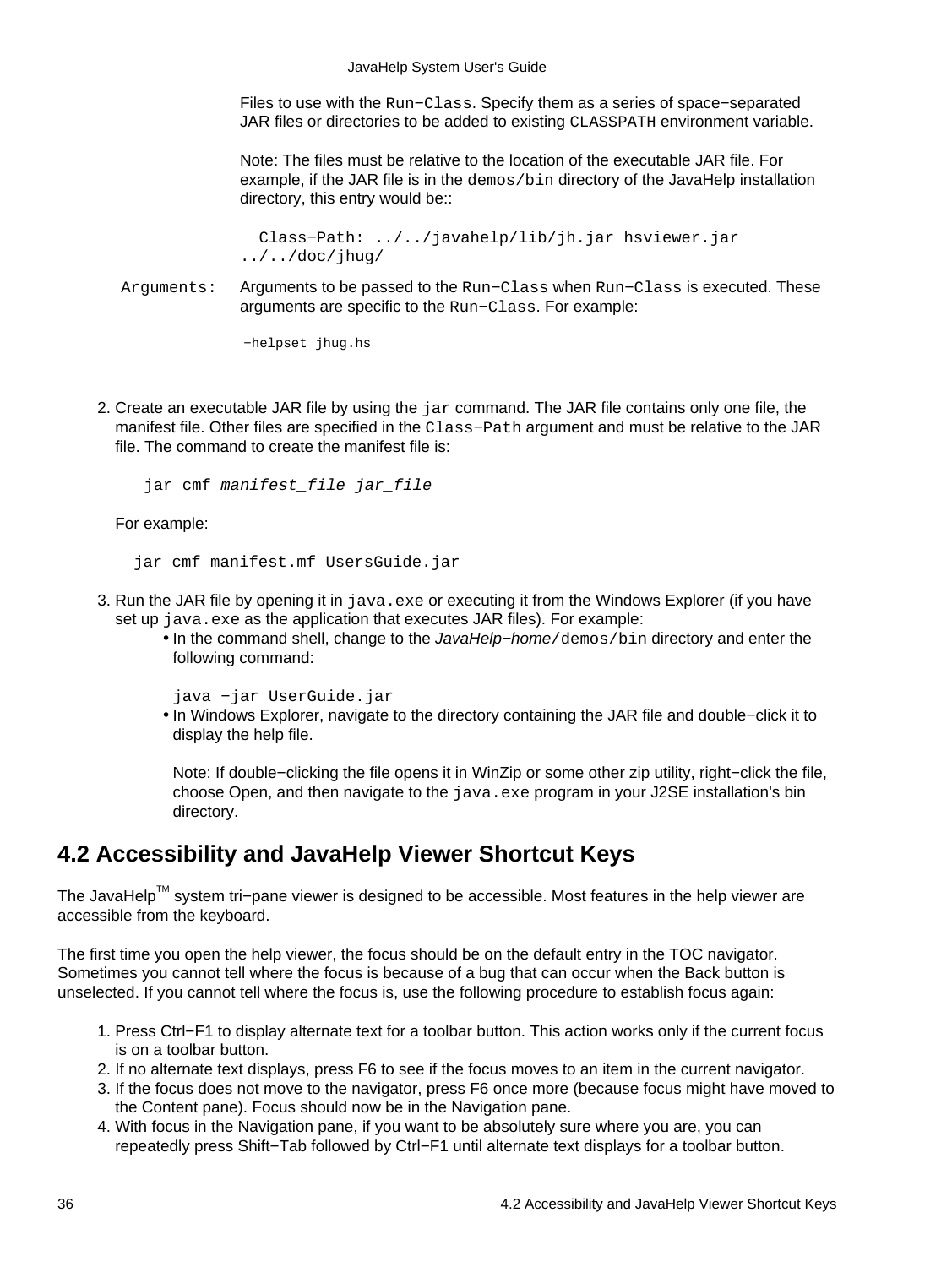## **4.2.1 Traversing the Viewer**

If the focus is in the toolbar buttons and you press the Tab key to traverse through the viewer, the traversal order is as follows:

- 1. The toolbar buttons from left to right
- 2. The currently open tab in the Navigation (left) pane
- 3. The contents of that navigator

Behavior in the navigator varies depending on whether or not the navigator has a Search field. It will take up to four more presses of the Tab key to move to the Content pane. Pressing F6 instead will move focus directly to the Content (right) pane.

4. The topic in the Content (right) pane

When focus is in the Content pane, pressing the Tab key has no effect. The Tab key does not wrap from the Content pane back to the toolbar. You can traverse backwards from the Content pane by pressing F6 to move to the Navigation pane, and then pressing Shift−Tab repeatedly.

## **4.2.2 Traversing and Using the Toolbar Buttons**

You can move the focus between the toolbar buttons by pressing either the Left Arrow and Right Arrow keys or the Tab and Shift−Tab keys. If you want to stay in the toolbar and move from button to button, the Arrow keys are the best choice. If you want to be able to move focus out of the toolbar, use the Tab and Shift−Tab keys.

When a button has focus, you can perform two actions:

- Pressing Spacebar activates the button (for example, activating the Print button prints the currently selected topic or topics).
- Pressing Ctrl−F1 displays the button's alternate text.

## **4.2.3 Traversing and Using the Navigators**

The Navigation pane has a tabbed interface. If focus is on the last toolbar button, pressing the Tab key takes you to the currently selected Navigator tab. At that point, you can either press the Tab key to enter the navigator or press Right Arrow or Left Arrow to select a different navigator. The behavior of the focus depends on the type of navigator, as follows:

### **4.2.3.1 TOC, Favorites, and Glossary Navigators**

- If you use an Arrow key to move to the navigator from another Navigator tab, the focus moves automatically to an entry in the navigator.
- If you use a Tab key to move to the navigator (for example, from a toolbar button), the focus remains on the Navigator tab. If you press the Tab key, the focus moves to an entry in the navigator.
- In the navigator list, if you want to move to the Content pane, using the F6 key produces the most predictable results. The Tab key has varying results depending on whether or not there are scrollbars. Pressing the Tab key once changes focus to the vertical scrollbar if there is one. Pressing the Tab key again changes focus to the horizontal scrollbar if there is one. Pressing Tab again changes focus to the Content (right) pane. If you want to move to the Content pane, pressing the F6 key produces the most predictable results.
- In any Navigator list the following keys move focus from item to item and change the corresponding topic in the Content (right) pane:
	- ♦ The Up Arrow and Down Arrow keys move the focus from item to item in the navigator.
	- ♦ The Page Up and Page Down keys move the focus through the navigator a page at a time.
	- ♦ The Home and End keys move the focus to the beginning and end of the list.
	- ♦ The Right Arrow key opens a folder and the Left Arrow key closes a folder.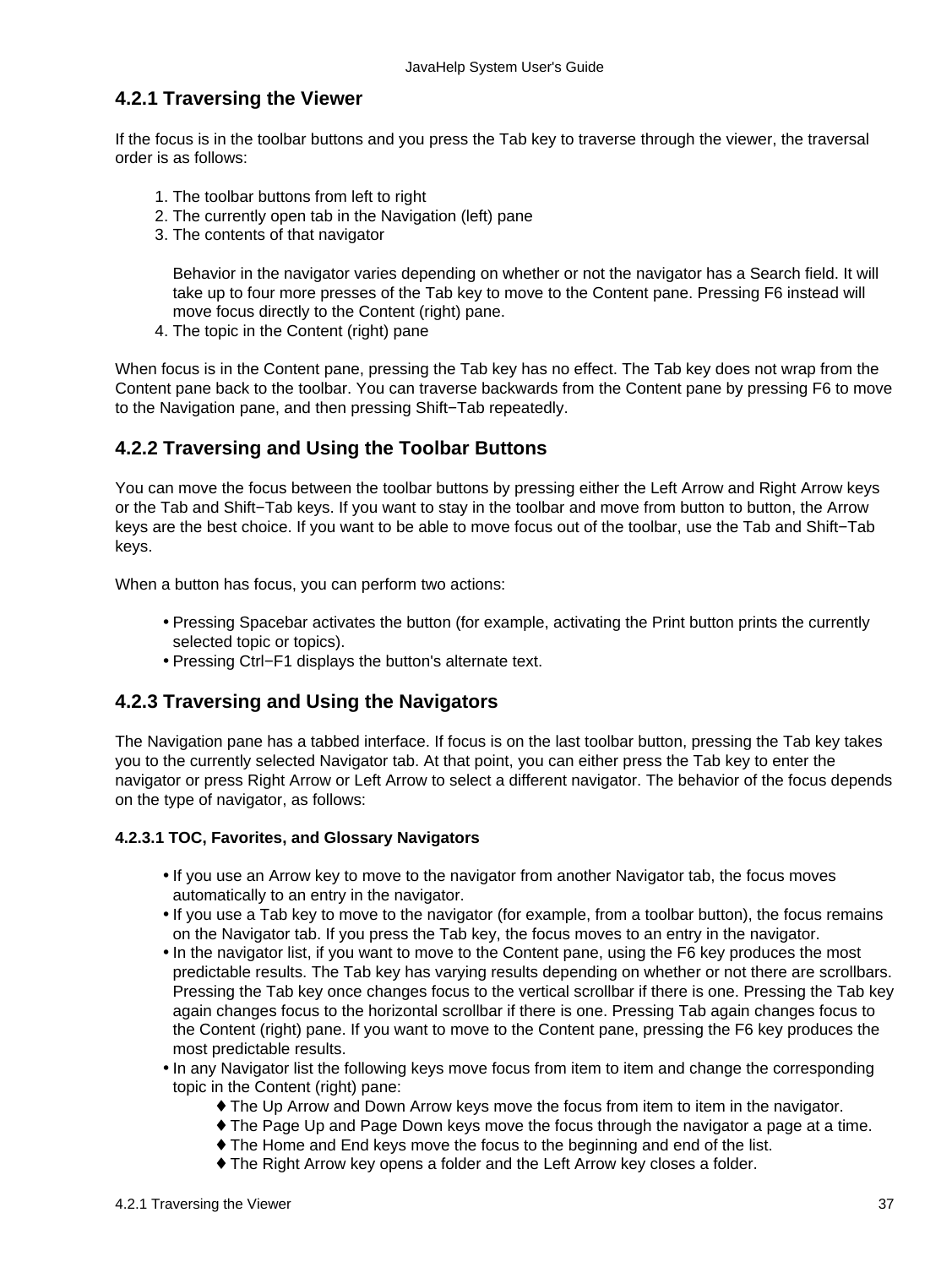- ♦ Ctrl−Right Arrow scrolls left and Ctrl−Left Arrow scrolls right.
- F8 selects the splitter bar between the Navigator pane and the Content pane. With the splitter ♦ bar selected, you can move it right and left with the Right Arrow and Left Arrow keys.
- The F6 key changes focus to the Content pane.

### **4.2.3.2 Index and Search Navigators**

These navigators have a text field for the search entry at the top of the navigator content pane, so they behave differently from the other navigators.

- If you use an Arrow key to move to the navigator from another Navigator tab, the focus moves immediately to the Search field.
- If you use a Tab key to move to the navigator (for example, from a toolbar button), the focus remains on the Navigator tab. If you press the Tab key again, the focus moves to the Search field.
- In the Search field, if you press the Tab key, the focus moves to the navigator list.
- In the navigator list, if you want to move the focus to the Content pane, using the F6 key produces the most predictable results. The Tab key has varying results depending on whether or not there are scrollbars. Pressing the Tab key once changes the focus to the vertical scrollbar if there is one. Pressing the Tab key again changes the focus to the horizontal scrollbar if there is one. Pressing Tab again changes the focus to the Content (right) pane.
- In any Navigator list the following keys move the focus from item to item and change the corresponding topic in the Content (right) pane:
	- ♦ The Up Arrow and Down Arrow keys move the focus from item to item in the navigator.
	- ♦ The Page Up and Page Down keys move the focus through the navigator a page at a time.
	- ♦ The Home and End keys move the focus to the beginning and end of the list.
	- ♦ The Right Arrow key opens a folder and the Left Arrow key closes a folder.
	- ♦ Ctrl−Right Arrow scrolls left and Ctrl−Left Arrow scrolls right.
	- F8 selects the splitter bar between the Navigator pane and the Content pane. With the splitter ♦ bar selected, you can move it right and left with the Right Arrow and Left Arrow keys.
- The F6 key changes the focus to the Content pane.

## **4.2.4 Traversing and Using the Content Pane**

The Content pane, on the right side of the viewer, displays the current help topic. You can get to this pane by navigating to the Navigation (left) pane and pressing F6. When you are in the Content pane, you can use the following keys to move around and perform actions:

- Right Arrow and Left Arrow move the focus left or right one letter at a time. You cannot see the focus change.
- Ctrl−Right Arrow and Ctrl−Left Arrow move the focus left or right one word at a time. You cannot see the focus change.
- Up Arrow and Down Arrow move the focus up and down one line at a time. You cannot see the focus change.
- Page Up and Page Down move the the topic up and down a page at a time.
- Ctrl−Home and Ctrl−End move focus to the beginning and end of the topic.
- Ctrl−T selects the next link. Ctrl−Shift−T selects the previous link.
- Shift−Spacebar activates the selected link and goes to the linked topic.
- F8 selects the splitter bar between the Navigator pane and the Content pane. With the splitter bar selected, you can move it right and left with the Right Arrow and Left Arrow keys.
- F6 changes the focus to the Navigation (left) pane.

## **4.2.5 Shortcut Key Table**

The following table lists the keystrokes you can use to navigate through the help viewer.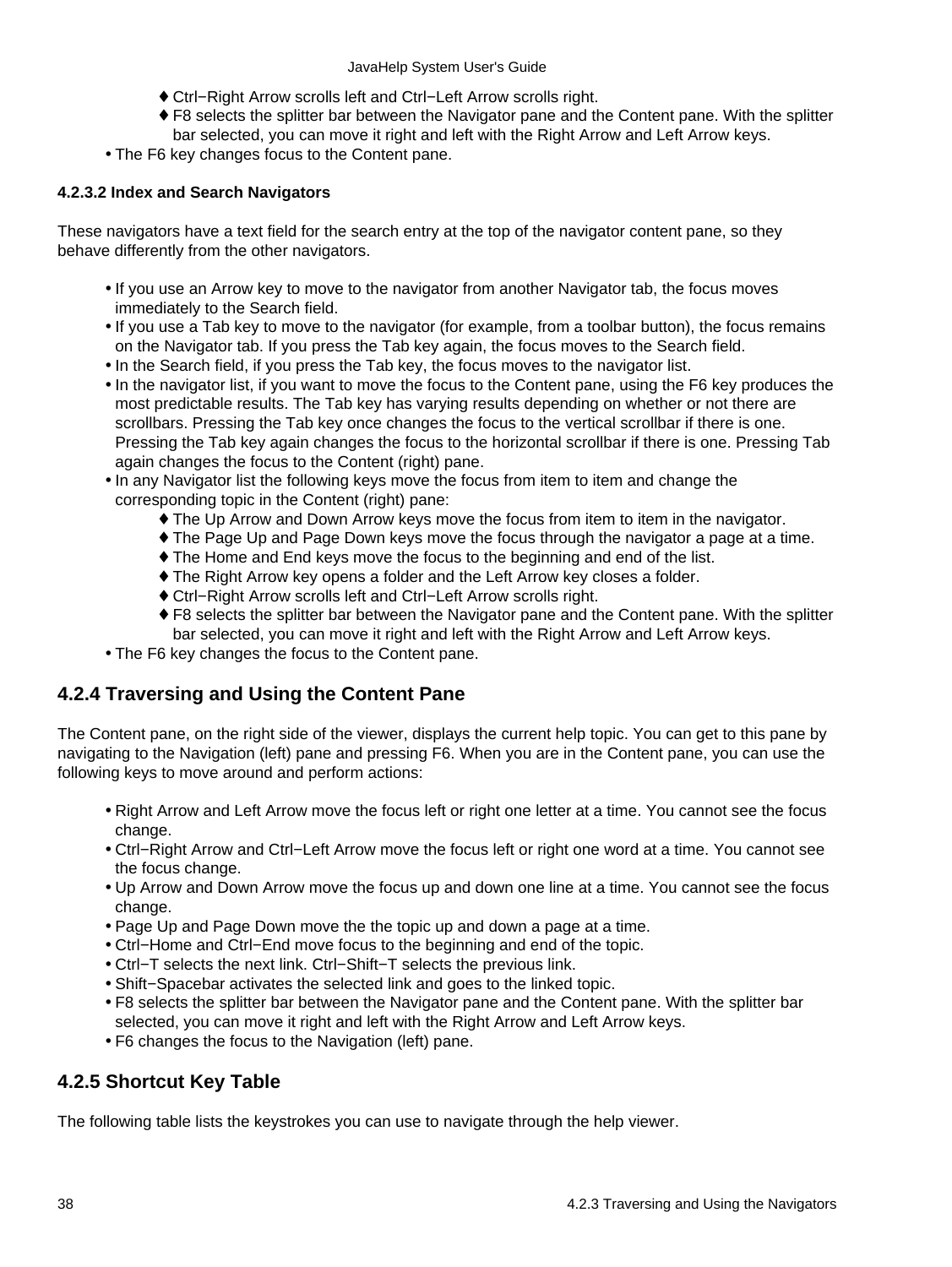| <b>Keys</b>        | <b>Action</b>                                                                                      |
|--------------------|----------------------------------------------------------------------------------------------------|
| Tab                | Shifts focus to the next component. Does not work if the current focus is the Content<br>pane.     |
| Shift-Tab          | Shifts focus to the previous component. Does not work if the current focus is the Content<br>pane. |
| Up Arrow           | Selects the previous item in a Navigator list.                                                     |
|                    | Moves the focus to the previous line in a topic in the Content pane.                               |
|                    | Moves the splitter bar left.                                                                       |
| Down Arrow         | Selects the next item in a Navigator list.                                                         |
|                    | Moves the focus to the next line in a topic in the Content pane.                                   |
|                    |                                                                                                    |
|                    | Moves the splitter bar right.                                                                      |
| <b>Left Arrow</b>  | Shifts focus to the previous tab or the previous button.                                           |
|                    | Closes a folder in a Navigator list.                                                               |
|                    | Moves one character to the left in a topic in the Content pane.                                    |
|                    | Moves the splitter bar left.                                                                       |
| <b>Right Arrow</b> | Shifts focus to the next tab or the next button.                                                   |
|                    | Opens a folder in a Navigator list.                                                                |
|                    | Moves one character to the right in a topic in the Content pane.                                   |
|                    | Moves the splitter bar right.                                                                      |
| Ctrl-Left Arrow    | Scrolls to the left in a Navigator list or in the Content pane.                                    |
|                    | Moves one word to the left in a topic in the Content pane.                                         |
| Ctrl-Right Arrow   | Scrolls to the right in a Navigator list or in the Content pane.                                   |
|                    | Moves one word to the right in a topic in the Content pane.                                        |
| Home               | Selects the first item in a Navigator list.                                                        |
| End                | Selects the last item in a Navigator list.                                                         |
| Ctrl-Home          | Selects the first line in a topic in the Content pane.                                             |
| Ctrl-End           | Selects the last line in a topic in the Content pane                                               |
| Page Up            | Scrolls up one page.                                                                               |
| Page Down          | Scrolls down one page.                                                                             |
| $Ctrl-T$           | Shifts focus to the next link in a topic in the Content pane.                                      |
| Ctrl-Shift-T       | Shifts focus to the previous link in a topic in the Content pane.                                  |
| Ctrl-Spacebar      | Follows a link in a topic in the Content pane.                                                     |
| Spacebar           | Activates the toolbar button that has focus.                                                       |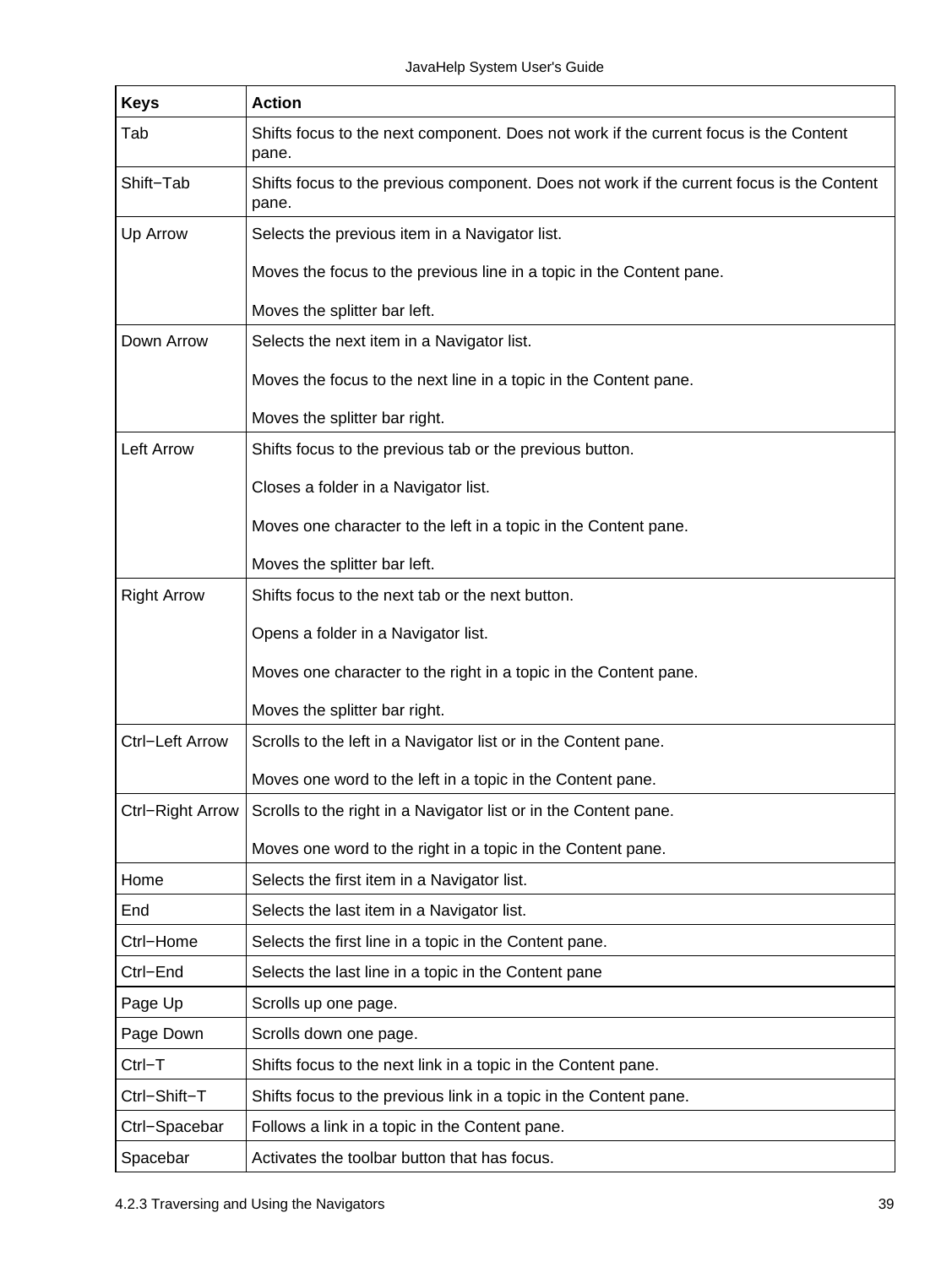| $ $ Ctrl-F1 | Displays alternate text for a toolbar button.                                    |
|-------------|----------------------------------------------------------------------------------|
| l F6        | Shifts focus between the Navigation (left) pane and the Content (right) pane.    |
| l F8        | Selects the splitter bar if focus is in the Content pane or the Navigation pane. |

# <span id="page-45-0"></span>**4.3 Setting Up Your JavaHelp Project**

There are two primary things to consider when you set up your help projects:

- How best to organize help information files to organize them logically and conveniently for *authoring*
- How to organize help information to best package it for delivery to your users.

## **4.3.1 Authoring**

The JavaHelp system is *file-based* − topics are contained in files that are displayed in the help viewer one file at a time. It is a good idea to group related topics together to keep them organized and to make it as easy as possible to link the topics together.

**I** The JavaHelp system uses URLs. A URL can resolve to the contents of a file in a file system, a file on the web, or a portion of a JAR file, or it can even be generated dynamically by a server.

You might also consider organizing topics to make it easy to package them into a compressed [JAR file](#page-55-0) for delivery to your users.

For both these reasons, it is usually best to organize your topics in a folder hierarchy that you can "tear off" and place in the JAR file.

The following diagram shows such a hierarchy:



### **4.3.1.1 Links**

The destination of a link to another topic in the helpst should be specified relative to the file that contains the link. The following is an example of such a relative link:

<A HREF="../subtopicB/topic.html">new topic</A>

Do not specify links to other topics by using an absolute link. For example, the following link uses a full path name to the destination of the link:

<A HREF="C:/product/help/subtopicB/topic.html">new topic</A>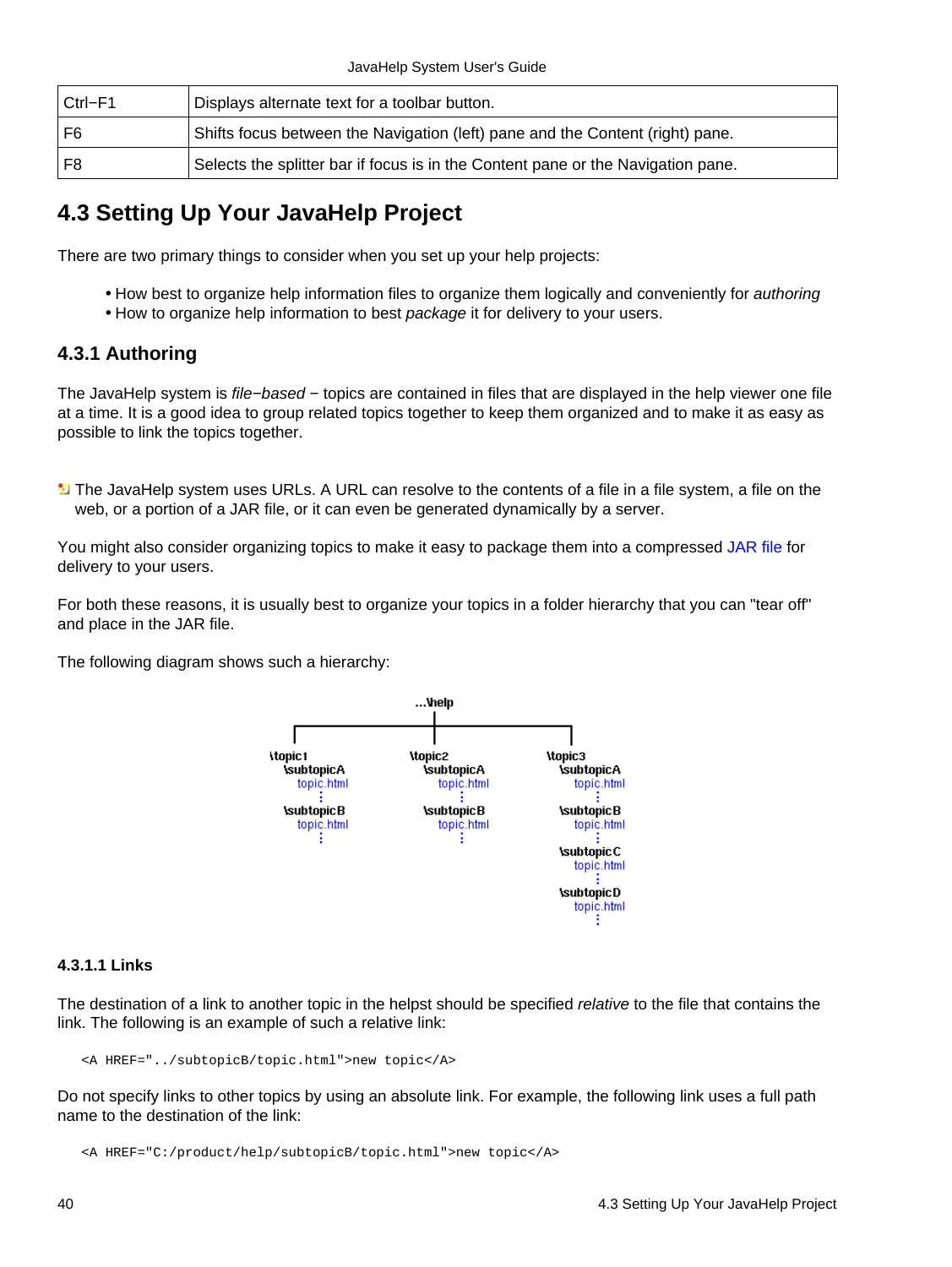Only relative links remain valid when the topic hierarchy is packaged into a JAR file and then installed on the user's computer.

## **4.3.1.2 File Separators ("/" vs. "\")**

All files in a JavaHelp system are specified as URLs, which use the forward slash ("/") as the separator between elements (files) in a hierarchy. Although in some cases a backslash ("\") works on Windows platforms, if files that contain such references are installed on a different platform, the references no longer work.

## **4.3.2 Packaging**

In addition to the topic files, the help information includes metadata files that contain information about the help system. Where you locate these metadata files can affect how you package, deliver, and update the help information for your users.

In JavaHelp systems there are two kinds of metadata:

- [Navigational data](#page-46-0)
- [Helpset data](#page-46-1)

### <span id="page-46-0"></span>**4.3.2.1 Navigational Data**

Navigational data files contain information that is used by the JavaHelp system navigators. The standard JavaHelp system navigators are:

- [Table of contents](#page-58-0)
- [Index](#page-61-0)
- [Full−text search](#page-69-0)
- [Glossary](#page-63-0)

Each of these navigators has a metadata file associated with it that contains navigational data. These metadata files should be located in close proximity to the topic files to make it easier to package them into [JAR files](#page-55-0) with the topic files for delivery to customers. The following diagram displays an example.



### <span id="page-46-1"></span>**4.3.2.2 Helpset Data**

Helpset data is information that the JavaHelp system needs to run your help system. It is contained in two files: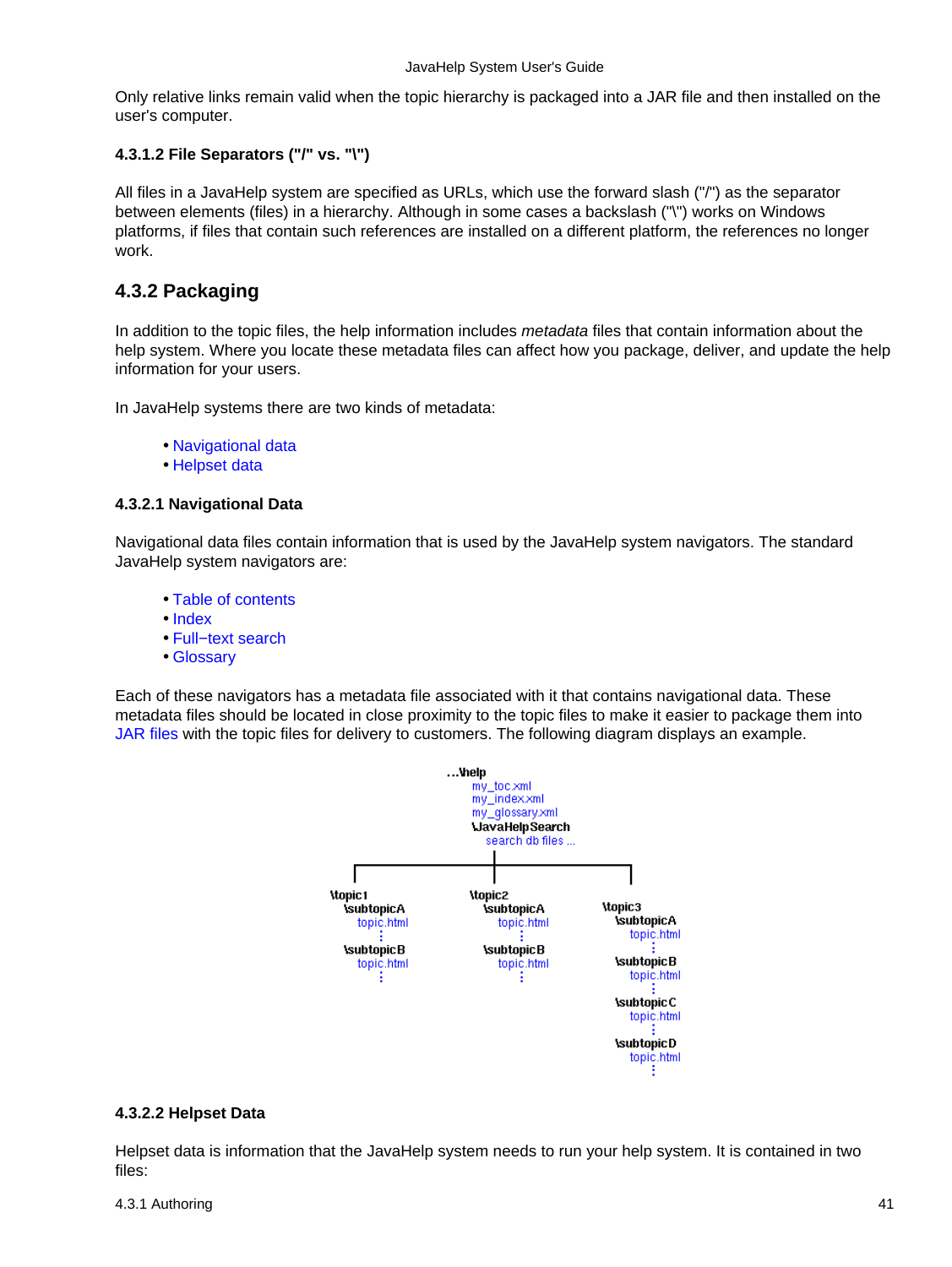- [Helpset file](#page-47-0)
- [Map file](#page-54-0)

When the JavaHelp system is activated by your application, the first thing it does is read th[e helpset file.](#page-47-0) The helpset file contains all the information needed to run the help system. As you can imagine, your application must be able to find the helpset file after the product is installed on your user's system.

The helpset file contains the location of the [map file](#page-54-0) and in most cases, the map file is read when th[e helpset](#page-47-0) is initialized. The map file is used to associate topic IDs with URLs (paths to HTML topic files).

The following diagram shows how a help hierarchy might be set up to include the helpset file and map file.



## **4.3.3 Packaging a Helpset into a JAR File**

You can package your help information into JAR files for delivery to your users. Usually, you package the helpset file and map file in the JAR file along with the topic files and navigational files. For more information on packaging helpsets, se[e JAR Files.](#page-55-0)

#### **See also:**

[The Helpset File](#page-47-0) [Map File](#page-54-0) [JAR Files](#page-55-0) [Table of Contents File](#page-58-0) [Index File](#page-61-0) [Glossary File](#page-63-0) [Creating the Full−Text Search Database](#page-69-0)

# <span id="page-47-0"></span>**4.4 Helpset File**

When the JavaHelp system is activated by your application, the first thing it does is read the helpset file specified by the application. The helpset file defines the helpset for that application. A helpset is the set of data that comprises your help system. The helpset file includes the following information:

Map file Th[e map file](#page-54-0) is used to associate topic IDs with the URL or path name of HTML topic files.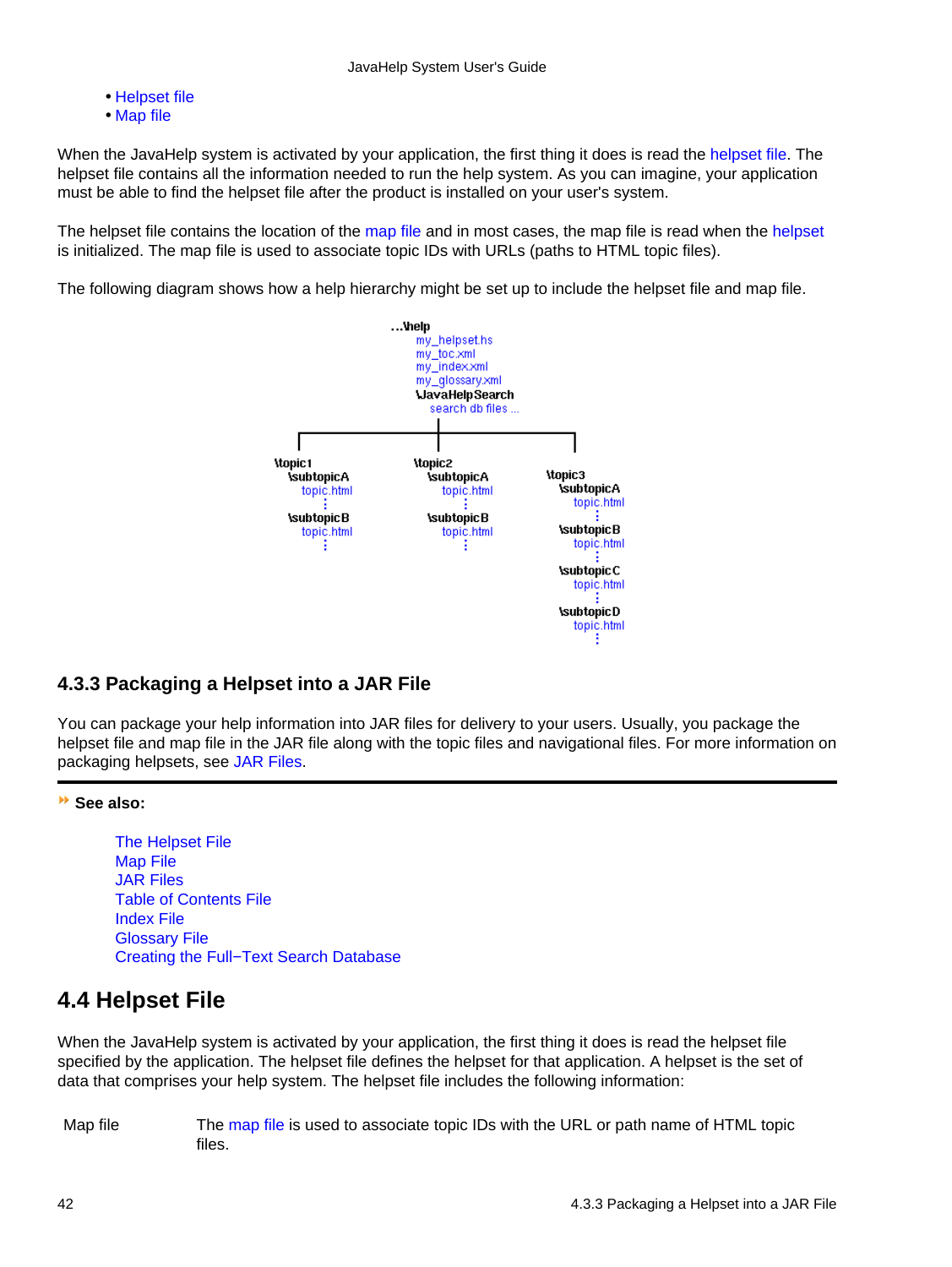JavaHelp System User's Guide

| View information | Information that describes the navigators being used in the helpset. The standard<br>navigators are: table of contents, index, and full-text search. Additional navigators are<br>the glossary and the favorites navigators. Information about custom navigators is<br>included here as well. |
|------------------|-----------------------------------------------------------------------------------------------------------------------------------------------------------------------------------------------------------------------------------------------------------------------------------------------|
| Helpset title    | The $\langle$ title> defined in the helpset $($ .hs) file. This title appears at the top of the main<br>window and any secondary windows defined in your helpset file.                                                                                                                        |
| Home ID          | The name of the (default) ID that is displayed when the help viewer is called without<br>specifying an ID.                                                                                                                                                                                    |
| Presentation     | The windows in which to display the help topics. This is a new feature of the JavaHelp 2<br>software that is described in more detail below under <presentation>.</presentation>                                                                                                              |
| Sub-helpsets     | This optional section statically includes other helpsets by using the <subhelpset> tag.<br/>The helpsets indicated by this tag are merged automatically into the helpset that contains<br/>the tag. More details about merging can be found in Merging Helpsets.</subhelpset>                 |
| Implementation   | This optional section creates a registry that provides key data mapping to define the<br>HelpBroker class to use in the HelpSet. createHelpBroker method. The registry also<br>determines the content viewer to user for a given MIME type. See $\langle \text{imp1} \rangle$ below.          |

After your product is installed on your user's system, your Java program must be able to find the helpset file. The application specifies the path to the helpset file when it starts the JavaHelp system. By convention, the name of the helpset file ends with the .hs extension.

## <span id="page-48-0"></span>**4.4.1 Helpset File Format**

The format of the helpset file is based on the World Wide Web Consortium Extended Markup Language (XML 1.0) proposed recommendation:

http://www.w3.org/TR/PR−xml−971208

The following is an example of a helpset file (description follows):

```
<?xml version='1.0' encoding='ISO−8859−1' ?>
<!DOCTYPE helpset
  PUBLIC "−//Sun Microsystems Inc.//DTD JavaHelp HelpSet Version 2.0//EN"
          "http://java.sun.com/products/javahelp/helpset_2_0.dtd">
<helpset version="2.0">
    <!−− title −−> 
    <title>Java Development Environment − Help</title>
    <!−− maps −−> 
    <maps>
     <homeID>top </homeID>
     <mapref location="Map.jhm" />
    </maps>
    <!−− views −−> 
    <view xml:lang="en" mergetype="javax.help.UniteAppendMerge">
       <name>TOC</name>
       <label>Table Of Contents</label>
       <type>javax.help.TOCView</type>
       <data>IdeHelpTOC.xml</data>
    </view>
    <view xml:lang="en" mergetype="javax.help.SortMerge">
       <name>Index</name>
       <label>Index</label>
       <type>javax.help.IndexView</type>
       <data>IdeHelpIndex.xml</data>
    </view>
```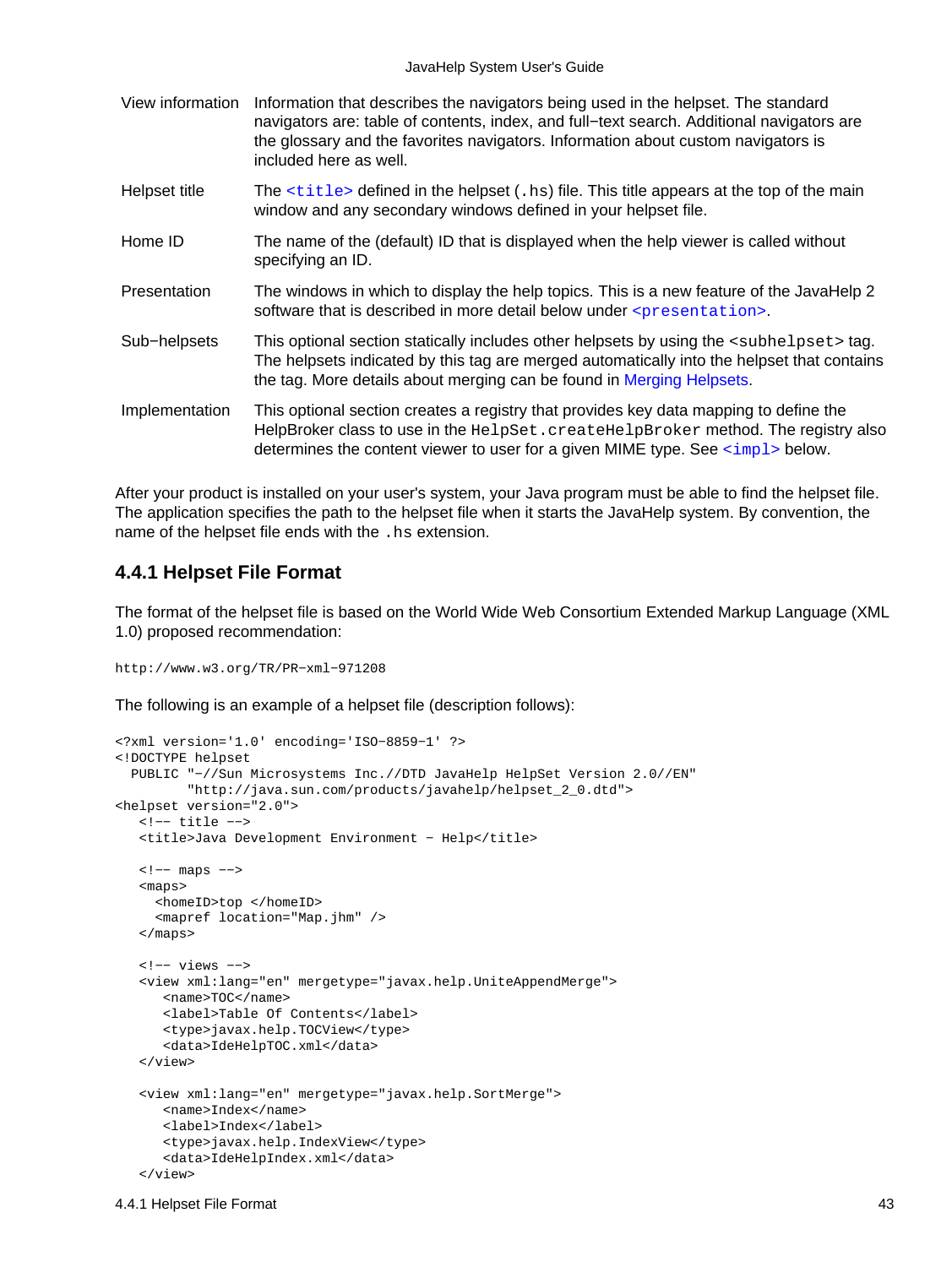```
 <view xml:lang="en">
       <name>Search</name>
       <label>Search</label>
       <type>javax.help.SearchView</type>
          <data engine="com.sun.java.help.search.DefaultSearchEngine">
          JavaHelpSearch
          </data>
    </view>
   <!−− A glossary navigator −−>
   <view mergetype="javax.help.SortMerge">
       <name>glossary</name>
       <label>Glossary</label>
       <type>javax.help.GlossaryView</type>
       <data>glossary.xml</data>
   </view>
   <!−− A favorites navigator −−>
   <view>
       <name>favorites</name>
       <label>Favorites</label>
       <type>javax.help.FavoritesView</type>
    </view>
  <!−− presentation windows −−>
   <!−− This window is the default one for the helpset. 
      * Its title bar says "Project X Help". It
     * is a tri−paned window because displayviews, not
      * defined, defaults to true and because a toolbar is defined.
       The toolbar has a back arrow, a forward arrow, and
     * a home button that has a user−defined image.
    −−>
    <presentation default=true>
       <name>main window</name>
       <size width="400" height="400" /> 
       <location x="200" y="200" />
       <title>Project X Help</title>
       <toolbar>
            <helpaction>javax.help.BackAction</helpaction>
            <helpaction>javax.help.ForwardAction</helpaction>
            <helpaction image="homeicon">javax.help.HomeAction</helpaction>
        </toolbar>
   </presentation>
   <!−− This window is simpler than the main window. 
     * It's intended to be used a secondary window.
     * It has no navigation pane or toolbar.
 −−>
    <presentation displayviews=false>
        <name>secondary window</name>
        <size width="200" height="200" /> 
       <location x="200" y="200" />
   </presentation>
   <!−− subhelpsets −−> 
   <subhelpset location="file:/c:/Foobar/HelpSet2.hs" />
   <!−− implementation section −−>
   <impl>
       <helpsetregistry helpbrokerclass="javax.help.DefaultHelpBroker" />
       <viewerregistry viewertype="text/html" 
         viewerclass="com.sun.java.help.impl.CustomKit />
       <viewerregistry viewertype="text/xml" 
         viewerclass="com.sun.java.help.impl.CustomXMLKit />
   </impl>
```

```
</helpset>
```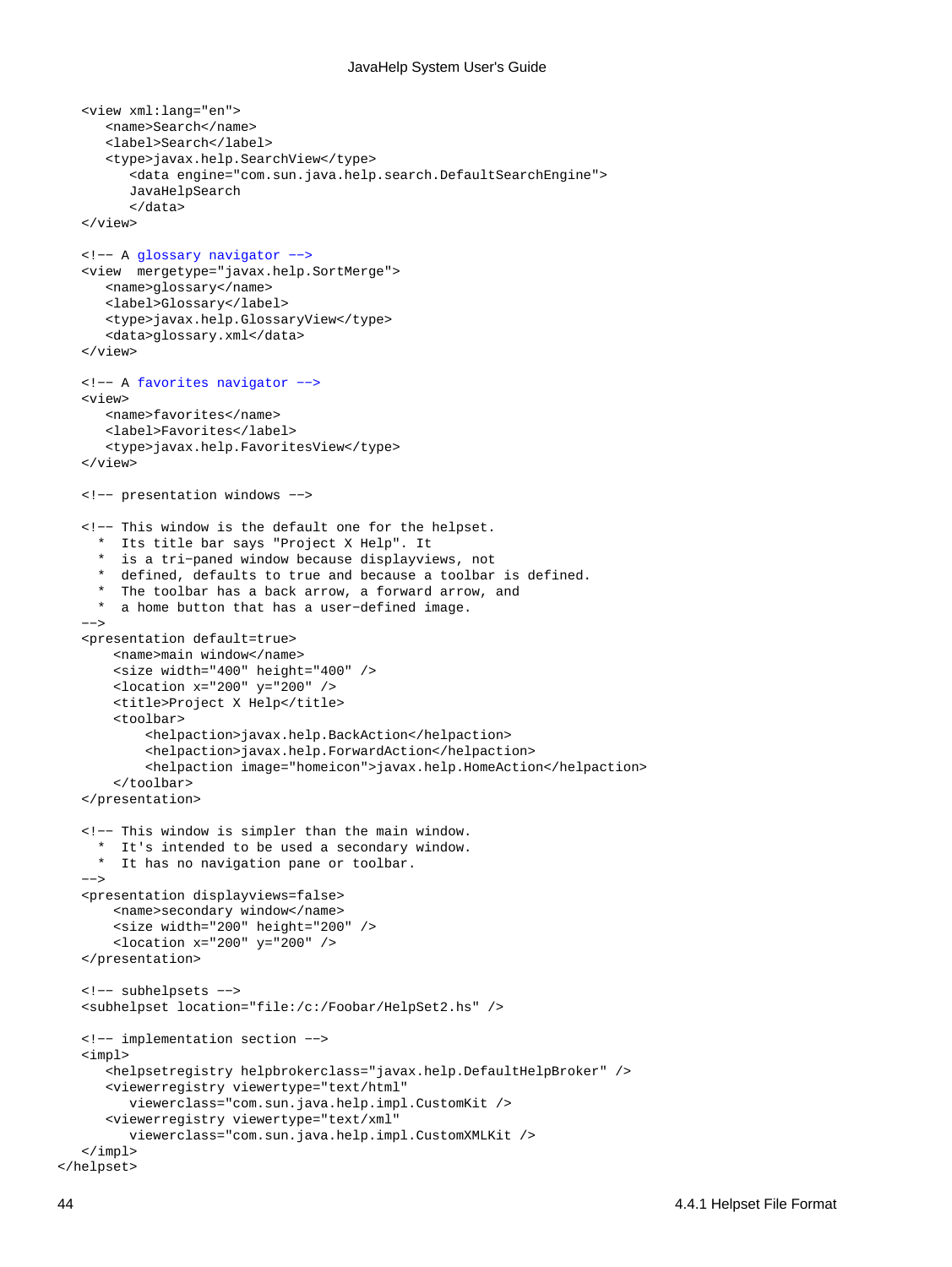## **4.4.1.1 The Helpset Tags**

The following table describes the helpset tags:

|   | <helpset></helpset> | Defines the helpset. It can contain all the following tags.                                                                                        |  |
|---|---------------------|----------------------------------------------------------------------------------------------------------------------------------------------------|--|
| ۰ | <title></title>     | Names the helpset. This string can be accessed by the<br>application and used in the presentation (for example, in the<br>viewer header stripe).   |  |
|   | $<$ maps $>$        | Specifies the default topic and URL of the map file used in the<br>helpset.<br><maps>Tags</maps>                                                   |  |
|   |                     |                                                                                                                                                    |  |
|   |                     | $\bullet$ <homeid></homeid>                                                                                                                        |  |
|   |                     | Specifies the name of the (default) ID that is displayed<br>when the help viewer is called if an ID is not explicitly<br>specified.                |  |
|   |                     | $\bullet$ <mapref></mapref>                                                                                                                        |  |
|   |                     | Specifies the URL of the map file relative to the helpset.                                                                                         |  |
| ۰ | <view></view>       | Defines the navigators used in the helpset. Each navigator is<br>defined by its own <view>.</view>                                                 |  |
|   |                     | <view> Attributes</view>                                                                                                                           |  |
|   |                     | $\bullet$ xml: lang=" $lang"$                                                                                                                      |  |
|   |                     | Language for the view. Use the standard<br>locale-country-variant format. Some examples:                                                           |  |
|   |                     | xml: lang="de"                                                                                                                                     |  |
|   |                     | xml: lang="en"<br>xml: lang="en-US"                                                                                                                |  |
|   |                     | · mergetype="class"                                                                                                                                |  |
|   |                     | Specifies the path to the merge class. The merge classes<br>are:                                                                                   |  |
|   |                     | javax.help.UniteAppendMerge<br>javax.help.SortMerge<br>javax.help.AppendMerge<br>javax.help.NoMerge<br>For more information, see Merging Helpsets. |  |
|   |                     | <view>Tags</view>                                                                                                                                  |  |
|   |                     | $\bullet$ <name></name>                                                                                                                            |  |
|   |                     | Names the view.                                                                                                                                    |  |
|   |                     | $\bullet$ <label></label>                                                                                                                          |  |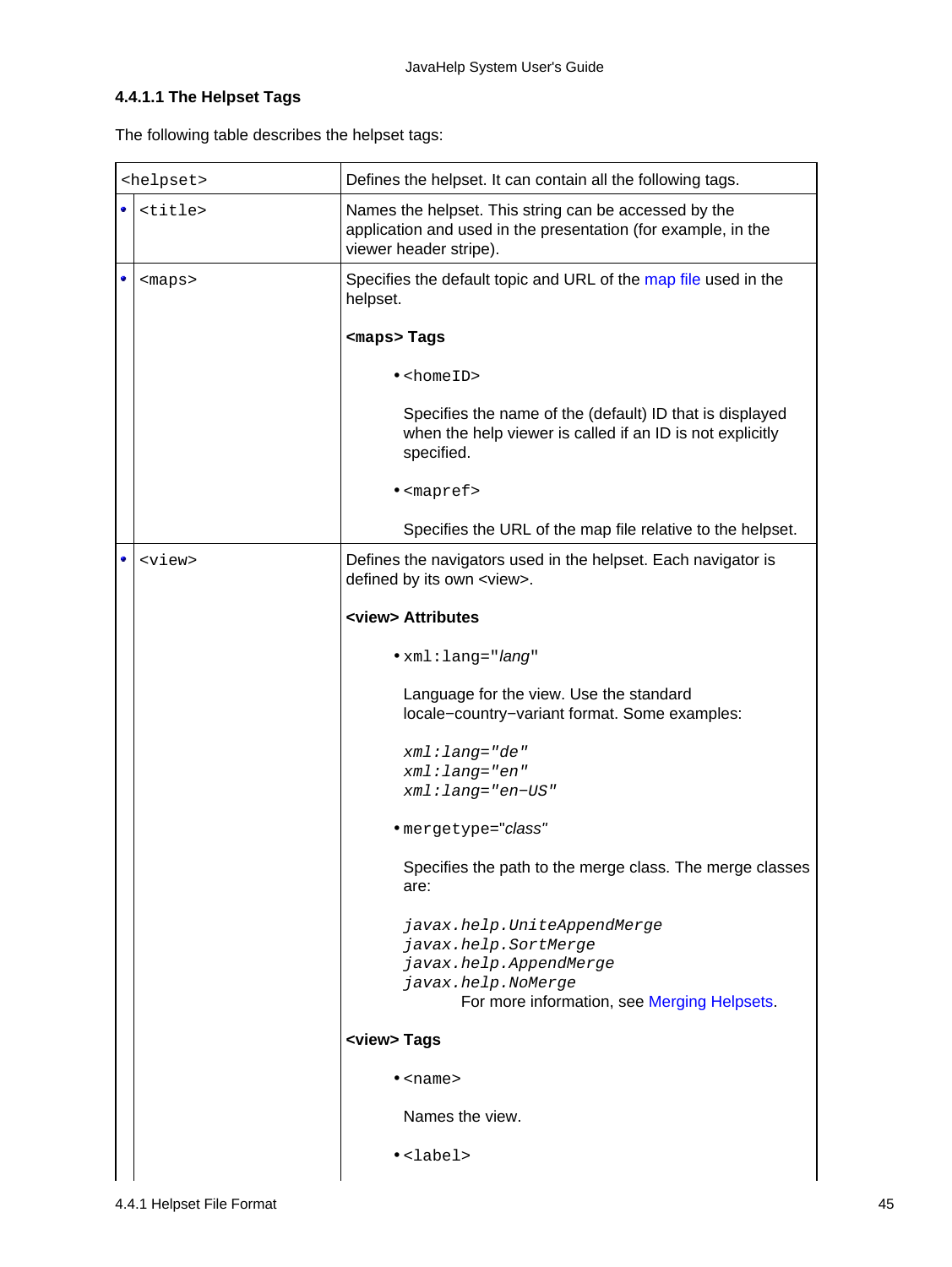<span id="page-51-0"></span>

|                               | JavaHelp System User's Guide                                                                                                                                                                                                                                                                                   |
|-------------------------------|----------------------------------------------------------------------------------------------------------------------------------------------------------------------------------------------------------------------------------------------------------------------------------------------------------------|
|                               | Specifies a label associated with the view. This string is<br>displayed in the navigator's tab if the presentation's<br>displayviewimages attribute is "false".                                                                                                                                                |
|                               | $\bullet$ <type></type>                                                                                                                                                                                                                                                                                        |
|                               | Specifies the path to the navigator class.                                                                                                                                                                                                                                                                     |
|                               | $\bullet$ <data></data>                                                                                                                                                                                                                                                                                        |
|                               | Specifies the path to the data used by the navigator.<br>When used with the search navigator, this tag contains<br>the following attribute:                                                                                                                                                                    |
|                               | engine A String indicating the path<br>to the search engine class.                                                                                                                                                                                                                                             |
|                               | $\bullet$ <image/>                                                                                                                                                                                                                                                                                             |
|                               | Specifies the image displayed for the navigator in the tab<br>bar at the top of the navigator pane. The argument to this<br>attribute is an ID defined in the map file. The ID must be<br>associated with a GIF or JPEG file. If this attribute is not<br>specified, the default navigator image is displayed. |
| <presentation></presentation> | Defines the windows used in the helpset. Each window is defined<br>by its own <presentation> tag. See the helpset example<br/>above for sample code for this tag and its attributes.</presentation>                                                                                                            |
|                               | <presentation> Attributes</presentation>                                                                                                                                                                                                                                                                       |
|                               | $\bullet$ xml: lang=" $lang$ "                                                                                                                                                                                                                                                                                 |
|                               | Language for the view. Use the standard<br>locale-country-variant format. Some examples:                                                                                                                                                                                                                       |
|                               | xml: lang="de"                                                                                                                                                                                                                                                                                                 |
|                               | xml: lang="en"<br>xml: lang="en-US"                                                                                                                                                                                                                                                                            |
|                               | ·default="true false"                                                                                                                                                                                                                                                                                          |
|                               | This presentation is the default one for this helpset. The<br>default value of this attribute is "false". (In other words,<br>if you do not specify this attribute, the presentation is not<br>the default one.)                                                                                               |
|                               | If more than one presentation is specified as default,<br>the last one specified is the default presentation.                                                                                                                                                                                                  |
|                               | ·displayviews="true false"                                                                                                                                                                                                                                                                                     |
|                               | Show the navigational views of this helpset in a pane on<br>the left side of the window (like the tri-paned viewer).                                                                                                                                                                                           |
|                               | The default value is "true".                                                                                                                                                                                                                                                                                   |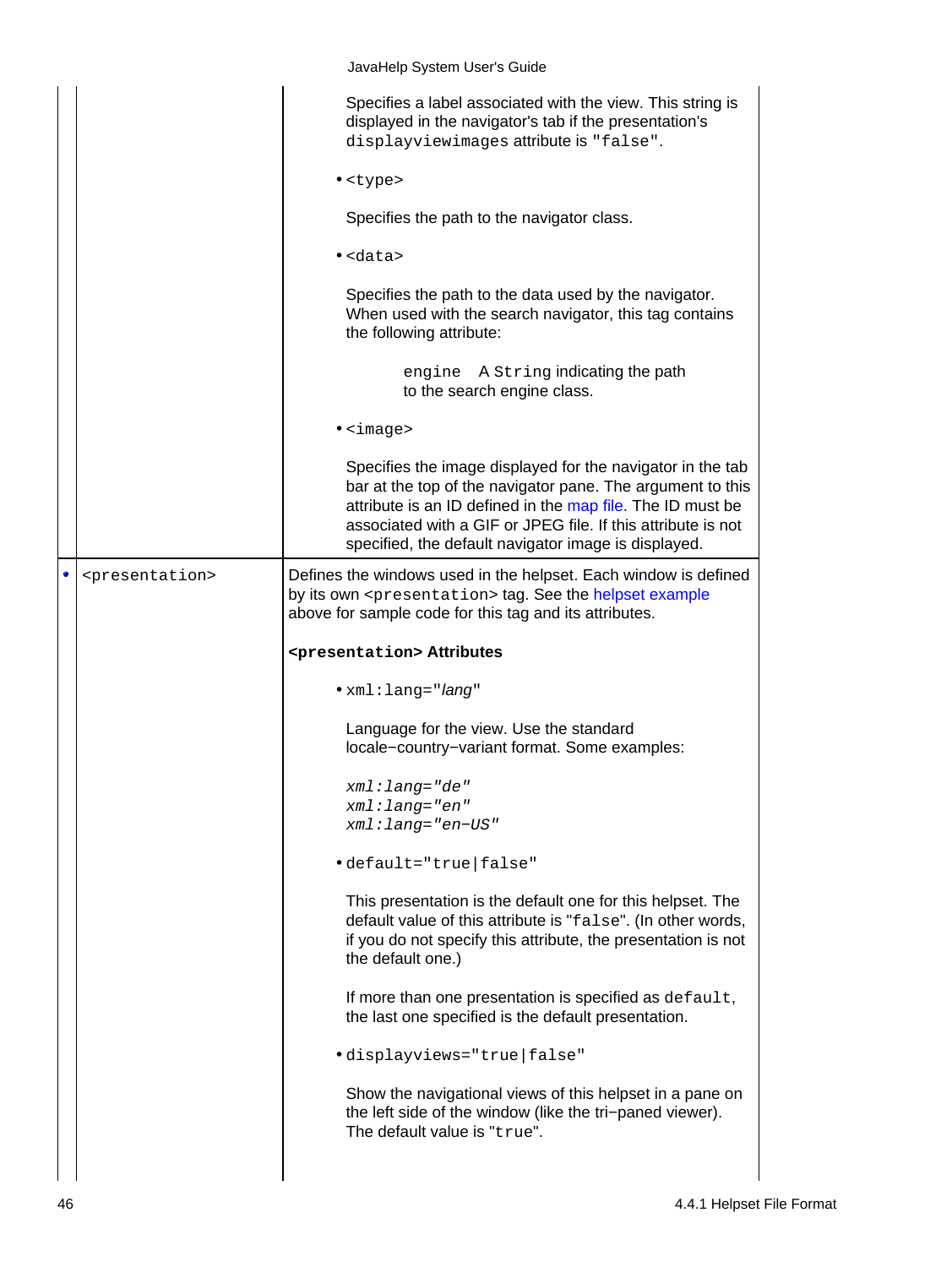JavaHelp System User's Guide

<span id="page-52-0"></span>

| ·displayviewimages="true false"                                                                                                                                                                                                                                                             |
|---------------------------------------------------------------------------------------------------------------------------------------------------------------------------------------------------------------------------------------------------------------------------------------------|
| The default value "true" displays the image for each<br>navigator in the navigator's tab. If set to "false", the text<br>defined in each view's <label> tag is displayed instead.</label>                                                                                                   |
| <presentation>Tags</presentation>                                                                                                                                                                                                                                                           |
| • <name></name>                                                                                                                                                                                                                                                                             |
| Names the window, allowing it to be called by name from<br>the Java program or from the TOC. If you define a<br>presentation, be sure to tell the Java programmer its<br>name and when you expect it to be called from the<br>program.                                                      |
| $\bullet$ <size></size>                                                                                                                                                                                                                                                                     |
| Specifies the size of the window with the following<br>attributes:                                                                                                                                                                                                                          |
| width="nnn" Width in pixels.<br>height="nnn" Height in pixels.                                                                                                                                                                                                                              |
| • <location></location>                                                                                                                                                                                                                                                                     |
| Specifies the position of the window with the following<br>attributes:                                                                                                                                                                                                                      |
| Horizontal (x) coordinate.<br>x="nnn"<br>$y = "nnn"$ Vertical (y) coordinate.                                                                                                                                                                                                               |
| $\bullet$ <title></title>                                                                                                                                                                                                                                                                   |
| Specifies the text that appears in the title bar at the top of<br>the window.                                                                                                                                                                                                               |
| <image/>                                                                                                                                                                                                                                                                                    |
| Specifies the image displayed on the left side of the help<br>window's title bar. The argument to this attribute is an ID<br>defined in the map file. The ID must be associated with a<br>GIF or JPEG file. If this attribute is not specified, the<br>default JavaHelp image is displayed. |
| • <toolbar></toolbar>                                                                                                                                                                                                                                                                       |
| Indicates that the window is to have a toolbar.                                                                                                                                                                                                                                             |
| You define buttons on the toolbar by using a<br><helpaction> tag for each button and a Java class<br/>name for the action.</helpaction>                                                                                                                                                     |
| <helpaction><br/>javax.help.HelpAction</helpaction>                                                                                                                                                                                                                                         |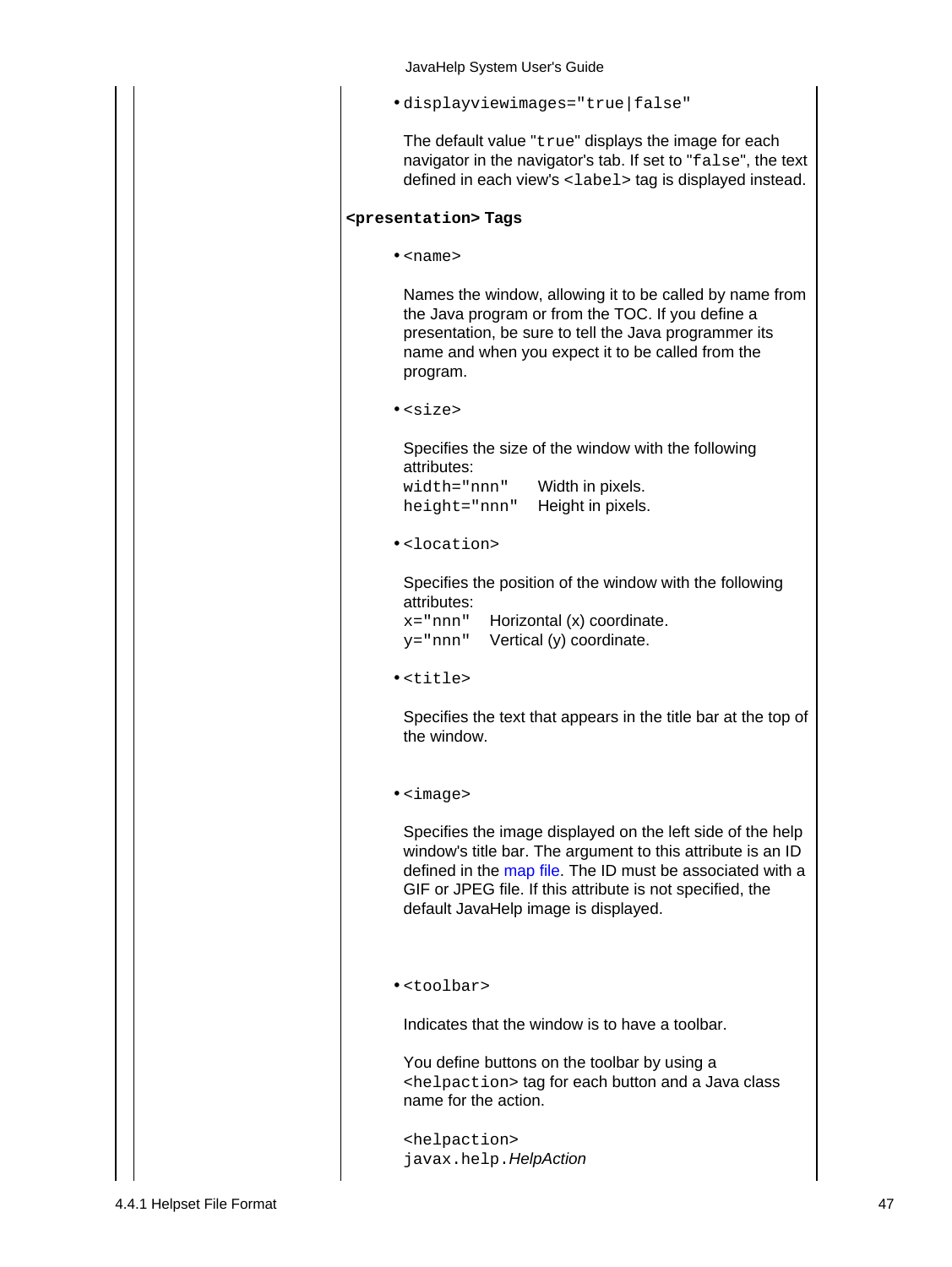<span id="page-53-0"></span>

|                           | JavaHelp System User's Guide                                                                                                                                                                                                                                                                                                    |
|---------------------------|---------------------------------------------------------------------------------------------------------------------------------------------------------------------------------------------------------------------------------------------------------------------------------------------------------------------------------|
|                           |                                                                                                                                                                                                                                                                                                                                 |
|                           | HelpAction is any of the following default class names,<br>each of which defines an action and a button image:                                                                                                                                                                                                                  |
|                           | BackAction<br>Goes to previous topic.<br>FavoritesAction                                                                                                                                                                                                                                                                        |
|                           | Adds current map ID (currently displayed topic)<br>to Favorites navigator.                                                                                                                                                                                                                                                      |
|                           | ForwardAction<br>Goes to next topic.<br>HomeAction                                                                                                                                                                                                                                                                              |
|                           | Loads the home topic in the content pane<br>PrintAction                                                                                                                                                                                                                                                                         |
|                           | Prints the topics selected in the navigator.<br>PrintSetupAction                                                                                                                                                                                                                                                                |
|                           | Runs print setup before printing.<br>ReloadAction<br>Reloads the current topic page in the content<br>viewer.                                                                                                                                                                                                                   |
|                           | SeparatorAction<br>Creates a separator between action buttons.<br>Each action button has a default button image. If you<br>want to use a different image, you must define a map ID<br>for the image file in the map file and reference the map<br>ID inside the <helpaction> tag by using the image<br/>attribute.</helpaction> |
|                           | <helpaction> Attribute</helpaction>                                                                                                                                                                                                                                                                                             |
|                           | image="maplD"                                                                                                                                                                                                                                                                                                                   |
|                           | For example:                                                                                                                                                                                                                                                                                                                    |
|                           | <helpaction<br>image="images_backbutton"&gt;<br/>javax.help.BackAction<br/></helpaction<br>                                                                                                                                                                                                                                     |
| <subhelpset></subhelpset> | This optional tag can be used to specify helpsets you want<br>merged with the helpset that contains the tag. See Merging<br>Helpsets for more information. Contains the following attribute:<br>URL of the helpset file to be merged.<br>location                                                                               |
| $<$ impl>                 | The implementation section creates a registry that provides key<br>data mapping to define the HelpBroker class to use in the<br>HelpSet.createHelpBroker method. The registry also<br>determines the content viewer to user for a given MIME type.                                                                              |
|                           | $\langle \text{imp1} \rangle$ Tags                                                                                                                                                                                                                                                                                              |
|                           | · < helpsetregistry>                                                                                                                                                                                                                                                                                                            |
|                           | Registers the default HelpBroker class. Uses the<br>following attribute:<br>helpbrokerclass="class" - Required. Name of a                                                                                                                                                                                                       |
|                           |                                                                                                                                                                                                                                                                                                                                 |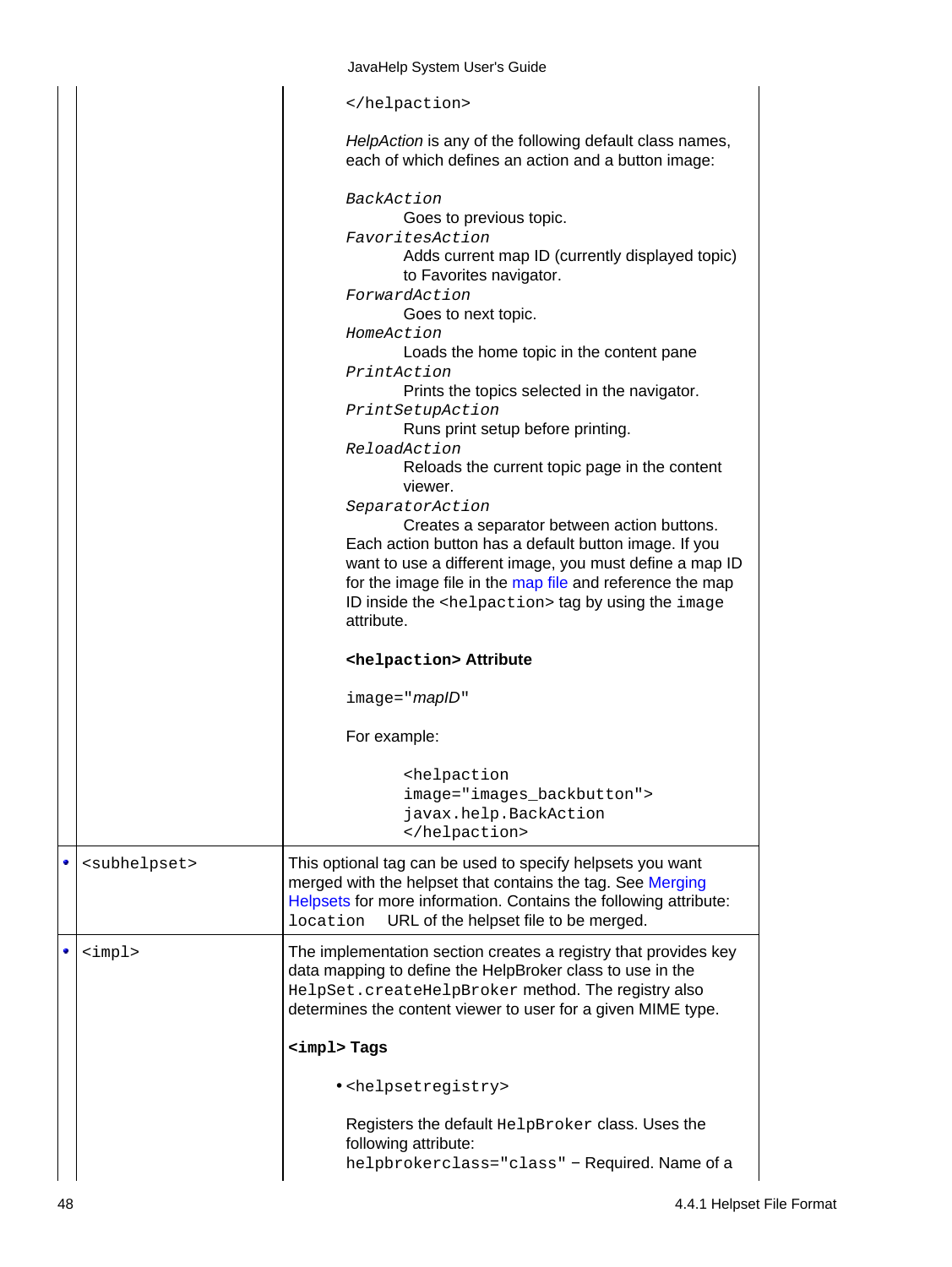| JavaHelp System User's Guide |                                                                                                                                                                                   |  |
|------------------------------|-----------------------------------------------------------------------------------------------------------------------------------------------------------------------------------|--|
|                              | class that implements HelpBroker.<br>· <viewreqistry></viewreqistry>                                                                                                              |  |
|                              | Registers a viewer class for a given MIME type. Uses the<br>following attributes:<br>viewertype="mine/type" - Required. MIME type.<br>viewerclass="class" - Required. Class name. |  |

**See also:**

[Map File](#page-54-0) [Table of Contents File](#page-58-0) [Index File](#page-61-0) [Glossary File](#page-63-0) [Favorites File](#page-65-0) [Creating the Full−Text Search Database](#page-69-0)

# <span id="page-54-0"></span>**4.5 The Map File**

When the JavaHelp system is activated by your application, the first thing it does is read the application's [helpset file.](#page-47-0) The next thing it does is read the map file listed in the helpset file. The map file is used to associate topic IDs with URLs (paths to HTML topic files) and to define the window that can display help topics. By convention, map file names use the  $\cdot$  jhm suffix.

The format of the map file is based on the World Wide Web Consortium Extended Markup Language (XML).

The following code listing is an example of a short map file:

```
<?xml version='1.0' encoding='ISO−8859−1' ?>
<!DOCTYPE map
     PUBLIC "−//Sun Microsystems Inc.//DTD JavaHelp Map Version 2.0//EN"
     "http://java.sun.com/products/javahelp/map_2_0.dtd">
<map version="2.0">
<mapID target="toplevelfolder" url="images/toplevel.gif" >
       <mapID target="hol_intro" url="hol/hol.html" />
       <mapID target="halloween" url="hol/hall.html"/>
       <mapID target="jackolantern" url="hol/jacko.html" />
       <mapID target="jacko_carving" url="hol/jacko.html#carving" />
       <mapID target="mluther" url="hol/luther.html" />
       <mapID target="reformation" url="hol/inforefo.html" />
       <mapID target="fawkes" url="hol/guy.html" />
       <mapID target="thanksgiving" url="hol/thanks.html" />
       <mapID target="thanksgiving_turkey" url="hol/thanks.html#turkey" />
       <mapID target="1thanksproc" url="hol/thanks2.html" />
       <mapID target="gwthanksproc" url="hol/thanks3.html" />
       <mapID target="althanksproc" url="hol/thanks4.html" />
       <mapID target="valentine" url="hol/val.html" />
       <mapID target="onlove" url="hol/love.html" />
</mapID>
</map>
```
Note that images referred to as IDs (for example, in the TOC) can also be associated with an ID. In this example, toplevelfolder is associated with the GIF image toplevel.gif.

### **4.5.0.1 The Map Tags**

The following table describes the tags that can be used in the map file: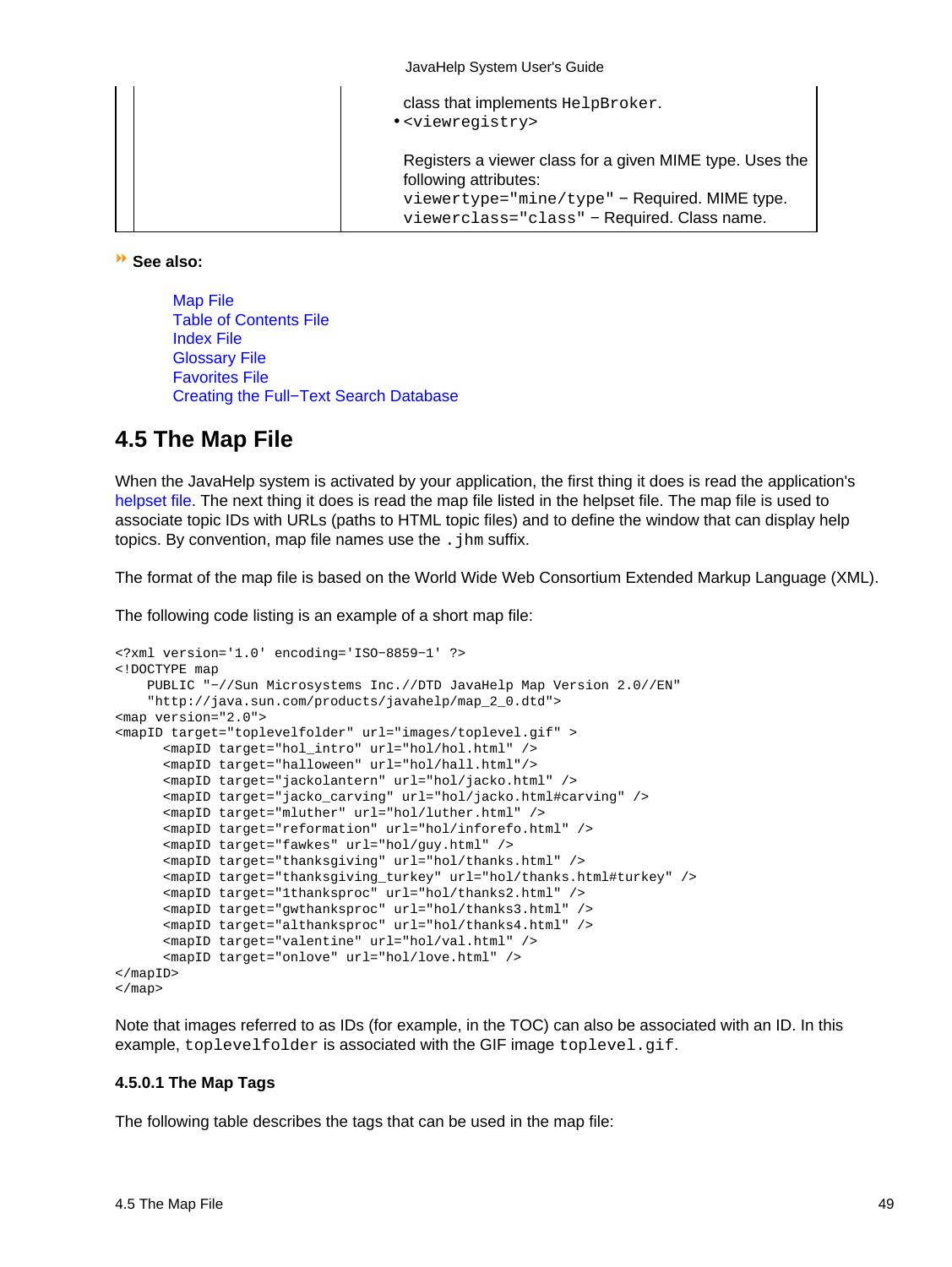<map> Defines the map. It contains <mapID> tags and the following optional attributes.

xml:lang="lang" Language for the map file. Use the standard locale−country−variant format.

Some examples:

xml:lang="de" xml:lang="en" xml:lang="en−US"

version="1.0"|"2.0" Version of JavaHelp software.

<mapID> Defines a map entry. Uses the following attributes:

xml:lang="lang" Language for the map ID. Use the standard locale−country−variant format.

Some examples:

xml:lang="de" xml:lang="en" xml:lang="en−US" target Specifies the ID to associate with the URL specified in the url attribute. url Specifies the URL to associate with the ID specified in the target attribute.

**See also:**

[The Helpset File](#page-47-0) [JAR Files](#page-55-0) [Table of Contents File](#page-58-0) [Index File](#page-61-0) [Creating the Full−Text Search Database](#page-69-0)

# <span id="page-55-0"></span>**4.6 JAR Files**

This topic describes how JAR files are used in the JavaHelp system.

- [Using JAR files](#page-55-1)
- [The](#page-56-0) jar [command](#page-56-0)
- [Creating JAR files](#page-56-1)
- [Listing JAR files](#page-57-0)
- [Extracting files from JAR files](#page-57-1)
- [The JAR protocol](#page-58-1)

## <span id="page-55-1"></span>**4.6.1 Using JAR Files**

After you create your help information, you will usually encapsulate it into a single file and compress it for delivery to your users. The JavaHelp system uses the JAR (Java ARchive) format for encapsulation and compression. The JAR file format is based on the popular ZIP file format. The JavaHelp system automatically extracts information from the JAR file when it is required.

Until support is available from GUI−base help authoring tools, the jar command (located in the J2SE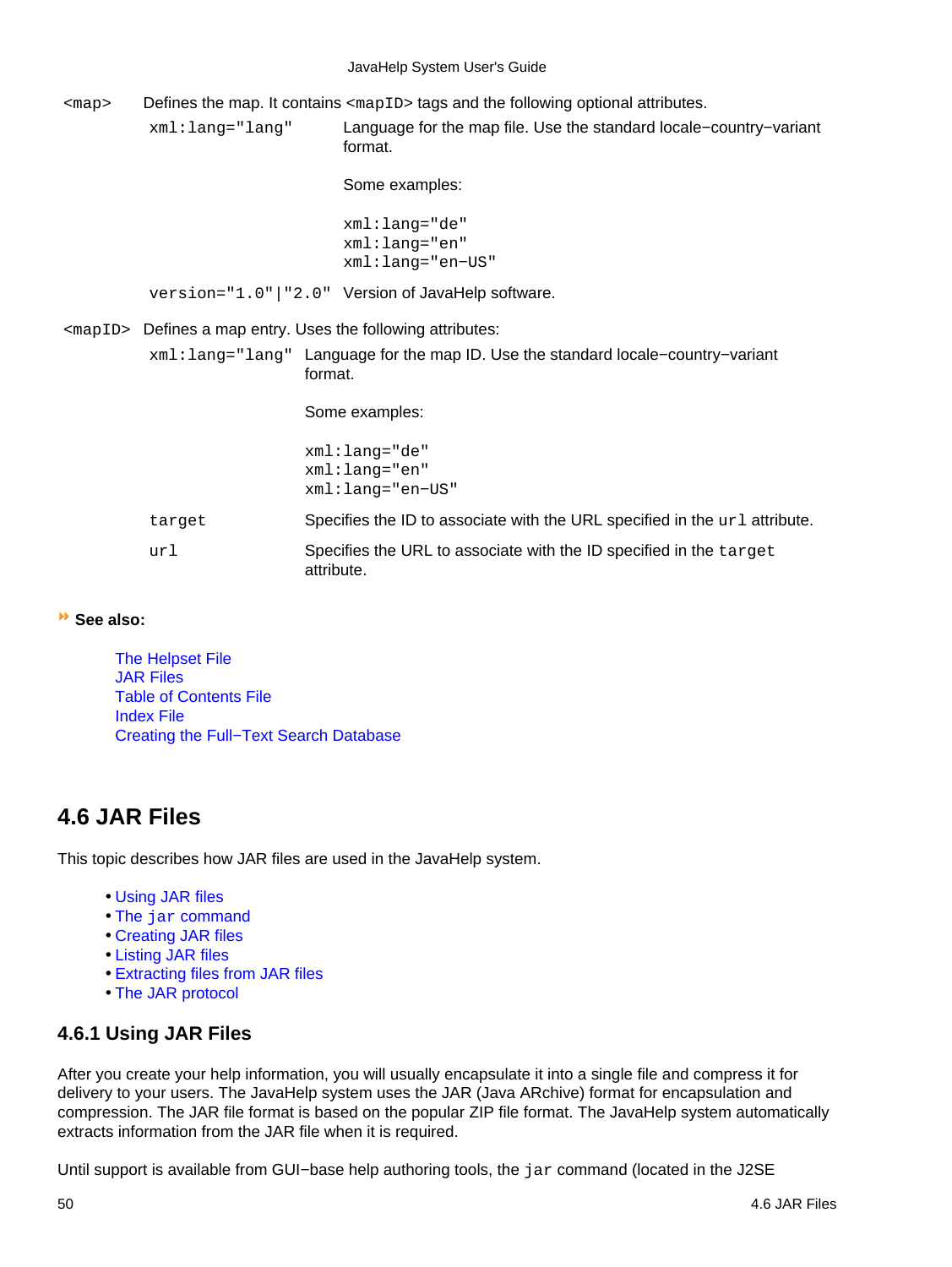bin folder) must be used from a command−line prompt to create, read, and extract data from JAR files.

## **4.6.2 Sample Help Hierarchy**

The following sections refer to this sample help hierarchy:



## <span id="page-56-0"></span>**4.6.3 The jar Command**

The jar command syntax is:

```
 jar [ctxvfm] [jar−file] [manifest−file] files ...
 Option flags are:
    c create new archive
    t list table of contents for archive
    x extract named (or all) files from archive
    v generate verbose output on standard error
     f specify JAR file name
    m include manifest information from specified 
        manifest file
```
For more detailed information about the jar command or format, please refer to http://java.sun.com/beans/jar.html.

<span id="page-56-1"></span> $\overline{\mathbb{Z}}$  The jar command is located in the bin directory of the J2SE.

## **4.6.4 Creating JAR Files**

To create a JAR file from your help files, make the top level help folder the current folder. The jar command descends recursively through the different directories and copies all of the files to the JAR file.

Use the following steps to create a JAR file named  $my{\perp}$ elp. jar from the hierarchy example above:

1.  $C:\> cd \dots \begin{array}{\text{where "...}}$  is the path above the \help folder) 2. C:...\help> **jar −cvf my\_help.jar \***

The jar –cvf command copies all the files in the \help folder and in all folders hierarchically beneath it into a JAR file named my\_help.jar. As the command creates the JAR file, it reports its progress with output like the following: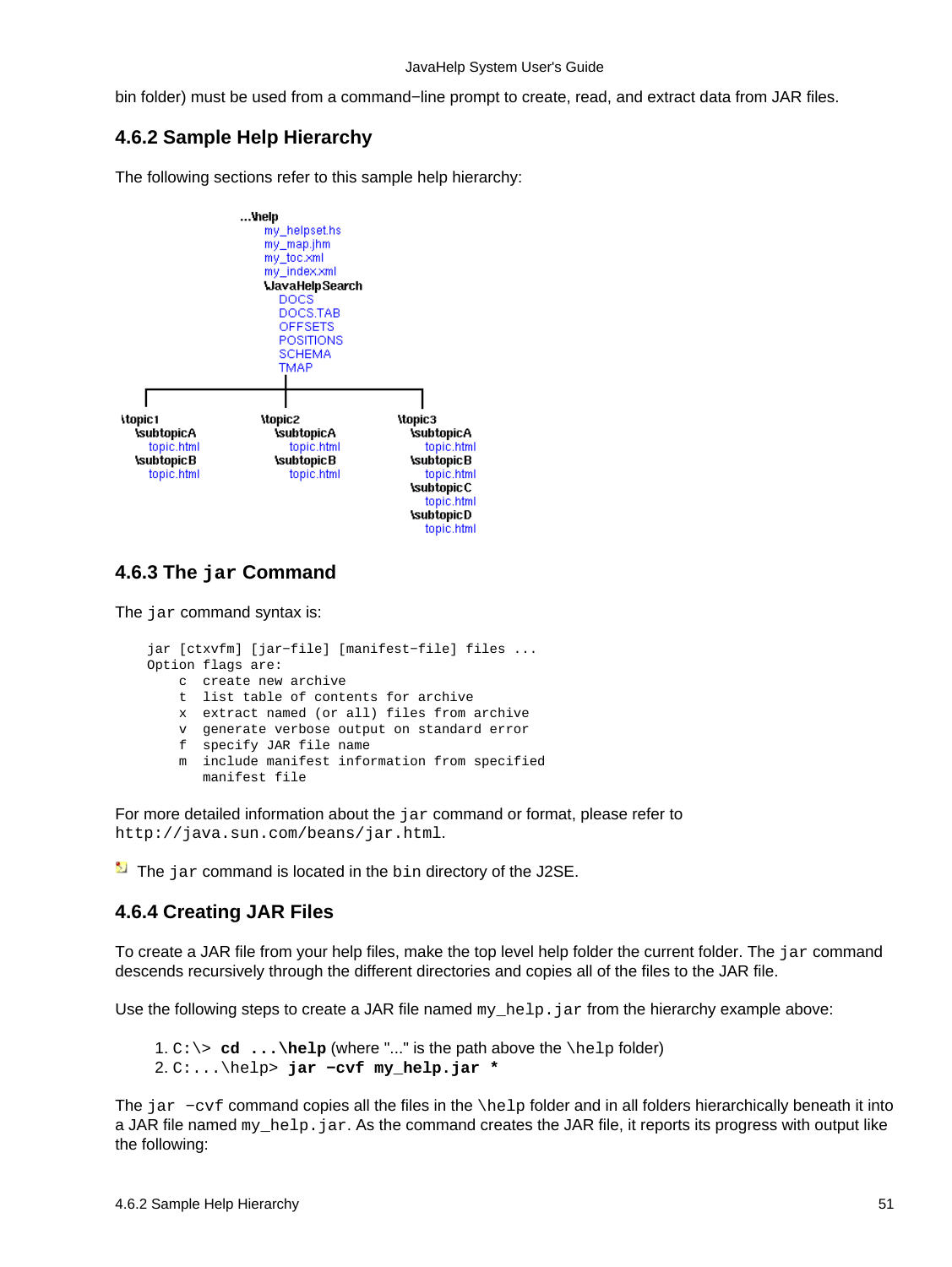adding: my\_helpset.hs (in=5757) (out=2216) (deflated 61%)

This indicates that the file my\_helpset.hs was added to the JAR file and compressed 61% (from 5272 bytes to 2150 bytes).

When you create a JAR file, the jar command automatically creates a manifest file for you. The manifest file consists of a list of files present within the archive itself.

### <span id="page-57-0"></span>**4.6.5 Listing JAR Files**

Use the  $t$  option to list the files included in a JAR file:

```
C:\> jar −tvf my_help.jar
   5272 Fri Apr 03 14:48:04 PST 1998 META−INF/MANIFEST.MF
   5757 Fri Apr 03 12:21:04 PST 1998 my_helpset.hs
   1345 Wed Feb 18 14:40:16 PST 1998 my_map.jhm
   1478 Wed Feb 18 14:40:16 PST 1998 my_toc.xml
   4678 Thu Mar 12 07:28:54 PST 1998 my_index.xml
   2345 Thu Mar 12 07:28:32 PST 1998 JavaHelpSearch/DOCS
   3456 Thu Mar 19 11:26:56 PST 1998 JavaHelpSearch/DOCS.TAB
   1457 Fri Mar 13 13:30:06 PST 1998 JavaHelpSearch/OFFSETS
   1465 Thu Mar 19 11:26:56 PST 1998 JavaHelpSearch/POSITIONS
   1234 Thu Mar 19 11:26:56 PST 1998 JavaHelpSearch/SCHEMA
   3214 Thu Mar 19 11:26:56 PST 1998 JavaHelpSearch/TMAP
   3113 Thu Mar 12 07:28:36 PST 1998 topics/topic1/subtopicA/topic.html
   230 Thu Mar 19 11:26:56 PST 1998 topics/topic1/subtopicB/topic.html
   1661 Wed Feb 18 14:40:46 PST 1998 topics/topic2/subtopicA/topic.html
   3181 Wed Feb 18 14:40:46 PST 1998 topics/topic2/subtopicB/topic.html
   1667 Thu Mar 19 11:26:56 PST 1998 topics/topic3/subtopicA/topic.html
   9072 Thu Mar 12 07:28:36 PST 1998 topics/topic3/subtopicB/topic.html
   3673 Thu Mar 19 11:26:56 PST 1998 topics/topic3/subtopicC/topic.html
   551 Fri Mar 13 13:30:12 PST 1998 topics/topic3/subtopicD/topic.html
```
## <span id="page-57-1"></span>**4.6.6 Extracting Files from JAR Files**

Use the  $x$  option to extract files from the JAR file:

```
C:\> jar −xvf my_help.jar
 extracted: META−INF/MANIFEST.MF
 extracted: my_helpset.hs
 extracted: my_map.jhm
 extracted: my_toc.xml
 extracted: my_index.xml
 extracted: JavaHelpSearch/DOCS
 extracted: JavaHelpSearch/DOCS.TAB
 extracted: JavaHelpSearch/OFFSETS
 extracted: JavaHelpSearch/POSITIONS
 extracted: JavaHelpSearch/SCHEMA
 extracted: JavaHelpSearch/TMAP
 extracted: topics/topic1/subtopicA/topic.html
 extracted: topics/topic1/subtopicB/topic.html
 extracted: topics/topic2/subtopicA/topic.html
 extracted: topics/topic2/subtopicB/topic.html
 extracted: topics/topic3/subtopicA/topic.html
 extracted: topics/topic3/subtopicB/topic.html
 extracted: topics/topic3/subtopicC/topic.html
 extracted: topics/topic3/subtopicD/topic.html
```
Note that it is not necessary to extract files from the JAR file to use them with the JavaHelp system. The JavaHelp system reads files directly from the JAR file as they are required.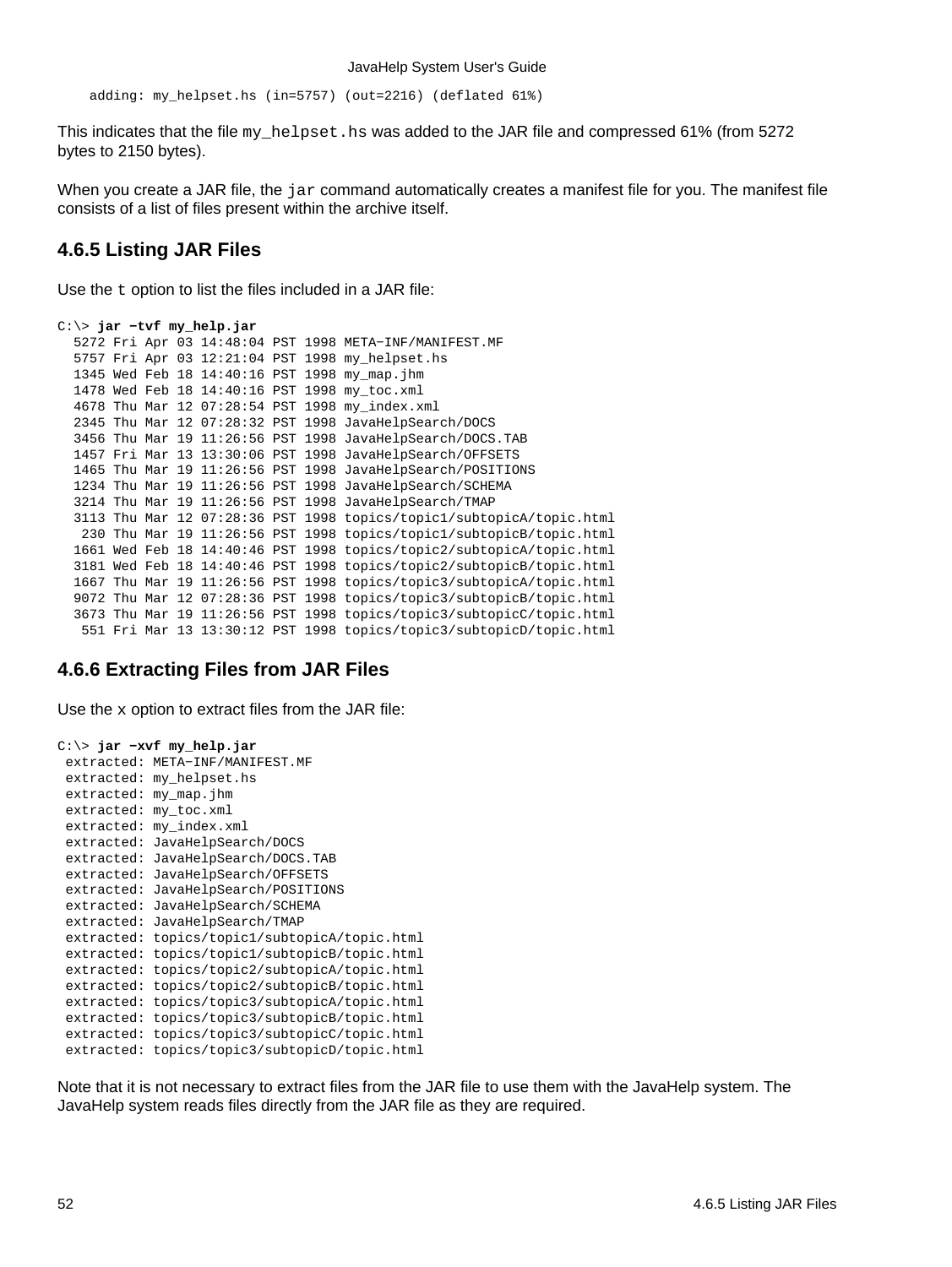## <span id="page-58-1"></span>**4.6.7 The JAR: Protocol**

The Java<sup>™</sup> 2 SDK implements a protocol for referring explicitly to files within JAR files. The syntax of the jar: protocol is:

jar:<url>!/{entry}

The jar: protocol can be used to refer to entries within JAR files, the entire JAR file, or a directory as base URLs (JAR directory).

Examples:

An entry within a JAR file:

jar:http://www.foo.com/bar/baz.jar!/COM/foo/Quux.class

A JAR file:

jar:file://www.foo.com/bar/baz.jar!/

#### A JAR directory:

jar:file://www.foo.com/bar/baz.jar!/COM/foo/

 $\mathbf{S}$   $\mathbf{I}$   $\mathbf{I}$   $\mathbf{I}$   $\mathbf{I}$   $\mathbf{I}$  is called the separator.

For more information, refer to the Java<sup>TM</sup> 2 SDK documentation.

**See also:**

[The Helpset File](#page-47-0) [Map File](#page-54-0) [Table of Contents File](#page-58-0) [Index File](#page-61-0) [Creating the Full−Text Search Database](#page-69-0)

## <span id="page-58-0"></span>**4.7 Table of Contents File**

The table of contents (TOC) file describes for the TOC navigator the content and layout of the TOC. The format of the TOC file is based on the World Wide Web Consortium (W3C) Extended Markup Language (XML). Following is a very small example of a TOC file:

```
<?xml version='1.0' encoding='ISO−8859−1' ?>
<!DOCTYPE toc
   PUBLIC 
   "−//Sun Microsystems Inc.//DTD 
   JavaHelp TOC Version 2.0//EN"
   "http://java.sun.com/products/javahelp/toc_2_0.dtd">
<toc version="2.0">
   <tocitem image="toplevelfolder" 
            text="Java Development Environment">
      <tocitem target="jde.intro">Introduction to JDE Online Help />
      <tocitem text="IDE Tutorial" target="tut.starttoc">
         <tocitem text="Introducing JDE" target="tut.intro" />
         <tocitem text="Tutorial One" target="tut.quickstart" / >
         <tocitem text="Tutorial Two" target="tut.edit" />
         <tocitem text="Tutorial Three" target="tut.errors" />
      </tocitem>
      <tocitem text="Beans in JDE" target="bean.jbeanstory" />
      <tocitem text="Tips on Using Beans Effectively"
```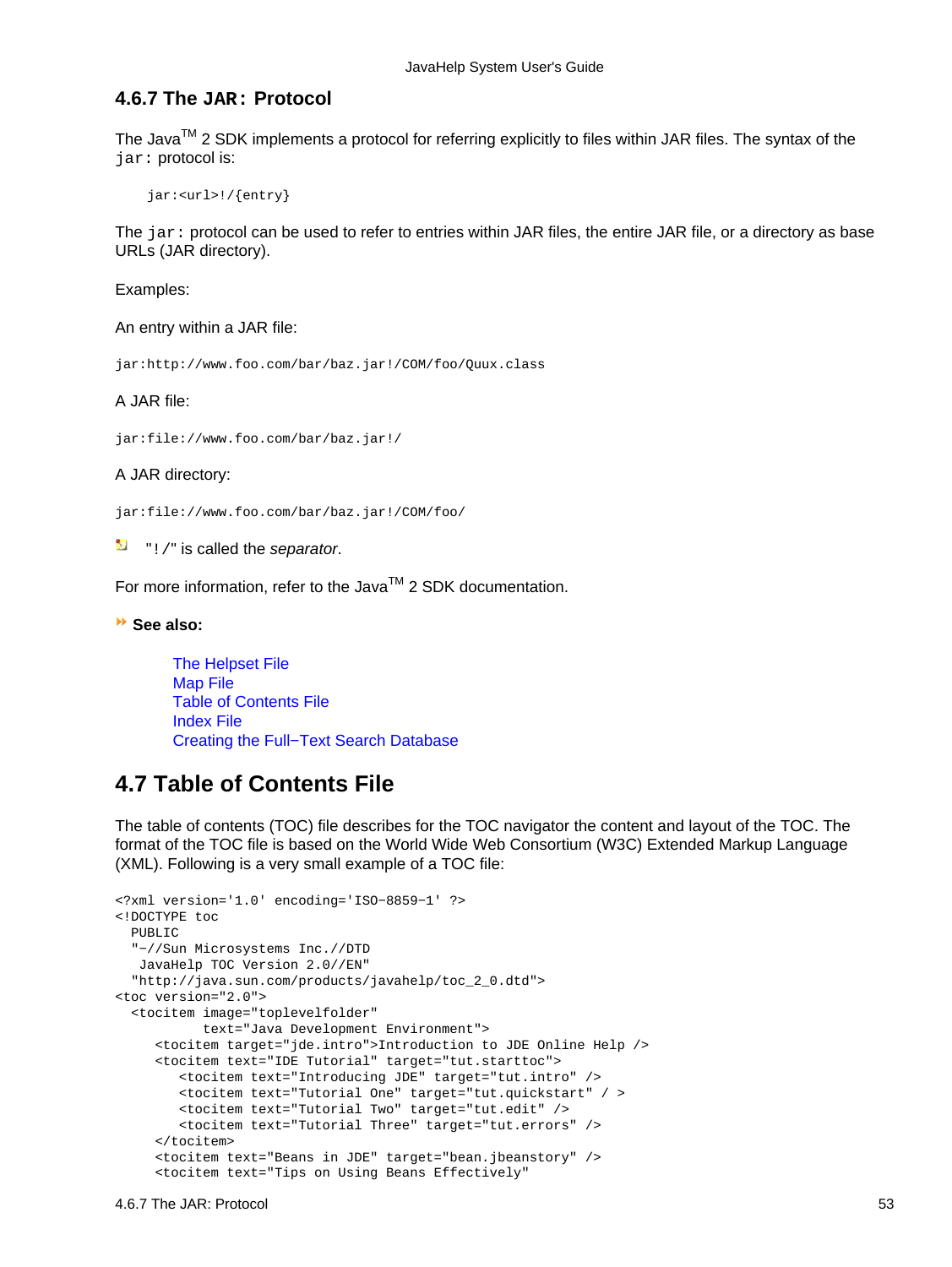```
 target="bean.beantips" 
             mergetype="javax.help.SortMerge" 
             presentationtype="javax.help.SecondaryWindow 
             presentationname="mainsw" />
 </tocitem>
```

```
\langletoc>
```
This example produces the following TOC display:



### **4.7.0.1 The TOC Tags**

The following table describes the TOC tags:

| attributes.             | Defines the TOC. This tag contains <tocitem> tags and the following optional</tocitem>                                                                                                                                                                                                                                                |
|-------------------------|---------------------------------------------------------------------------------------------------------------------------------------------------------------------------------------------------------------------------------------------------------------------------------------------------------------------------------------|
| xml: lang="lang"        | Language for the TOC. Use the standard<br>locale-country-variant format.                                                                                                                                                                                                                                                              |
|                         | Some examples:<br>xml: lang="de"<br>xml: lang="en"<br>$xml:lang="en-US"$                                                                                                                                                                                                                                                              |
| $version="1.0"   "2.0"$ | Version of JavaHelp software.                                                                                                                                                                                                                                                                                                         |
| categoryclosedimage     | (optional) Specifies the image displayed to the left of a<br>closed TOC folder. A TOC folder is any entry in the<br>TOC that has subnodes. The argument to this attribute<br>is an ID defined (associated with a GIF or JPEG<br>image) in the map file. If this attribute is not specified,<br>the default folder image is displayed. |
|                         | You can override this setting for any single TOC folder<br>by setting the folder's image attribute (see<br><tocitem> below).</tocitem>                                                                                                                                                                                                |
| categoryopenimage       | (optional) Specifies the image displayed to the left of<br>an open TOC folder. A TOC folder is any entry in the<br>TOC that has subnodes. The argument to this attribute<br>is an ID defined (associated with a GIF or JPEG<br>image) in the map file. If this attribute is not specified,<br>the default folder image is displayed.  |
|                         |                                                                                                                                                                                                                                                                                                                                       |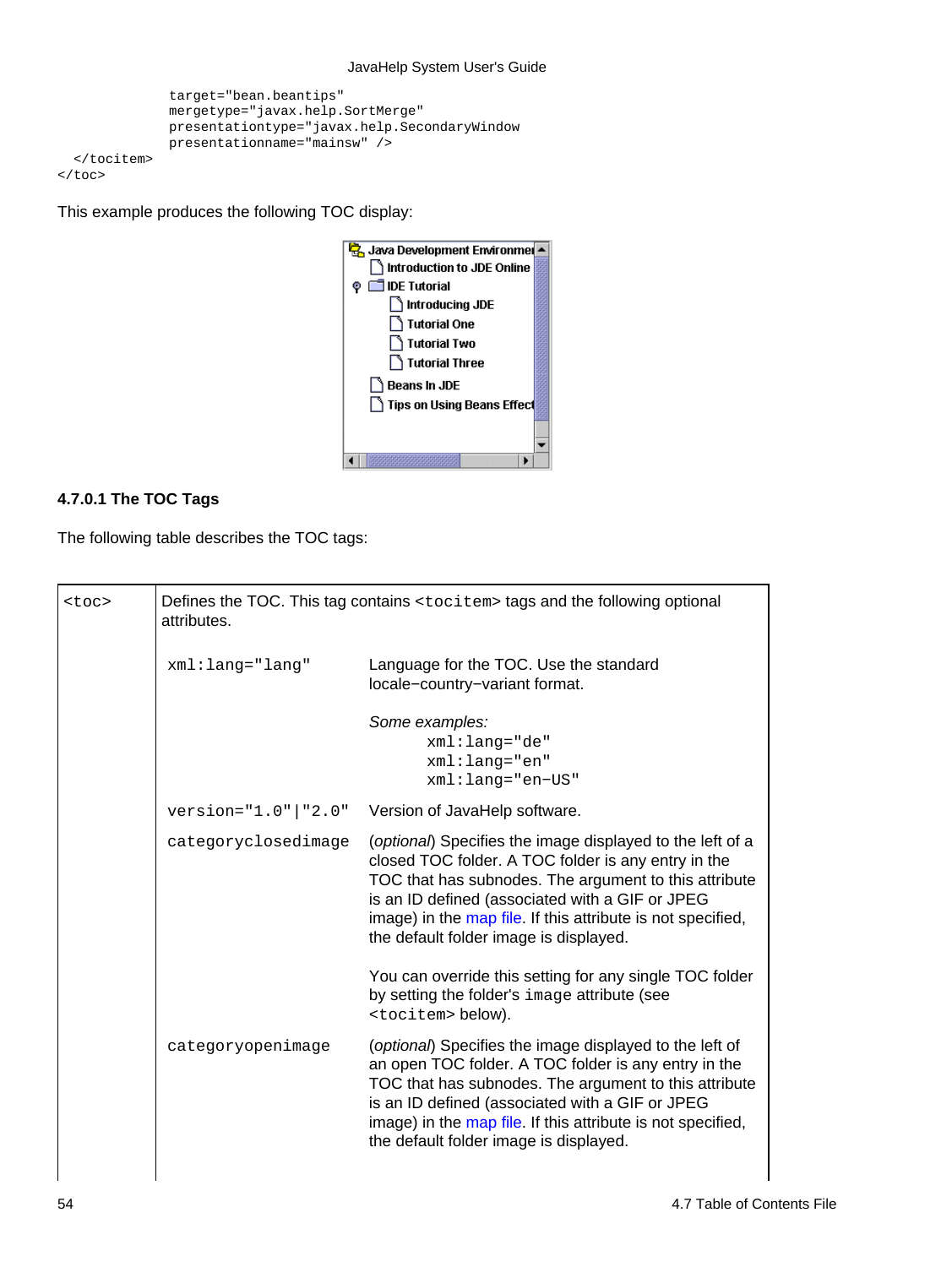|                      |                                                         | JavaHelp System User's Guide                                                                                                                                                                                                                                                                                                                               |
|----------------------|---------------------------------------------------------|------------------------------------------------------------------------------------------------------------------------------------------------------------------------------------------------------------------------------------------------------------------------------------------------------------------------------------------------------------|
|                      |                                                         | You can override this setting for any single TOC folder<br>by setting the folder's image attribute (see<br><tocitem> below).</tocitem>                                                                                                                                                                                                                     |
|                      | topicimage                                              | (optional) Specifies the image displayed to the left of a<br>TOC topic. A TOC topic is an entry in the TOC that<br>has no subnodes and links to a help topic. The<br>argument to this attribute is an ID defined (associated<br>with a GIF or JPEG image) in the map file. If this<br>attribute is not specified, the default topic image is<br>displayed. |
|                      |                                                         | You can override this setting for any single TOC topic<br>by setting the topic's image attribute (see <tocitem><br/>below).</tocitem>                                                                                                                                                                                                                      |
| <tocitem> </tocitem> | contained within entry1. Uses the following attributes: | Defines a TOC entry. Nesting entry1 in entry2 defines entry2 to be hierarchically                                                                                                                                                                                                                                                                          |
|                      | $xml:lang='lang"$                                       | Language for the TOC item. Use the standard<br>locale-country-variant format.                                                                                                                                                                                                                                                                              |
|                      |                                                         | Some examples:<br>xml: lang="de"<br>xml: lang="en"<br>xml: lang="en-US"                                                                                                                                                                                                                                                                                    |
|                      | text                                                    | Specifies the text that displays in the TOC.                                                                                                                                                                                                                                                                                                               |
|                      | target                                                  | (optional) Specifies the ID to display when the entry is<br>chosen by the user. IDs are defined (associated with a<br>URL) in the map file. If this attribute is not used, the<br>entry does not link to a topic                                                                                                                                           |
|                      | image                                                   | (optional) Specifies the image displayed to the left of a<br>TOC item. The argument to this attribute is an ID<br>defined (associated with a GIF or JPEG image) in the<br>map file. If this attribute is not specified, the default<br>open folder, closed folder, or topic image is displayed.                                                            |
|                      |                                                         | This image overrides the global image, if any,<br>specified for the <toc> tag's<br/>categoryclosedimage, categoryopenimage, or<br/>topicimage attributes (see <toc> above).</toc></toc>                                                                                                                                                                    |
|                      | mergetype="class"                                       | (optional) Path to a valid merge class for the view. The<br>default merge class for a TOC is<br>javax.help.AppendMerge.                                                                                                                                                                                                                                    |
|                      |                                                         | The merge classes are:<br>javax.help.UniteAppendMerge<br>javax.help.SortMerge<br>javax.help.AppendMerge<br>javax.help.NoMerge                                                                                                                                                                                                                              |
|                      |                                                         | For more information, see Merging Helpsets.                                                                                                                                                                                                                                                                                                                |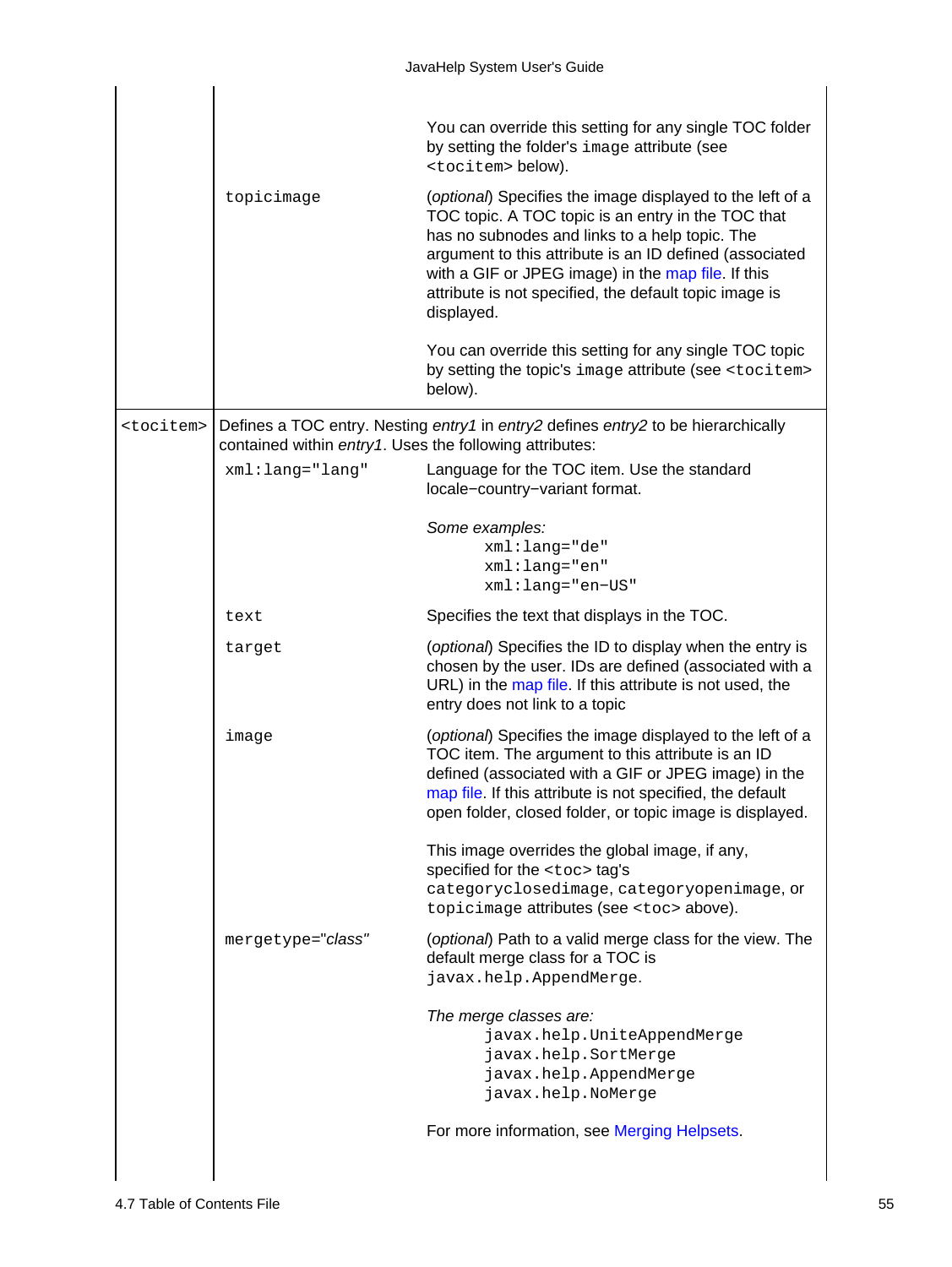|                     | JavaHelp System User's Guide                                                                                                                                                                                                           |
|---------------------|----------------------------------------------------------------------------------------------------------------------------------------------------------------------------------------------------------------------------------------|
| expand="true false" | (optional) Specifies whether to expand the TOC item<br>and its subitems when the TOC initially opens. The<br>default setting is "none", a setting that expands only<br>the top level items.                                            |
| presentationtype    | (optional) Specifies the type of window in which the<br>topic will be displayed (defined in the<br><presentation> section of the .hs file). For more<br/>information, see the presentation feature in Helpset<br/>File.</presentation> |
| presentationname    | (optional) Specifies the name of the window in which<br>the topic will be displayed.                                                                                                                                                   |

**See also:**

[The Helpset File](#page-47-0) [JAR Files](#page-55-0) [Map File](#page-54-0) [Index File](#page-61-0) [Glossary File](#page-63-0) [Favorites File](#page-65-0) [Creating the Full−Text Search Database](#page-69-0)

# <span id="page-61-0"></span>**4.8 Index File**

The index file describes to the index navigator the content and layout of the index. The format of the index file is based on the World Wide Web Consortium Extended Markup Language (XML). The following is a very small example of an index file:

```
<?xml version='1.0' encoding='ISO−8859−1' ?>
    <!DOCTYPE index
      PUBLIC 
      "−//Sun Microsystems Inc.//DTD 
      JavaHelp Index Version 2.0//EN"
      "http://java.sun.com/products/javahelp/index_2_0.dtd">
    <index version="2.0">
       <indexitem text=".prof extension (profile data)" 
                  target="prof.profile" />
       <indexitem text="accelerators (keyboard), see 'keyboard commands'" />
       <indexitem text="adding existing portfolio" target="proj.import" />
       <indexitem text="adding existing project">
          <indexitem text="naming project" target="proj.importdirectory" />
          <indexitem text="naming storage directory" 
                     target="proj.importdirectory" />
          <indexitem text="procedures for" target="proj.importproject2" />
       </indexitem>
       <indexitem text="analyzing program performance, see 'profiler'" />
       <indexitem text="Java Applets">
          <indexitem text="overview" target="applet_over"
                     presentationtype="javax.help.SecondaryWindow 
                     presentationname="mainsw">
          <indexitem text="editing in content page" 
                     target="applet_editing">
          <indexitem text="inserting in content page" 
                     target="applet_insert">
       </indexitem>
    </index>
```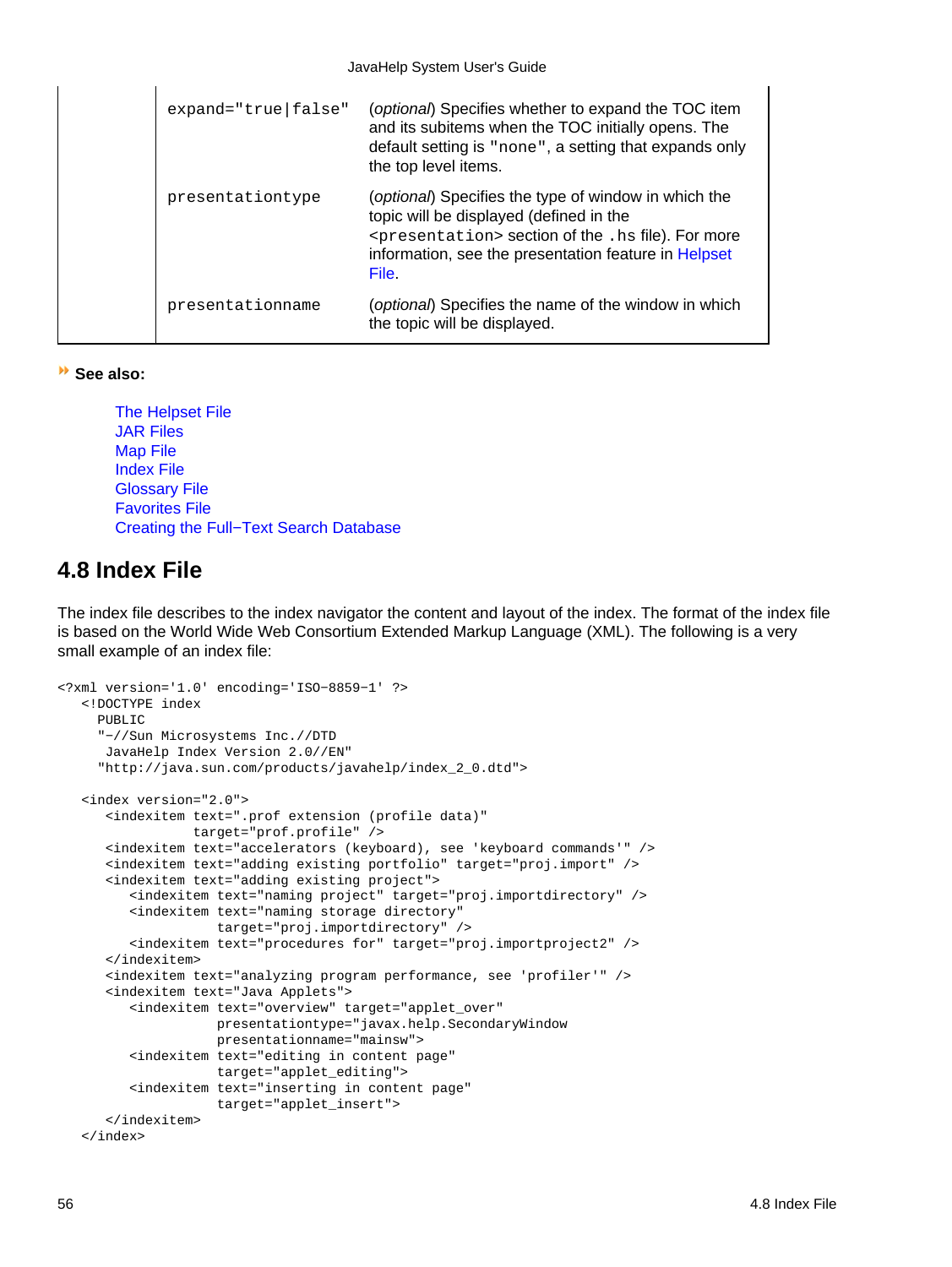### **4.8.0.1 The Index Tags**

The following table describes the index tags:

```
<index> Defines the index. It can contains <indexitem> tags and the following optional
               attributes.
                xml:lang="lang" Language for the index. Use the standard
                                         locale−country−variant format.
                                         Some examples:
                                                xml:lang="de"
                                                xml:lang="en"
                                                xml:lang="en−US"
                version="1.0"|"2.0" Version of JavaHelp software.
               .
<indexitem> Defines an index entry. Nesting entry1 within entry2 defines entry2 to be hierarchically
               contained within entry1. Uses the following attributes:
                xml:lang="lang" Language for the index item. Use the standard
                                         locale−country−variant format.
                                         Some examples:
                                                 xml:lang="de"
                                                 xml:lang="en"
                                                 xml:lang="en−US"
                text="string" Specifies the text that displays in the index.
                target="string" (optional) Specifies the map ID of the topic that displays
                                         when the entry is chosen by the user. IDs are defined
                                         (associated with a URL) in the map file. If this attribute is not
                                         used, the index entry does not link to a topic (probably
                                         because it's being used to group sub−entries).
                mergetype="class" (optional) The path to a valid merge class for the view. The
                                         default merge type for an index is
                                         javax.help.AppendMerge.
                                         The merge classes are:
                                                 javax.help.UniteAppendMerge
                                                 javax.help.SortMerge
                                                 javax.help.AppendMerge
                                                 javax.help.NoMerge
                                         For more information, see Merging Helpsets.
                expand="true|false" (optional) Specifies whether to expand the index item and its
                                         subitems when the index initially opens. The default setting
                                         is "none", a setting that expands only the top level items.
                presentationtype (optional) Specifies the type of window in which the topic will
                                         be displayed (defined in the <presentation> section of
                                         the .hs file). For more information, see the presentation
```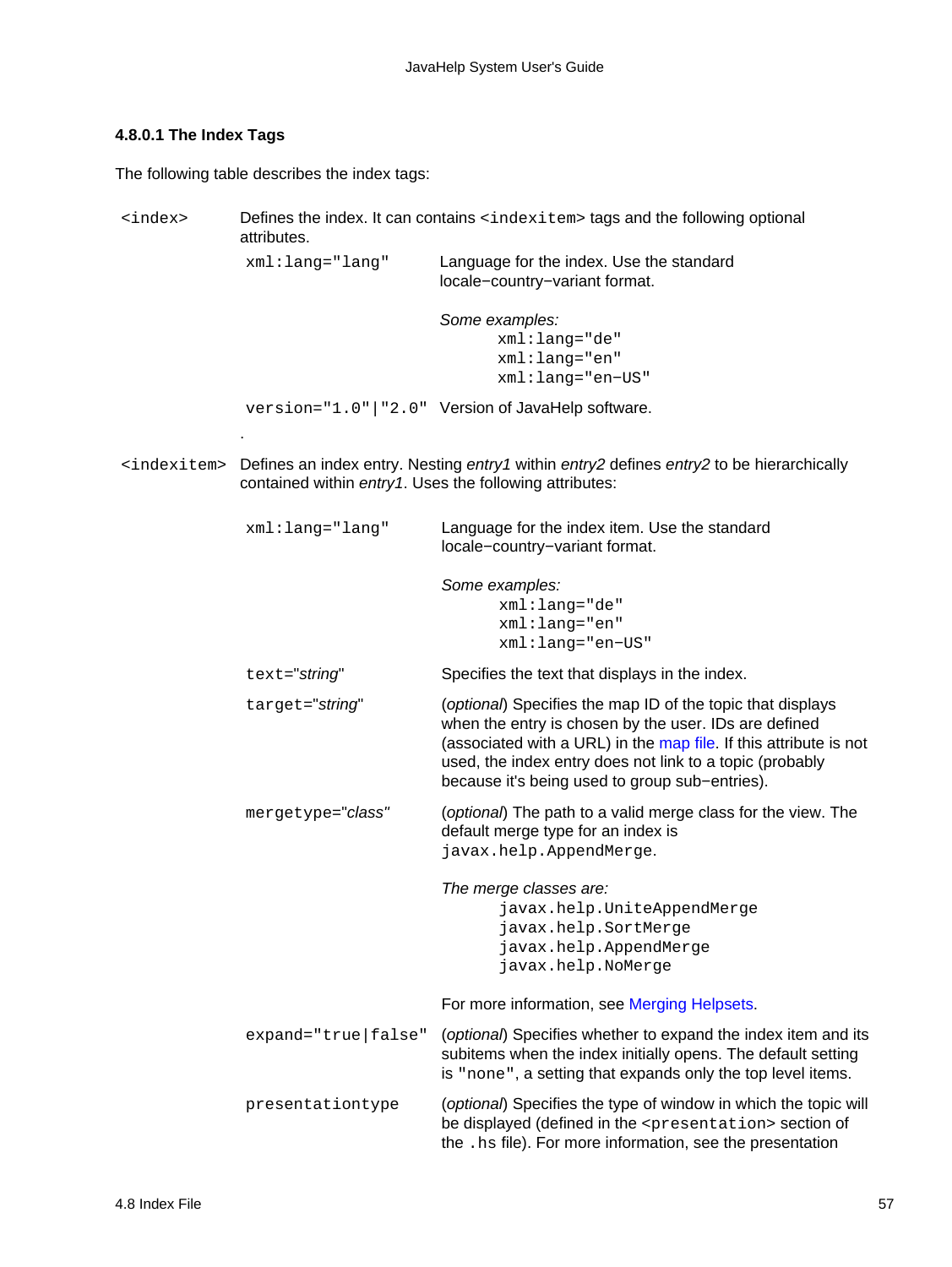#### feature in [Helpset File](#page-51-0).

presentationname (optional) Specifies the name of the window in which the topic will be displayed.

**See also:**

[The Helpset File](#page-47-0) [Map File](#page-54-0) [JAR Files](#page-55-0) [Table of Contents File](#page-58-0) [Glossary File](#page-63-0) [Favorites File](#page-65-0) [Creating the Full−Text Search Database](#page-69-0)

# <span id="page-63-0"></span>**4.9 Glossary Navigator and File**

The glossary file describes for the glossary navigator the content and layout of the glossary. The format of a glossary file is the same as that of an index file. The glossary file format, as with the index file format, is based on the World Wide Web Consortium Extended Markup Language (XML).

The following XML code shows a sample definition of a glossary navigator in the helpset file:

```
 <view xml:lang="en" mergetype="javax.help.SortMerge">
     <name>glossary</name>
     <label>Glossary</label>
     <type>javax.help.GlossaryView</type>
     <data>glossary.xml</data>
\langleview\rangle
```
The following XML code shows a small example of a glossary file:

```
<?xml version='1.0' encoding='ISO−8859−1' ?>
   <!DOCTYPE index
      PUBLIC 
      "−//Sun Microsystems Inc.//DTD 
      JavaHelp Index Version 2.0//EN"
      "http://java.sun.com/products/javahelp/index_2_0.dtd">
    <index version="2.0">
       <indexitem text="applet" target="applet_def"/>
       <indexitem text="application" target="application_def"/>
       <indexitem text="application server" 
                 target="appServer_def"/>
       <indexitem text="AWT" target="awt_def"/>
       <indexitem text="beans" target="bean_def"/>
    </index>
```
### **4.9.0.1 The Glossary Tags**

The following table describes the glossary tags: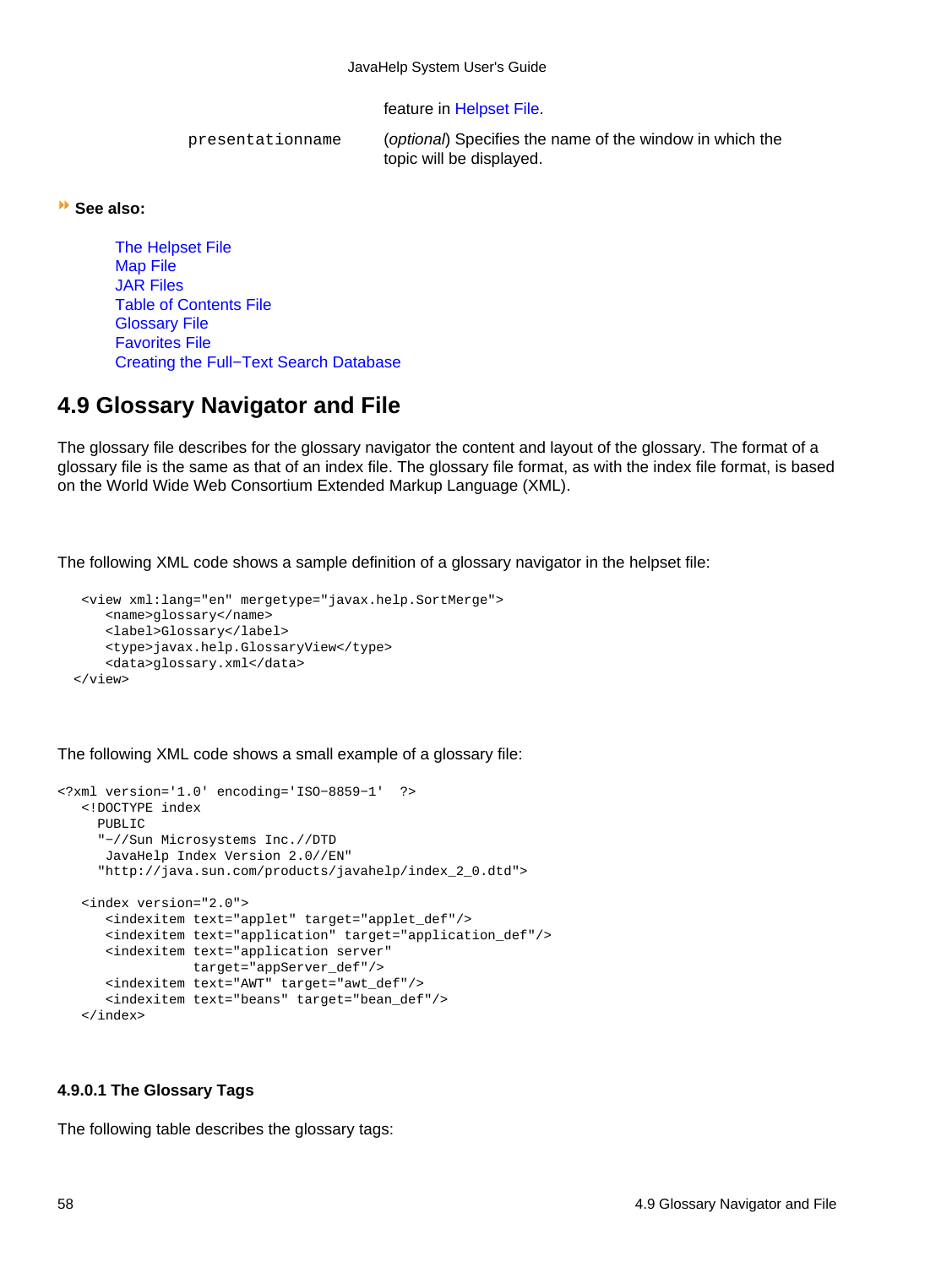<index> Defines the glossary. It can contains <indexitem> tags and the following optional attributes. xml:lang="lang" Language for the glossary. Use the standard locale−country−variant format. Some examples: xml:lang="de" xml:lang="en" xml:lang="en−US" version="1.0"|"2.0" Version of JavaHelp software. . <indexitem> Defines a glossary entry. Nesting entry1 within entry2 defines entry2 to be hierarchically contained within entry1. Uses the following attributes: xml:lang="lang" Language for the glossary item. Use the standard locale−country−variant format. Some examples: xml:lang="de" xml:lang="en" xml:lang="en−US" text="string" Specifies the text that displays in the glossary. target="string" Specifies the map ID of the topic that displays when the entry is chosen by the user. IDs are defined (associated with a URL) in the [map file](#page-54-0). mergetype="class" (optional) Specifies the path to a valid merge class for the glossary. The default merge class for a glossary is javax.help.AppendMerge. The merge classes are: javax.help.UniteAppendMerge javax.help.SortMerge javax.help.AppendMerge javax.help.NoMerge For more information, se[e Merging Helpsets.](#page-81-0) expand="true|false" (optional) Specifies whether to expand the glossary item and its subitems when the glossary initially opens. The default setting is "none", a setting that expands only the top level items. presentationtype (optional) Specifies the type of window in which the topic will be displayed (defined in the <presentation> section of the .hs file). For more information, see the presentation feature in [Helpset File](#page-51-0). presentationname (optional) Specifies the name of the window in which the topic will be displayed.

#### **See also:**

[The Helpset File](#page-47-0) [Map File](#page-54-0)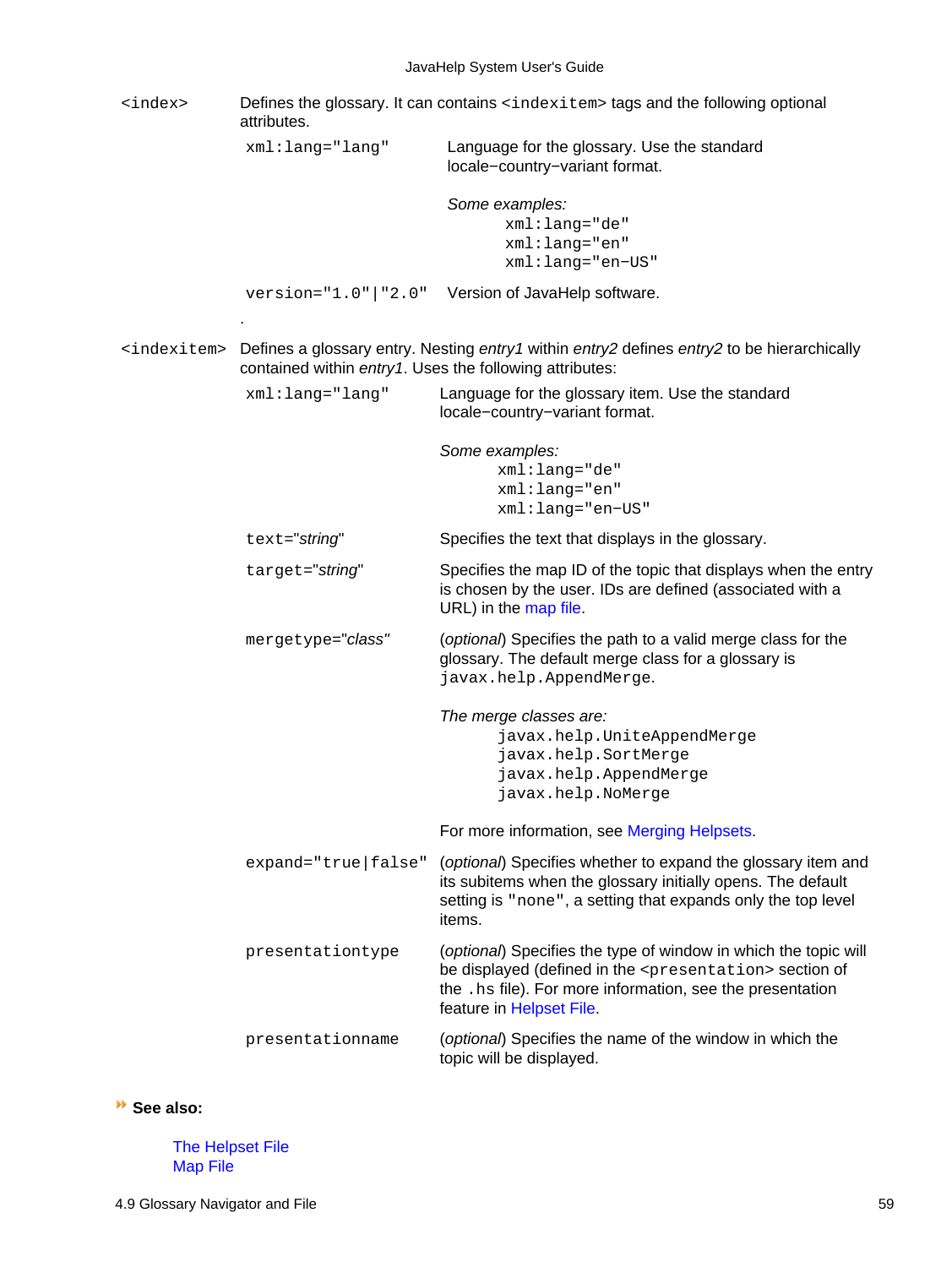[JAR Files](#page-55-0) [Table of Contents File](#page-58-0) [Index File](#page-61-0) [Favorites File](#page-65-0) [Creating the Full−Text Search Database](#page-69-0)

# <span id="page-65-0"></span>**4.10 Favorites Navigator and File**

Favorites are links to helpset topics that the user wants to save and reuse. The favorites file describes the content and layout of these links in the favorites navigator. Unlike other navigational views that store the view's metadata in the helpset directories, favorites are stored in the user's directory in the file userdir/.JavaHelp/Favorites.xml.

The favorites file format is based on the World Wide Web Consortium Extended Markup Language (XML). The DTD for this syntax is  $dt d/favorites_2_0.dtd.$  The top level tag is <favorites>. A version attribute is optional. When present, its value must be "2.0".

The JavaHelp system specifies one favorites navigator view: javax.help.FavoritesView. Favorites do not require a data definition as part of the navigator view definition. Also, the mergetype tag is ignored.

The following XML code shows a sample definition of a favorites navigator in the view section of a [helpset file](#page-47-0):

```
 <view>
    <name>Favorites</name>
    <label>Favorites</label>
    <type>javax.help.FavoritesView</type>
 </view>
```
The following figure shows how the Favorites navigator looks in the helpset for the JavaHelp System Users Guide. As the figure shows, when you add a Favorites navigator to a helpset, the JavaHelp system also adds a Favorites button to the default toolbar. Clicking the Favorites button enables the user to add the currently displayed help topic to the list of favorites in the navigator.

If you have defined your own windows (presentations) in the helpset file, the favorites button is not added automatically. To display a favorites button on the presentation's toolbar, you must add the following help action to the <presentation> tag's <toolbar> tag:

<helpaction>javax.help.FavoritesAction</helpaction>

For more information, see the [toolbar tag description](#page-52-0) in the Helpset File section.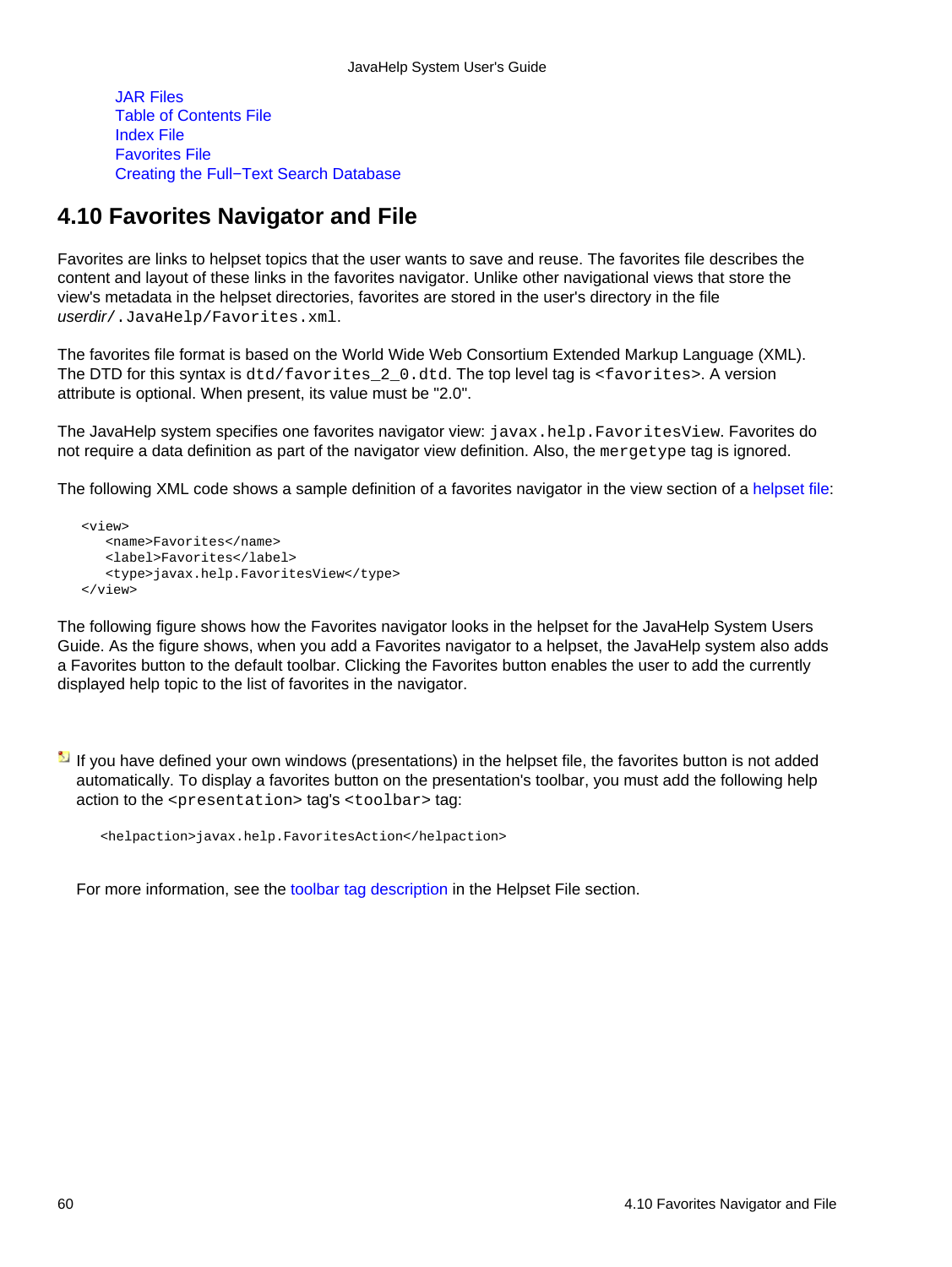#### JavaHelp System User's Guide

| <b>Favorites Navigator</b>    | <b>Favorites Button</b>                                                                                                                                                                                                                                                                                                                                                                                                                                       |  |
|-------------------------------|---------------------------------------------------------------------------------------------------------------------------------------------------------------------------------------------------------------------------------------------------------------------------------------------------------------------------------------------------------------------------------------------------------------------------------------------------------------|--|
|                               |                                                                                                                                                                                                                                                                                                                                                                                                                                                               |  |
| <b>JavaHelp User's Guide</b>  | $ \Box$ $\times$                                                                                                                                                                                                                                                                                                                                                                                                                                              |  |
| <b>Options</b><br><b>File</b> |                                                                                                                                                                                                                                                                                                                                                                                                                                                               |  |
|                               |                                                                                                                                                                                                                                                                                                                                                                                                                                                               |  |
| Authoring Help Information    | <b>Authoring Help Information</b>                                                                                                                                                                                                                                                                                                                                                                                                                             |  |
|                               | The topics in this chapter of the JavaHelp System User's Guide<br>describe the aspects of the JavaHelp software that are of<br>primary interest to online help authors. These topics assume<br>that the author is responsible for creating the metadata files that<br>the JavaHelp software uses to present information, as well as<br>the topics that inform the application's users. Together the<br>metadata and topic files are referred to as a helpset. |  |
|                               | 51<br>If you use a help authoring tool to create your help system,<br>some of the details described in this chapter are managed.<br>for you by the tool.<br>The following list summarizes the tasks required to create a                                                                                                                                                                                                                                      |  |

The following XML code is an example of a favorites file, which is created for you by the JavaHelp system:

```
 <?xml version="1.0" encoding="UTF−8"?>
 <!DOCTYPE favorites
    PUBLIC "−//Sun Microsystems Inc.//DTD JavaHelp Favorites Version 2.0//EN"
     "http://java.sun.com/products/javahelp/favorites_2_0.dtd">
 <favorites version="2.0">
   <favoriteitem text="Love Holidays" >
     <favoriteitem text="On Love" target="onlove" hstitle="History of the Holidays"/>
      <favoriteitem text="Valentines" target="valentine" hstitle="History of the Holidays"/>
   </favoriteitem>
   <favoriteitem text="Numbers" >
       <favoriteitem text="Zero" target="0" hstitle="Master"/>
       <favoriteitem text="Zero − note " 
                   url="file:/usr/test/hs/Zeronote.html"
                   hstitle="Master"/>
   </favoriteitem>
```
### **4.10.0.1 The Favorites Tags**

The following table describes the favorites tags:

| <favorites></favorites> | Defines the user favorites list. It contains <favoriteitem> tags and the following<br/>optional attributes.</favoriteitem> |                                                                                     |  |  |
|-------------------------|----------------------------------------------------------------------------------------------------------------------------|-------------------------------------------------------------------------------------|--|--|
|                         | $xml:lang="lang"$                                                                                                          | Language for the favorites list. Use the standard<br>locale-country-variant format. |  |  |
|                         |                                                                                                                            | Some examples:<br>$xml:$ lang="de"<br>$xml:lang="en"$<br>$xml:lang='en-US'$         |  |  |
|                         | $version="2.0"$                                                                                                            | Version of JavaHelp software.                                                       |  |  |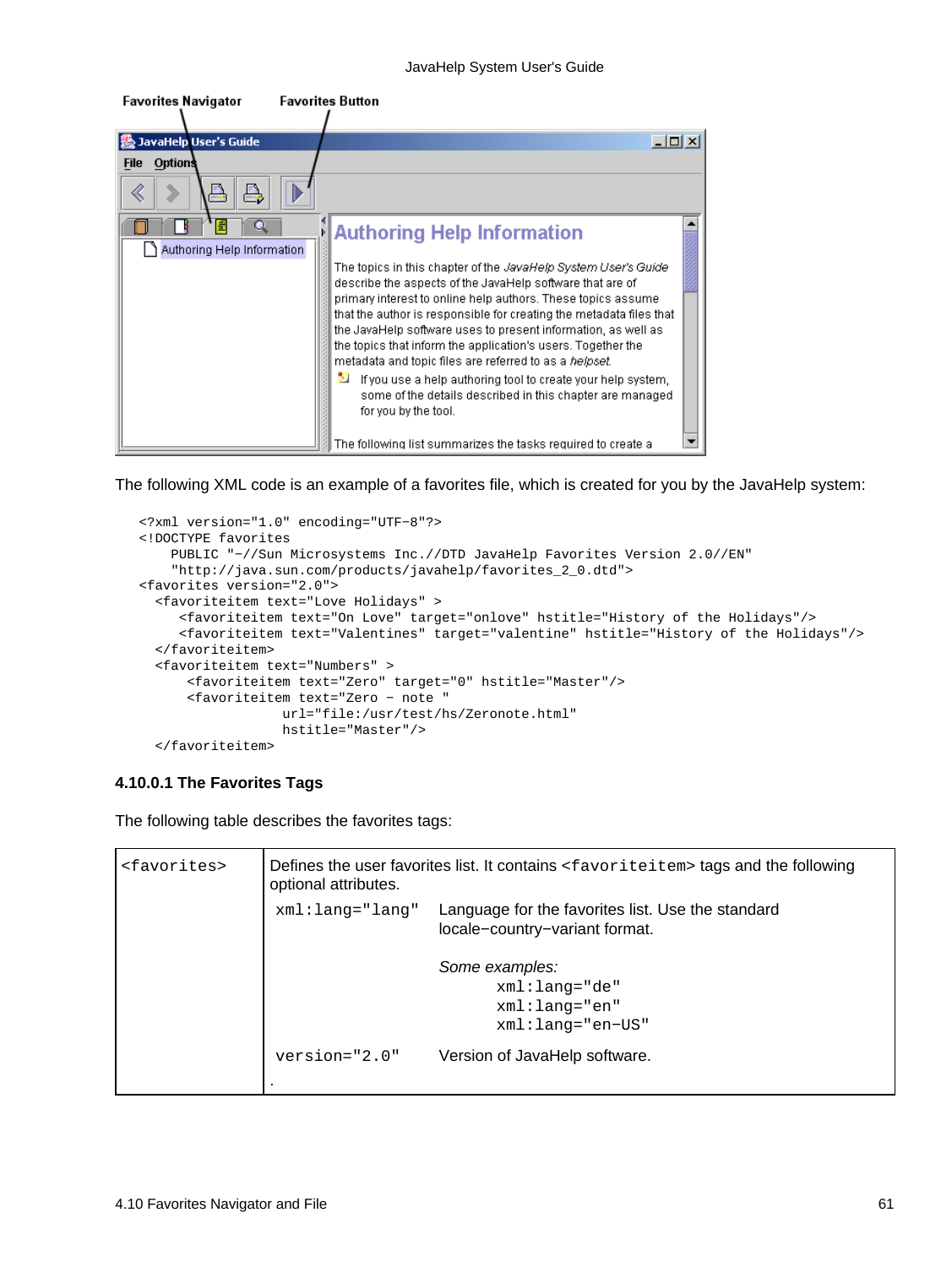| <favoriteitem></favoriteitem> | Defines a favorites link. You can nest favorites links to create hierarchies of favorites.<br>Uses the following attributes: |                                                                                                                                                                                                                                                           |  |
|-------------------------------|------------------------------------------------------------------------------------------------------------------------------|-----------------------------------------------------------------------------------------------------------------------------------------------------------------------------------------------------------------------------------------------------------|--|
|                               | xml: lang="lang"                                                                                                             | (optional) Language for the favorites link. Use the standard<br>locale-country-variant format.                                                                                                                                                            |  |
|                               |                                                                                                                              | Some examples:<br>$xml:lang="de"$<br>xml: lang="en"<br>xml: lang="en-US"                                                                                                                                                                                  |  |
|                               | text="string"                                                                                                                | Specifies the text that displays in the list.                                                                                                                                                                                                             |  |
|                               | target="string"                                                                                                              | (optional) Specifies the map ID of the topic that displays<br>when the link is chosen by the user. IDs are defined<br>(associated with a URL) in the map file.                                                                                            |  |
|                               | $ur1="string"$                                                                                                               | (optional) Specifies the URL of the topic that displays when<br>the link is chosen by the user. IDs are defined (associated<br>with a URL) in the map file.                                                                                               |  |
|                               | hstitle="string"                                                                                                             | Specifies the title of the helpset.                                                                                                                                                                                                                       |  |
|                               | image="string"                                                                                                               | (optional) Specifies the image displayed before a favorites<br>link. The argument to this attribute is a mapID defined<br>(associated with a GIF or JPEG image) in the map file. If this<br>attribute is not specified, the default images are displayed. |  |
|                               | presentationtype                                                                                                             | (optional) Specifies the type of window in which the favorite<br>topic will be displayed (defined in the <presentation><br/>section of the Hs file). For more information, see the<br/>presentation feature in Helpset File.</presentation>               |  |
|                               | presentationname                                                                                                             | (optional) Specifies the name of the window in which the<br>favorites topic will be displayed.                                                                                                                                                            |  |

**See also:**

[The Helpset File](#page-47-0) [Map File](#page-54-0) [JAR Files](#page-55-0) [Table of Contents File](#page-58-0) [Index File](#page-61-0) [Glossary File](#page-63-0) [Creating the Full−Text Search Database](#page-69-0)

# **4.11 Context−Sensitive Help**

The JavaHelp system provides a number of features that enable you to provide context−sensitive help to your users. Context−sensitive help is information provided to users based on the context of the task in which they are involved.

Implementing context−sensitive help involves associating help topics with objects in the application's graphical user interface (GUI) such as menu items, buttons, text boxes, and windows. Help authors generally work with developers to determine which topics are assigned to each object. The developer assigns map IDs to the application's GUI objects, then the help author associates those IDs with topic URLs in the [map file.](#page-54-0) The fact that hard URL addresses are not embedded in the application code allows the author to change topics without requiring the developer to change the application.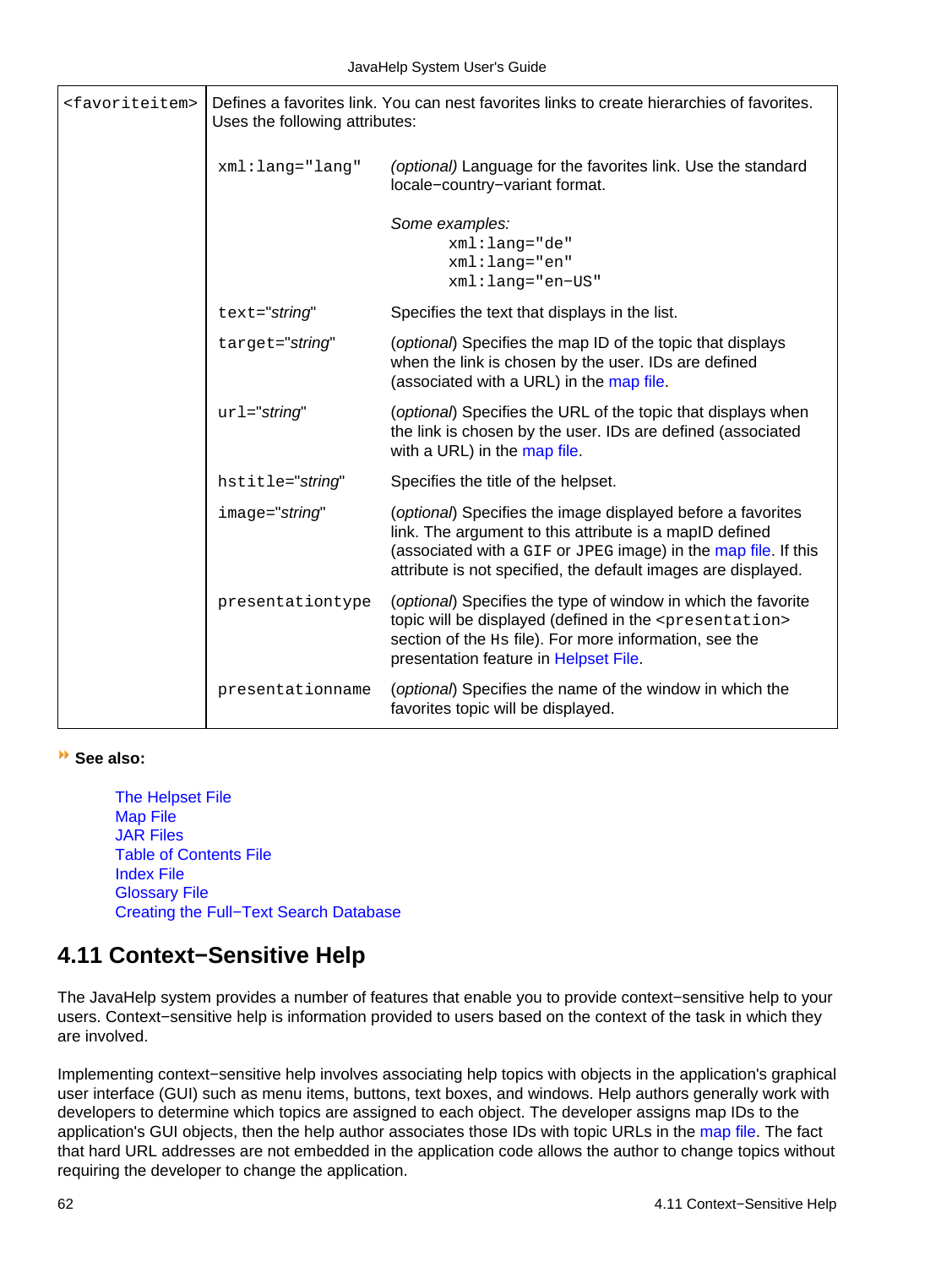For details about how context−sensitive help is implemented for an application, see [Implementing](#page-92-0) [Context−Sensitive Help](#page-92-0).

## **4.11.1 Types of Context−Sensitive Help**

The JavaHelp system provides mechanisms for two types of context–sensitive help: user–initiated help and system−initiated help.

## **4.11.2 User−Initiated Help**

User initiated help delivers information to users when they explicitly ask for it. The JavaHelp system includes the following user−initiated mechanisms:

- [Window−Level Help](#page-98-0)
- [Field−Level Help](#page-99-0)
- [Help Menu](#page-68-0)
- [Help Button](#page-69-1)

#### **4.11.2.1 Window−Level Help**

Users can obtain help about container objects such as application windows and dialog boxes that have focus by pressing the F1 function key (on systems with a Help key, the Help key also works). An object is considered to have focus when it is in a state that allows the user to interact with it. By default, help information is displayed in the help viewer.

#### **4.11.2.2 Field−Level Help**

Users can use field−level help to obtain help about any GUI object. To use field−level help, the user:

- 1. Clicks the field–level help button <sub>kal</sub> or chooses the Help > Field–Level Help menu item to change the cursor to the special field–level help cursor (k?)
- 2. Selects a GUI object

<span id="page-68-0"></span>By default, help information is displayed in the help viewer and the cursor returns to its original state.

#### **4.11.2.3 Help Menu**

The Help menu can be used to provide help to users about specific tasks or objects. The following Help menu contains a submenu of items that provide help about completing various tasks.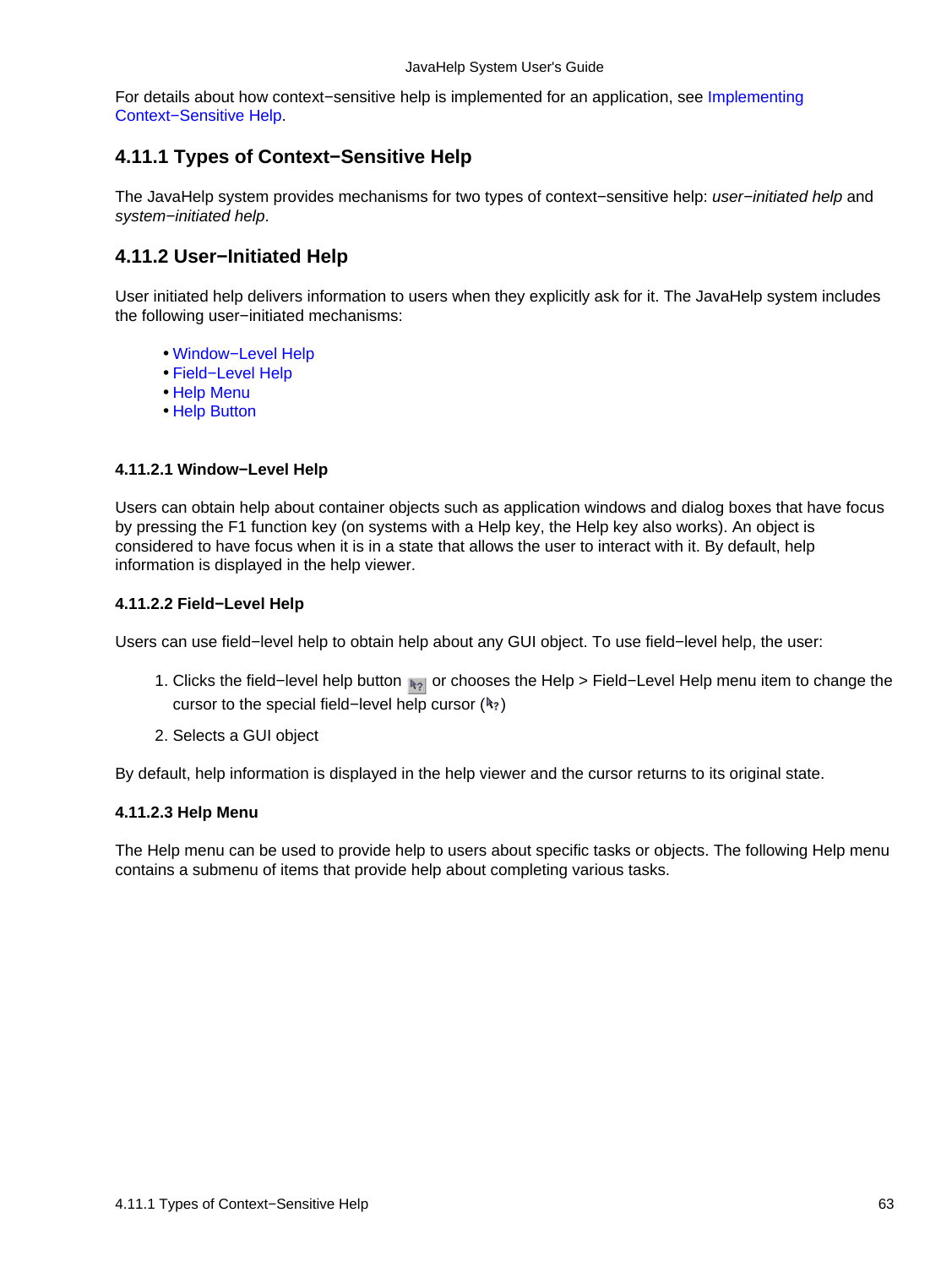#### JavaHelp System User's Guide

| Help                            |  |                              |
|---------------------------------|--|------------------------------|
| <b>Help Contents</b>            |  |                              |
| Field-Level Help                |  |                              |
| Task-based Help                 |  | <b>Managing Projects</b>     |
| Menu Help                       |  | <b>Building Projects</b>     |
| Tutorial                        |  | Debugging Projects           |
| Release Notes                   |  | Profiling Projects           |
|                                 |  | Editing Source Files         |
| Serial Number/License           |  | Creating GUIs                |
| Registration                    |  | <b>Browsing Source Files</b> |
| <b>Send Comments</b>            |  | Using Version Control        |
| Java API Documentation (1.1)    |  |                              |
| The Java Language Specification |  |                              |
| About Java WorkShop             |  |                              |

### <span id="page-69-1"></span>**4.11.2.4 Help Button**

It is common for dialog boxes to contain a Help button that provides help information about how to use the dialog box. Clicking the Help button is usually equivalent to pressing the F1 key while the dialog box has focus.

## **4.11.3 System−Initiated Help**

Most applications provide information automatically when the user performs a particular action. Most commonly, this information consists of status, warning, or error messages. It is also possible for the application to use the help viewer to provide more detailed help based on user actions.

#### **See also:**

[Implementing Context−Sensitive Help](#page-92-0)

# <span id="page-69-0"></span>**4.12 Full−Text Search**

The JavaHelp system full−text search engine uses a natural language search technology that not only retrieves documents, but locates specific passages within those documents where answers to queries are likely to be found. The technology involves a conceptual indexing engine that analyzes documents to produce an index of their content and a query engine that uses this index to find relevant passages in the material.

As the help author, you create the search database that is searched by the JavaHelp system full−text search engine. The process of creating the search database is described i[n Creating the Full−Text Search Database.](#page-71-0)

## **4.12.1 How Searching Works**

To initiate a search the user enters a natural language query in the search navigator Find text box. The results are reported back to the user in the following display: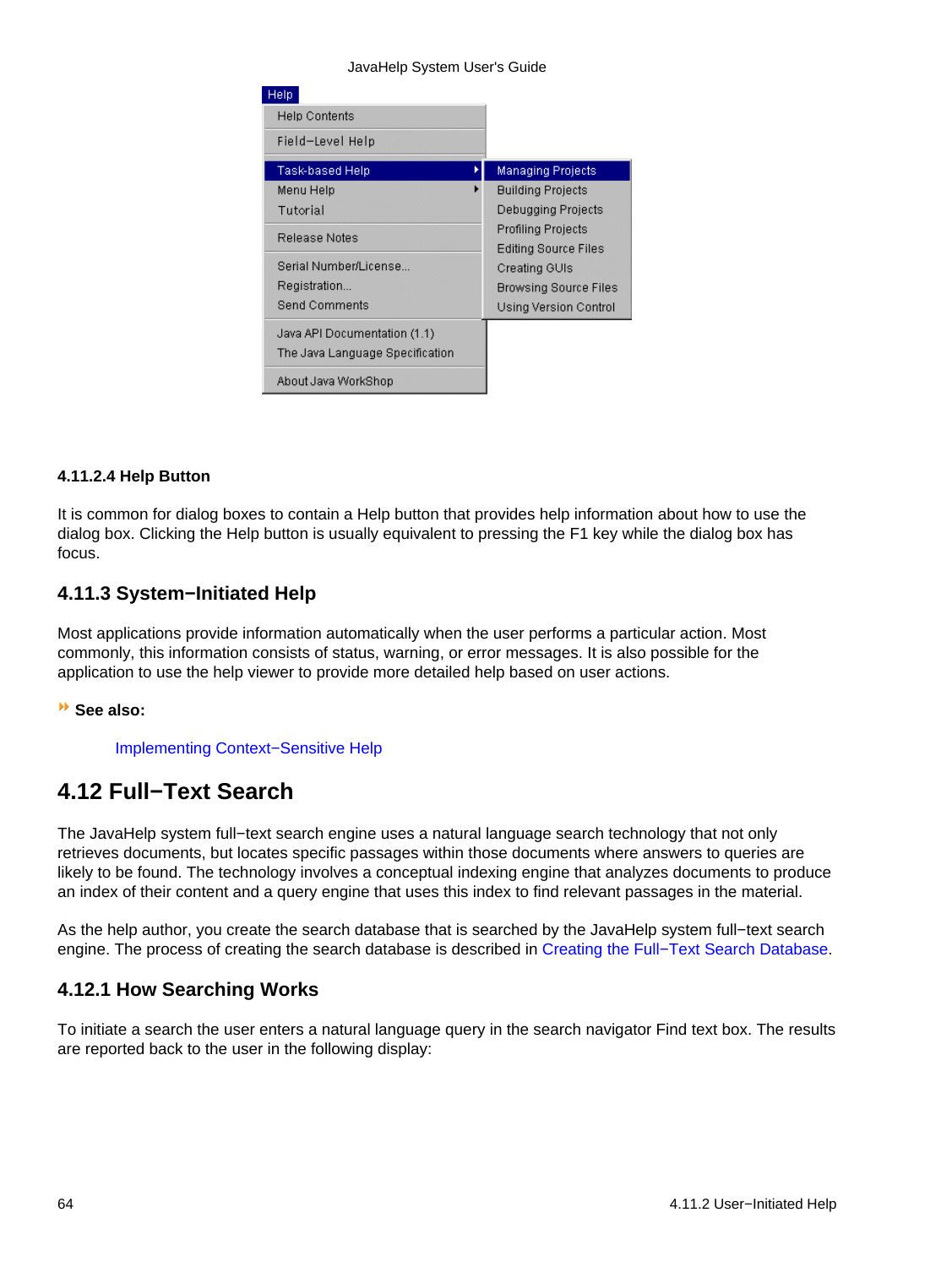

- The circle in the first column indicates th[e ranking](#page-70-0) of the matches for that topic. The more filled–in the circle is, the higher the ranking. There are five possible rankings (from highest to lowest):  $\bullet \bullet \bullet \bullet \circ \circ$
- The number in the second column indicates the number of times the query was matched in the listed topic.
- The text specifies the name of the topic (as specified in the topic's <TITLE> tag) in which matches are found.
	- $\overline{\mathbf{u}}$  To avoid confusion, ensure that the <TITLE> tag corresponds to the title used in the table of contents.

### <span id="page-70-0"></span>**4.12.1.1 Relaxation Ranking**

The search engine uses a technique called *relaxation ranking* to identify and score specific passages of text that are likely to answer the user's query. The relaxation ranking algorithm compares the user's query terms with occurrences of the same or related terms in the help topics. The search engine attempts to find passages in the help topics in which as many as possible of the query terms occur in the same form and the same order. The search engine automatically relaxes these constraints to identify passages in which:

- Not all of the terms occur
- The terms occur in different forms
- The terms occur in a different order
- The terms occur with intervening words

The search engine assigns appropriate penalties (that lower the ranking) to the passages for these deviations from the specified query.

**I** The ranking process improves as queries become more complex and include more information.

#### **4.12.1.2 Morphing**

The JavaHelp search engine uses "morphing" technology to find words with common roots. For example, when the term "build" is included in a search string, matches that contain "built", "builder", "building", and "builds" are returned.

#### **See also:**

[Creating the Full−Text Search Database](#page-71-0) [The](#page-72-0) [jhindexer](#page-72-0) Command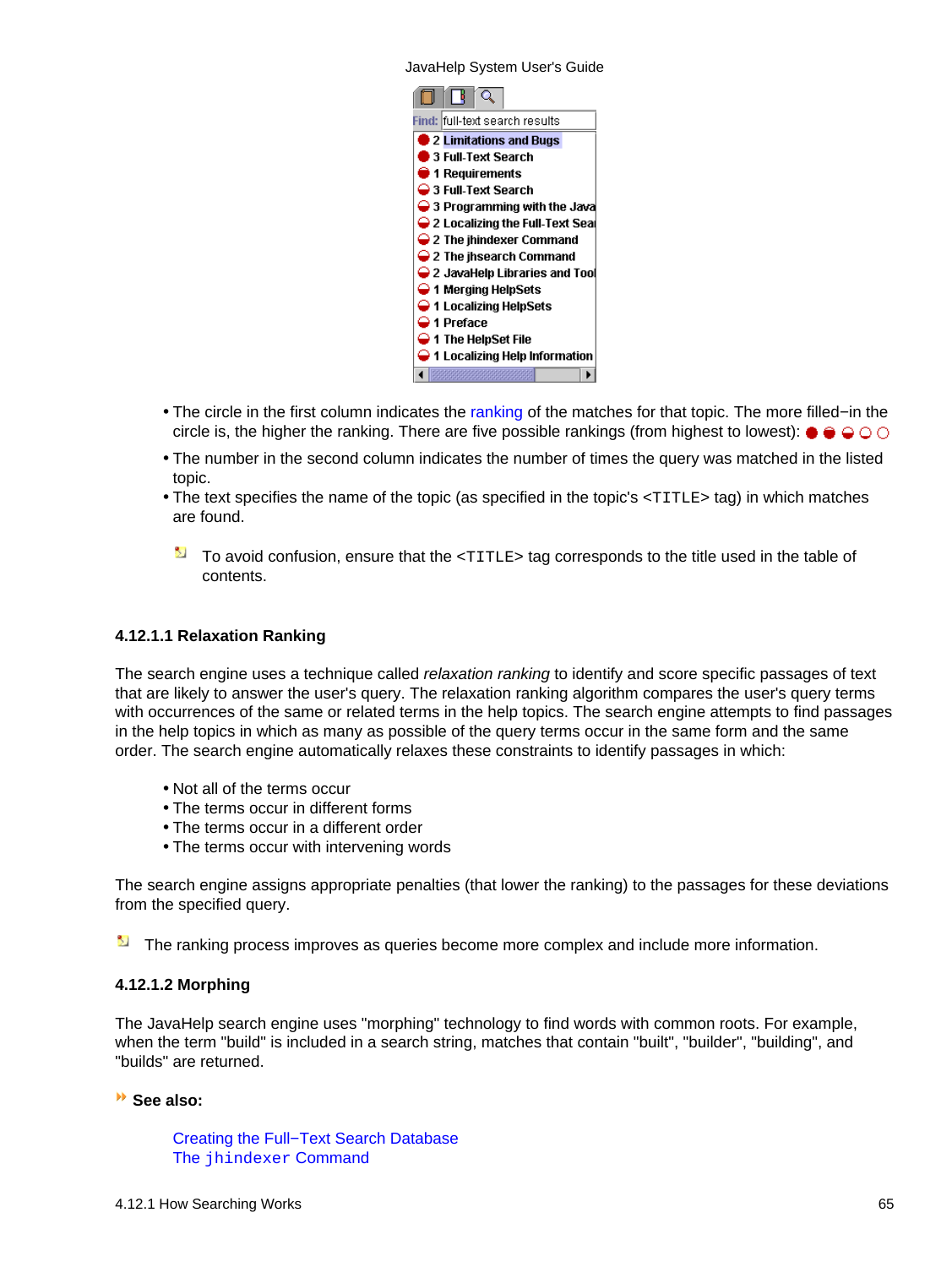[The](#page-75-1) jhsearch [Command](#page-75-1) [Localizing the Full−Text Search Database](#page-123-0)

# <span id="page-71-0"></span>**4.13 Creating the Full−Text Search Database**

When a user initiates a full−text search, the JavaHelp system full−text search engine searches a special search database to find matches quickly. You use the jhindexer command to create the search database for your help topics.

The search database created by the jhindexer command consists of six files located in a folder named JavaHelpSearch. As described in [Setting Up a JavaHelp System](#page-45-0), the search database folder is usually located in the same folder as the rest of the help metadata files.

## **4.13.1 Example**

The following example describes how to use the jhindexer command in its simplest form. For details about other features of the jhindexer command, see [The](#page-72-0) [jhindexer](#page-72-0) Command.

The example assumes that your help information is arranged in the following hierarchy:



### **To create a full−text search database:**

- 1. Make the  $\dots$  help folder the current folder
- 2. Specify the top−level folders as arguments to the [jhindexer](#page-72-0) command, as follows:

jhindexer topic1 topic2 topic3

 $\blacksquare$  The jhindexer command is located in the javahelp\bin folder of the JavaHelp system release.

The jhindexer command recursively descends the help hierarchy, indexing all the files it encounters. When finished, jhindexer places the search database files in a folder named JavaHelpSearch in the current folder: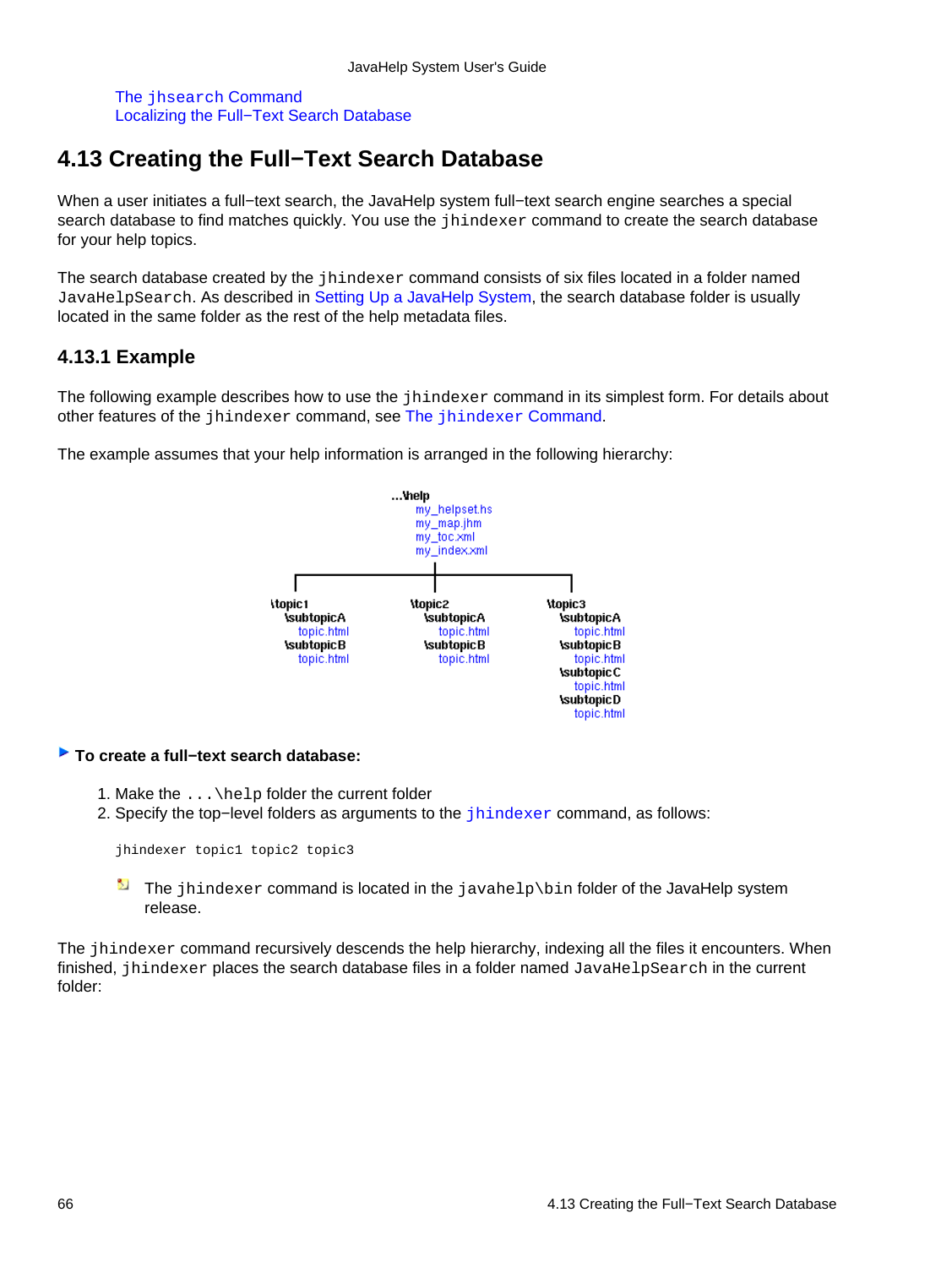#### JavaHelp System User's Guide



### **To verify the validity of a full−text search database:**

- 1. Make the  $\dots$  help folder the current folder
- 2. Specify the JavaHelpSearch folder as the argument to the [jhsearch](#page-75-0) command:

#### **jhsearch JavaHelpSearch**

### **See also:**

[The](#page-72-0) [jhindexer](#page-72-0) Command [The](#page-75-0) jhsearch [Command](#page-75-0) [Localizing the Full−Text Search Database](#page-123-0) [Full−Text Search](#page-69-0)

## <span id="page-72-0"></span>**4.14 The jhindexer Command**

The jhindexer creates a full−text search database used by the JavaHelp system full−text search engine to locate matches. You can use the [jhsearch](#page-75-0) command to verify the validity of the database.

To build a full−text search database use the following commands:

### **Win32**

**jhindexer** [options] [file | folder]\*

#### **Solaris/SPARC**

**jhindexer** [options] [file | folder]\*

If the argument is a folder, the folder is searched recursively for JavaHelp system content files.

The following options are available:

| $-c$ file | A configuration file name. See Config File below.                                                                                        |
|-----------|------------------------------------------------------------------------------------------------------------------------------------------|
| $-dh$ dir | The name of the database output folder. By default the output<br>folder is named JavaHelpSearch and is created in the<br>current folder. |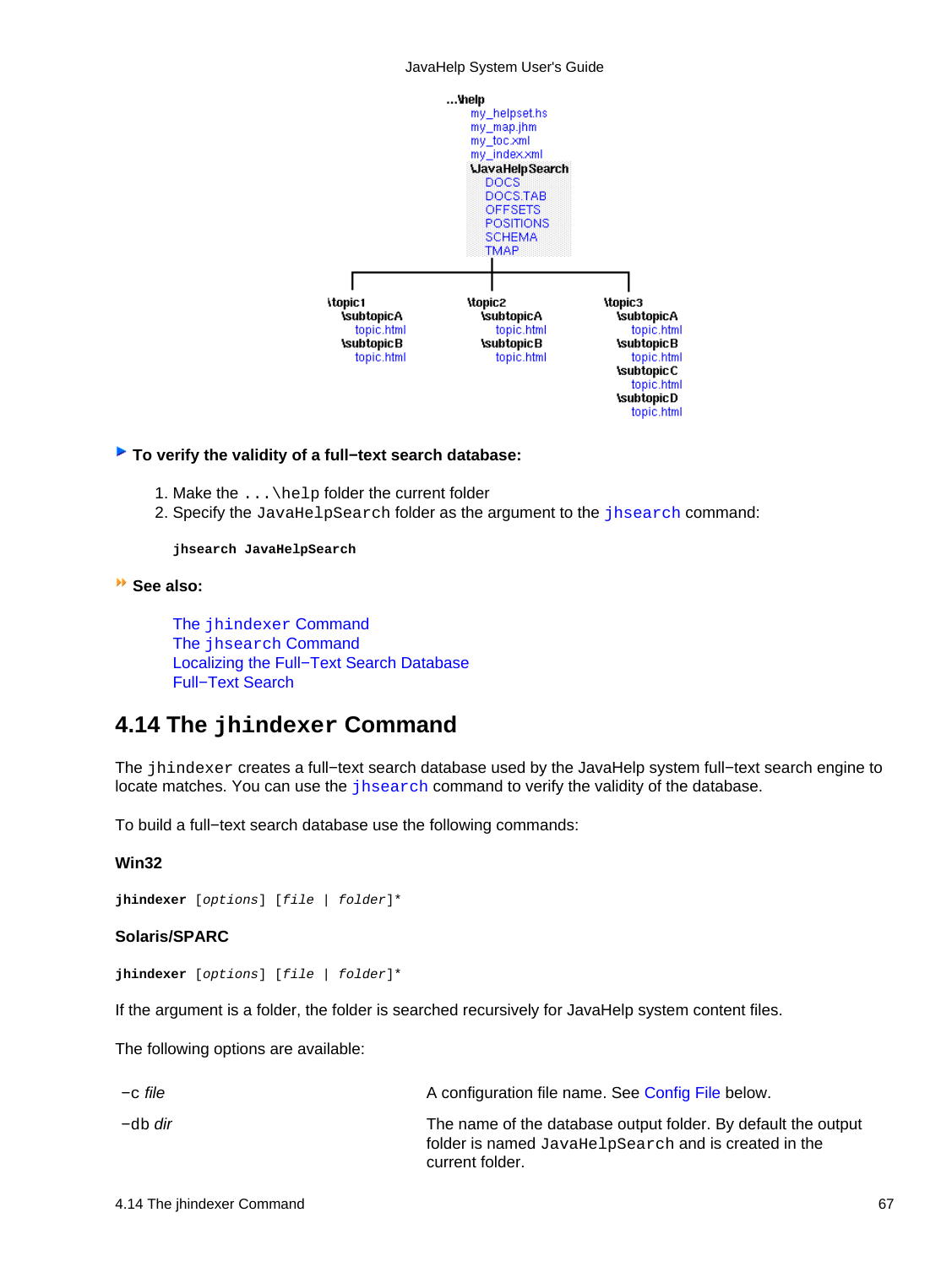|                              | JavaHelp System User's Guide                                                                                                                                                                       |
|------------------------------|----------------------------------------------------------------------------------------------------------------------------------------------------------------------------------------------------|
| -locale lang_country_variant | The name of the locale as described in java.util.Locale.<br>For example: en_US (English, United States) or en_US_WIN<br>(English, United States, Windows variant).                                 |
| -logfile <i>file</i>         | Captures jhindexer messages in a specified file. You can<br>use this option to preserve jhindexer output on Win32<br>machines where the console window is dismissed after<br>execution terminates. |
| -nostop words                | Causes stop words to be indexed in the full-text search<br>database.                                                                                                                               |
| -verbose                     | Displays verbose messages while processing.                                                                                                                                                        |

### <span id="page-73-1"></span>**4.14.1 Stop Words**

You can direct the JavaHelp system's full−text search indexer to exclude certain words from the database index. These words are called *stop words*. By default, the indexer ignores (does not index) the following stop words when it encounters them in your help topics:

| a    | all             | am  | an              | and  | any       | are        | as    |
|------|-----------------|-----|-----------------|------|-----------|------------|-------|
| at   | be              | but | by              | can  | could     | did        | do    |
| does | etc             | for | from            | qoes | qot       | had        | has   |
| have | he              | her | him             | his  | how       | if         | in    |
| is   | it              | let | me              | more | much      | must       | my    |
| nor  | not             | now | оf              | off  | on        | or         | our   |
| own  | see             | set | shall she       |      | should so |            | some  |
| than | that.           | the | them            | then | there     | these this |       |
|      | those though to |     | too             | us   | was       | way        | we    |
| what | when            |     | where which who |      | why       | will       | would |
| yes  | yet             | you |                 |      |           |            |       |

You can override the indexer's default stop word behavior in two ways:

- Use the -nostopwords option with the jhindexer command to force the indexer to ignore stop words and to index every word in your help topics.
- Use the config file to [specify your own list of stop words](#page-74-0).

### <span id="page-73-0"></span>**4.14.2 Config File**

You can use the config file to:

- Change the path names of the files as they are stored in the search database. Use this option when you create the search database with paths to topic files that are different from the paths the help system will later use to find them.
- Explicitly specify the names of the topic files you want indexed.
- Specify your own list of stop words.

Each of these options is described below.

### **4.14.2.1 Changing Path Names**

You can remove and prepend portions of the topic file names as they are stored in the search database. This is useful when the path to the topic files you use during development is different from the path the help system will later use to find the topic files during searches.

### **To remove a portion of the path name from all of the indexed files:**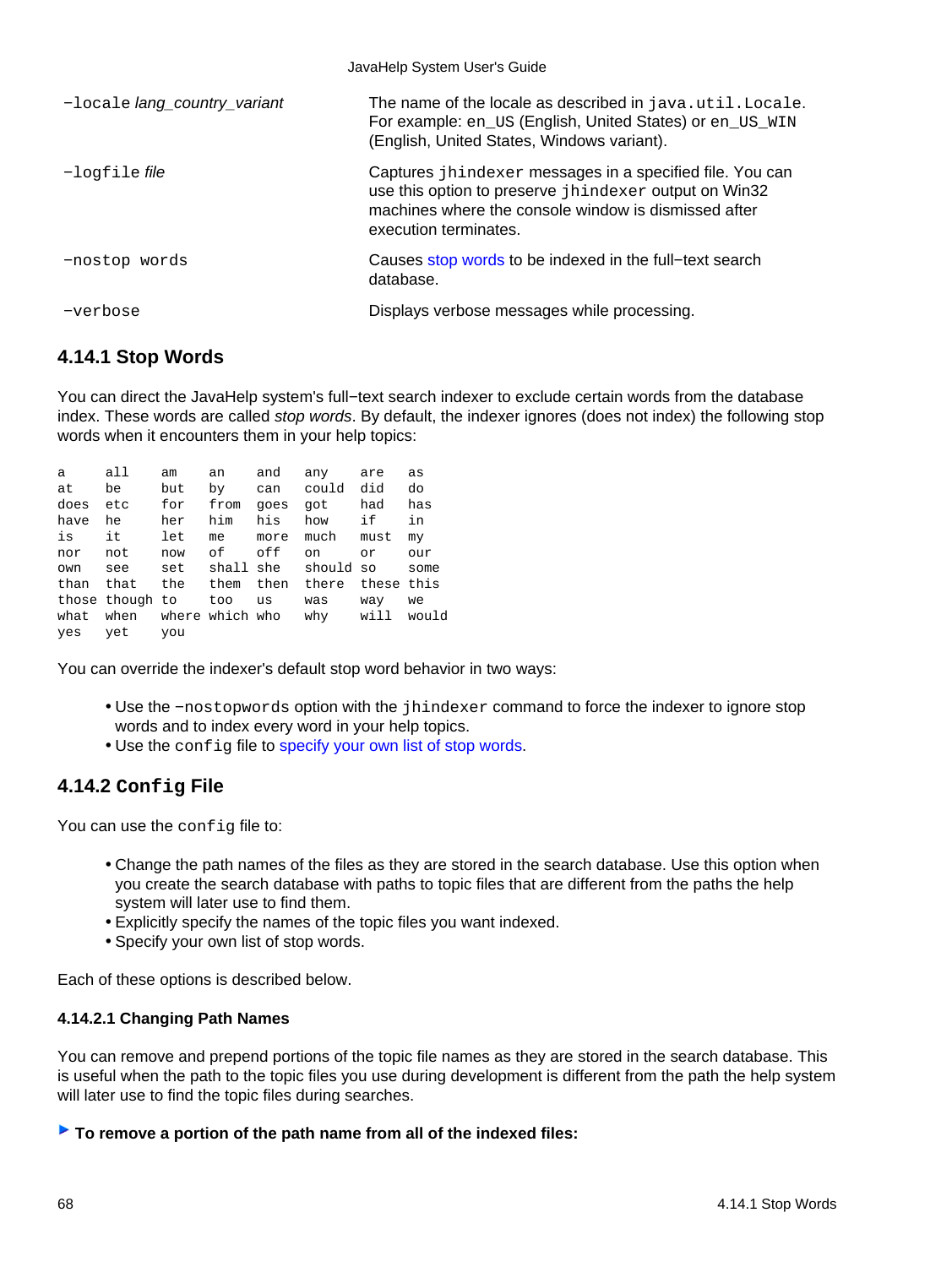Add the following line to the config file:

IndexRemove path

where *path* is the portion of the path you want removed.

### For example, to change:

/public\_html/JavaHelp/demo/docs/file.html

to:

docs/file.html

#### add the following line to the config file:

IndexRemove /public\_html/JavaHelp/demo/

### **To prepend a different path to the indexed files:**

Add the following line to the config file:

IndexPrepend path

For example, to change:

docs/file.html

to:

my\_product/install/docs/file.html

#### add this line to the config file:

IndexPrepend my\_product/install/

### **4.14.2.2 Specifying Files for Indexing**

You can explicitly specify the names of the files you want indexed. In the config file, specify the names in a list in the following format:

 File filename File filename File filename . . .

 $\mathbb{S}$  Be sure to use "/" as the file separator when specifying files for indexing.

### <span id="page-74-0"></span>**4.14.2.3 Specifying Stop Words**

You can specify your own list of stop words in the config file. When you specify your own list, the indexer does not use the [default stop word list.](#page-73-1) You can specify a list of stop words in two ways:

• Add the list of words directly to the config file. Use the following format:

StopWords word, word, word...

• In the config file, specify the name of a file that contains a list of stop words: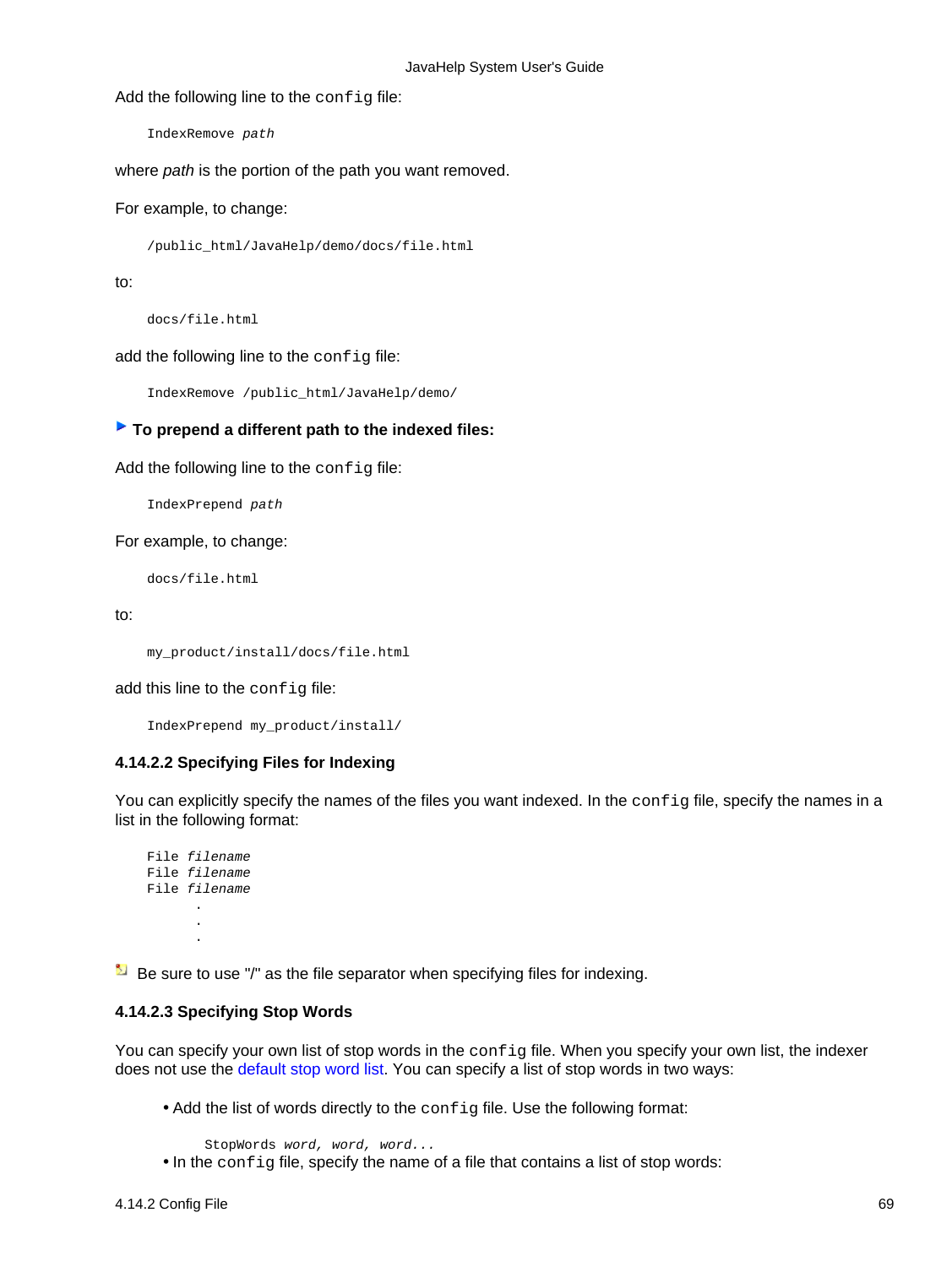StopWordsFile filename

The stop words file must list each stop word on its own line.

### **See also:**

[Creating the Full−Text Search Database](#page-69-0) [The](#page-75-0) jhsearch [Command](#page-75-0) [Localizing the Full−Text Search Database](#page-123-0)

## <span id="page-75-0"></span>**4.15 The jhsearch Command**

The javahelp\bin\jhsearch command is a command−line program that you can use to query the JavaHelp system full−text search database created with the jhindexer command. The jhsearch command can be used to verify the validity of a search database without invoking the help viewer.

To use jhsearch:

### **Win32**

**jhsearch** database\_folder

### **Solaris/SPARC**

**jhsearch** database\_directory

By default, the jhindexer command creates the database files in a database folder named JavaHelpSearch.

### **See also:**

[Creating the Full−Text Search Database](#page-69-0) [The](#page-72-0) [jhindexer](#page-72-0) Command

## **4.16 Opening Popup and Secondary Windows From an HTML Topic**

In an HTML topic, you can link to any help topic in your help system and display it in a number of different windows.

- You can link to the help topic by using the standard  $\langle a \rangle$  href=URL> syntax. The help topic opens in the current help viewer as another topic.
- You can use the <object> tag to open a popup window.
- You can use the <object> tag to open a secondary window.

Secondary windows and popups are implemented by a the lightweight component class JHSecondaryViewer. You use this class in an HTML topic by defining an <object> tag with the appropriate parameters. This topic describes how these windows look and how to use this tag to display popup and secondary windows.

**D** Popups and secondary windows are not used in this JavaHelp System User's Guide because they cannot be included in the PDF version. To see actual examples of how these windows can be used, experiment with the object demo located in the following directory:

demos\bin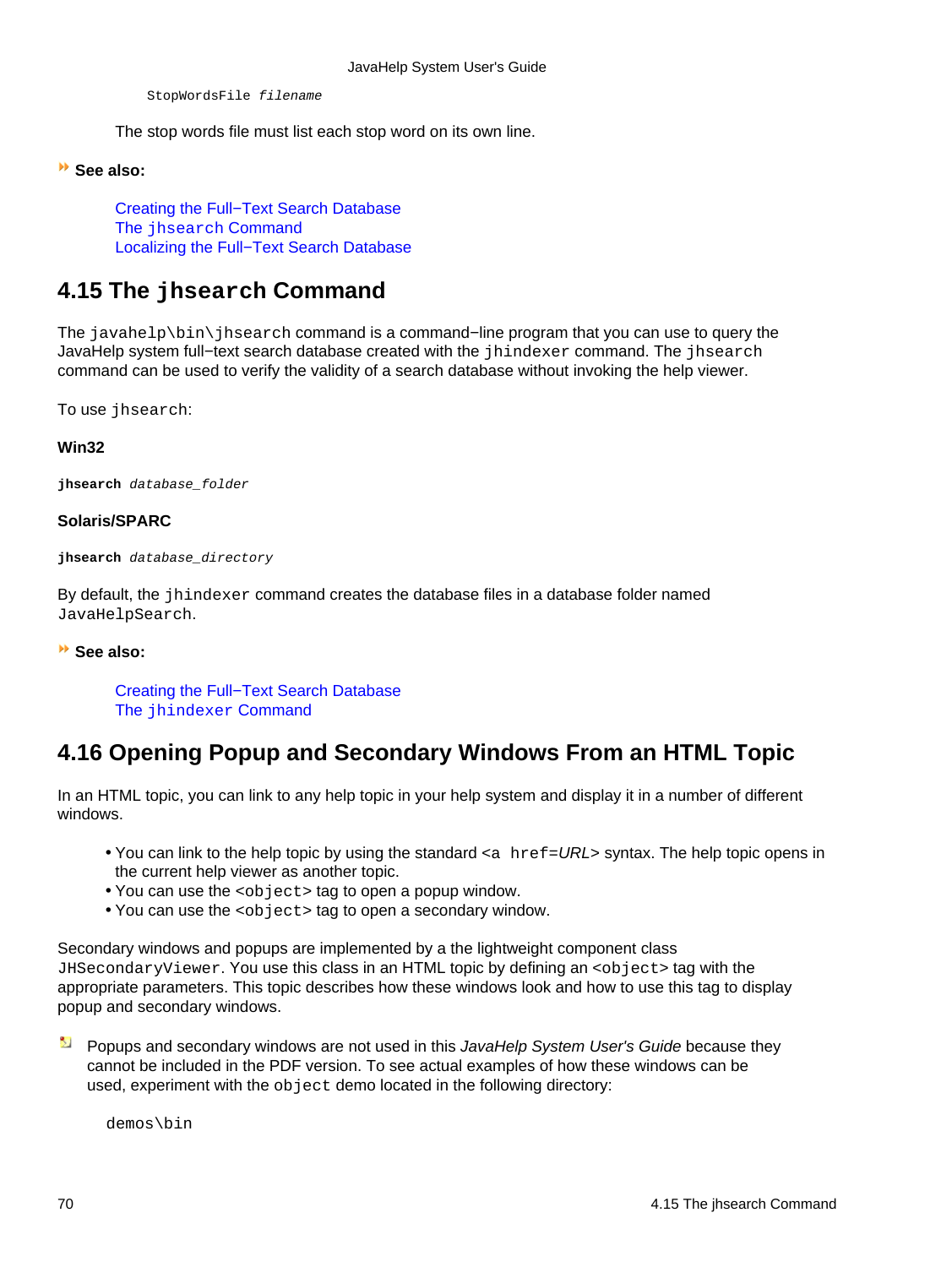You can also launch the object demo program by using shortcuts (program groups, desktop icons, links) that you might have created during the installation of the JavaHelp system.

### **4.16.1 Differences Between Popups and Secondary Windows**

Popups and secondary windows are functionally similar. They are both fully capable HTML windows that can include graphics, links, and lightweight components. Most of the features described in this topic apply to both types of windows. The following lists describe their differences:

### **Popups**:

- Are always displayed directly adjacent to the object the user clicks to activate the popup.
- Cannot be resized or moved by the user.
- Are dismissed whenever focus is changed to another part of the help viewer.
- Have only a content viewer.



#### **Secondary windows**:

- Can be displayed anywhere on the screen.
- Can be iconified, resized, and moved by the user.
- Persist until they are dismissed or the help viewer is dismissed.
- Can contain a navigation pane and a toolbar, but by default have a content viewer only.

| 8 B A<br><b>Rt.</b> Java Davelopment Environme<br>1 Introduction to JDE Online                                                                                                                                                                                                                                                                         | <b>Building Projects</b>                                                                                                                                                                                                                                                                                                                                                                                                                                                                                                                                                                                                                                                                                                                                                                                                                                                                                    |
|--------------------------------------------------------------------------------------------------------------------------------------------------------------------------------------------------------------------------------------------------------------------------------------------------------------------------------------------------------|-------------------------------------------------------------------------------------------------------------------------------------------------------------------------------------------------------------------------------------------------------------------------------------------------------------------------------------------------------------------------------------------------------------------------------------------------------------------------------------------------------------------------------------------------------------------------------------------------------------------------------------------------------------------------------------------------------------------------------------------------------------------------------------------------------------------------------------------------------------------------------------------------------------|
| CE Tutorial<br>Beans In JDE<br>Tips on Using Beans Effe<br>T Managing Projects<br><sup>*</sup> Eding Source Files<br><sup>6</sup> <sup>1</sup> Building Projects<br>C Debugging Projects<br>Profiling Projects<br><b>C El Browsing Bource Files</b><br>Version Control<br><sup>6</sup> Preferences<br><b>C Il Menus</b><br><sup>c</sup> IToolsars<br>٠ | $-101x$<br>When you clid<br>builder builds<br><b>Editing Project Attributes</b><br>(source files.<br>specified whet<br>project's build Projects have a set of attributes that define their individual<br>characteristics, such as the options to use when building the<br>attributes. III<br>project. You supply values for some attributes when you<br>Build comman] create the project, Java WorkShop supplies default value for<br>all other attributes. You can view and edit attributes using the<br>Ð<br>Edit Project window.<br>This page de:<br>You may want > To edit project attributes:<br>your program)<br>1. Click the Project Co button on the JDE main toolbar<br>$*$ You c<br>2. In the project manager, select the project name for<br>Compi<br>which you want to view or edit attributes.<br>- botl<br>3. Choose Project -> Edit.<br>World<br>The Edit Project window contains, bur tabs: |
|                                                                                                                                                                                                                                                                                                                                                        | · General, Information about the project, including<br>name, hoe, and source directory                                                                                                                                                                                                                                                                                                                                                                                                                                                                                                                                                                                                                                                                                                                                                                                                                      |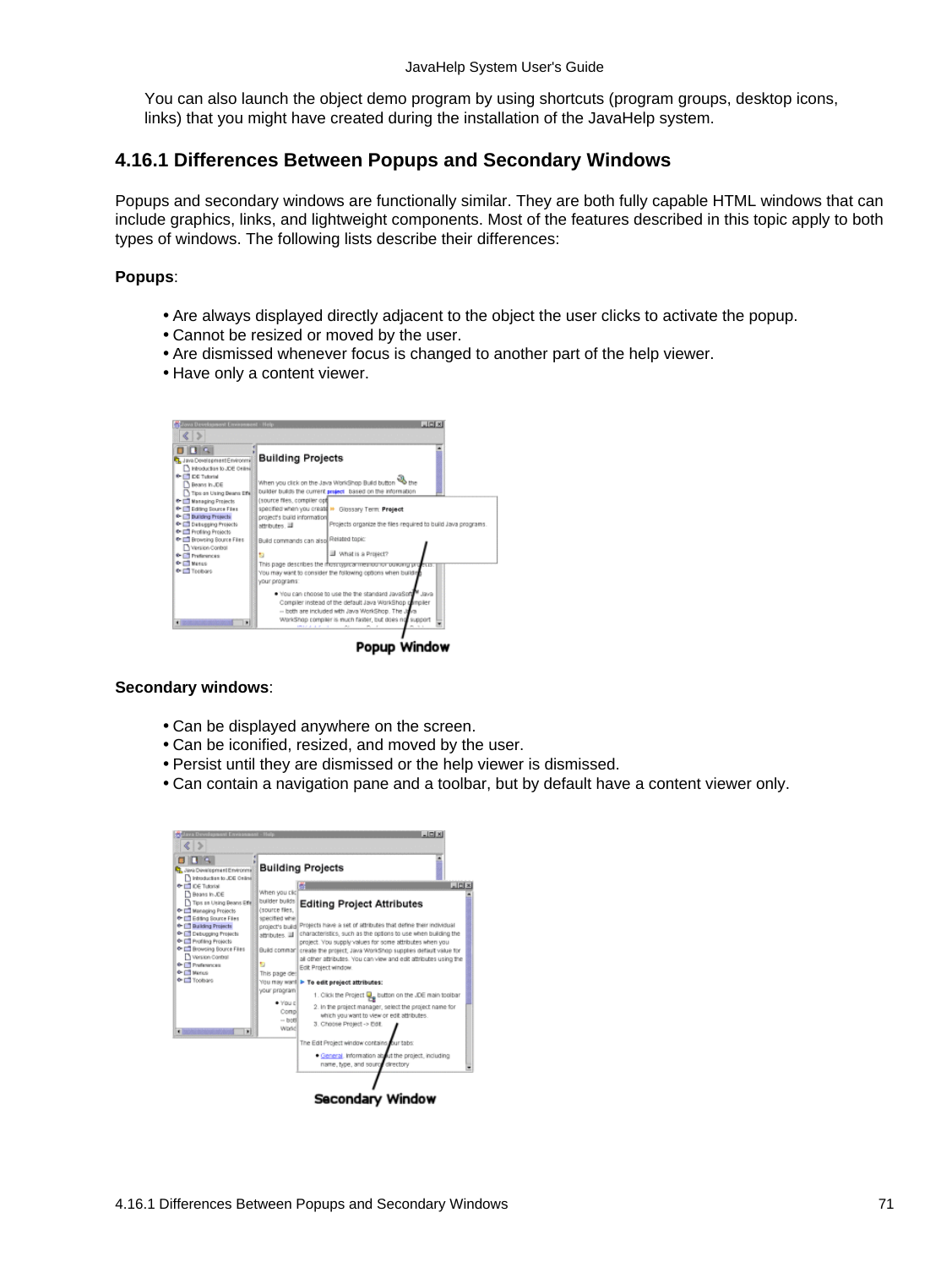### **4.16.2 Working with Popups and Secondary Windows**

You define the characteristics of a popup or secondary window by using a set of parameters with the <object> tag. For example, the following <object> tag definition creates a popup that is activated by clicking the text object "Click here":

```
<object classid="java:com.sun.java.help.impl.JHSecondaryViewer">
      <param name="content" value="../topicB/glossary_def.html">
      <param name="viewerActivator" value="javax.help.LinkLabel">
      <param name="viewerStyle" value="javax.help.Popup">
      <param name="viewerSize" value="300,400">
      <param name="text" value="Click here">
      <param name="textFontFamily" value="SansSerif">
      <param name="textFontSize" value="x−large">
      <param name="textFontWeight" value="plain">
      <param name="textFontStyle" value="italic">
     <param name="textColor" value="red">
</object>
```
This popup object has the following characteristics:

- The content of the window is the file at the location ../topicB/glossary\_def.html.
- The object that the user clicks (viewerActivator) is a link.
- The type of window (viewerStyle) is a popup.
- The size of the window (viewerSize) is 300 pixels wide by 400 pixels high.
- The text that the user sees in the link is "Click here".
- The remaining param values define the font, font size, weight, style, and color of the text that the user sees.

The  $\epsilon$  param> element specifies parameters to the JHSecondaryViewer component. The  $\epsilon$  param> element takes two attributes: name, and value. Parameters can be specified in any order. If parameters conflict, the one specified last is used. Valid parameter names are:

- viewerStyle
- content
- viewerActivator
- viewerSize
- viewerLocation
- viewerName
- iconByName
- iconByID
- $+ e$ xt
- textFontFamily
- textFontSize
- textFontWeight
- textFontStyle
- textColor

### **4.16.3**

The following sections describe each element of the object tag definition and provide examples of a parameter that performs a particular function.

### **4.16.4 Window Type (viewerStyle)**

The type of window, popup or secondary, is defined by the following parameter:

```
 <param name="viewerStyle"
```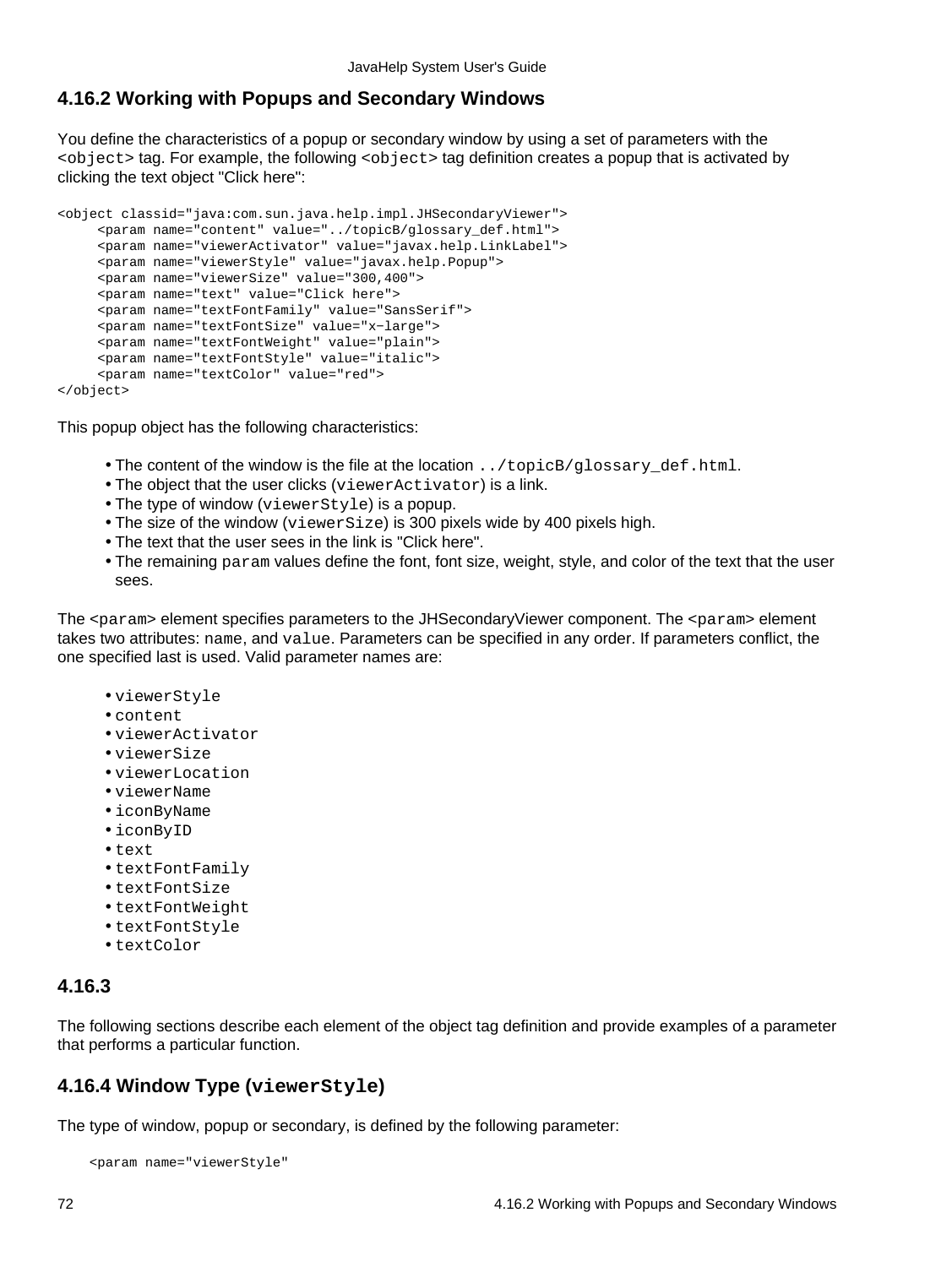value="javax.help.Popup"|"javax.help.SecondaryWindow">

If you omit this parameter, the window defaults to a secondary window.

For example, the following parameter specifies a popup:

<param name="viewerStyle" value="javax.help.Popup">

### **4.16.5 Content or ID**

The content of the object is defined by one of the following parameters:

```
 <param name="content" value="URL >
 <param name="id" value="MapID >
```
The content of popups and secondary windows is rendered by the same HTML engine used in the main help viewer. Anything that is rendered in the main help viewer can be used in a popup or secondary window, including links, graphics, and lightweight components (for example, popup/secondary windows). You can specify the topics displayed in a window by using a URL or a JavaHelp system map ID.

 $\mathbb{S}$  If you use a link in a popup or secondary window, whatever you link to will also be displayed in that same window. Therefore, links are not often used in these kinds of windows because it is preferable to keep users in the main viewer where they have access to the TOC, index, and other navigational tools.

### **4.16.6 Activation (viewerActivator)**

You indicate the object that the user clicks to activate the window with the following parameter:

```
 <param name="viewerActivator" 
        value="javax.help.LinkButton"|"javax.help.LinkLabel">
```
Users activate popup/secondary windows by clicking one of the following objects:

### **4.16.6.1 Button ( )**

This object is a standard button provided as part of the popup or secondary window component. You can use the button as pictured to the left or you can specify a string of text or an image to replace the ">" character on the button.

The following sample code defines a button with the text "ClickMe":

 <param name="viewerActivator" value="javax.help.LinkButton"> <param name="text" value="ClickMe">

Here's what this button looks like: ClickMe

The following sample code defines a button that has a GIF image on it:

```
 <param name="viewerActivator" value="javax.help.LinkButton">
 <param name="text" value="../images/popup_icon.gif">
```
Here's what this button looks like:  $\boxed{\text{QCD}}$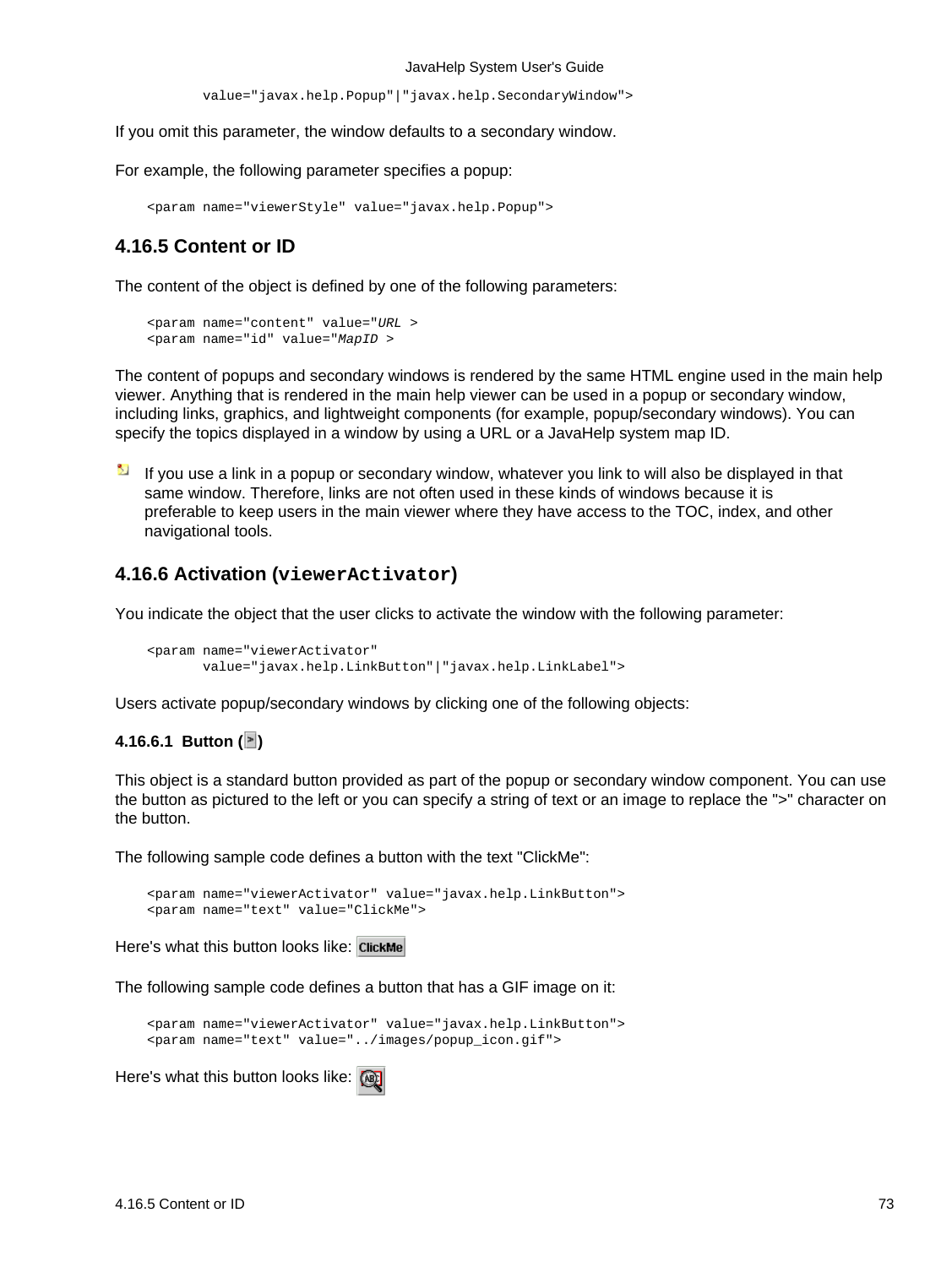### **4.16.6.2 Text object**

This object is a specified string of text inserted inline with the text of the topic. You can control font characteristics of the text to make it stand out.

For example, following parameters define the text object "Click here" to be SanSerif, medium in size, bold, italic, and blue:

```
 <param name="viewerActivator" value="javax.help.LinkLabel">
 <param name="text" value="Click here">
 <param name="textFontFamily" value="SansSerif">
 <param name="textFontSize" value="medium">
 <param name="textFontWeight" value="bold">
 <param name="textFontStyle" value="italic">
 <param name="textColor" value="blue">
```
Here's what this text looks like: **Click here**

### **4.16.6.3 Graphic object**

This object is a GIF or JPG image.

The following sample code defines a GIF image from the file rel\_topic\_button.gif:

```
 <param name="viewerActivator" value="javax.help.LinkLabel">
 <param name="iconByName" 
        value="../images/rel_topic_button.gif">
```
Here's what this button looks like:  $\blacksquare$ 

### **4.16.7 Window Size (viewerSize>, Location (viewerLocation) , and Name (viewerName)**

You can specify the height and width of a popup or secondary window. When content exceeds the size of the window, scroll bars are automatically added to the window. For example, to specify a width of 300 pixels and a height of 400 pixels, use the following parameter:

<param name="viewerSize" value="300,400">

For secondary windows, you can also specify the window's position and name.

### **Window Location**

You can specify the position of secondary windows on the screen. The parameter specifies the x,y position (in pixels) of the upper left corner of the secondary window on the screen, with 0,0 being the upper left corner of the screen. Popups ignore this parameter. For example, the following parameter specifies a window whose top left corner is 300 pixels from the left side of the screen and 400 pixels from the top:

<param name="viewerLocation" value="300,400">

#### **Named Windows** (secondary windows only)

You can name secondary windows. Doing so enables you to reuse an already active window. Popups ignore this parameter.

For example, the following parameter defines a window with the name glossary\_window: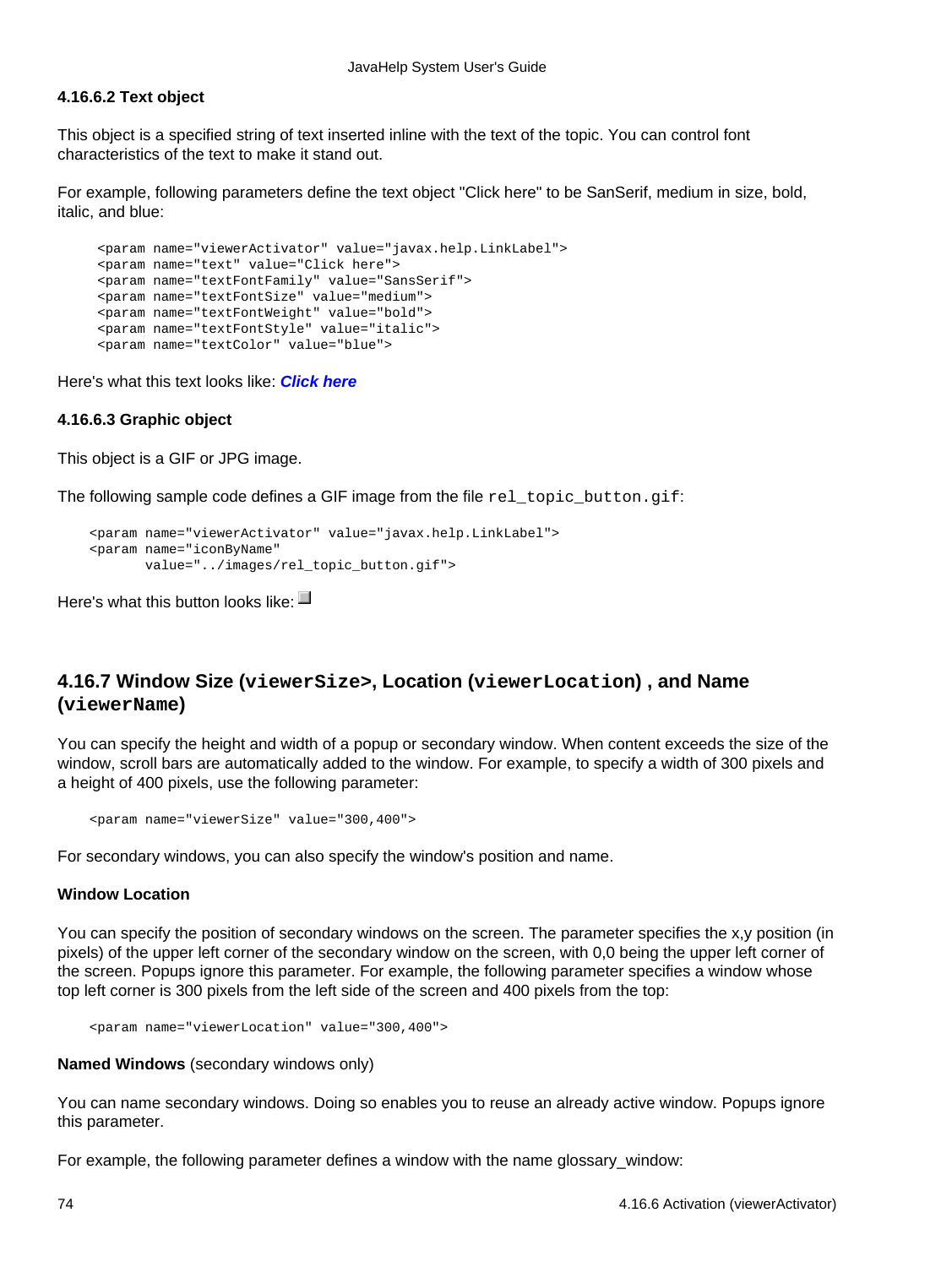<param name="viewerName" value="glossary\_window">

### **4.16.8 Text**

When you add text to a button or use a text object as an activator, you can control the following font characteristics:

| <b>Font family</b>                | You can set the font family to:                                                                                                                                                                                                                                                                                                                                                                                                                                                                                              |
|-----------------------------------|------------------------------------------------------------------------------------------------------------------------------------------------------------------------------------------------------------------------------------------------------------------------------------------------------------------------------------------------------------------------------------------------------------------------------------------------------------------------------------------------------------------------------|
| Parameter name:<br>textFontFamily | Serif<br><b>SansSerif</b><br>Monospaced<br>Dialog<br>DialogInput<br>Symbol<br>For example,<br><param name="textFontFamily" value="SansSerif"/>                                                                                                                                                                                                                                                                                                                                                                               |
| <b>Font size</b>                  | You can set the size of the font to:                                                                                                                                                                                                                                                                                                                                                                                                                                                                                         |
| Parameter name:<br>textFontSize   | xx-small<br>x-small<br>small<br>medium<br>large<br>x-large<br>xx-large<br>bigger (Increases the current base font size by 1)<br>smaller (Decreases the current base font size by 1)<br>nnpt (Sets the font size to a specific point value of nn)<br>+n (Increases the current base font size by a value of $n$ )<br>$-n$ (Decreases the current base font size by a value of n)<br>$n$ (Sets the font size to the point size associated with the index $n$ )<br>For example,<br><param name="textFontSize" value="x-large"/> |
| Font weight                       | You can set the weight of the font to:                                                                                                                                                                                                                                                                                                                                                                                                                                                                                       |
| Parameter name:<br>textFontWeight | plain<br>bold<br>For example,<br><param name="textFontWeight" value="plain"/>                                                                                                                                                                                                                                                                                                                                                                                                                                                |
| <b>Font style</b>                 | You can set the style of the font to:                                                                                                                                                                                                                                                                                                                                                                                                                                                                                        |
| Parameter name:<br>textFontStyle  | plain<br>italic<br>For example,<br><param name="textFontStyle" value="italic"/>                                                                                                                                                                                                                                                                                                                                                                                                                                              |
| <b>Font color</b>                 | You can set the color of the font to:                                                                                                                                                                                                                                                                                                                                                                                                                                                                                        |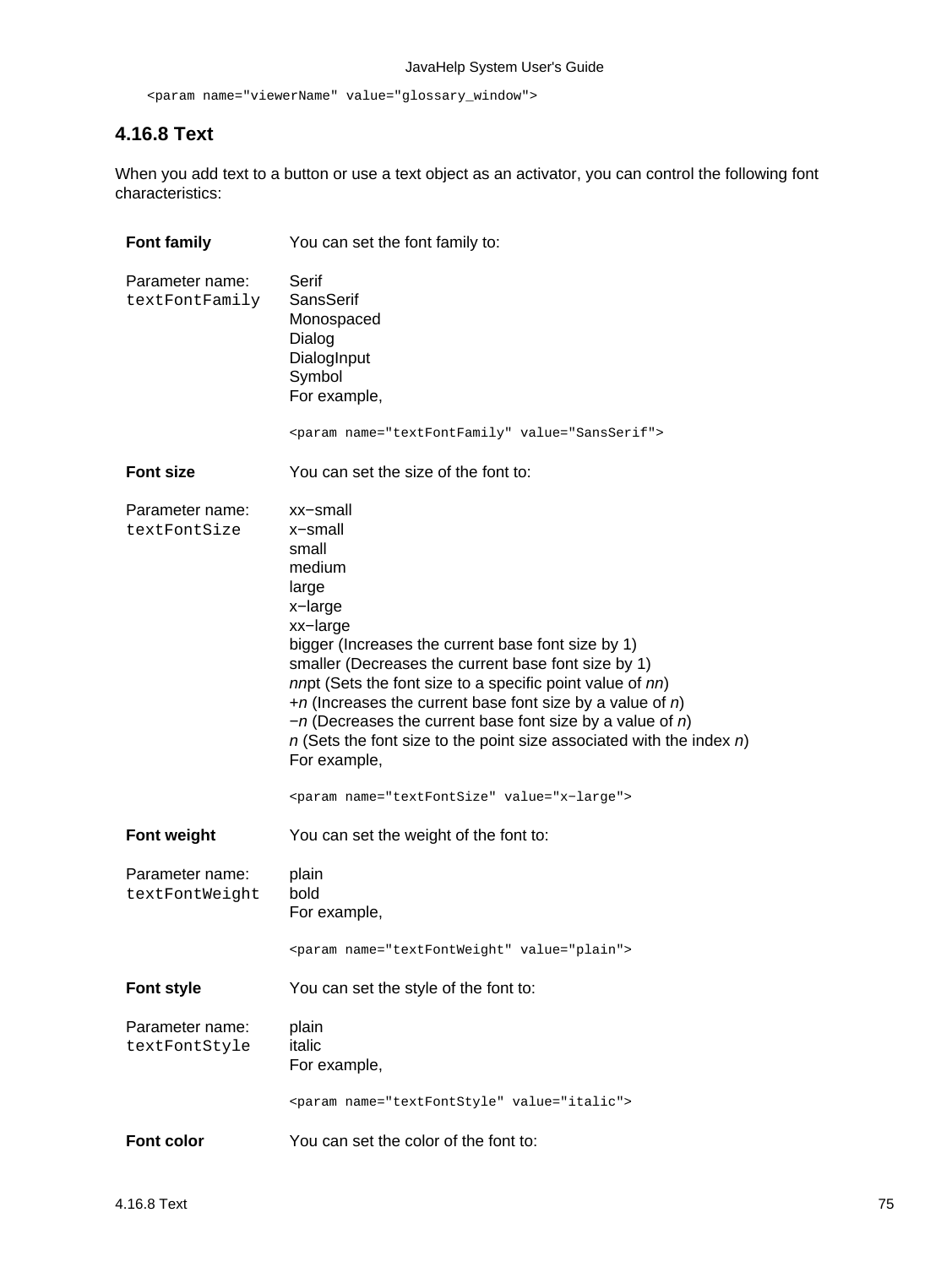#### Parameter name: black

- textColor
- blue cyan darkGray gray green lightGray magenta orange pink red white yellow For example,

<param name="textColor" value="red">

### **See also:**

[Creating Lightweight Java Components](#page-105-0)

## <span id="page-81-0"></span>**4.17 Merging Helpsets**

The JavaHelp system provides a mechanism for merging multiple [helpsets](#page-47-0) into a single helpset. You use the merge functionality to merge a helpset's views (TOC, index, glossary, favorites, and full text search) into those of an existing helpset, known as the *master* helpset.

An example of this functionality is a suite of applications, each with its own helpset. Each time the customer installs a new application that is part of the suite, its help information is merged with the help information in the currently installed applications in the suite.

Merging of helpsets can be done statically, by specifying helpsets in the XML code of a master helpset's helpset (.hs) file, or dynamically, by writing code in a Java program that uses the JavaHelp software API. The type of merge your software performs depends on the structure of your applications. For example:

- If you know which helpsets could be available, as you would in a suite of applications, you might prefer to perform a static merge, which merges specific, named helpsets if they are installed.
- If you do not know which helpsets might be available, as might be the case with a developer platform that could have any number of modules or plugins, you might prefer to do a dynamic merge.

When a helpset is merged, there are four types of merges that can be performed for each view: SortMerge, UniteAppendMerge, AppendMerge, and NoMerge. Each type of view has its own default merge type. The help author can override a view's default merge type in the helpset (. hs) file by setting a view's mergetype property. (For example, see the TOC and Index views defined in the example under [Helpset File Format.](#page-48-0)) The help writer can also set a specific merge type for an element of a TOC, an index, or a glossary. (For example, see the sample TOC i[n Table of Contents File.](#page-58-0))

For more information on dynamic merging of helpsets, see the Developer topi[c Merging Helpsets](#page-104-0) [Dynamically.](#page-104-0)

The rest of this section covers various aspects of setting up helpsets for merging, which can be done by a help author without the need for Java programming.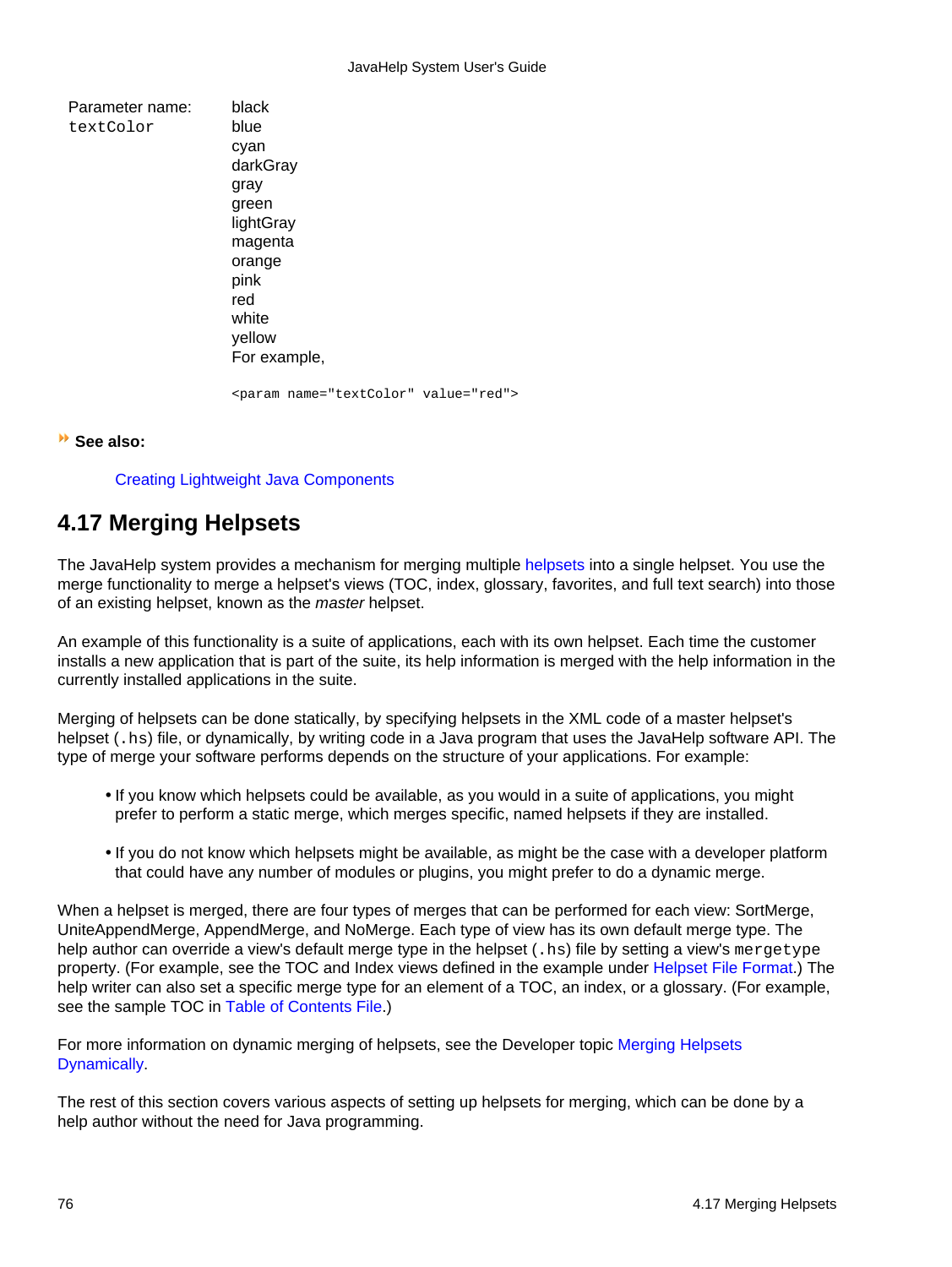### **4.17.1 The Master Helpset**

When merging helpsets, there must be an initial helpset into which all other helpsets are merged. This initial helpset is called the master helpset. This helpset can simply be the first one installed, or it can be a specially designed dataless master helpset. All other helpsets are merged into the master helpset.

The master helpset controls which views can be merged. For example, if the master helpset does not have a Glossary view, but a helpset being merged does have such a view, the Glossary view is not displayed in the merged helpset.

The master helpset can be an actual, functioning helpset or it can be empty (dataless). A dataless master helpset defines a set of views that do not contain data (there is no  $\alpha$  at a is appecified for the views). The dataless master helpset serves as a container into which subhelpsets can be merged. You might use a dataless master to ensure that a set of views is shown in the merged helpset.

For example, the following code defines a dataless master helpset for a suite of applications. The helpset does a static merge: it declares a series of subhelpsets and the JavaHelp system merges those helpsets if they are installed on the user's system.

```
<?xml version='1.0' encoding='ISO−8859−1' ?>
    <!DOCTYPE helpset
     PUBLIC
      "−//Sun Microsystems Inc.//DTD 
       JavaHelp HelpSet Version 2.0//EN"
       "http://java.sun.com/products/javahelp/helpset_2_0.dtd">
    <helpset version="2.0">
       <!−− title −−> 
       <title>JavaHelp System User's Guide</title>
       <!−− views −−> 
      \langle \text{tri} \rangle <name>TOC</name>
          <label>Table Of Contents</label>
          <type>javax.help.TOCView</type>
       </view>
       <view>
          <name>Index</name>
          <label>Index</label>
          <type>javax.help.IndexView</type>
       </view>
       <view>
          <name>Search</name>
          <label>Search</label>
          <type>javax.help.SearchView</type>
       </view>
      <subhelpset location="app1.hs" />
       <subhelpset location="app2.hs" />
       <subhelpset location="app3.hs" />
       <subhelpset location="app4.hs" />
    </helpset>
```
### **4.17.2 Understanding Merge Types**

The JavaHelp system provides four merge types that control how helpsets are merged: javax.help.UniteAppendMerge, javax.help.SortMerge, javax.help.AppendMerge, and javax.help.NoMerge. Each view of a helpset (TOC, index, search, glossary, and favorites) has a default merge type that can be overridden by the help author in the helpset's Helpset (.hs) file by setting the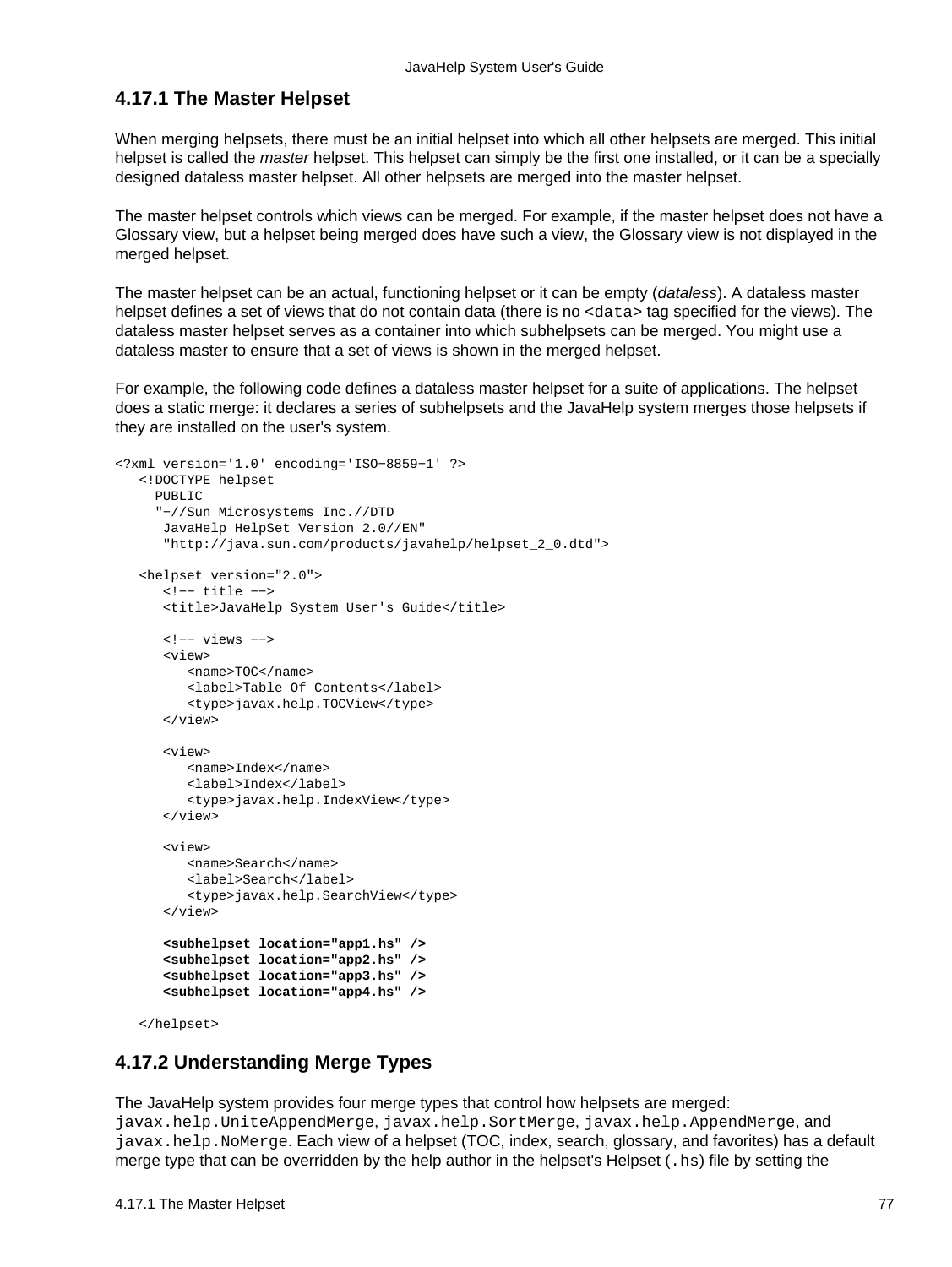mergetype attribute for that view, as described later in [Using Merge Types](#page-86-0). (As also described in that section, it is possible to set a merge type for an element of a view, such as an index entry.)

When a helpset is merged into a master helpset, each view is merged according to the merge type that has been set for it.

### **4.17.2.1 javax.help.UniteAppendMerge**

This merge type preserves the hierarchy of the master view by merging matching elements at the same level into one element, and then merging and sorting any sub−elements of the matching elements. Any remaining elements are appended to the end of the view. This type of merging works well for TOC views.

Merged elements can be united into a single element only if they are identical. For example, if there is a folder in the master TOC that has a target (a link to a help topic) and a folder in a helpset being merged that has the same name but a different target, these two folders will appear separately in the merged TOC, with the helpset in parentheses after the folder name. If you want the folders to merge into a single element, they must match exactly (have the same targets or no targets at all).

- 5. UniteAppendMerge is slower than SortMerge and is much slower than AppendMerge. If you do UniteAppend merges with the TOCs of multiple helpsets, you might want to test the merge speed of helpsets that have large TOCs to ensure that the speed is adequate for your users.
- **I** UniteAppendMerge cannot detect if a navigator (for example, a TOC) that is being merged has entries in it that duplicate each other. If you do not want duplicate entries in the merged TOC, you must ensure that the TOC for each helpset is constructed properly and has no entries that duplicate each other. (An example of duplicated entries is a TOC that lists the same entry in more than one place for organizational purposes).

In the following example from the New Merge sample helpset, there is a master TOC with place holders for specific topics in the TOCs of the helpsets that the help writer expected to be merged. The master helpset is dataless. Its purpose is to ensure that the views of the subhelpsets appear in a particular order. The unmerged TOCs look like this:

| <b>Master TOC</b>                                    | <b>Vertebrates TOC</b>                                                                                                                                                                                                                                                                                    | <b>Invertebrates TOC</b>                                                                                                                                                                                                                                                 |
|------------------------------------------------------|-----------------------------------------------------------------------------------------------------------------------------------------------------------------------------------------------------------------------------------------------------------------------------------------------------------|--------------------------------------------------------------------------------------------------------------------------------------------------------------------------------------------------------------------------------------------------------------------------|
| Animal<br>Categories<br>Vertebrates<br>Invertebrates | <b>Animal Categories</b><br>Vertebrates<br><b>Fish</b><br>Amphibians<br><b>Reptiles</b><br><b>Birds</b><br>Mammals<br><b>Marsupials</b><br><b>Primates</b><br>Rodents<br>Cetaceans<br>Animals Like Seals<br>Pictures [Sort merge]<br>Bat<br>Bears<br><b>Black Bear</b><br>Grizzly<br>Koala<br><b>Bird</b> | <b>Animal Categories</b><br>Invertebrates<br>Protozoa<br>Echnioderms<br>Annilids<br><b>Mollusks</b><br>Arthropods<br>Crustaceans<br>Arachnids<br>Insects<br>Pictures [Sort merge]<br><b>Butterfly</b><br>Clam<br>Crab<br>Dragon<br>Sea Star<br>Spider<br>Sponge<br>Worms |
|                                                      | Crocodile<br>Dolphin<br>Elephant                                                                                                                                                                                                                                                                          |                                                                                                                                                                                                                                                                          |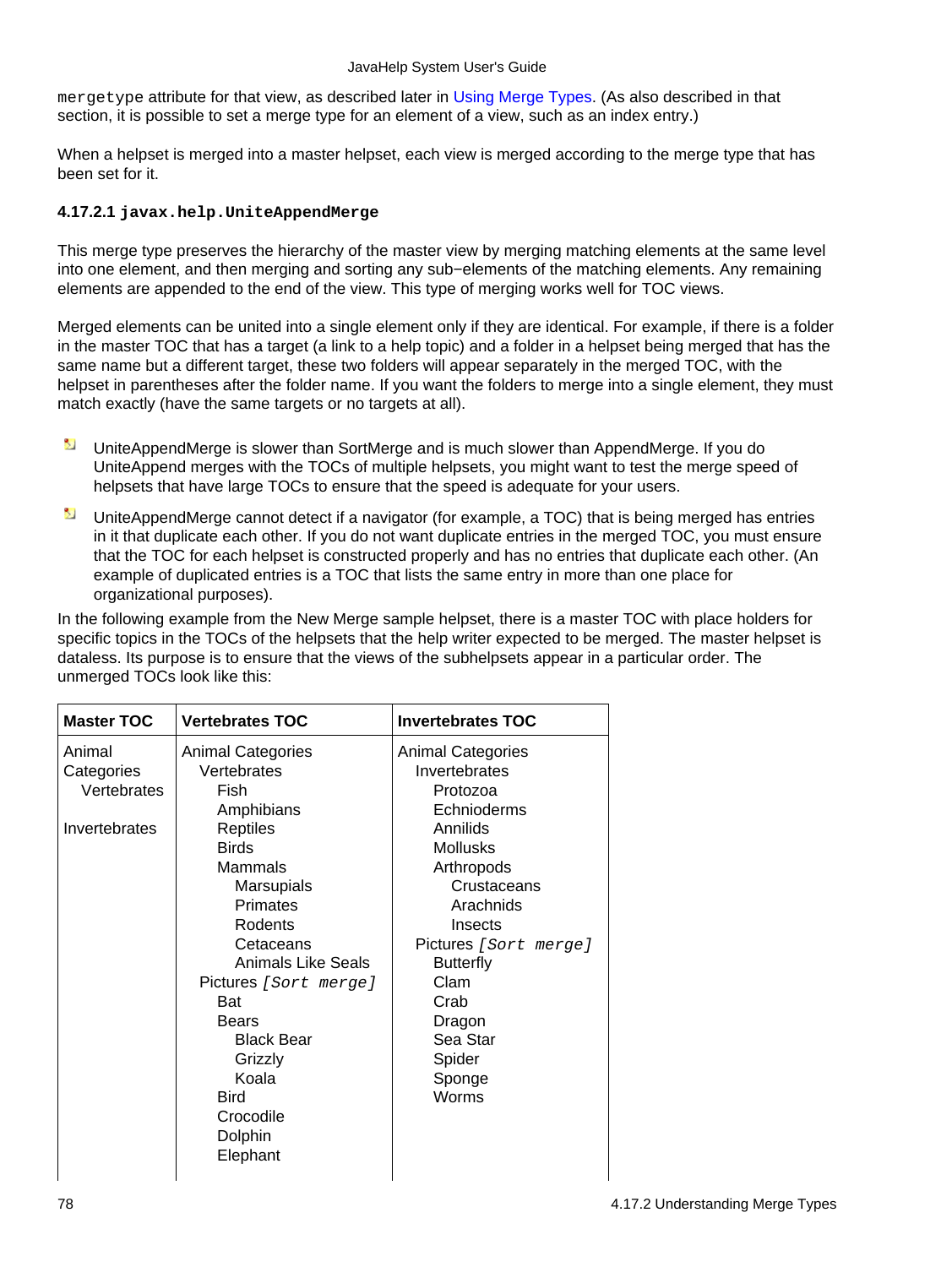### JavaHelp System User's Guide

| Fish<br>Frog<br>Giraffe<br>Kangaroo<br>Leopard<br>Lizard<br>Monkey<br>Orca<br>Seal<br>Shark<br>Snake<br>Wolves |  |
|----------------------------------------------------------------------------------------------------------------|--|
| <b>Arctic Wolf</b><br><b>Timber Wolf</b>                                                                       |  |

By applying the UniteAppendMerge rules to the the TOCs being merged, the JavaHelp system produces a merged helpset with the following characteristics:

- The Vertebrates and Invertebrates TOC items appear in the same order as in the master TOC.
- There is a new Pictures TOC item that is appended after the Invertebrates TOC item.
- The invertebrate and vertebrate sub−elements of the Pictures TOC element are sorted canonically. (The Pictures subnode is defined to use Sort and not UniteAppendMerge, which is why all the picture subitems are sorted in the merged TOC below.)

The following table shows the entire merged helpset:

### **Merged TOC**

Animal Categories **Vertebrates**  Fish **Amphibians**  Reptiles **Birds**  Mammals **Marsupials Primates**  Rodents **Cetaceans**  Animals Like Seals **Invertebrates**  Protozoa **Echnioderms**  Annilids Mollusks **Arthropods Crustaceans**  Arachnids Insects Pictures Bat **Bears**  Black Bear Grizzly Koala Bird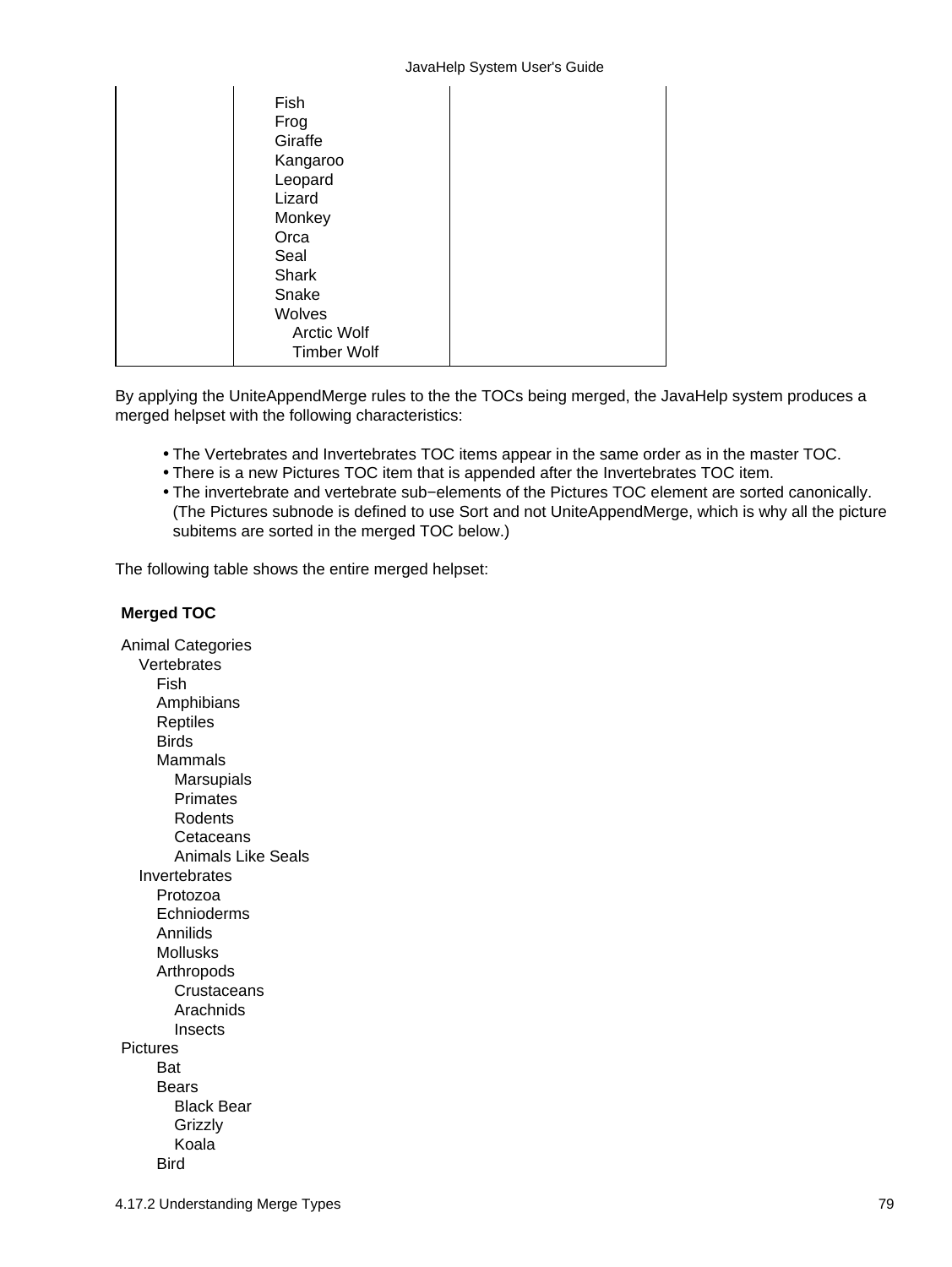**Butterfly**  Clam Crab Crocodile Dragon **Dolphin Elephant**  Fish Frog **Giraffe**  Kangaroo Leopard Lizard **Monkey Orca**  Seal Sea Star Shark Snake Spider Sponge **Wolves**  Arctic Wolf Timber Wolf Worms

### **4.17.2.2 javax.help.SortMerge**

View data is collated at each level of the view according to the helpset's locale collation rules. (The view is sorted canonically.) If there is an entry in the current master or merged helpset that has the same name and ID as an entry being merged, the merged entry is ignored (the two entries become one entry in the merged view). If the names are the same, the helpset title is added in parentheses to the end of the entry.

This merge type is the default type for the Search view. This type of merge is useful when you have information that is collated, such the elements of an Index or Glossary view. It is not useful when you have information that is in hierarchical form, such as a TOC. To use this merge type for the Index and Glossary views, you must override the default type of those views. The previous example does a SortMerge for the Pictures subitems.

- ۹, SortMerge is slower than AppendMerge, but faster than UniteAppendMerge. If you do sort merges with the indexes of multiple helpsets, you might want to test the merge speed of helpsets that have large indexes to ensure that the speed is adequate for your users.
- ۹J SortMerge cannot detect if a navigator (for example, an index) that is being merged has entries in it that duplicate each other. If you do not want duplicate entries in the merged index, you must ensure that the index for each helpset is constructed properly and has no entries that duplicate each other. (An example of duplicate entries is an index with multiple "space" entries added for vertical spacing.)

In the example below, the Edit, File, and Help Menu entries have the same text, but point to different IDs. When the JavaHelp system merges the two, it distinguishes them by adding by the helpset titles (Java Workshop)and (Java Studio).

| Java Workshop<br>Index | <b>Java Studio Index</b> | <b>Merged Index</b> |
|------------------------|--------------------------|---------------------|
|------------------------|--------------------------|---------------------|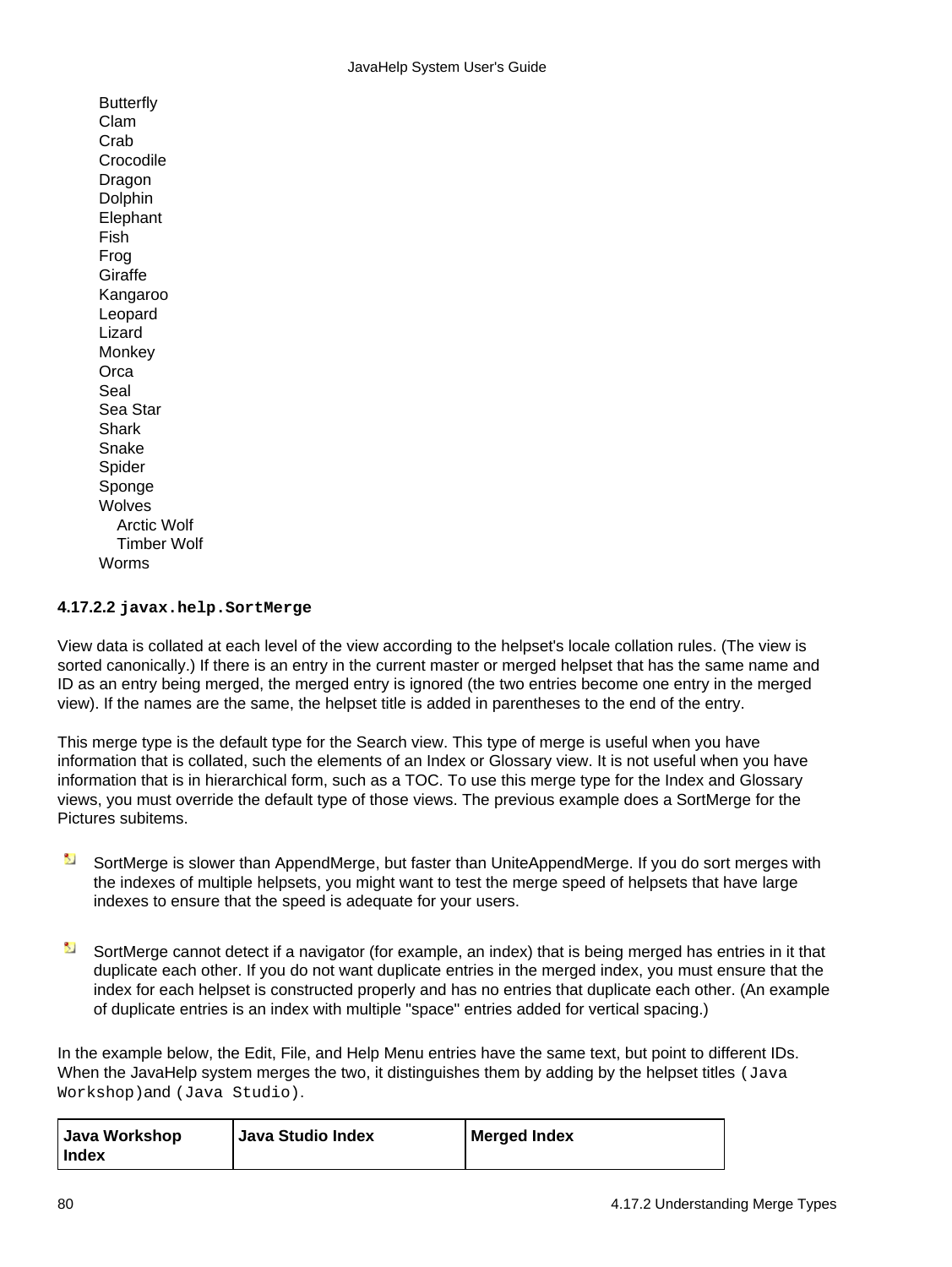| Menus<br><b>Build Menu</b><br>Debug Menu<br>Edit Menu | Developer Resources<br>Examples<br>List of Additional Examples<br>Step-by-step Example | Developer Resources<br>Examples<br>List of Additional Examples<br>Step-by-step Example |
|-------------------------------------------------------|----------------------------------------------------------------------------------------|----------------------------------------------------------------------------------------|
| File Menu                                             | Menus                                                                                  | Menus                                                                                  |
| Help Menu                                             | Edit Menu                                                                              | <b>Build Menu</b>                                                                      |
| <b>Toolbars</b>                                       | File Menu                                                                              | Debug Menu                                                                             |
| Edit/Debug Toolbar                                    | Help Menu                                                                              | Edit Menu (Java Workshop)                                                              |
| Main Toolbar                                          | View Menu                                                                              | Edit Menu (Java Studio)                                                                |
|                                                       | <b>Toolbars</b>                                                                        | File Menu (Java Workshop)                                                              |
|                                                       | <b>Composition Toolbar</b>                                                             | File Menu (Java Studio)                                                                |
|                                                       | Main Toolbar                                                                           | Help Menu (Java Workshop)                                                              |
|                                                       |                                                                                        | Help Menu (Java Studio)                                                                |
|                                                       |                                                                                        | View Menu                                                                              |
|                                                       |                                                                                        | <b>Toolbars</b>                                                                        |
|                                                       |                                                                                        | <b>Composition Toolbar</b>                                                             |
|                                                       |                                                                                        | Edit/Debug Toolbar                                                                     |
|                                                       |                                                                                        | Main Toolbar (Java Workshop)                                                           |
|                                                       |                                                                                        | Main Toolbar (Java Studio)                                                             |

### **4.17.2.3 javax.help.AppendMerge**

This merge type appends the new view data (data in the view being merged) to the end of the existing view data. No attempt is made to merge identical entries or sort the results.

This type of merge was the only one available in version 1 of the JavaHelp software for the TOC and Index views. To maintain compatibility with this earlier version of JavaHelp software, this merge type is the default for these two views. It is also the default merge type for the Glossary view. If you want the resulting merged Index and Glossary views to be sorted canonically, you must set the mergetype attribute for these views to javax.help.SortMerge in the Helpset file.

### **4.17.2.4 javax.help.NoMerge**

No merging is performed: the view does not appear in the merged helpset. This merge type applies to an entire view, not to elements of a view. It is the default merge type for the Favorites view because that view is user−dependent and is stored in a single file in the user's directory.

### <span id="page-86-0"></span>**4.17.3 Using Merge Types**

As described in the previous section, the JavaHelp system provides four merge types that control how helpsets are merged: UniteAppendMerge, SortMerge, AppendMerge, and NoMerge. Each view of a helpset (TOC, index, search, glossary, and favorites) has a default merge type.

The default merge types for each type of view are:

- **TOC**. javax.help.AppendMerge
- **Index**. javax.help.AppendMerge
- **Search**. javax.help.SortMerge
- **Glossary**. javax.help.AppendMerge
- **Favorites**. javax.help.NoMerge

You can override these merge types for an entire view in the Helpset file, or you can specify a merge type for an element of a view, such as an index entry.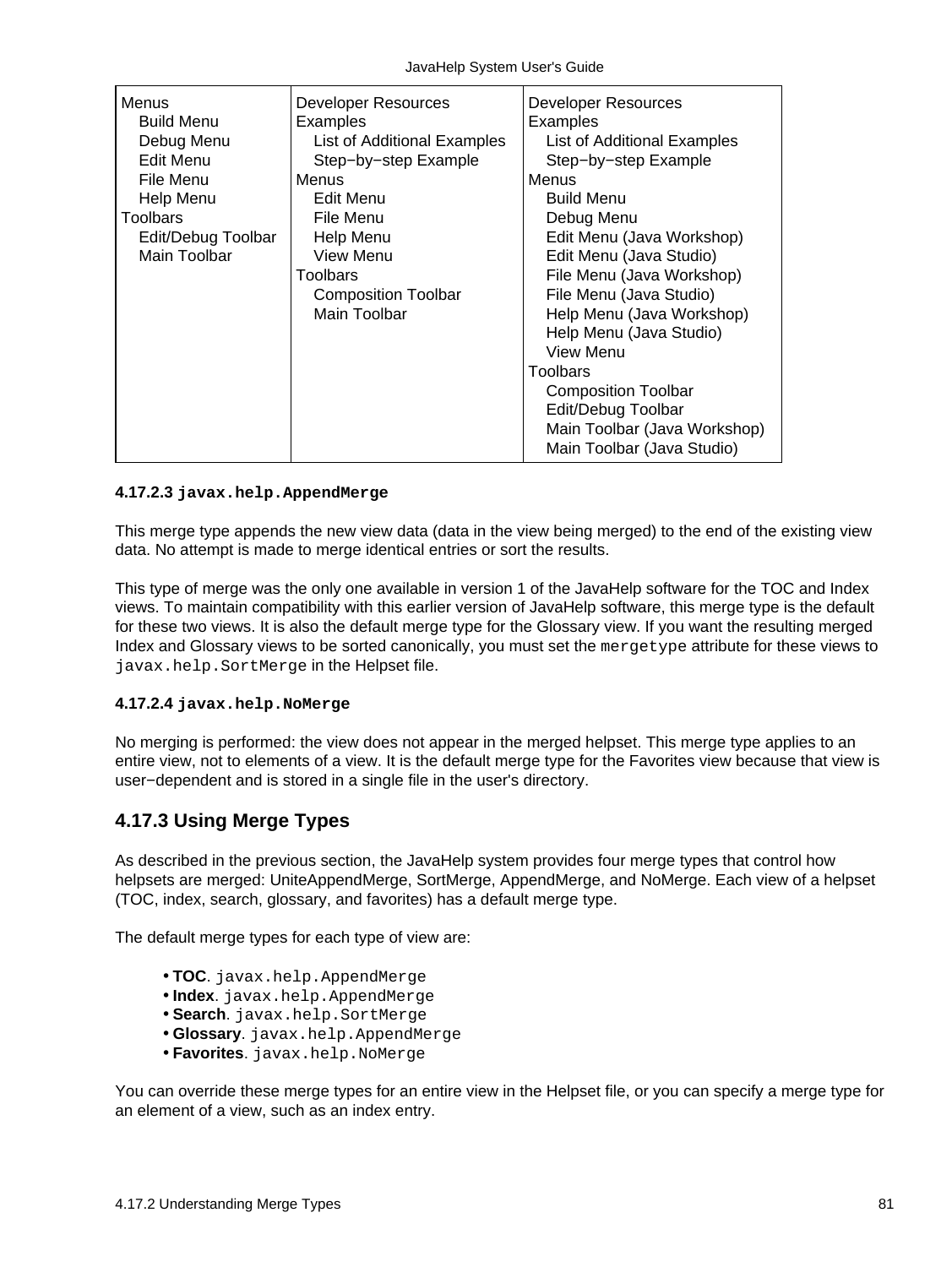### **4.17.3.1 Specifying Merge Types in the Helpset File**

You can override the default merge type for each view in a helpset. For example, you can merge the TOC views by using UniteAppendMerge and the Index views by using SortMerge. To override a view's merge type, you set the mergetype attribute for that view in the view's Helpset (Hs) file.

When a helpset is merged into a master helpset, each view is merged according to its default merge type or the merge type that you have set for it.

For example, a merge type that works well with indexes is SortMerge. The following code shows how to specify this merge type for an index:

```
<view mergetype="javax.help.SortMerge">
       <name>Index</name>
       <label>Index</label>
       <type>javax.help.IndexView</type>
       <data>AnimalsIndex.xml</data>
    </view>
```
#### **4.17.3.2 Specifying Merge Types in the View Files**

You can override the view's merge type for each element of a TOC or Index view. Unless overridden again, the merge type definition applies to any subitems of the entry.

• In a TOC, the <tocitem> tag supports the mergetype attribute.

In the following example, the Release Information entry and its three subitems all have the javax.help.SortMerge merge type:

```
<tocitem text="Release Information" mergetype="javax.help.SortMerge">
     image="chapter" target="rel.release">
  <tocitem text="Contents of the Release"
       image="topic" target="rel.contents"/>
  <tocitem text="Requirements"
       image="topic" target="rel.requirements"/>
   <tocitem text="Changes Since the 1.0 Release"
       image="topic" target="rel.changes"/>
</tocitem>
```
• In an index, the <indexitem> tag supports the mergetype attribute.

In the following example, the context sensitive help entry and its three subitems all have the javax.help.UniteAppendMerge merge type:

```
<indexitem text="context sensitive help" <br>
           mergetype="javax.help.UniteAppendMerge">
  <indexitem text="window−level help"
      target="auth.csh.window−level" />
  <indexitem text="field−level help"
     target="auth.csh.field−level" />
   <indexitem text="menu help"
      target="auth.csh.menu" />
</indexitem>
```
### **4.17.4 Merging Helpsets Statically**

You can specify which help sets to merge in two ways: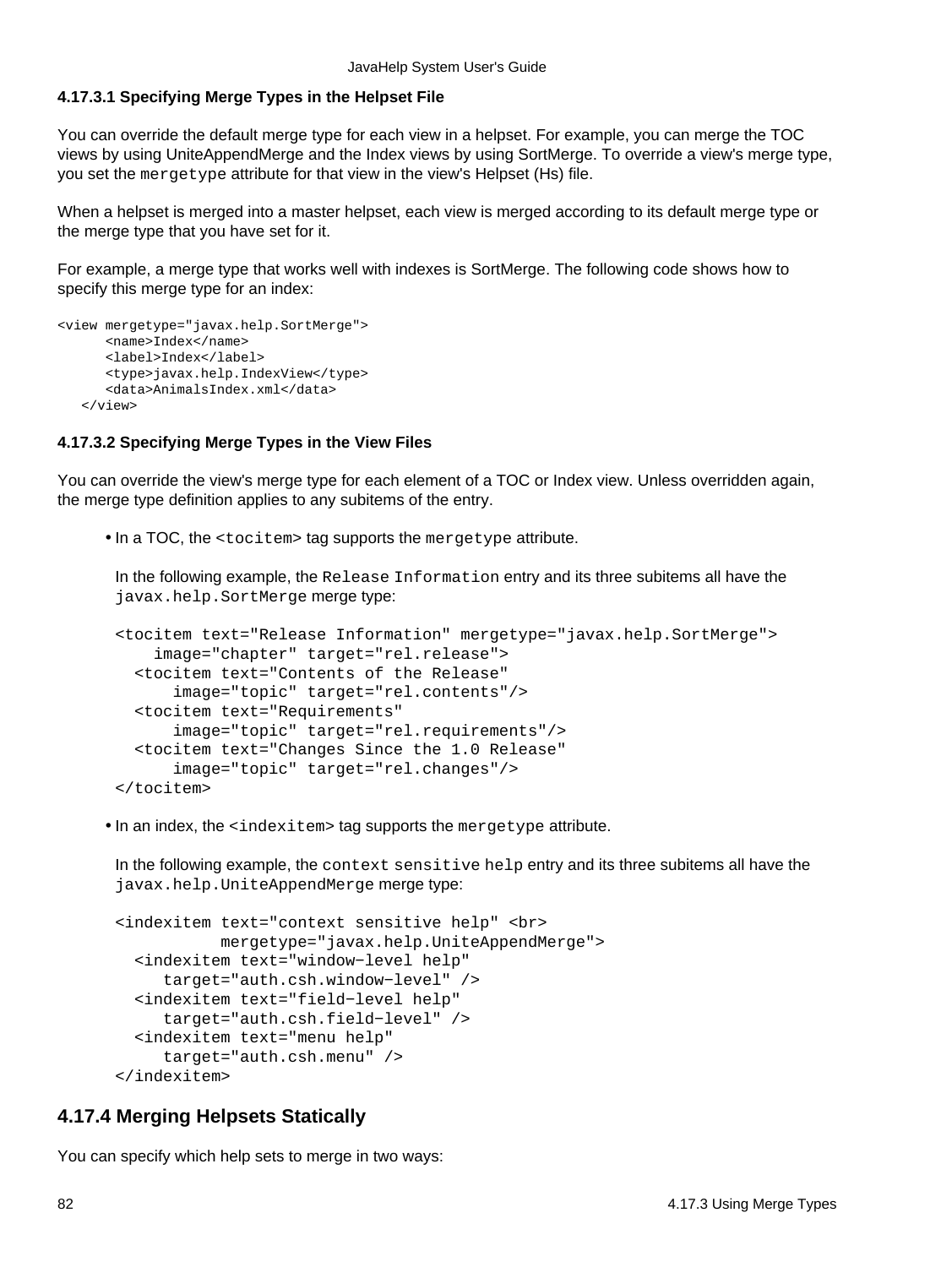- **Dynamically**. You can write Java code that searches for helpsets and uses the JavaHelp software APIs to merge any that finds. Since this is a programming task and not something a help author is expected to do, this technique is described separately in the Developer topi[c Merging Helpsets](#page-104-0) [Dynamically.](#page-104-0)
- Statically. You can add a <subhelpset> tag to the master helpset file to explicitly add helpsets. If the IDE does not find a specified subhelpset, it ignores the tag.

To merge helpsets statically, add <subhelpset> tags to a master helpset file to specify other helpsets that you want to merge with the original helpset. The merge operation is performed whenever the containing helpset is instantiated.

In the following simple example, HelpSet2 is merged with HelpSet1 to produce the unified TOC display shown below the code sample:

```
−HelpSet1.hs−
    <?xml version='1.0' encoding='ISO−8859−1' ?>
    <!DOCTYPE helpset
      PUBLIC 
      "−//Sun Microsystems Inc.//DTD 
      JavaHelp HelpSet Version 2.0//EN"
      "http://java.sun.com/products/javahelp/helpset_2_0.dtd">
    <helpset version="2.0">
       <title>HelpSet 1</title>
       <maps>
         <homeID>hs1_file</homeID>
         <mapref location="hs1.jhm" />
       </maps>
       <view mergetype="javax.help.UniteAppendMerge">
          <name>TOC</name>
          <label>Table Of Contents</label>
          <type>javax.help.TOCView</type>
          <data>hs1TOC.xml</data>
      \langle \text{vire} \rangle<subhelpset location="HelpSet2.hs" />
    </helpset>
−HelpSet2.hs−
    <?xml version='1.0' encoding='ISO−8859−1' ?>
    <!DOCTYPE helpset
      PUBLIC 
      "−//Sun Microsystems Inc.//DTD 
      JavaHelp HelpSet Version 2.0//EN"
      "http://java.sun.com/products/javahelp/helpset_2_0.dtd">
    <helpset version="2.0">
      <title>HelpSet 2</title>
       <maps>
         <homeID>hs2_file</homeID>
         <mapref location="hs2.jhm" />
       </maps>
       <view mergetype="javax.help.UniteAppendMerge">
          <name>TOC</name>
          <label>Table Of Contents</label>
          <type>javax.help.TOCView</type>
          <data>hs2TOC.xml</data>
       </view>
    </helpset>
```
### **Unified TOC Display**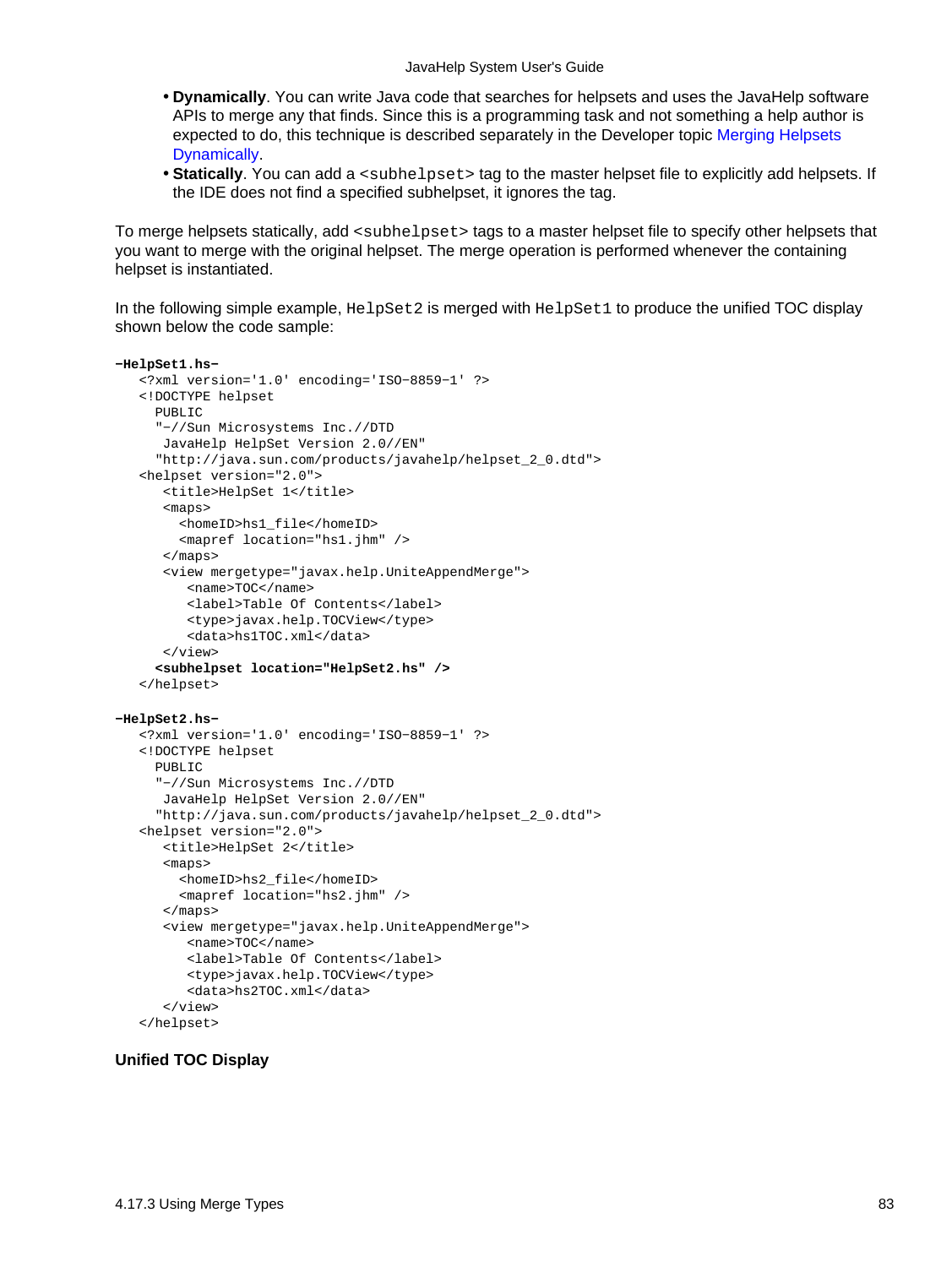

- <span id="page-89-0"></span>₹ A static merge has the following special features:
	- The helpset that contains the <subhelpset> tag is considered to be the master helpset. All helpsets are merged with the master helpset.
	- When helpsets are merged, only views with the same name (<name> tag) as a view in the master helpset file are merged. Note that in the example above, both views are named "TOC". Any views in the subhelpsets that do not match the views in the master helpset are not displayed.
	- Multiple <subhelpset> tags can be included in a helpset file. Helpsets are appended in the order in which they occur in the helpset file. If a helpset specified in a <subhelpset> tag is not found, it is ignored and no error is issued.
	- The <subhelpset> location attribute takes a URL as its argument.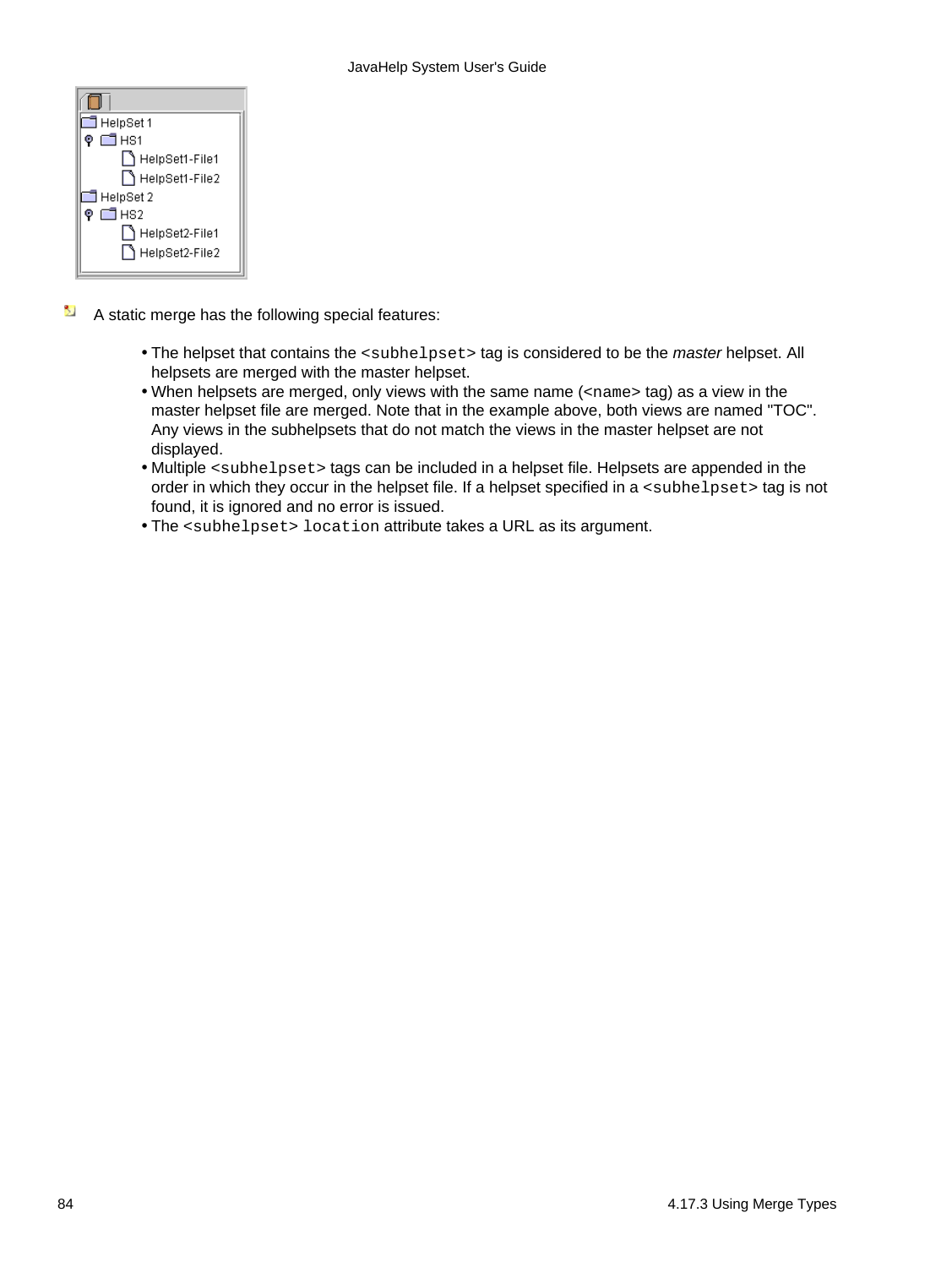# **5 Programming with the JavaHelp System**

The topics in this chapter of the JavaHelp System User's Guide describe the aspects of the JavaHelp system of primary interest to application developers.

The JavaHelp system classes are distributed in the following JAR files. The following redistributable JAR files are located in the javahelp\lib folder:

| jh.jar      | The standard library that includes everything needed to use the help<br>viewer and the standard navigator types (TOC, index, full-text search).                                                                                              |
|-------------|----------------------------------------------------------------------------------------------------------------------------------------------------------------------------------------------------------------------------------------------|
| jhbasic.jar | A subset of jh. jar that does not include support for the full-text<br>search engine. This subset might be useful for simple help systems that<br>do not require a full-text search database or for help systems whose<br>size is important. |
| jhall.jar   | Includes all the JavaHelp system classes, including the tools required to<br>create a search database.                                                                                                                                       |
| jsearch.jar | The default full–text search engine used in the JavaHelp system.                                                                                                                                                                             |

## **5.1 Supplemental Information**

You will probably find the following supplemental documentation and source code useful:

| <b>API</b>          | The javadoc generated documentation of the JavaHelp software API is<br>included with this release. You can view the API by using the JavaHelp<br>software API viewer (demos\bin\apiviewer) or by using a web<br>browser $doc\api\index.html$ . |
|---------------------|------------------------------------------------------------------------------------------------------------------------------------------------------------------------------------------------------------------------------------------------|
| Specification       | The specification for version 2.0 of the JavaHelp system is included in<br>this release and can be found at:                                                                                                                                   |
|                     | doc\spec\JavaHelp_V2_0_Specification.pdf                                                                                                                                                                                                       |
| Sample Source Files | This release includes demo programs that demonstrate JavaHelp system<br>functionality. Sources for the demo programs are included in the release<br>at:                                                                                        |
|                     | demos\src                                                                                                                                                                                                                                      |

**See also:**

[Adding the JavaHelp System to Applications](#page-90-0) [Implementing Context−Sensitive Help](#page-92-0) [Embedding JavaHelp Components](#page-105-1) [Creating Lightweight Java Components](#page-105-0)

## <span id="page-90-0"></span>**5.2 Adding the JavaHelp System to Applications**

The following code sample adds a JavaHelp system to an application. It is followed by a series of steps explaining more about what is happening in the code: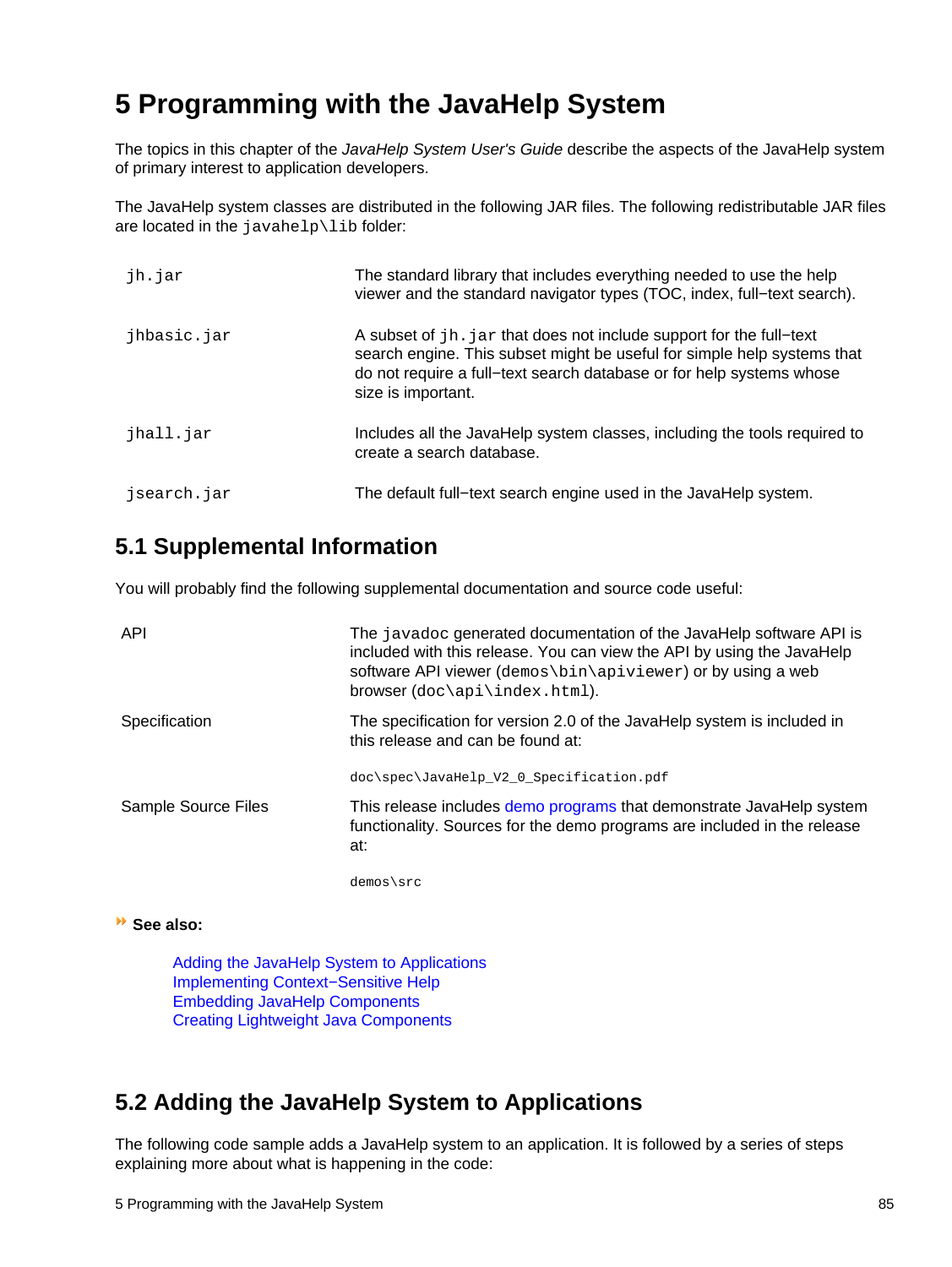```
import javax.help.*;
// Find the HelpSet file and create the HelpSet object:
   String helpHS = "myHelpSet.hs";
   ClassLoader cl = ApiDemo.class.getClassLoader();
    try {
      URL hsURL = HelpSet.findHelpSet(cl, helpHS);
      hs = new HelpSet(null, hsURL);
    } catch (Exception ee) {
       // Say what the exception really is
       System.out.println( "HelpSet " + ee.getMessage());
       System.out.println("HelpSet "+ helpHS +" not found")
      return;
    }
// Create a HelpBroker object:
   hb = hs.createHelpBroker();
// Create a "Help" menu item to trigger the help viewer:
   JMenu help = new JMenu("Help");
   menuBar.add(help);
   menu_help = new JMenuItem("Launch Help");
   menu_help.addActionListener(new CSH.DisplayHelpFromSource( hb ));
```
#### **The folllowing steps explain more about the preceding code sample:**

#### 1. Import the JavaHelp system classes:

import javax.help.\*;

- 51 Be sure to add one of the JavaHelp system libraries (for example, jh. jar) to your application's CLASSPATH.
- 2. Find the helpset file and create the helpset object:

```
String helpHS = "myHelpSet.hs";
ClassLoader cl = ApiDemo.class.getClassLoader();
try {
    URL hsURL = HelpSet.findHelpSet(cl, helpHS);
    hs = new HelpSet(null, hsURL);
} catch (Exception ee) {
     System.out.println( "HelpSet " + ee.getMessage());
     System.out.println("HelpSet "+ helpHS +" not found")
    return;
}
```
۹. In this code sample, findHelpSet() takes a ClassLoader object as its first parameter. If you add your helpset's directory to the CLASSPATH, findHelpSet() will find it because it calls ClassLoader.getResource(), which searches the directories in the CLASSPATH for the helpset file. If getResource() finds a . jar file under a directory, it opens the . jar file and searches in it for the helpset file.

For more information on setting the class path, see [http://java.sun.com/j2se/1.4.2/docs/tooldocs/solaris/classpath.html.](http://java.sun.com/j2se/1.4.2/docs/tooldocs/solaris/classpath.html)

3. Create a HelpBroker object:

```
hb = hs.createHelpBroker();
4. Create a "Help" menu item to trigger the help viewer:
```

```
JMenu help = new JMenu("Help");
menuBar.add(help);
menu_help = new JMenuItem(("Launch Help");
menu help.addActionListener(new CSH.DisplayHelpFromSource( hb ));
```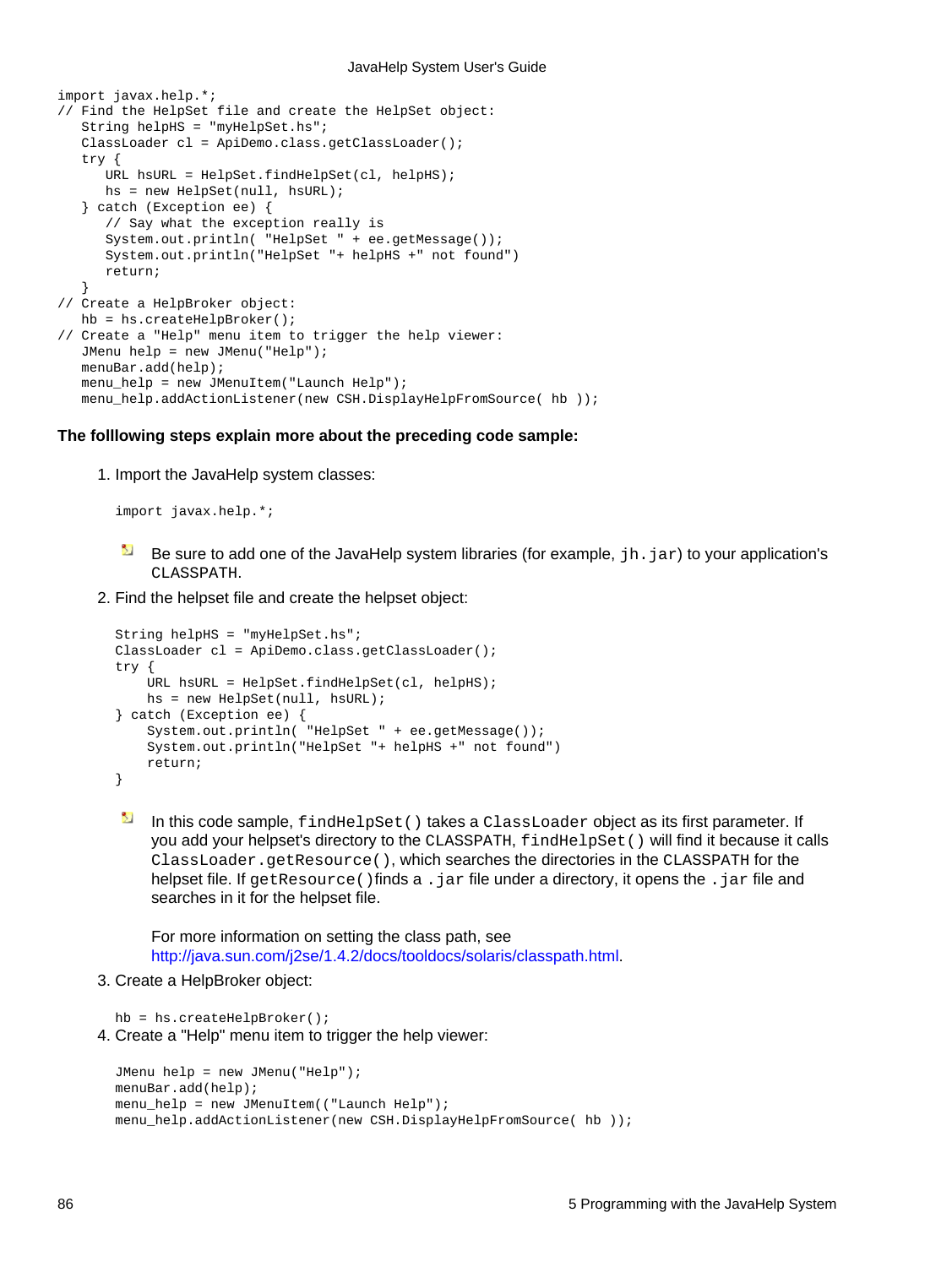### **5.2.1 Helpset**

The first thing your application does is read the helpset file specified by the application. The helpset file defines the *helpset* for that application. A helpset is the set of data that constitutes your help system. The helpset file includes the following information:

| Map file         | The map file is used to associate topic IDs with the URL or path name of<br>HTML topic files.                                                                                                                                                                      |
|------------------|--------------------------------------------------------------------------------------------------------------------------------------------------------------------------------------------------------------------------------------------------------------------|
| View information | Information that describes the navigators being used in the helpset. The<br>standard navigators are: table of contents, index, and full-text search.<br>Information about custom navigators is included here as well.                                              |
| Helpset title    | The title of the helpset as defined in the helpset file's $\lt$ title> tag.                                                                                                                                                                                        |
| Home ID          | The name of the (default) ID that is displayed when the help viewer is<br>called without specifying an ID.                                                                                                                                                         |
| Sub-helpsets     | This optional section can be used to statically include other helpsets by<br>using the tag. The helpsets indicated by this tag are merged automatically<br>into the helpset that contains the tag. More details about merging can be<br>found in Merging Helpsets. |

For more information about the helpset file, see [Helpset File](#page-47-0).

### **5.2.2 HelpBroker**

The HelpBroker is an agent that negotiates and manages the display of help content for your application. The HelpBroker also provides "convenience" methods that you can use to implement context−sensitive help. See [Implementing Context−Sensitive Help](#page-95-0) for details.

You can implement a help system without using the HelpBroker. However, without the HelpBroker you have to write code to directly manage the HelpViewer and JHelp objects, navigators, and context−sensitive help functionality (F1 key on dialogs, help button activation, and on item help button/menu activation).

For a list and description of the HelpBroker methods, see the API at: doc\api\javax\help\HelpBroker.html.

**See also:**

[Programming with the JavaHelp System](#page-89-0) [Implementing Context−Sensitive Help](#page-92-0) [Embedding JavaHelp Components](#page-105-1)

## <span id="page-92-0"></span>**5.3 Implementing Context−Sensitive Help**

The JavaHelp system provides classes and methods that help you implemen[t context−sensitive help](#page-92-0) in your applications. The following sections:

- Summarize the context−sensitive help system
- Describe the basic elements of the system
- Describe how to implement context−sensitive help
- Describe the APIs that support dynamic ID assignment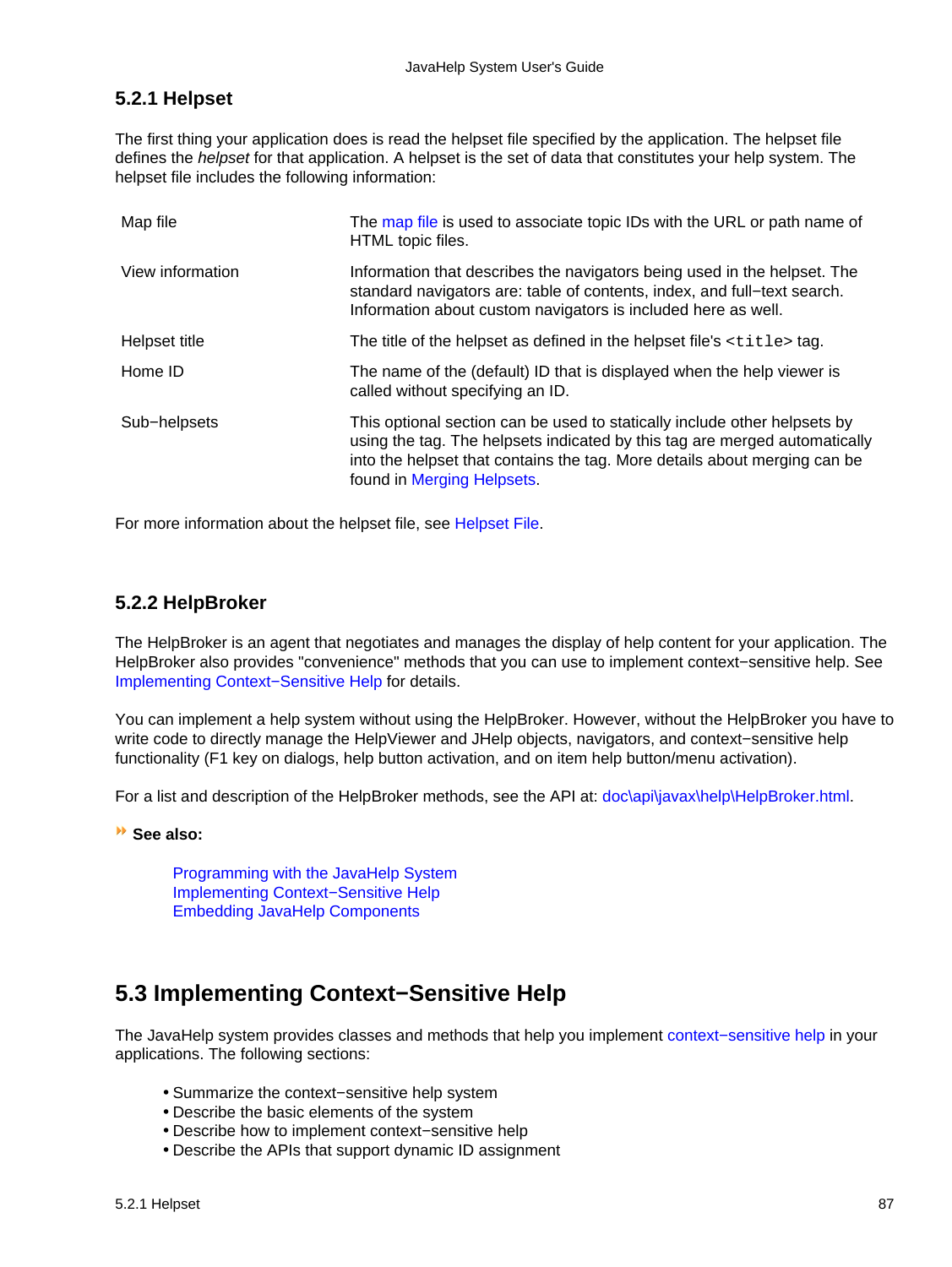### **5.3.1 Summary**

The following table summarizes the context−sensitive help system.

| <b>CSH Type</b>                        | <b>Activation Mechanism</b>                                                                           | <b>Object for Which Help</b><br><b>Is Provided</b> | <b>Implementation Steps</b>                                                                                                                                                                                                    |
|----------------------------------------|-------------------------------------------------------------------------------------------------------|----------------------------------------------------|--------------------------------------------------------------------------------------------------------------------------------------------------------------------------------------------------------------------------------|
| Window-Level                           | Press F1 (or Help) key.                                                                               | Window with focus                                  | • Set helpIDs for components<br>• Capture F1 key press<br>• Get window that has focus<br>• Get helpID for window<br>• Display help (optionally in a specific<br><i>presentation</i> )                                          |
| Field-Level                            | 1. Activate<br>field-level<br>help.<br>2. Navigate with<br>mouse or<br>keyboard.<br>3. Select object. | Selected object                                    | • Set helpIDs for components<br>• Activate field-level help (button or menu item)<br>• Track context-sensitive events<br>• Get helpID for selected object<br>• Display help (optionally in a specific<br><i>presentation</i> ) |
| <b>Help Button</b><br><b>Menu</b> Item | Click button or choose<br>menu item.                                                                  | Topic associated with<br>button or menu item       | • Create button or menu object<br>• Set helpID on object<br>• Get helpID on object<br>• Display help                                                                                                                           |
| <b>System Initiated</b>                | Internal, varies.                                                                                     | Internal, varies                                   | • Display help (optionally in a specific<br><i>presentation</i> )                                                                                                                                                              |

### **5.3.2 Basic Elements**

This section describes the low−level elements used in implementing context−sensitive help.

 $\mathbf{L}$ If you use the "convenience" methods in the [HelpBroker](#page-95-0) object to implement context−sensitive help, these low−level elements are managed for you.

The basic steps for implementing context−sensitive help are:

- 1. Set and get Component help properties for GUI objects
- 2. Track context−sensitive events

### **5.3.2.1 Setting and Getting Component Help Properties**

To provide context−sensitive help for GUI Components and menu items, you must associate a help ID with that Component or menu item. To make that association, you set the helpID property and (if you use multiple helpsets) the HelpSet for the Component or MenuItem The JavaHelp system CSH class provides the following convenient methods for setting and getting the helpID for Components and MenuItems:

#### **5.3.2.2 setHelpIDString Component**

public static void setHelpIDString(Component comp, String helpID);

Sets the helpID for a component.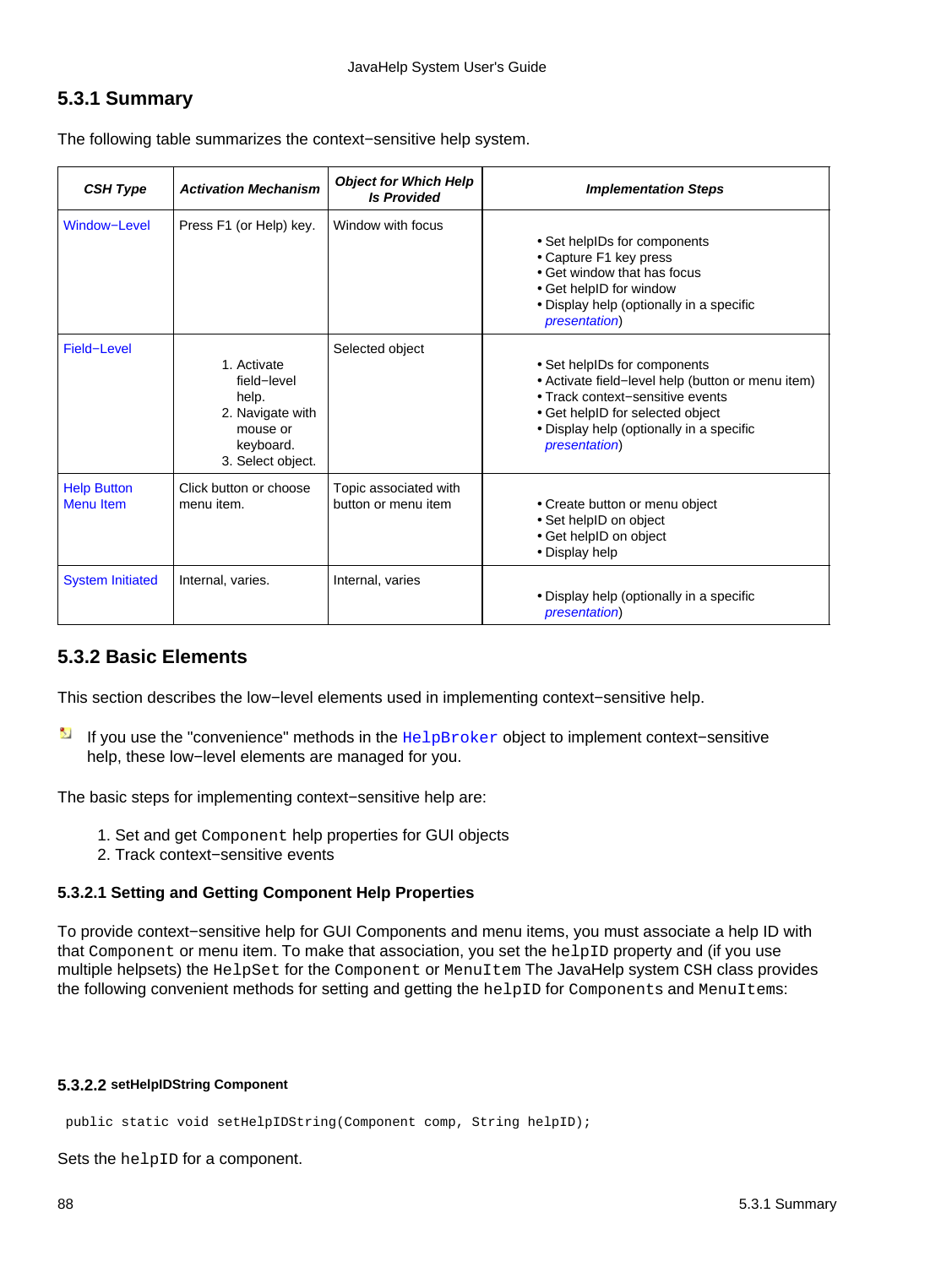### **5.3.2.3 getHelpIDString Component**

public static String getHelpIDString(Component comp);

Returns the helpID for a component.

#### **5.3.2.4 setHelpSet Component**

public static void setHelpSet(Component comp, HelpSet hs);

Sets the HelpSet for a component.

#### **5.3.2.5 getHelpSet Component**

public static HelpSet getHelpSet(Component comp);

Returns the HelpSet of a component.

#### **5.3.2.6 setHelpIDString MenuItem**

 public static void setHelpIDString(MenuItem comp, String helpID);

Sets the helpID for a menu item.

#### **5.3.2.7 getHelpIDString MenuItem**

public static String getHelpIDString(MenuItem comp);

Returns the helpID for a menu item.

#### **5.3.2.8 setHelpSet MenuItem**

public static void setHelpSet(MenuItem comp, HelpSet hs);

Sets the helpset for a menu item.

#### **5.3.2.9 getHelpSet MenuItem**

public static HelpSet getHelpSet(MenuItem comp);

Returns the helpset of a menu item.

#### **5.3.2.10 Tracking Context−Sensitive Events**

The context–sensitive help class provides the CSH.trackCSEvents method, which you can use to easily track context−sensitive events. This method traps all non−navigational events until an object is selected. It returns the selected object. Following is the declaration for the method:

public static Component CSH.trackCSEvents()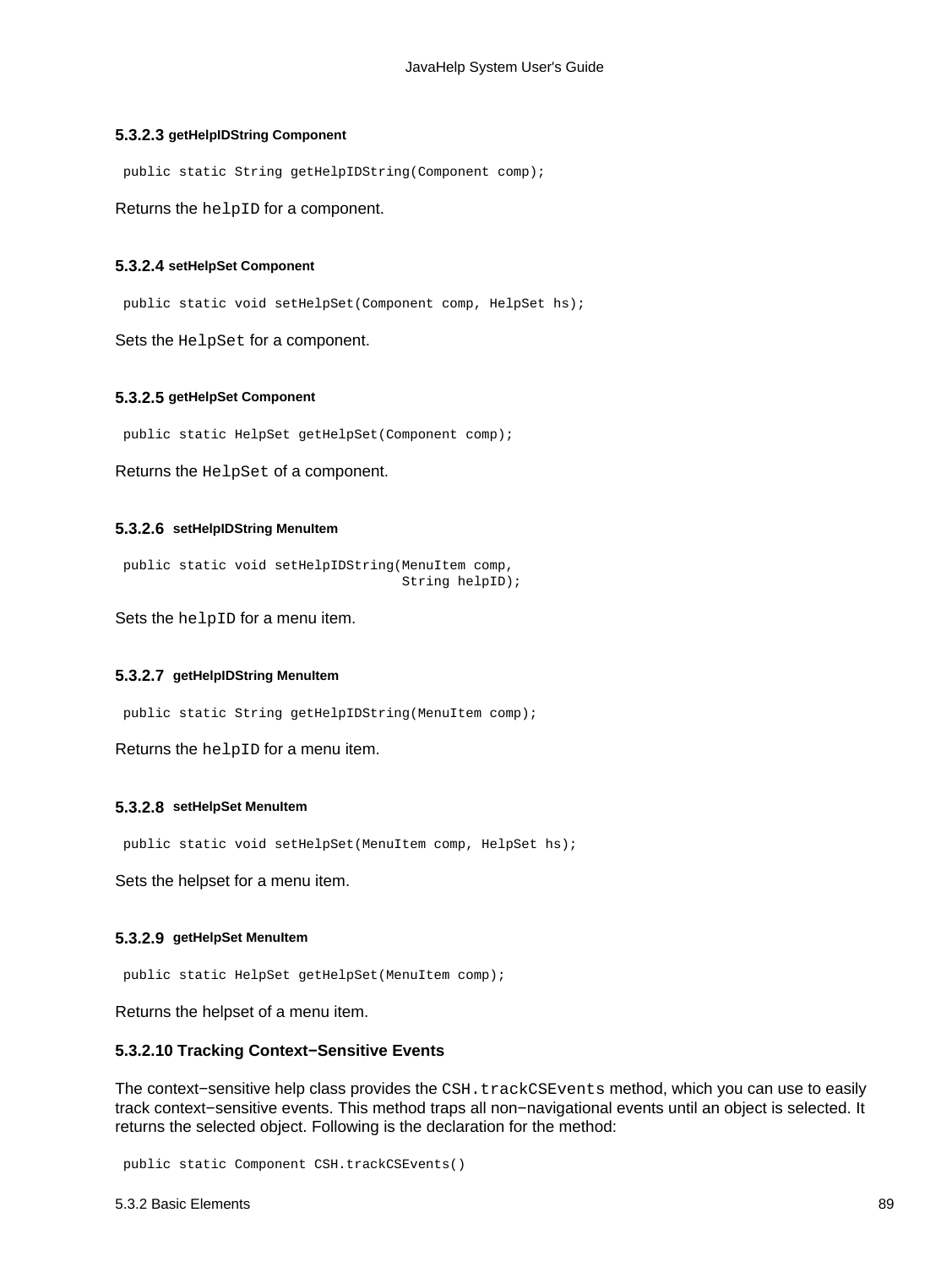### **5.3.3 Implementing Context−Sensitive Help**

<span id="page-95-0"></span>The sections that follow describe how to use the JavaHelp system to implement various forms of context−sensitive help.

### **5.3.3.1 The HelpBroker**

The JavaHelp system defines a HelpBroker interface that provides convenience methods that greatly simplify the job of implementing context−sensitive help. HelpBroker methods hide much of the underlying implementation details. In exchange, using the HelpBroker limits the flexibility of your implementation. For example, if you use the DefaultHelpBroker, you must display help information in the standard help viewer.

- 3. J You can implement context–sensitive help without using the HelpBroker, or you can use the HelpBroker for some tasks and not for others. For example, if your implementation requires something not provided in the HelpBroker, such as displaying context–sensitive help in a different viewer, you must use the basic classes (CSH, JHelp) directly. For information about those classes, use the JavaHelp system apiviewer command.
- <span id="page-95-1"></span> $\mathbb{S}$  With some of these methods, you can specify the *presentation type*, the type of window in which the help topics is displayed. The examples show generic names for popup windows and secondary windows that will always work. However, it is possible that specific [presentation definitions](#page-51-0) have been provided in the helpset file by the help author. Since the help author can define attributes of presentations, including their size, their position, and the number and type of panes, if presentations are defined in the helpset file, you might want to use their names in help calls.

A HelpBroker's convenience methods enable:

- Window−level help for a dialog box
- Help buttons for dialog boxes
- Buttons and menu items that activate field−level help

The following illustration shows how the HelpBroker and its context−sensitive methods (hb.\*) are used with other JavaHelp system components:



### <span id="page-95-2"></span>**5.3.3.2 HelpBroker Context−Sensitive Methods**

A HelpBroker provides the following context−sensitive methods: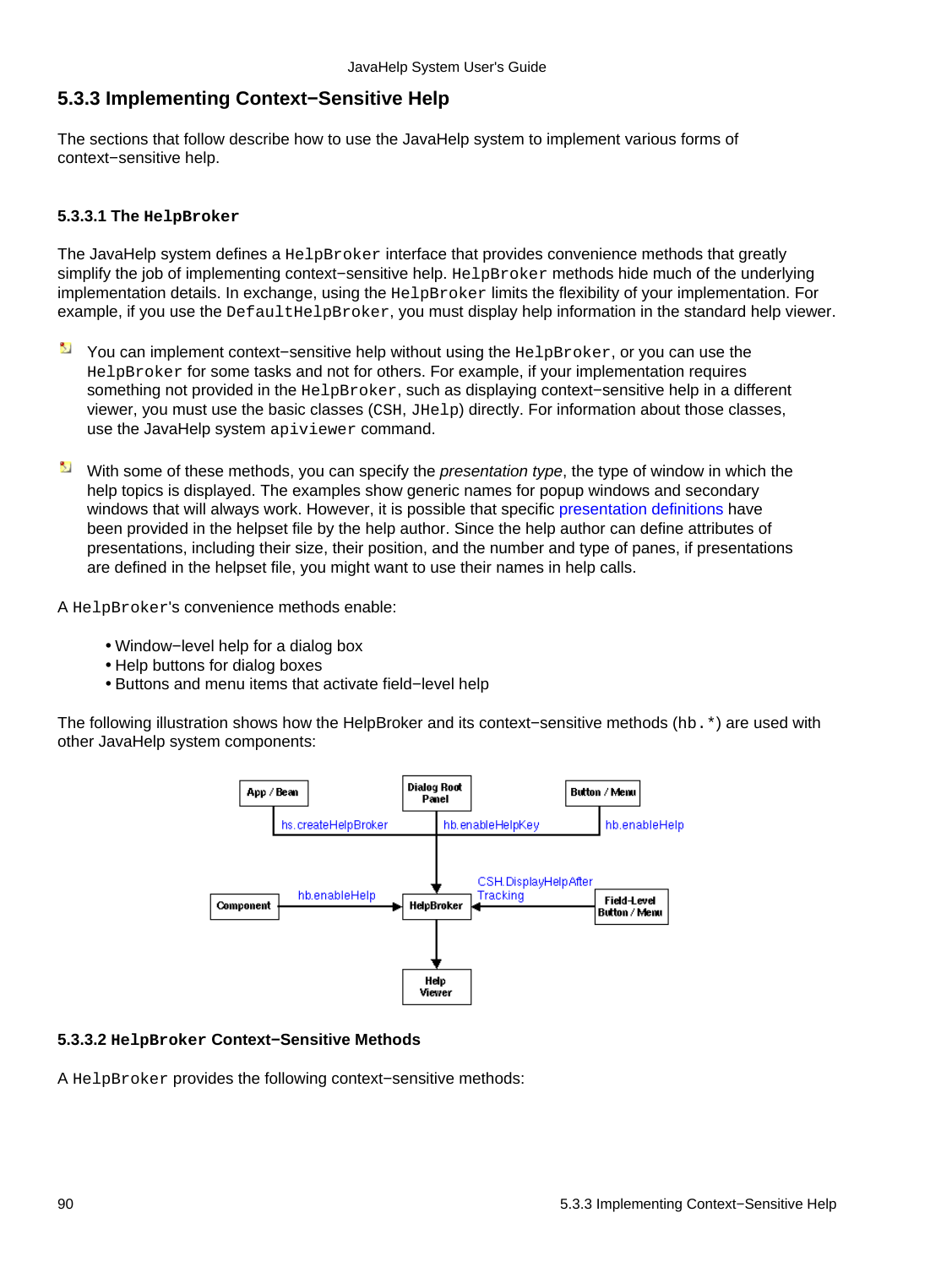#### **5.3.3.3 setHelpSet**

```
 public void setHelpSet(HelpSet hs);
```
Sets the HelpSet for the current HelpBroker (there can be only one HelpSet per HelpBroker). If you use this method to change helpsets, the displays in the corresponding  $JHe1p$  component and JHelpNavigator are changed.

### **5.3.3.4 getHelpSet**

```
 public HelpSet getHelpSet();
```
Gets the current HelpSet for the HelpBroker.

### **5.3.3.5 setCurrentID**

public void setCurrentID(Map.ID id) throws BadIDException;

Sets the current ID that is to be displayed in the help viewer. If hs is null, the HelpBroker's current HelpSet is used. If hs is different from the current HelpSet (and not contained in the current HelpSet), the setHelpSet method is executed.

### **5.3.3.6 setCurrentURL**

public void setCurrentURL(URL url, HelpSet hs) throws BadIDException;

Displays the specified URL in the help viewer. If hs is null, the HelpBroker's current HelpSet is used. If hs is different from the current HelpSet (and not contained in the current HelpSet), the setHelpSet method is executed.

### **5.3.3.7 enableHelpKey**

```
public void enableHelpKey(Component comp, String id, HelpSet hs, 
                           String presentationType, String presentationName);
```
Enables the Help key on a Component (the F1 key on Windows machines). This method works best when the component is the rootPane of a JFrame in Swing–based applications, or a java.awt.Window (or subclass thereof) in AWT−based applications. This method sets the default helpID and HelpSet for the Component and registers keyboard actions to trap the "Help" keypress. If the object with the current focus has a helpID, the helpID is displayed when the Help key is pressed; otherwise, the default helpID is displayed. You can optionally specify the type of help window in which a help topic is displayed.

For example, the following code specifies that the help presentation is a secondary window named mainSW:

```
 JTextArea newText = new JTextArea();
hb.enableHelp(newText, "debug.overview", hs);
 . . .
 rootpane = frame.getRootPane();
 mainHelpBroker.enableHelpKey(rootpane,
                                "top",
                                null,
                                "javax.help.SecondaryWindow",
                                "mainSW");
```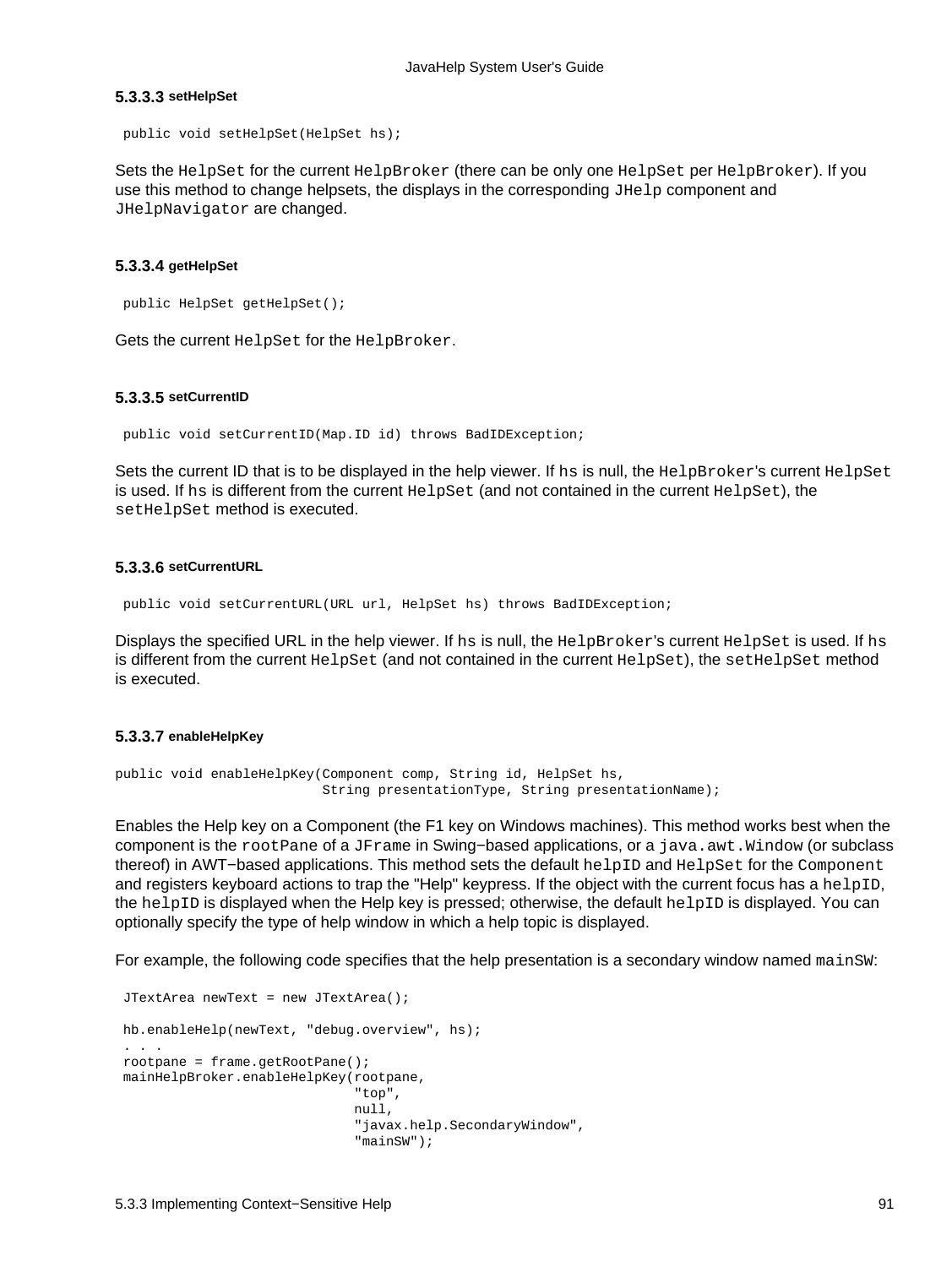### **5.3.3.8 enableHelp Component**

public void enableHelp(Component comp, String id, HelpSet hs);

Enables help activation for a help component (for example, a Help button). This method:

- Registers the helpID and HelpSet on comp
- Sets the HelpBroker's HelpActionListener on comp

### **5.3.3.9 enableHelp MenuItem**

public void enableHelp(MenuItem comp, String id, HelpSet hs)

Enables help activation for a MenuItem. This method:

- Registers the helpID and HelpSet on comp
- Sets the HelpBroker's HelpActionListener on comp

### **5.3.3.10 enableHelpOnButton Component**

```
 public void enableHelpOnButton(
                Component comp, String id, HelpSet hs,
                String presentationType,
                String presentationName);
```
Enables help for a Component. This method sets the helpID and HelpSet for the Component and adds an actionListener. When an action is performed it displays the Component's helpID and HelpSet in the default viewer. If the Component is not a javax.swing.AbstractButton or a java.awt.Button, an IllegalArgumentException is thrown. You can optionally specify the type of help window in which a help topic is displayed.

For example, the following code specifies that the help presentation is a secondary window named mainSW:

```
 JButton helpButton = new JButton("Help",
                                    "javax.help.SecondaryWindow",
                                    "mainSW");
 mainHelpBroker.enableHelpOnButton(helpButton,
                                     "browse.strings",
                                    null,
                                     "javax.help.SecondaryWindow",
                                     "mainSW");
```
### **5.3.3.11 enableHelpOnButton MenuItem**

```
 public void enableHelpOnButton(MenuItem comp, String id, HelpSet hs,
                                 String presentationType, 
                                 String presentationName);
```
Enables help for a MenuItem. This method sets the helpID and HelpSet for the Component and adds an actionListener. When an action is performed it displays the helpID and HelpSet in the default viewer. You can optionally specify the type of help window in which a help topic is displayed.

### <span id="page-97-0"></span>**5.3.3.12 CSH Inner Classes**

The CSH class contains three inner classes that provide support for context−sensitive help.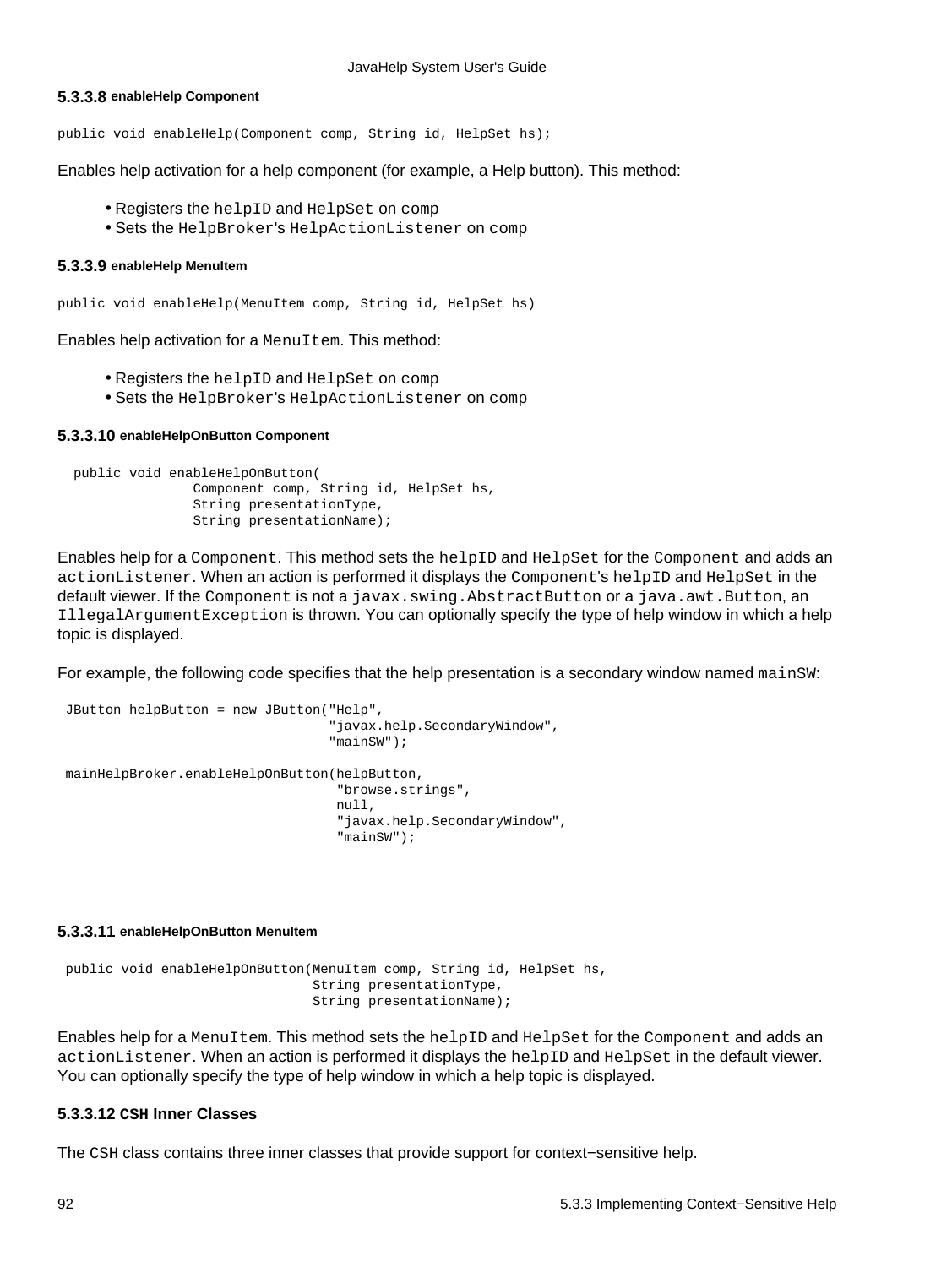#### **5.3.3.13 CSH.DisplayHelpAfterTracking**

```
 CSH.DisplayHelpAfterTracking(HelpSet hs,
                              String presentationType,
                              String presentationName)
```
This class defines an ActionListener that displays help for a selected object after tracking context−sensitive events. Its constructor takes a HelpBroker object. You can optionally specify the type of help window in which the help topic is displayed. For example, you could display help for a toolbar button in a popup window as follows:

```
 JToolBar toolbar=new JToolBar();
 . . .
 helpbutton= addButton(toolbar, "images/help.gif", "help");
 helpbutton.addActionListener(
   new CSH.DisplayHelpAfterTracking (mainHS,
                                      "javax.help.Popup",
                                      null));
```
#### **5.3.3.14 CSH.DisplayHelpFromFocus**

```
 CSH.DisplayHelpFromFocus(HelpSet hs,
                          String presentationType,
                          String presentationName)
```
An ActionListener that displays the help of the object that currently has focus. This method is used to enable a HelpKey action listening for components other than the RootPane or window. This listener determines if the object with the current focus has a  $\text{helpID}$ , and if it does the helpID is displayed. If the object does not have a helpID, the helpID on the action's source is displayed (if one exists). You can optionally specify the type of help window in which the help topic is displayed.

#### **5.3.3.15 CSH.DisplayHelpFromSource**

```
 CSH.DisplayHelpFromSource(HelpSet hs,
                            String presentationType,
                            String presentationName)
```
An actionListener that gets the  $he1pID$  for the action source and displays the helpID in the help viewer. Its constructor takes a HelpBroker object. You can optionally specify the type of help window in which the help topic is displayed.

### <span id="page-98-0"></span>**5.3.3.16 Window−Level Help**

**:**

Start you[r window−level help](#page-98-0) implementation by setting the helpID and (if you use multiple helpsets) the HelpSet for each component for which you want help. If you do not set help for a given component, CSH.getHelpID() recursively searches through the component's ancestors until it finds the first ancestor with a helpID, or until it reaches the last ancestor. For example:

```
JTextArea newText = new JTextArea();
hb.enableHelp(newText, "debug.overview", hs);
           :
```
 $\mathbb{Z}$  After you set the helpID and helpset for all components, use the HelpBroker enableHelpKey() method to enable the F1 key for the frame's RootPane. The  $hb.getHelpKeyActionListener()$ method enables the F1 key on ActionListener objects other than root panes. For example, the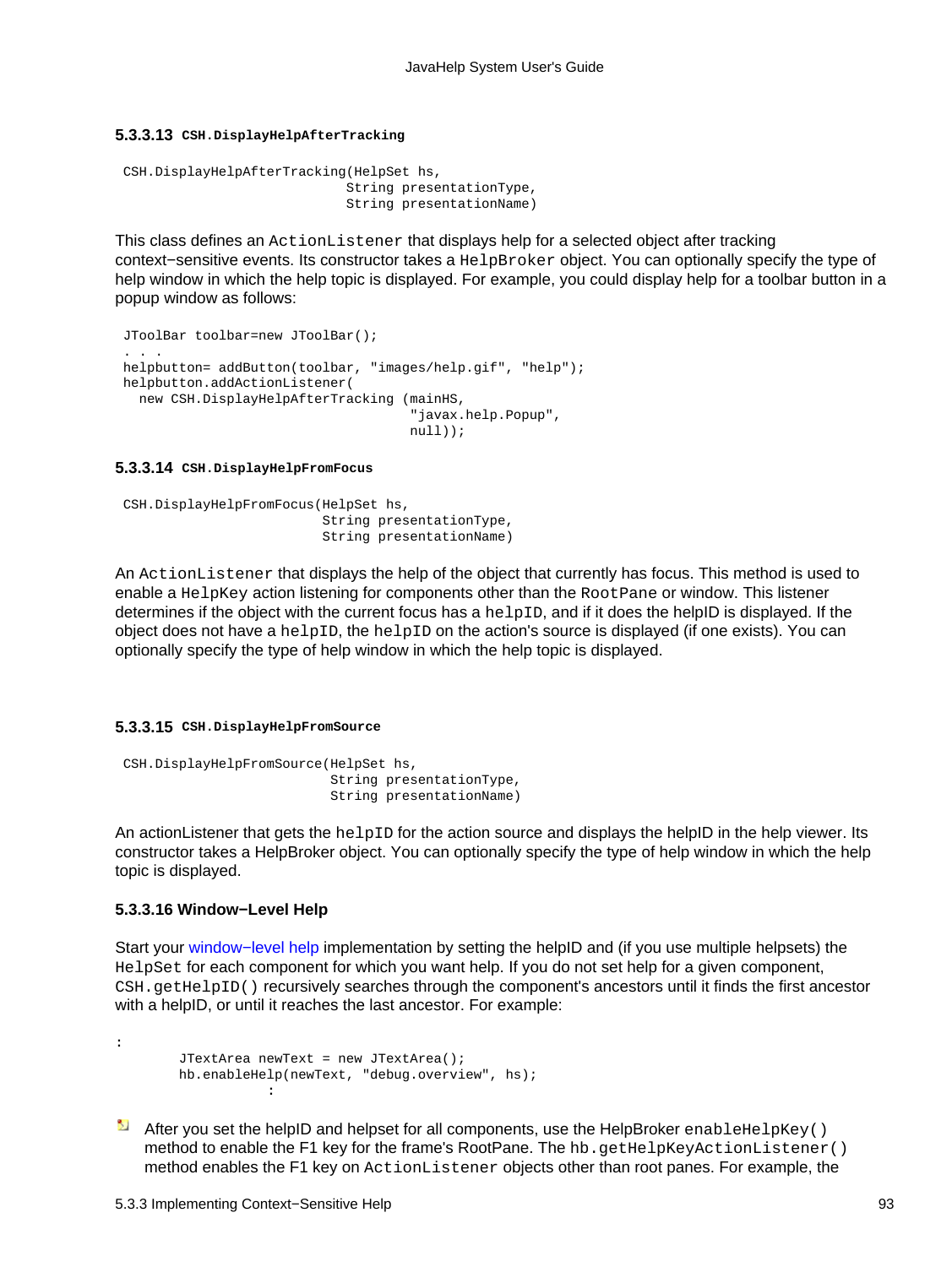following code displays the help in the default viewer:

```
 rootpane = frame.getRootPane();
 mainHelpBroker.enableHelpKey(rootpane, "top", null);
                :
```
If you want to display help in a popup window, substitute the following line of code:

```
 mainHelpBroker.enableHelpKey(rootpane, "top", null,
                               "javax.help.Popup", null);
```
If you want to display help in a secondary window named mainSW, substitute the following line of code:

```
 mainHelpBroker.enableHelpKey(rootpane, "top", null,
                               "javax.help.SecondaryWindow",
                               "mainSW");
```
### <span id="page-99-0"></span>**5.3.3.17 Field−Level Help**

**:**

Start you[r field−level help](#page-99-0) implementation by setting the helpID and (if you use multiple helpsets) helpset for each component for which you want help. If you do not set help for a given component, CSH.getHelpID() recursively searches through the component's ancestors until it finds the first ancestor with a helpID, or until it reaches the last ancestor.

After you set the helpID and helpset for all components, create a field−level help button or menu item. Set an ActionListener on the button or menu item with a HelpBroker object using getOnItemActionActionListener. For example:

```
JToolBar toolbar=new JToolBar();
CSH.setHelpID(toolbar,"toolbar.main");
              :
helpbutton= addButton(toolbar, "images/help.gif", "help");
helpbutton.addActionListener(
        new CSH.DisplayHelpAfterTracking(mainHelpBroker));
```
The following invocation would display the field−level help in a popup window:

```
JToolBar toolbar=new JToolBar();
CSH.setHelpID(toolbar,"toolbar.main");
               :
helpbutton= addButton(toolbar, "images/help.gif", "help");
helpbutton.addActionListener(
        new CSH.DisplayHelpAfterTracking(mainHelpBroker,
                                          "javax.help.Popup",
                                          null));
```
The following invocation would display the field−level help in a secondary window:

```
JToolBar toolbar=new JToolBar();
CSH.setHelpID(toolbar,"toolbar.main");
               :
helpbutton= addButton(toolbar, "images/help.gif", "help");
helpbutton.addActionListener(
        new CSH.DisplayHelpAfterTracking(mainHelpBroker,
                                           "javax.help.SecondaryWindow",
                                           "mainSW"));
```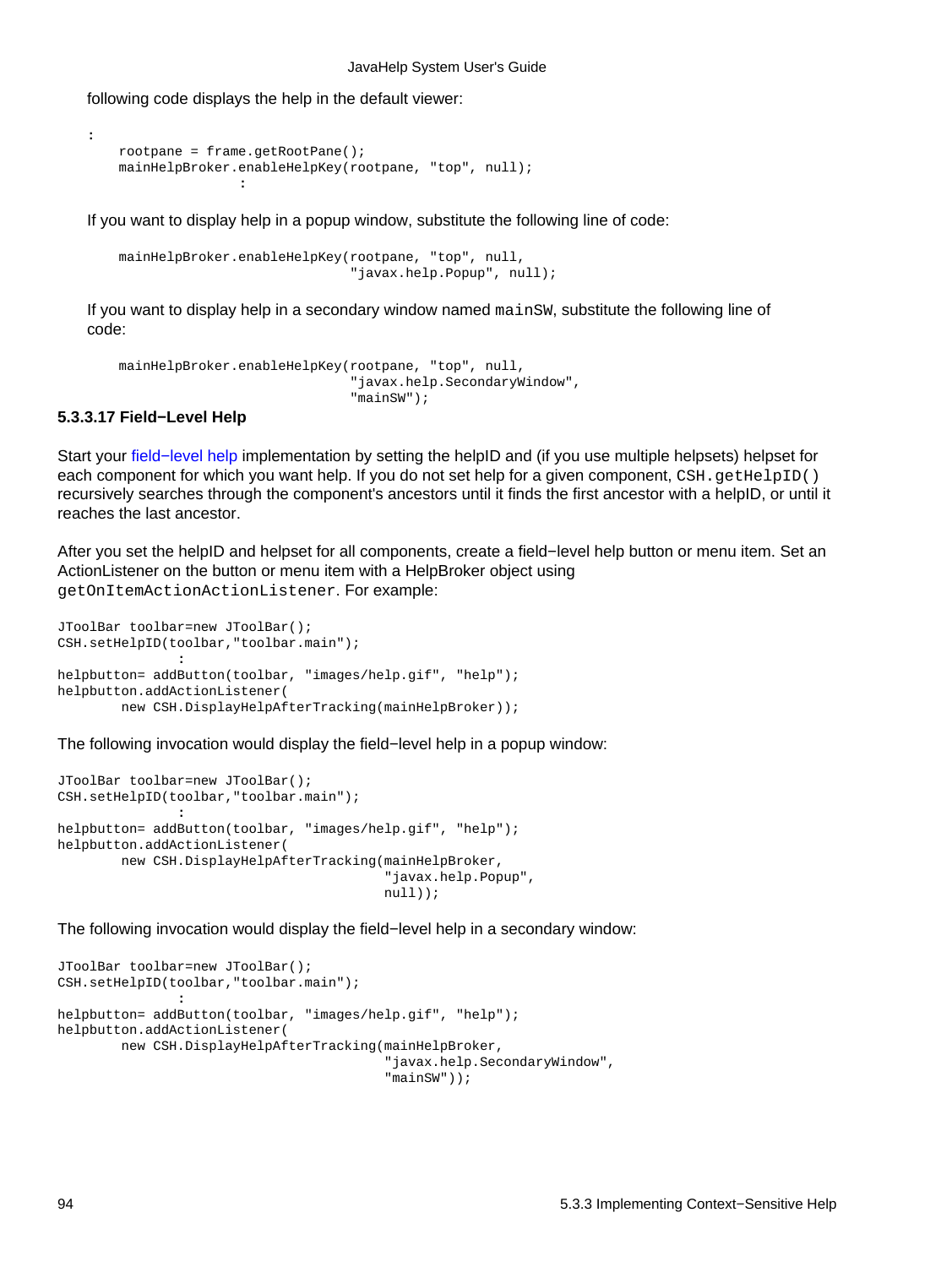### **5.3.3.18 Help Menu and Help Button Help**

To implement [Help menu](#page-68-0) o[r Help button](#page-69-1) help:

- 1. Create a menu item or button.
- 2. Set the helpID and (if you use multiple helpsets) the helpset on the object.
- 3. Enable help on the object with the HelpBroker.

The CSH class provides the CSH. DisplayHelpFromSource class to enable help on objects with types other than AbstractButton, Button, or MenuItem. For example:

```
JButton helpButton = new JButton("Help");
mainHelpBroker.enableHelpOnButton(helpButton, "browse.strings", null);
```
**M** HelpBroker.enableHelpOnButton uses CSH.DisplayHelpFromSource and also sets the appropriate ID on the Button and the ActionListener on the Button. If this example used CSH.DisplayHelpFromSource instead, it would have to set the ID and ActionListener explicitly. Using HelpBroker in this example simplifies the code.

### <span id="page-100-0"></span>**5.3.3.19 System Initiated Help**

All the other help activations discussed in this section result from the user's clicking a button, pressing a key, or selecting an item in the navigator or content viewer. With system initiated help, the action is not initiated by the user, but rather by the application, which recognizes that the user is need of help and automatically calls the help system. For example, the user might have repeatedly tried an operation that failed every time or canceled a task midway through an operation.

Although system initiated help is rarely implemented with the help viewer, it is simple to do so. When help is presented internally within an application, pass a valid helpID to a HelpBroker object. For example:

```
Example 2008 Provided a series of the series of the series of the series of the series of the series of the series
             try {
                   mainHelpBroker.setCurrentID(helpID);
             } catch (Exception ee) {
                   System.err.println("trouble with visiting id; "+ee);
             }
                              :
```
If you wanted the help to display in a popup window, you could use the following code instead:

```
:
         try {
             Popup popup = (Popup)Popup.getPresentation(mainHS,null);
              popup.setInvoker (component);
              popup.setCurrentID (helpID);
              popup.setDisplayed(true);
         } catch (Exception ee) {
             System.err.println("trouble with visiting id; "+ee);
         }
                    :
```
If you wanted the help to display in a secondary window, you could use the following code:

```
:
         try { 
            mainHelpBroker.showID(helpID,
                                    "javax.help.SecondaryWindow",
                                    "main");
         } catch (Exception ee) { 
          System.err.println("trouble with visiting id; "+ee); }
```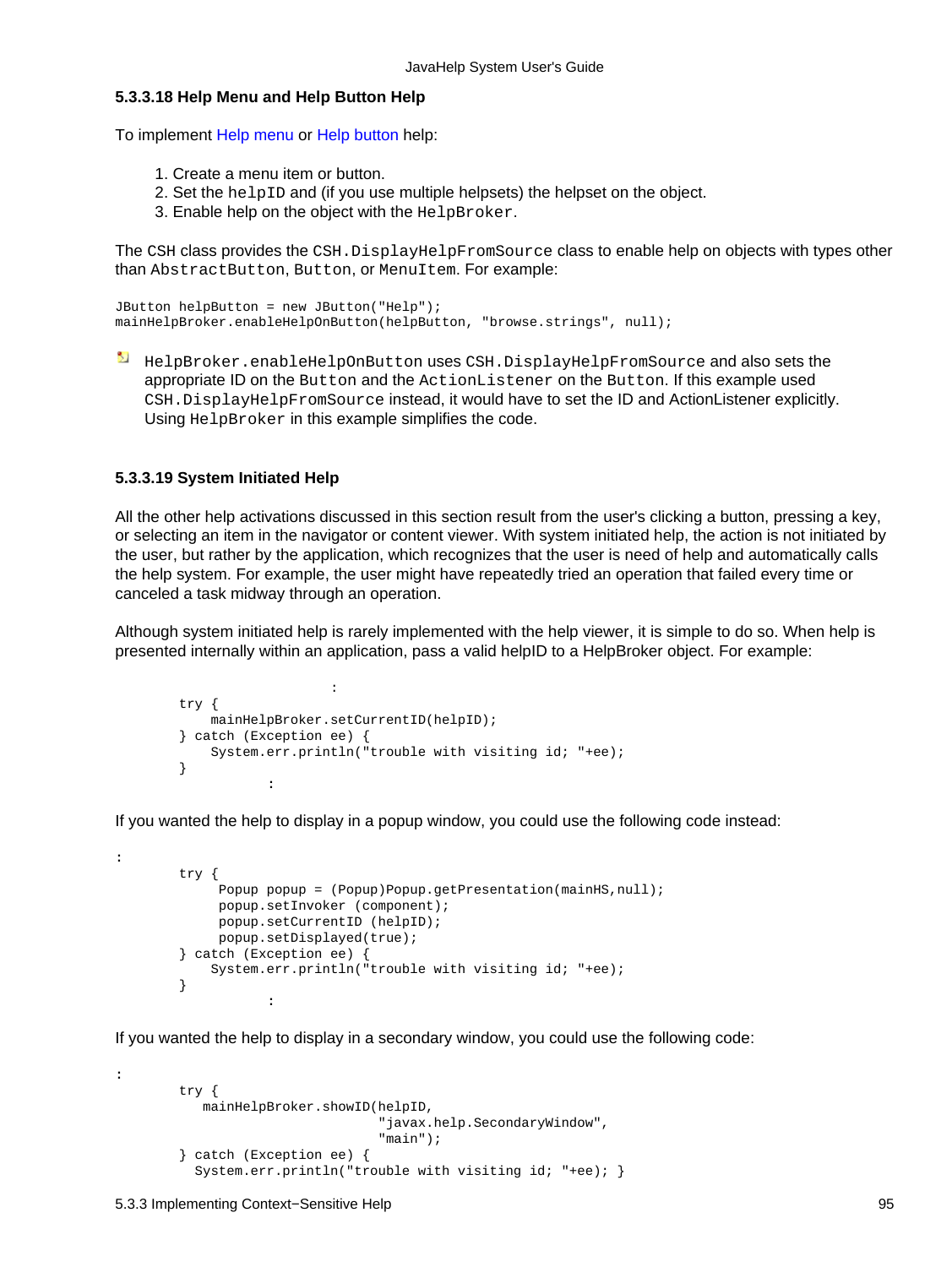### **5.3.3.20 Sample Code**

**:**

}

**:**

The following example shows the code required for the different types of context−sensitive help using a default helpset:

```
 try {
          ClassLoader cl = ApiDemo.class.getClassLoader();
         URL url = HelpSet.findHelpSet(cl, helpsetName);
          mainHS = new HelpSet(cl, url);
      } catch (Exception ee) {
          System.out.println ("Help Set "+helpsetName+" not found");
          return;
      } catch (ExceptionInInitializerError ex) {
          System.err.println("initialization error:");
          ex.getException().printStackTrace();
      }
    mainHB = mainHS.createHelpBroker();
                        :
      // Enable window−level help on RootPane
      rootpane = frame.getRootPane();
    mainHB.enableHelpKey(rootpane, "top", null);
                        :
      // Enable field−level help on various components
      JToolBar toolbar=new JToolBar();
      CSH.setHelpIDString(toolbar,"toolbar.main");
                       :
      //Enable Menu/Button help on Help menu item
     helpbutton= addButton(toolbar, "images/help.gif", "help");
     mainHelpBroker.enableHelpButton(helpbutton, "browser.strings", null);
      sourceIFrame = new JInternalFrame("Source", true, true, true, true);
      CSH.setHelpIDString(sourceIFrame, "edit.editsource");
      JTextArea newtext=new JTextArea();
      CSH.setHelpIDString(newtext, "build.build");
     newtext = new JTextArea();
     CSH.setHelpIDString(newtext, "debug.overview");
      newtext = new JTextArea();
      CSH.setHelpIDString(newtext, "browse.strings");
                        :
      // System Level help somewhere within the code
      try {
          mainHelpBroker.setCurrentID(helpID);
      } catch (Exception ee) {
         System.err.println("trouble with visiting id; "+ee);
      }
                         :
```
### **5.3.4 Dynamic Map ID Assignment**

For certain objects, such as a  $JTable$ , having a single map ID per object is not sufficient. A technique is needed to determine programmatically the map ID based on cursor position, selection, or some other mechanism inherent to the object. For example a Canvas object might determine the map ID based on the object currently selected on the canvas or, alternatively, from the mouse cursor position.

The following APIs in the CSH class support dynamic ID assignment:

#### **Name Description**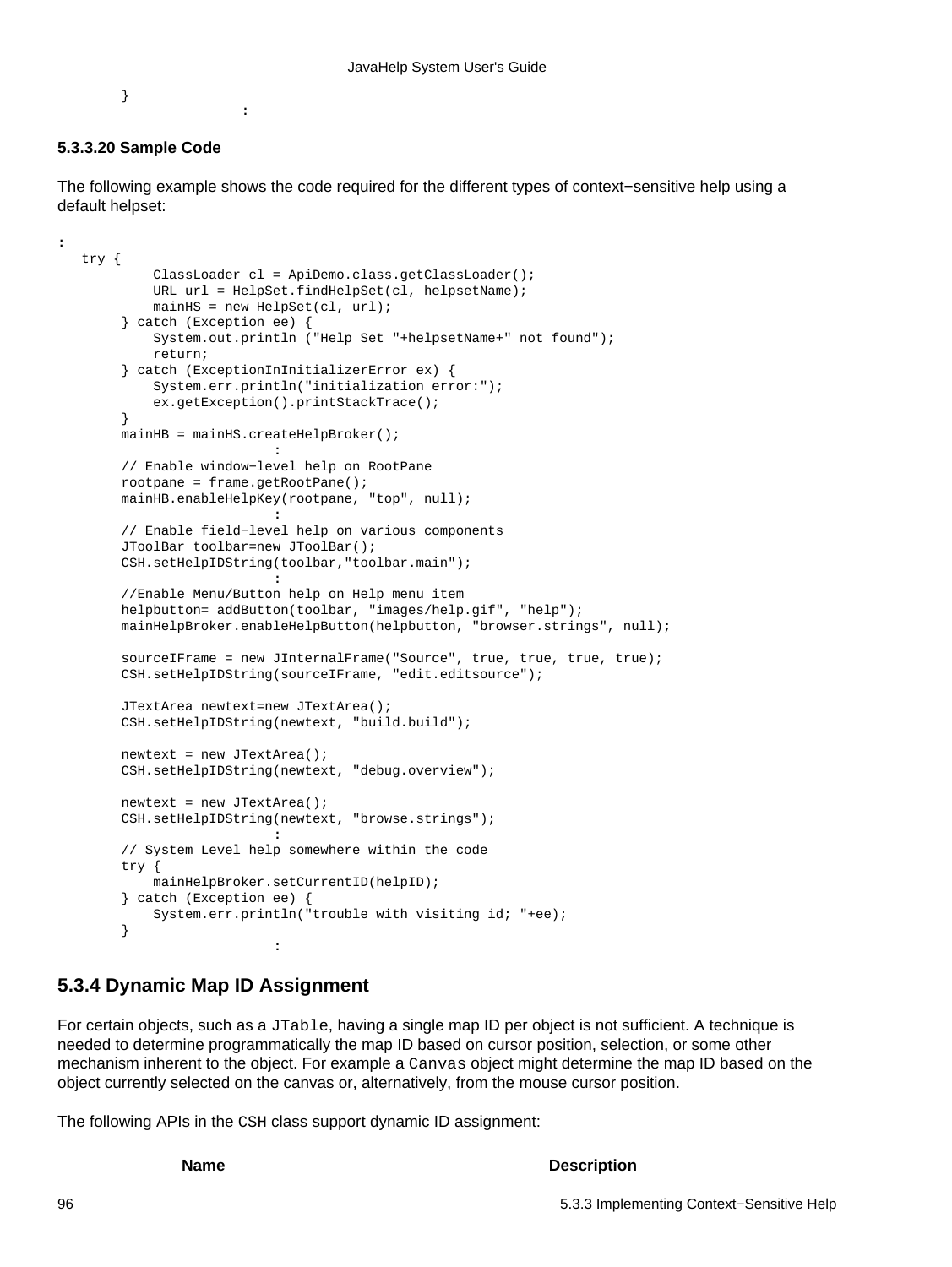|                                | JavaHelp System User's Guide                                                                                                      |
|--------------------------------|-----------------------------------------------------------------------------------------------------------------------------------|
| addManager(CSH.Manager)        | Registers the specified manager to handle dynamic<br>context-sensitive help.                                                      |
| addManager(index, CSH.Manager) | Registers the specified manager to handle dynamic<br>context-sensitive help at the specified position in the list of<br>managers. |
| qetManaqer(index)              | Returns the manager at the specified position in list of managers.                                                                |
| qetManaqerCount()              | Returns the number of managers registered.                                                                                        |
| qetManaqers()                  | Returns array of managers registered.                                                                                             |
| removeAllManagers()            | Remove all the dynamic context-sensitive help managers.                                                                           |
| removeManager(CSH.Manager)     | Remove the specified manager from the list of managers.                                                                           |
| removeManager(index)           | Remove the manager at the specified position in the list of<br>managers.                                                          |

Additionally the following interface has been defined in CSH. Manager:

| <b>Name</b>                       | <b>Description</b>                                                                |
|-----------------------------------|-----------------------------------------------------------------------------------|
| getHelpSet(Object, AWTEvent)      | Returns the String representing the mapID of the<br>object based on the AWTEvent. |
| getHelpIDString(Object, AWTEvent) | Returns the HelpSet of the object based on the<br>AWTEvent.                       |

Instances of CSH.Manager work as filters. CSH.getHelpIDString(comp) and CSH.getHelpSet(comp) must call each registered CSH.Manager's getHelpIDString or getHelpSet methods. If the CSH. Manager does not handle the component, it returns null. If no CSH. Manager provides a HelpSet or HelpIDString for the component, the CSH methods use the statically defined HelpSet and HelpIDString described in [Using Statically Defined Help IDs](#page-103-0). As with the statically defined HelpSet and HelpIDString, a failure in a request for a HelpSet and a HelpIDString is propagated to the component's parent.

### **5.3.4.1 Example: Dynamic Map ID Assignment**

The following example shows how to use a component with a dynamically assigned HelpSet or a dynamically generated HelpIDString:

```
 class MyCSHManager implements CSH.Manager {
      HelpSet hs;
      JEditorPane editor;
      MyCSHManager(JEditorPane editor, HelpSet hs) {
         this.editor = editor;
         this.hs = hs;
      }
      public HelpSet getHelpSet(Object comp) {
        if (comp == editor) \{ return hs;
 }
         return null;
      }
      public String getHelpIDString(Object comp) {
```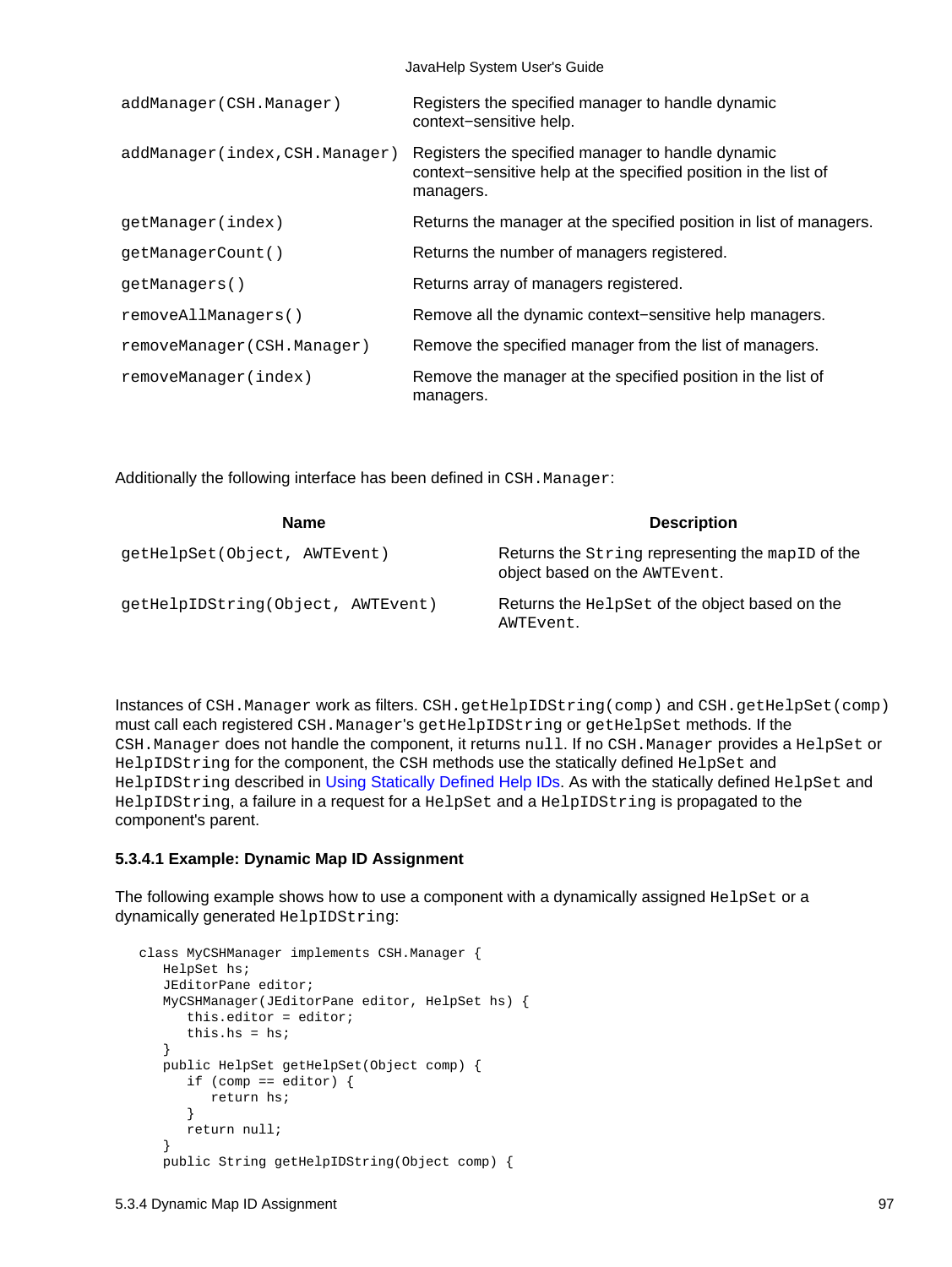```
 if (comp == editor) {
            return getHelpIDFromCaretPostion(editor);
 }
         return null;
      }
   }
```
You add the CSH. Manager to the CSH list of managers as follows:

```
 CSH.AddCSHManager(new MyCSHManager(editor, hs));
```
### <span id="page-103-0"></span>**5.3.5 Using Statically Defined Help IDs**

Context−sensitive help in the JavaHelp system is organized around the notion of the ID−URL map referred by the  $\langle map \rangle$  section of a helpset file. The key concept is that of the Map. ID, which is comprised of a String−HelpSet instance pair. The String is intended to be unique in the local map of the helpset. This is very important when considering helpset merging; otherwise, IDs would be required to be unique over all helpsets that might ever be merged.

There are three tasks involved in assigning context−sensitive help to an application:

- 1. Defining the appropriate String ID−URL map
- 2. Assigning an ID to each desired visual object
- 3. Enabling a user action to activate the help

### **5.3.5.1 Defining the ID−URL Map**

The Map interface provides a means for associating IDs (HelpSet.string) with URLs. One such map is constructed from one or more map files that provide a simpler String ID to URL mapping, with the HelpSet being given either explicitly or implicitly.

The JavaHelp system has two classes that implement the Map interface: FlatMap and TryMap. A FlatMap does not support nesting of other maps into it, while a  $TryMap$  does. A  $F$ latMap is a simple implementation while TryMap should support inverse lookups (for example, getIDFromURL) more efficiently. The implementation of TryMap in version 1.0 of the JavaHelp system is not particularly efficient.

Both FlatMap and TryMap have public constructors. The constructor for FlatMap takes two arguments:

- A URL to a property file providing a list of  $String$  and URL pairs
- A HelpSet

The HelpSet is used together with each String-URL pair to create the actual Map.ID objects that comprise the FlatMap. The constructor for TryMap has no arguments. Its Map is created empty, and other Maps are added or removed from it.

The Map interface can also be implemented by some custom class. One such class could, for example, be used to programmatically generate the map.

### **5.3.5.2 Assigning an ID to Each Visual Object**

The next step is to assign to each desired GUI object an ID that will lead to the desired help topic. There are two mechanisms that can be involved:

• An explicit ID, either a plain  $String$  or a Map. ID, is assigned to the GUI object.

The two basic methods used to assign IDs are setHelpIDString(Component, String) and setHelpSet(Component, String). If both are applied to a Component, then a Map. ID is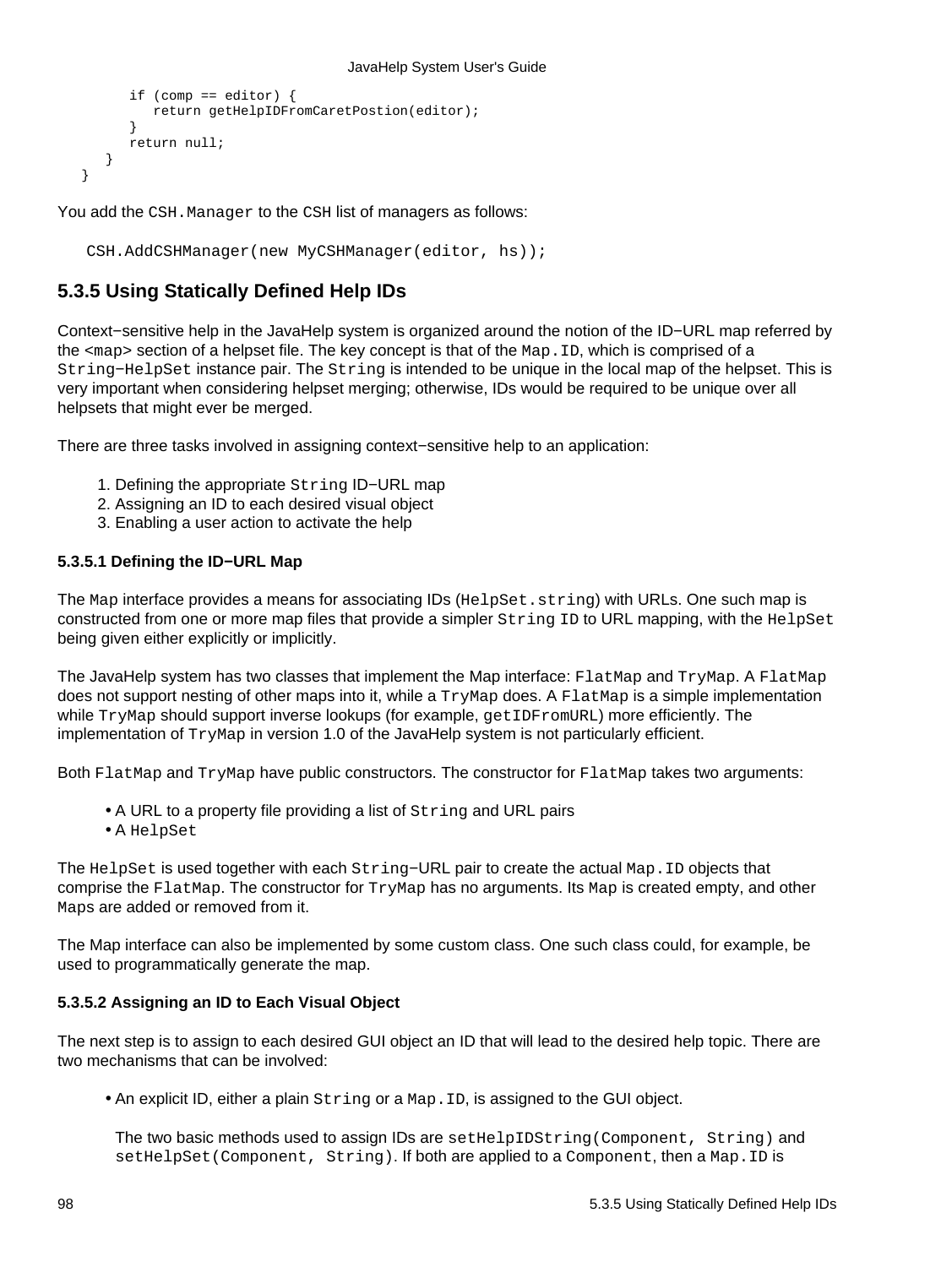### JavaHelp System User's Guide

assigned to that Component. If only  $setHelpIDString()$  is applied, then the HelpSet instance is obtained implicitly, as explained below in the next list item. A method overload is also provided for MenuItem objects.

These methods take a Component as an argument. The implementation can vary depending on whether the argument is a JComponent or a plain AWT Component.

• A rule is used to infer the Map. ID for a GUI object based on the object's container hierarchy.

The methods getHelpIDString(Component) and getHelpSet(Component) recursively traverse up the container hierarchy of the component trying to locate a Component that has been assigned a String ID. When found, the methods return the appropriate value. As before there is also an overloaded method for MenuItem.

### **5.3.5.3 Enabling a Help Action**

The final step is to enable an action to trigger the presentation of the help data. CSH currently provides several ActionListener classes that can be used, described above under CSH [Inner Classes.](#page-97-0) In addition, HelpBroker also provides some convenience methods that interact with these ActionListeners, as described above under [HelpBroker Context−Sensitive Methods](#page-95-2).

Since these methods are from a specific HelpBroker, if a HelpSet is not associated with the GUI object, the HelpSet of the HelpBroker is used automatically.

### **See also:**

[Programming with the JavaHelp System](#page-89-0) [Adding the JavaHelp System to Applications](#page-90-0) [Embedding JavaHelp Components](#page-105-1)

## <span id="page-104-0"></span>**5.4 Merging Helpsets Dynamically**

In addition to the static merging of helpsets described in [Merging Helpsets](#page-81-0), helpsets can be merged dynamically. To merge helpsets dynamically, you use the JavaHelp software API in your Java applications.

The basic API consists of the HelpSet.add(HelpSet) method and its corresponding HelpSet.remove(HelpSet)method. These methods fire HelpSetEvent events for the HelpSetListeners that have registered interest in them. The Component UIs for the TOC, index, search, and glossary views register for these events and react to changes.

The semantics of merging is implemented by individual NavigatorView objects and JHelpNavigator objects. There are three basic methods:

- canMerge(NavigatorView)
- merge(NavigatorView)
- remove(NavigatorView)

The canMerge(NavigatorView) method is present in both NavigatorView and JHelpNavigator. The JHelpNavigator method just calls into its corresponding NavigatorView method. The other two methods are present only in JHelpNavigator.

For more information about these classes and methods, refer to the JavaHelp software API documentation. API information can be viewed using a web browser (doc/api/overview−summary.html) or by using the sample API viewer in demos\bin\apiviewer.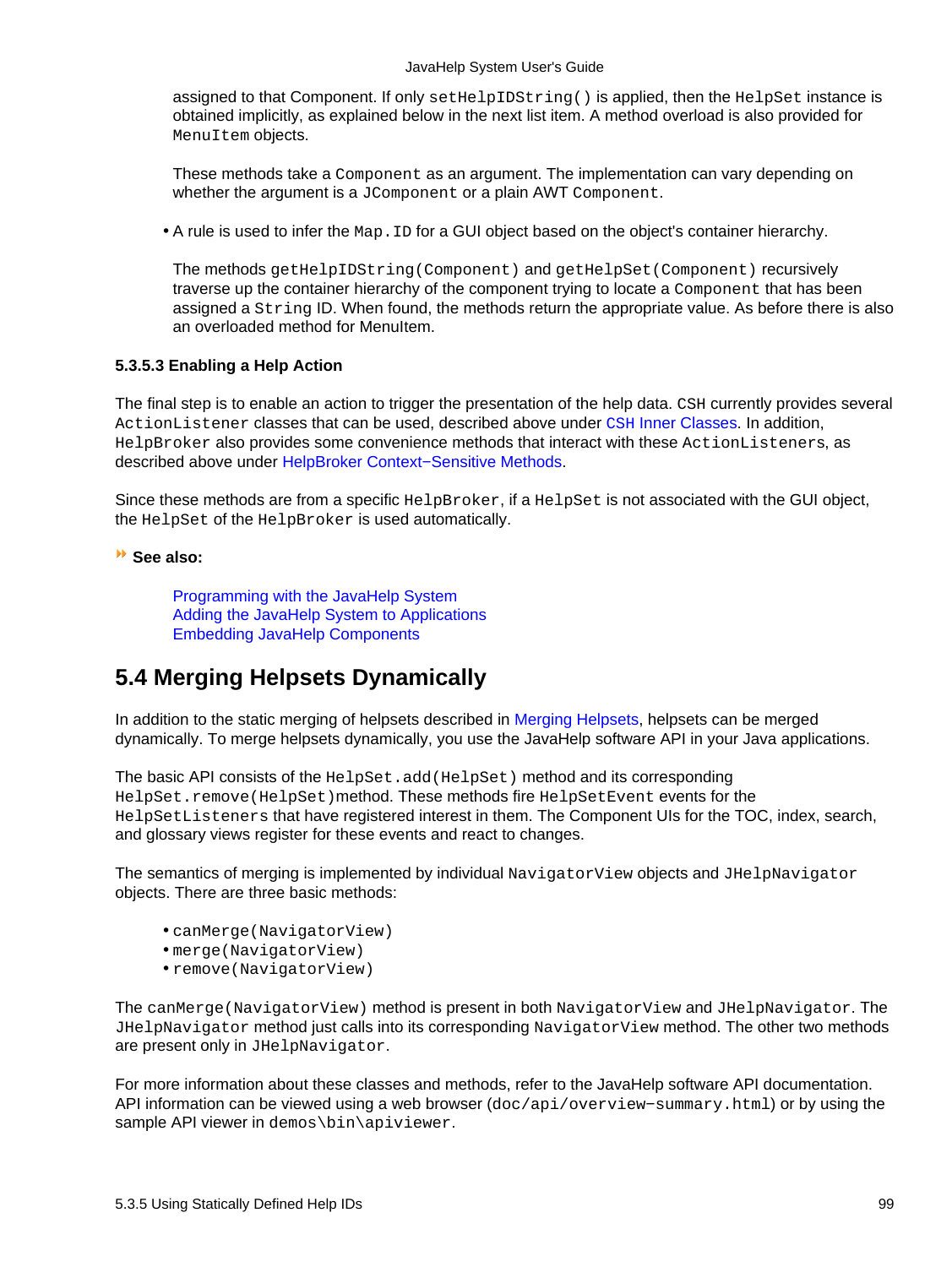Two demonstration programs, demos\bin\merge and demos\bin\newmerge are included with the JavaHelp system release. These programs demonstrate how helpsets can be merged and removed dynamically. The newmerge program demonstrates what happens with a UniteAppendMerge of TOCs and a SortMerge of indexes.

<span id="page-105-1"></span>The sources for these programs are available under  $d$ emos $\src\sum\gamma\demot$ .

## **5.5 Embedding JavaHelp Components**

JavaHelp system components can be embedded directly into the application. The following pared down steps are taken from the idedemo sample program included with the JavaHelp software release. A TOC navigator is added to the main application frame and the content pane is added to a tabbed display at the bottom of the main application frame. You can find the complete sources for the sample program at:

demos\src\sunw\demo\idedemo

1. Find the helpset file and create the HelpSet object:

```
try {
        ClassLoader cl = ApiDemo.class.getClassLoader();
      URL url = HelpSet.findHelpSet(cl, "api");
       apiHS = new HelpSet(cl, url);
    } catch (Exception ee) {
       System.out.println ("API Help Set not found");
        return;
    }
```
2. Create the content pane:

JHelpContentViewer viewer1 = new JHelpContentViewer(apiHS);

3. Add the content pane to a container:

```
messages.setComponentAt(miscTabIndex, viewer1);
messages.setSelectedIndex(miscTabIndex);
```
4. Create a navigator (TOC):

xnav = (JHelpNavigator) apiHS.getNavigatorView("TOC").createNavigator(viewer1.getModel()); 5. Use the same model for both the content pane and navigator components (viewer1) to ensure that changes generated by one component are reflected in the other component. Note that the TOC can be created by using either the HelpSet.getNavigatorView() method or the JavaHelpNavigator.getNavigatorView() method. Both methods produce the same results; however, using HelpSet reduces the dependency on the GUI.

6. Add the navigator to the container:

```
content.add(xnav, "Center");
classViewerIFrame.setContentPane(content);
```
### <span id="page-105-0"></span>**See also:**

[Programming with the JavaHelp System](#page-89-0) [Adding the JavaHelp System to Applications](#page-90-0) [Implementing Context−Sensitive Help](#page-92-0)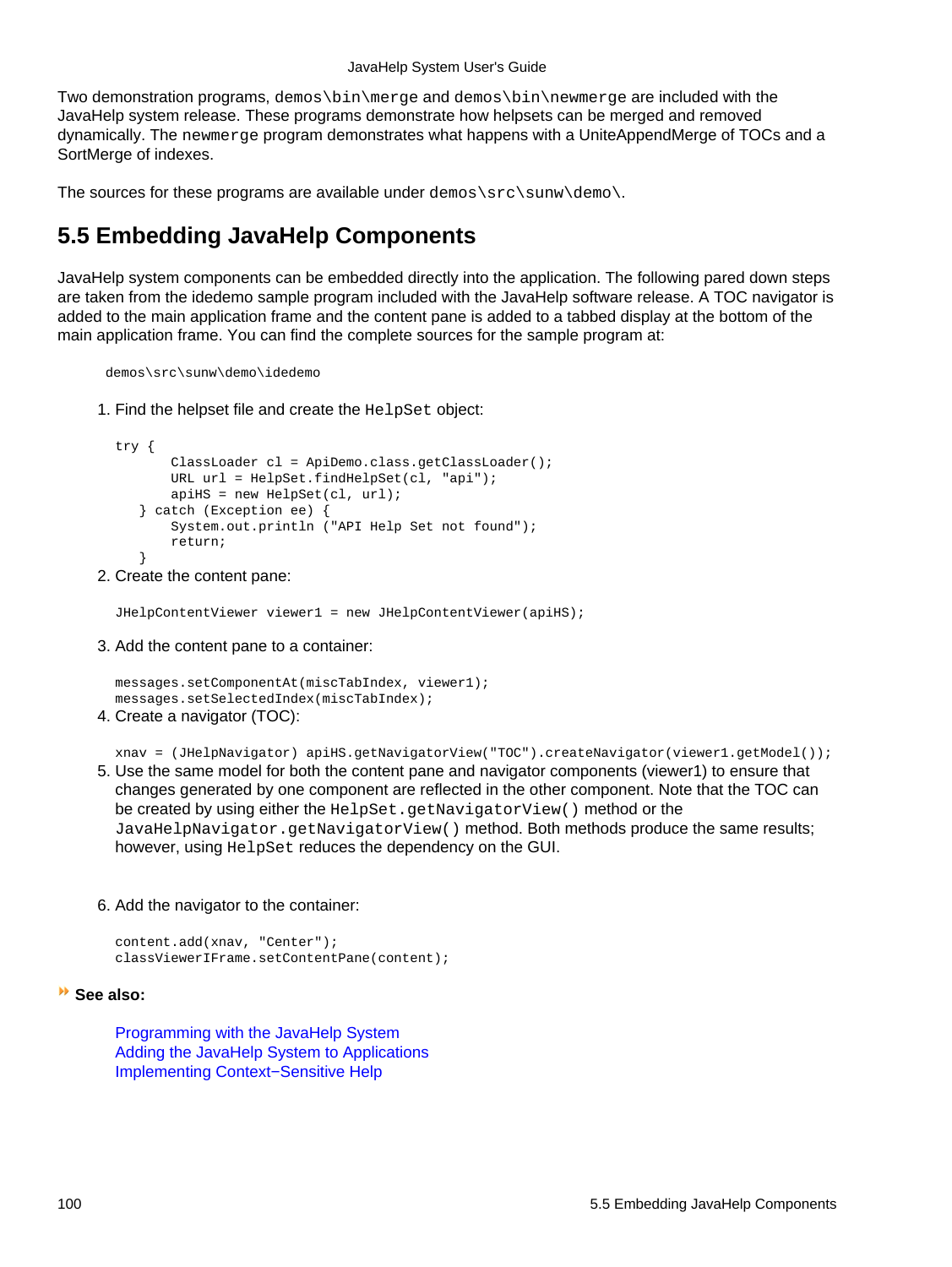## **5.6 Creating Lightweight Java Components**

This topic describes how you can create [lightweight Java components](#page-108-0) and add them to HTML topics using the HTML <OBJECT> tag. The last section in this topic contains references to supplemental information about lightweight components and the HTML <OBJECT> tag.

 $\Delta$  References to supplemental information are included at the end of this topic.

### **5.6.1 Lightweight Components for HTML Topics**

Components intended for HTML topic pages are very similar to generic lightweight components. Components that do not require information about the View, or have parameters that can be set, can be used without modification.

### **5.6.1.1 View Information**

Lightweight components that require information about the View must implement javax/javahelp/impl/ViewAwareComponent. These components implement the method setViewData(). The component can determine information from the View about the environment in which it is executing. For example, in the code snippet below the Document object is derived from the View:

```
 private View myView;
 static private URL base;
 public void setViewData(View v) {
    myView = vi Document d = myView.getDocument();
     // System.err.println("myDocument is: "+d);
    base = ((HTMLDocument) d).getBase();
     // System.err.println(" base is: "+base);
 }
```
For more information about the Document interface see the following Swing API:

http://java.sun.com/j2se/1.4.1/docs/api/javax/swing/text/Document.html

Text formatting information can be derived from the View by querying its attribute set. Use the method getAttributes as shown below:

AttributeSet as = v.getAttributes();

Format attributes can be used by the component when the AttributeSet is passed as a parameter to a StyleConstants method. There are methods that can be used to determine a number of attributes, including the font family, font size, font weight, font style, underlining, background color, and foreground color. For example, to determine the default background color of an object, you can do the following:

```
 Color color=StyleContants.getBackground(as)
```
For a full list of formatting attributes and corresponding methods see:

http://java.sun.com/j2se/1.4.1/docs/api/javax/swing/text/StyleConstants.html

### **5.6.1.2 Using Parameters**

If your component takes parameters, you should follow these two additional steps:

1. Add accessor methods for each parameter that can be set.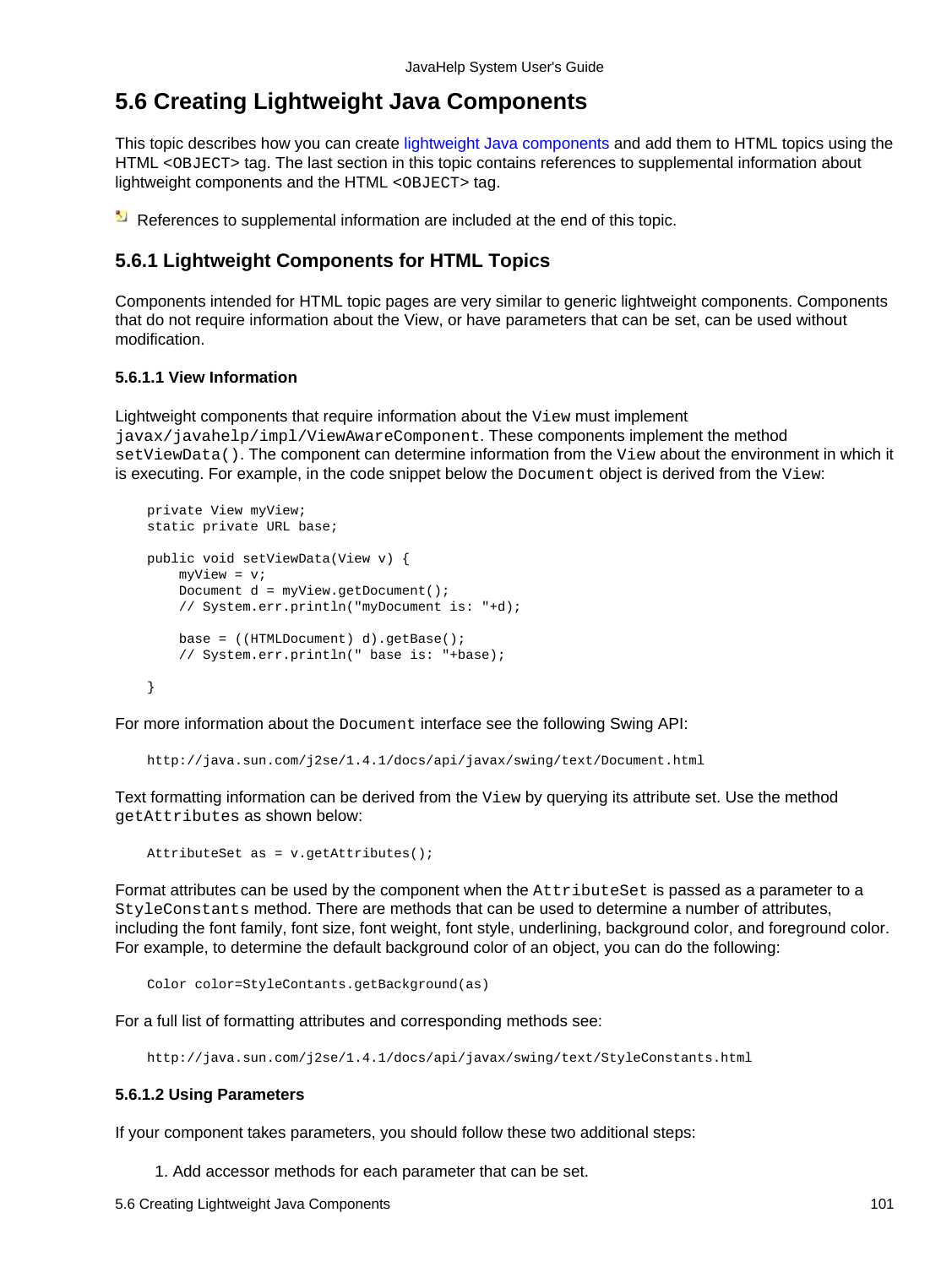2. Create a BeanInfo class that corresponds to the lightweight component class.

The component must accept parameter elements in any order.

### **5.6.1.3 Accessor Methods**

Add accessor methods that enable the component to access the parameters through the Java reflection mechanism. In the following example, the AButton class has implemented accessor methods for the parameter "data" in the methods getData and setData:

```
 private String data = "";
 public void setData(String s) {
    data = si }
 public String getData() {
     return data;
 }
```
Even if the internal representation is not a  $String$ , both the returned value for the getter method and the parameter in the setter method must be a String.

### **5.6.1.4 BeanInfo Class**

Create a BeanInfo class that provides explicit information about the lightweight component. The only method used by the ContentViewer from the BeanInfo classes is getPropertyDescriptors. In the complete example below, JHSecondaryViewerBeanInfo defines the property data accessible through the getData() and setData() methods in JHSecondaryViewer:

public class JHSecondaryViewerBeanInfo extends SimpleBeanInfo {

```
 public JHSecondaryViewerBeanInfo() {
 }
 public PropertyDescriptor[] getPropertyDescriptors() {
    PropertyDescriptor back[] = new PropertyDescriptor[15];
    try {
       back[0] = new PropertyDescriptor("content", JHSecondaryViewer.class);
       back[1] = new PropertyDescriptor("id", JHSecondaryViewer.class);
       back[2] = new PropertyDescriptor("viewerName", JHSecondaryViewer.class);
       back[3] = new PropertyDescriptor("viewerActivator", JHSecondaryViewer.class);
       back[4] = new PropertyDescriptor("viewerStyle", JHSecondaryViewer.class);
       back[5] = new PropertyDescriptor("viewerLocation", JHSecondaryViewer.class);
       back[6] = new PropertyDescriptor("viewerSize", JHSecondaryViewer.class);
       back[7] = new PropertyDescriptor("iconByName", JHSecondaryViewer.class);
       back[8] = new PropertyDescriptor("iconByID", JHSecondaryViewer.class);
       back[9] = new PropertyDescriptor("text", JHSecondaryViewer.class);
       back[10] = new PropertyDescriptor("textFontFamily", JHSecondaryViewer.class);
       back[11] = new PropertyDescriptor("textFontSize", JHSecondaryViewer.class);
      back[12] = new PropertyDescriptor("textFontWeight", JHSecondaryViewer.class);
       back[13] = new PropertyDescriptor("textFontStyle", JHSecondaryViewer.class);
       back[14] = new PropertyDescriptor("textColor", JHSecondaryViewer.class);
       return back;
    } catch (Exception ex) {
      return null;
    }
 }
 }
```
#### **5.6.1.5 Parameter Names**

When naming parameters, be sure to avoid names reserved in the HTML 4.0 specification for use as <OBJECT> tag attributes. For a complete list of <OBJECT> attributes see the HTML 4.0 specification: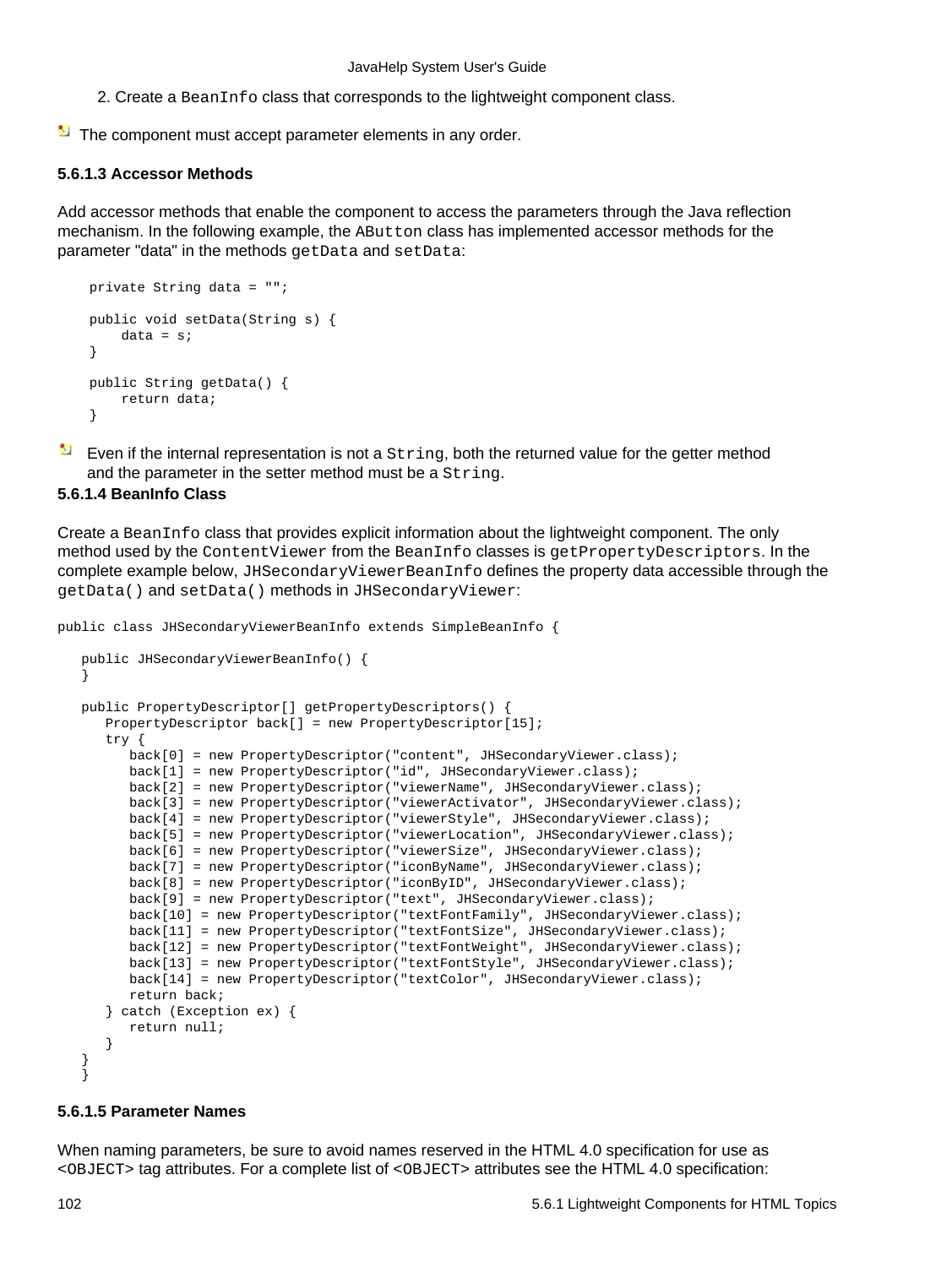http://w3c.org/TR/REC−html40/

## **5.6.2 Using the <OBJECT> Tag**

You add lightweight components to JavaHelp topics by means of the <OBJECT> tag and its classid attribute. The help viewer only recognizes classid values prefixed with the "java:" tag. All other classid tags are ignored. The following example creates an ALabel within the HTML topic:

<OBJECT CLASSID="java:sunw.demo.object.ALabel"</OBJECT>

You can use standard <OBJECT> tag attributes (see the HTML 4.0 specification for more details), but to be recognized the lightweight component must have getter and setter methods for those attributes. A getter or setter method must operate on a  $string$ . For example, in the following example width and height for the ALabel are set if there are getWidth/setWidth and getHeight/setHeight methods in ALabel:

```
 <OBJECT 
     CLASSID="java:sunw.demo.object.ALabel" 
     width="400" height="500">
 </OBJECT>
```
Parameters are passed to lightweight components by using the <param> tag. A parameter is only recognized if the component has getter and setter methods for that parameter. A getter or setter method must operate on a String. In the example below, the help viewer passes a number of parameters and their values to a the JHSecondaryViewer component:

```
 <OBJECT classid="java:com.sun.java.help.impl.JHSecondaryViewer">
     <param name="content" value="../topicB/glossary_def.html">
     <param name="viewerActivator" value="javax.help.LinkLabel">
     <param name="viewerStyle" value="javax.help.Popup">
     <param name="viewerSize" value="300,400">
     <param name="text" value="Click here">
     <param name="textFontFamily" value="SansSerif">
     <param name="textFontSize" value="x−large">
     <param name="textFontWeight" value="plain">
     <param name="textFontStyle" value="italic">
     <param name="textColor" value="red">
 </OBJECT>
```
#### **5.6.3 Supplemental Information**

The following information supplements the information in this topic.

#### **Lightweight Java Components**

For general information about lightweight Java components see:

<http://java.sun.com/j2se/1.4.1/docs/guide/awt/demos/lightweight/index.html>

#### **JavaHelp Components**

As a reference, the sources to the lightweight components that implement JavaHelp system popups and secondary windows (JHSecondaryViewer.java and JHSecondaryViewerBeanInfo.java) can be found in src.jar at:

com\sun\java\javahelp\impl

For a description of how the <OBJECT> tag is used to implement popups and secondary windows, se[e Using](#page-75-0) [Popup and Secondary Windows](#page-75-0).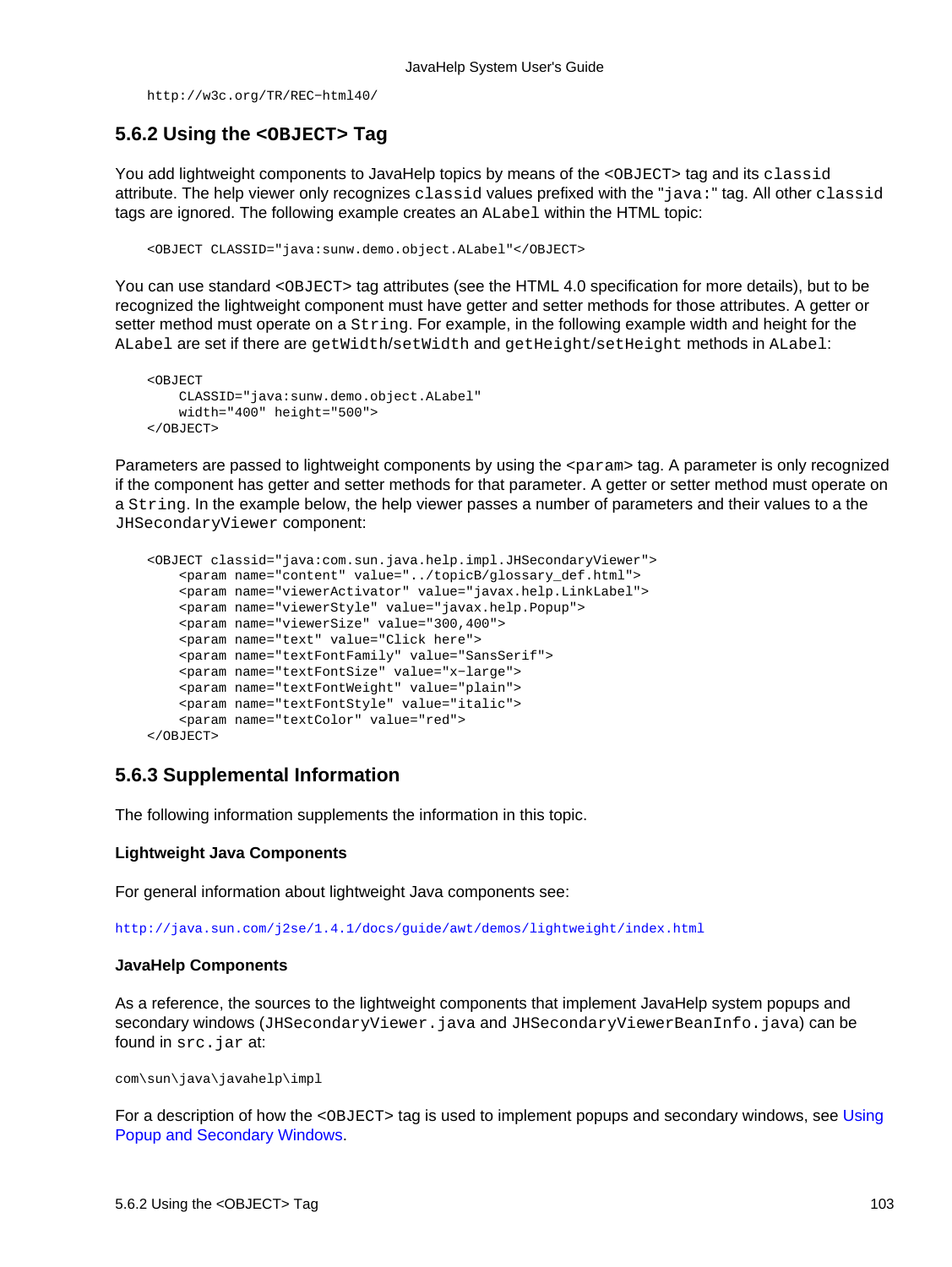#### **HTML 4.0 Specification**

You can find a detailed description of the <OBJECT> tag as part of the HTML 4.0 specification:

<span id="page-109-0"></span>[http://w3c.org/TR/REC−html40/](http://w3c.org/TR/REC-html40/)

# **5.7 Server−Based JavaHelp Helpsets**

Server−based applications have the same need for online help as client based applications, but they require that the helpset runs in a web browser, as the applications do, and that it be accessed from a server. Version 1.0 of the JavaHelp software API provided a foundation for developing online help for server−based applications. However, the specification did not define standards for a JavaHelp bean or for a Java Server Pages<sup>IM</sup> (JSP) tag library to access helpset data. Version 2 of the JavaHelp software does define these standards and provides a tag library for server−based applications.

# **5.7.1 Java Server Pages**

JSP enables web developers to develop dynamic web pages. JSP uses XML−like tags to encapsulate the logic that generates web content. JSP pages separate the page logic from its design and display, which prevents the overlapping of roles between web designers and programmers. Designers design the web pages and programmers add the logic and code to them.

For more information and tutorials on JavaServer Pages technology, see <http://java.sun.com/products/jsp/docs.html>.

# **5.7.2 Server−Based JavaHelp Architecture**

By combining the JavaHelp software API with new JavaHelp JSP tag libraries, web developers are now able to provide help for server−based applications. The diagram below illustrates the architecture.



A browser initiates a JSP request. Examples of a JSP request are displaying the help content in the helpset, the navigators, or the data for a given navigator. Typically, the JSP request contains JavaBeans<sup>™</sup> components as well as JSP tag extensions. The JavaTM server turns the request into a Java Servlet. The servlet access the appropriate information from the helpset by using the classes in the JavaHelp library (jh.jar) and the JavaHelp tag library (jhtags.jar) and returns HTML and possibly JavaScript or dynamic HTML (DHTML) to the browser.

# **5.7.3 JavaHelp Server Components**

Access to helpset data on a server is accomplished through a combination of JavaBeans components specific to the JavaHelp system and JSP tag extensions. This section defines the standard JavaHelp JavaBeans and JSP tag extensions and scripting variables.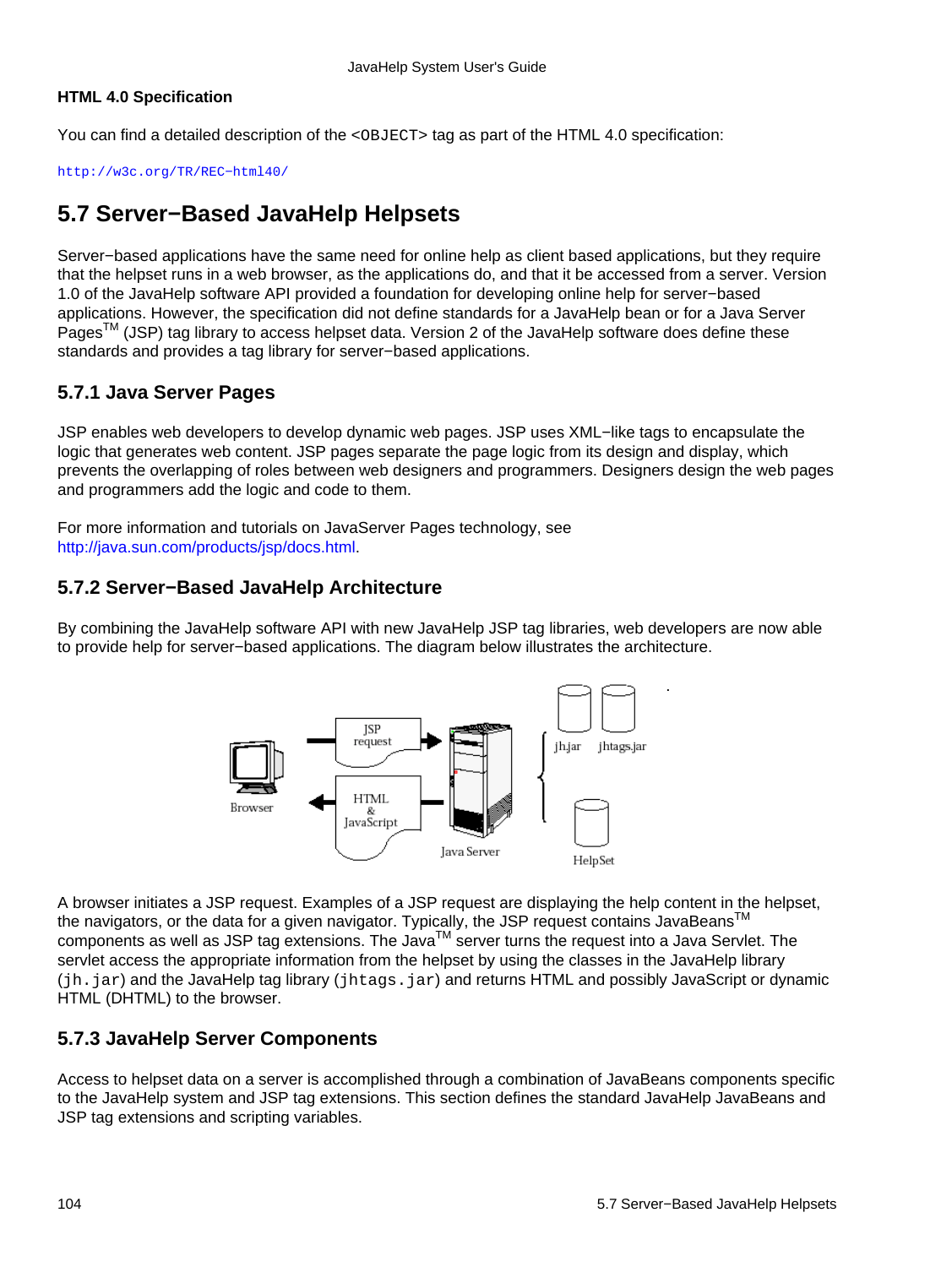#### <span id="page-110-0"></span>**5.7.3.1 JavaHelp Server Bean**

ServletHelpBroker is the JavaBean component that stores help state information, such as the helpset in use, the current ID, the current navigator and other pieces of help information. While it implements the javax.help.HelpBroker interface, some of the methods are either not implemented or throw UnsupportedOperationExceptions if called. The javax.help.HelpBroker methods that are not implemented in this component are listed below:

| <b>Method</b>                                                       | Result              |
|---------------------------------------------------------------------|---------------------|
| initPresentation()                                                  | No Operation        |
| setDisplayed(boolean)                                               | Ignored             |
| boolean isDisplayed()                                               | Always returns true |
| enableHelpKey(<br>Component,<br>String id, HelpSet)                 | No Operation        |
| enableHelp(<br>Component   MenuItem,<br>String id, HelpSet)         | No Operation        |
| enableHelpOnButton(<br>Component   MenuItem,<br>String id, HelpSet) | No Operation        |

One new method is added to ServletHelpBroker:

| <b>Method</b>                              | <b>Result</b>                                      |
|--------------------------------------------|----------------------------------------------------|
| NavigatorView<br>getCurrentNavigatorView() | Returns the current navigator as a Navigator View. |

#### **5.7.3.2 Using ServletHelpBroker**

The ServletHelpBroker is used in the JSP request with a session scope. With this scope, the help broker remains in existence for the duration of a session. The following code defines the help broker:

<jsp:useBean id="helpBroker" class="ServletHelpBroker" scope="session" />

The ServletHelpBroker methods can be called in two ways:

#### • In tag libraries:

<jh:validate helpBroker="<%= helpBroker %>" />

• Directly in the JSP:

```
<FRAME SRC=
"<jsp:getProperty name="helpBroker" property="currentURL" />"
```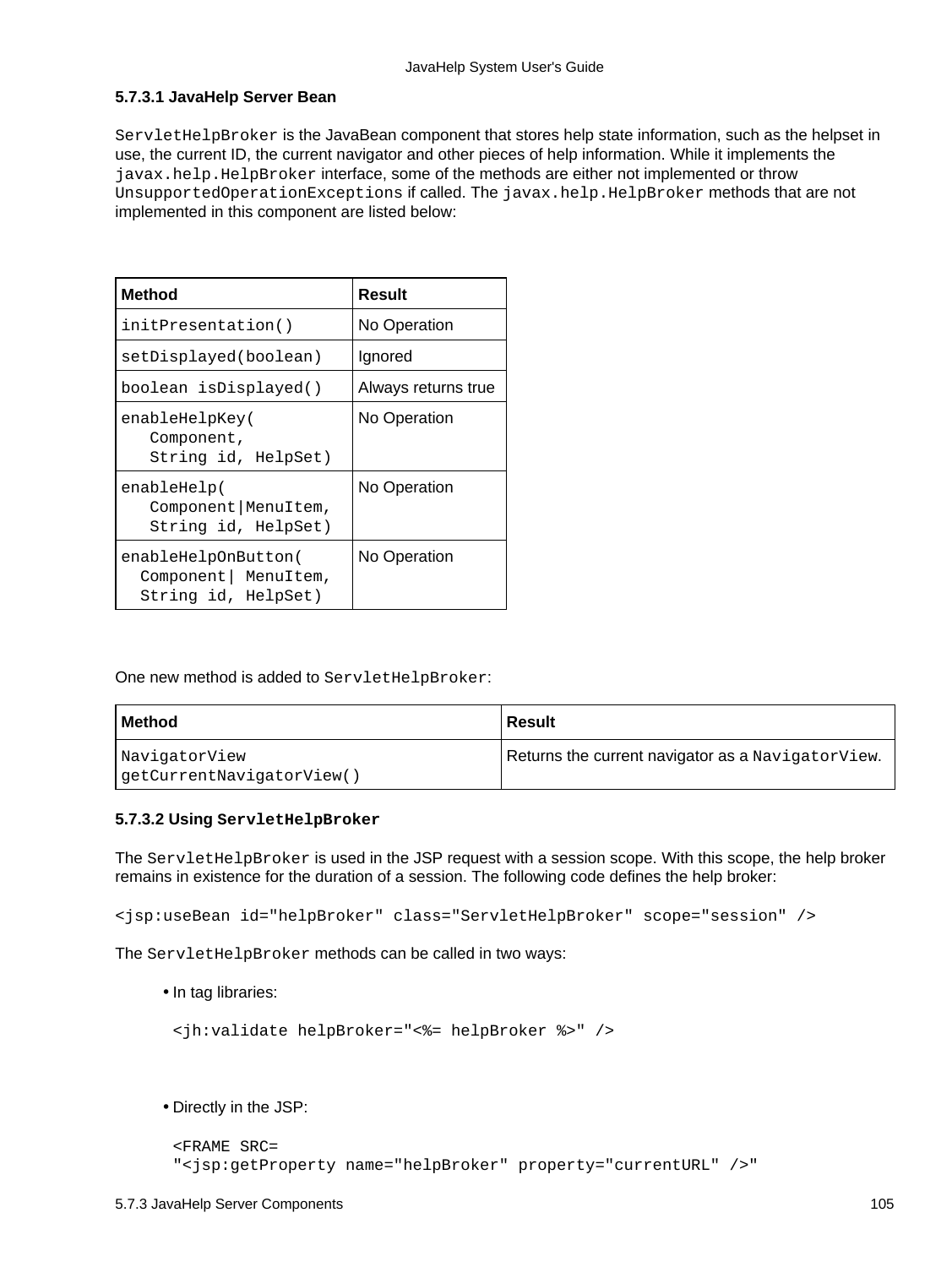```
NAME="contentsFrame" SCROLLING="AUTO">
```
# <span id="page-111-0"></span>**5.7.4 JavaHelp JSP Tag Extensions**

While you could retrieve all the helpset information required for displaying online help or documentation by using JavaBeans components and JSP scriptlets, you can instead avoid the appearance of programming and use a standard set of tag extensions in the JavaHelp tag library to invoke application functionality. The JavaHelp tag library is a common set of building blocks that perform the following functions:

- Concealing the complexity of access to helpset data
- Introducing new scripting variables into a page
- Handling iterations without the need for scriptlets

The JavaHelp JSP tags are defined below:

| Tag        | <b>Tag Class</b><br><b>TEI Class</b> | <b>Description</b>                                                                                                                                                               | <b>Attributes</b>                                                                                                                                                                                                                                                                                                                                                                                                                                    |
|------------|--------------------------------------|----------------------------------------------------------------------------------------------------------------------------------------------------------------------------------|------------------------------------------------------------------------------------------------------------------------------------------------------------------------------------------------------------------------------------------------------------------------------------------------------------------------------------------------------------------------------------------------------------------------------------------------------|
| validate   | ValidateTag                          | Validates a HelpBroker with<br>various parameters. Enables easy<br>setup of a help broker with a new<br>helpset. Also enables merging of<br>helpsets and setting the current ID. | helpbroker<br>required<br>HelpBroker object<br>setInvalidURL<br>not required<br>String representing the URL for<br>InvalidHelpSet message.<br>helpSetName<br>not required<br>String representing the URL for the<br>helpset name.<br>currentID<br>not required<br>String id of desired currentID.<br>merge<br>not required<br>Boolean value. If true then merge<br>helpset into current helpset if one<br>exists. Otherwise do not merge<br>helpset. |
| navigators | NavigatorsTag<br>NavigatorsTEI       | Returns NavigatorView<br>information for a given HelpBroker.                                                                                                                     | helpbroker<br>required<br>HelpBroker object<br>currentNav<br>not required<br>String name of the current navigator.                                                                                                                                                                                                                                                                                                                                   |
| tocItem    | TOCItemTag<br>TOCItemTEI             | Provided with a TOCView, returns<br>TOCItem information.                                                                                                                         | tocView<br>required<br>TOCView object<br>helpbroker<br>required<br>HelpBroker object<br>baseID<br>not required<br>Determined by expression. String text<br>for the base identification of the<br>TOCItem.                                                                                                                                                                                                                                            |
| indexItem  | IndexItemTag<br>IndexItemTEI         | Provided with an IndexView,<br>returns IndexIt.em information.                                                                                                                   | IndexView<br>required                                                                                                                                                                                                                                                                                                                                                                                                                                |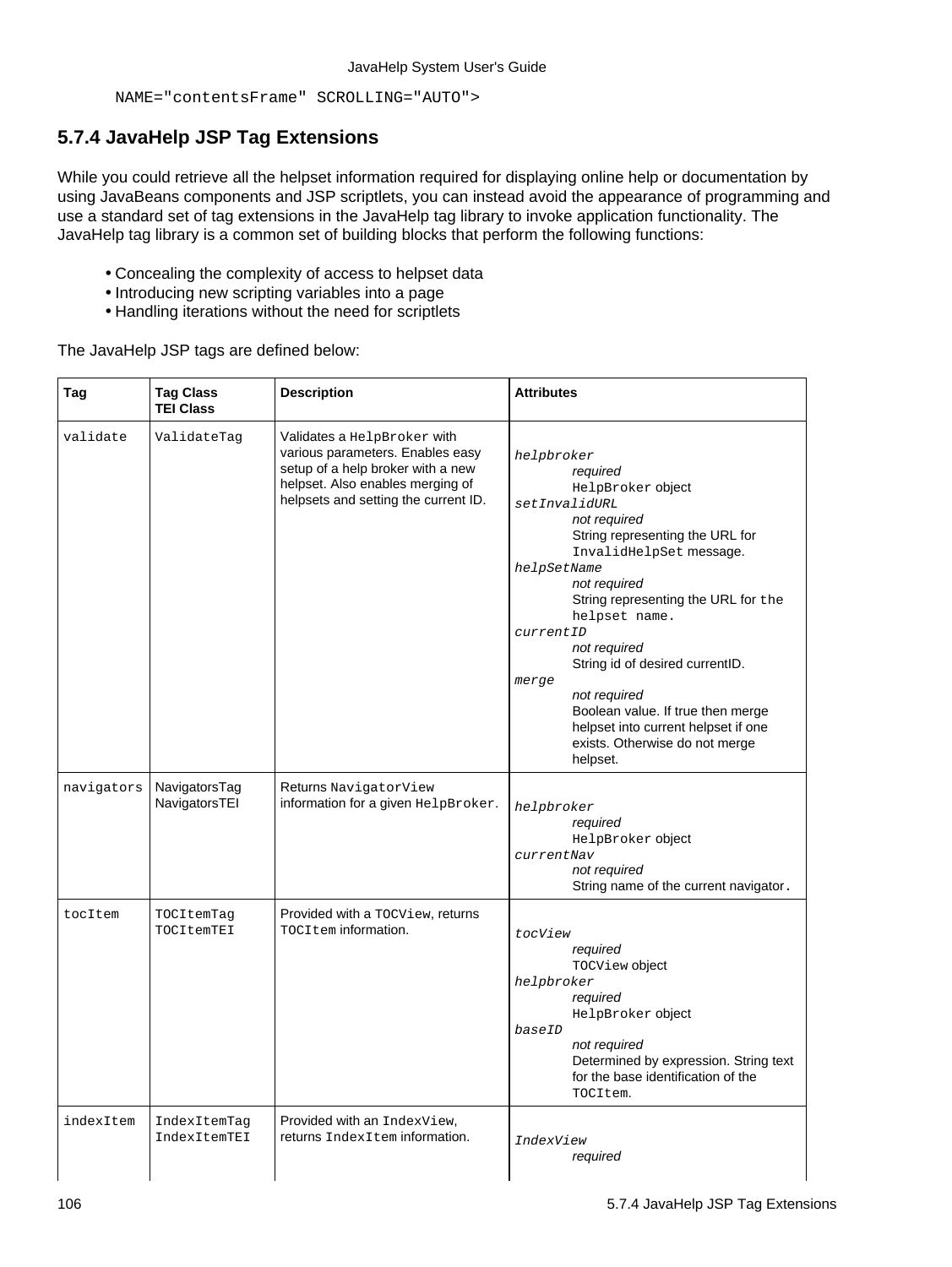|            |                                |                                                                  | Determined by expression.<br>IndexView object.<br>helpbroker<br>required<br>HelpBroker object<br>baseID<br>not required<br>Determined by expression. String text<br>for the base identification of the<br>IndexItem.                             |
|------------|--------------------------------|------------------------------------------------------------------|--------------------------------------------------------------------------------------------------------------------------------------------------------------------------------------------------------------------------------------------------|
| searchItem | SearchItemTag<br>SearchItemTEI | Provided with a SearchView,<br>returns Search I tem information. | SearchView<br>required<br>Determined by expression.<br>SearchView object.<br>helpbroker<br>required<br>HelpBroker object<br>baseID<br>not required<br>Determined by expression. String text<br>for the base identification of the<br>SearchItem. |

Unless otherwise specified, all attribute values are determined by expression. Also, with the exception of the validate tag, the body of all tags are JSP.

# **5.7.4.1 Using the validate Tag**

The validate tag is designed to be used once in a JSP, as shown below:

```
<jh:validate helpBroker="<%= helpBroker %>" />
```
The preceding code verifies that a valid HelpBroker exists and then loads the helpset that has been defined either in the validate tag with the helpSetName attribute or as an HTTP POST request.

# **5.7.5 Navigator Scripting Variables**

The navigator, tocItem, indexItem, and searchItem tag extensions introduce a predefined set of scripting variables into a page. These variables enable the calling JSP to control the presentation without having to perform processing to determine the content. Unless otherwise specified, each scripting variable creates a new variable, and the scope is set to NESTED. NESTED variables are available to the calling JSP only within the body of the defining tag.

#### **5.7.5.1 Navigator Variables**

The navigator variables are defined in the table below.

| Variable  | Data Type        | <b>Description</b>                                |
|-----------|------------------|---------------------------------------------------|
| classname | java.lang.String | Name of the<br>NavigatorView<br>class.            |
| name      | java.lang.String | Name of the view<br>as defined in the<br>helpset. |
| tip       | java.lang.String | Tooltip text for                                  |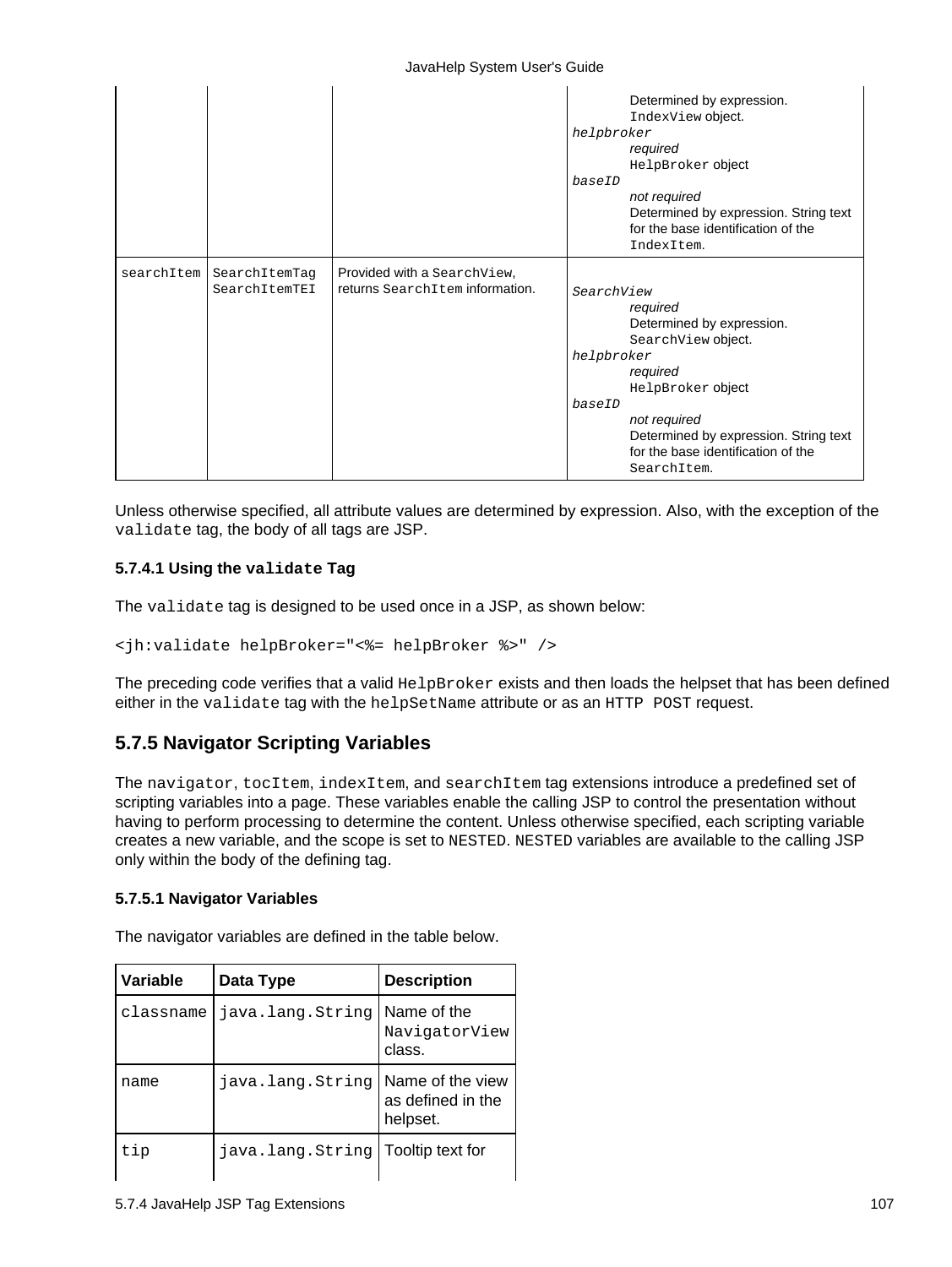|         |                                     | the view.                                                  |
|---------|-------------------------------------|------------------------------------------------------------|
| iconURL | java.lang.String   URL for the icon | if set with the<br>imageID<br>attribute in the<br>helpset. |

#### **5.7.5.2 Using the Navigator Variables**

The navigator tag is used to return information about the current navigator. In the illustration below the navigator tag is used to determine the navigators that are used in the helpset and sets an HTML <img> tag based on the navigator name.

```
<jh:navigators helpBroker="<%= helpBroker %>" >
   <A HREF="navigator.jsp?nav=<%= name %>">
    <IMG src="<%= iconURL!=""? 
        iconURL : "images/" + className +".gif" %>" 
         Alt="<%= tip %>"
         BORDER=0></A>
</jh:navigators>
```
#### **5.7.5.3 tocItem Variables**

The tocItem variables are defined in the table below.

| Variable     | Data Type         | <b>Description</b>                                                    |
|--------------|-------------------|-----------------------------------------------------------------------|
| name         | java.lang.String  | tocItem text as defined in the name attribute.                        |
| target       | java.lang.String  | tocItem target as defined in the target attribute.                    |
| parent       | java.lang.String  | Hex value identifying the parent node.                                |
| parentID     | java.lang.String  | String identifying the parent node.                                   |
| node         | java.lang.String  | Hex value identifying this node.                                      |
| nodeID       | java.lang.String  | String identifying this node.                                         |
| iconURL      | java.lang.String  | URL for the icon if set with the imageID attribute in the<br>tocItem. |
| contentURL   | java.lang.String  | URL for the content represented by this item.                         |
| isCurrentNav | java.lang.Boolean | True if current navigator, false if not.                              |

#### **5.7.5.4 Using tocItem**

The tocItem tag returns information about the TOC items defined in a TOCView. In the sample code below, the TOCView returns tocItem scripting variables that are added to the JavaScript tag tocTree.addTreeNode.

```
tocTree = new Tree("tocTree", 22, "ccccff", true, false);
<% TOCView curNav = (TOCView)helpBroker.getCurrentNavigatorView(); %>
<jh:tocItem helpBroker="<%= helpBroker %>" tocView="<%= curNav %>" >
   tocTree.addTreeNode("<%= parentID %>",
                        "<%= nodeID %>",
                        "<%= iconURL!=""?iconURL:"null" %>",
                        "<%= name %>","<%= helpID %>",
                        "<%= contentURL!=""?contentURL:"null" %>",
                        "<%= expansionType%>" );
```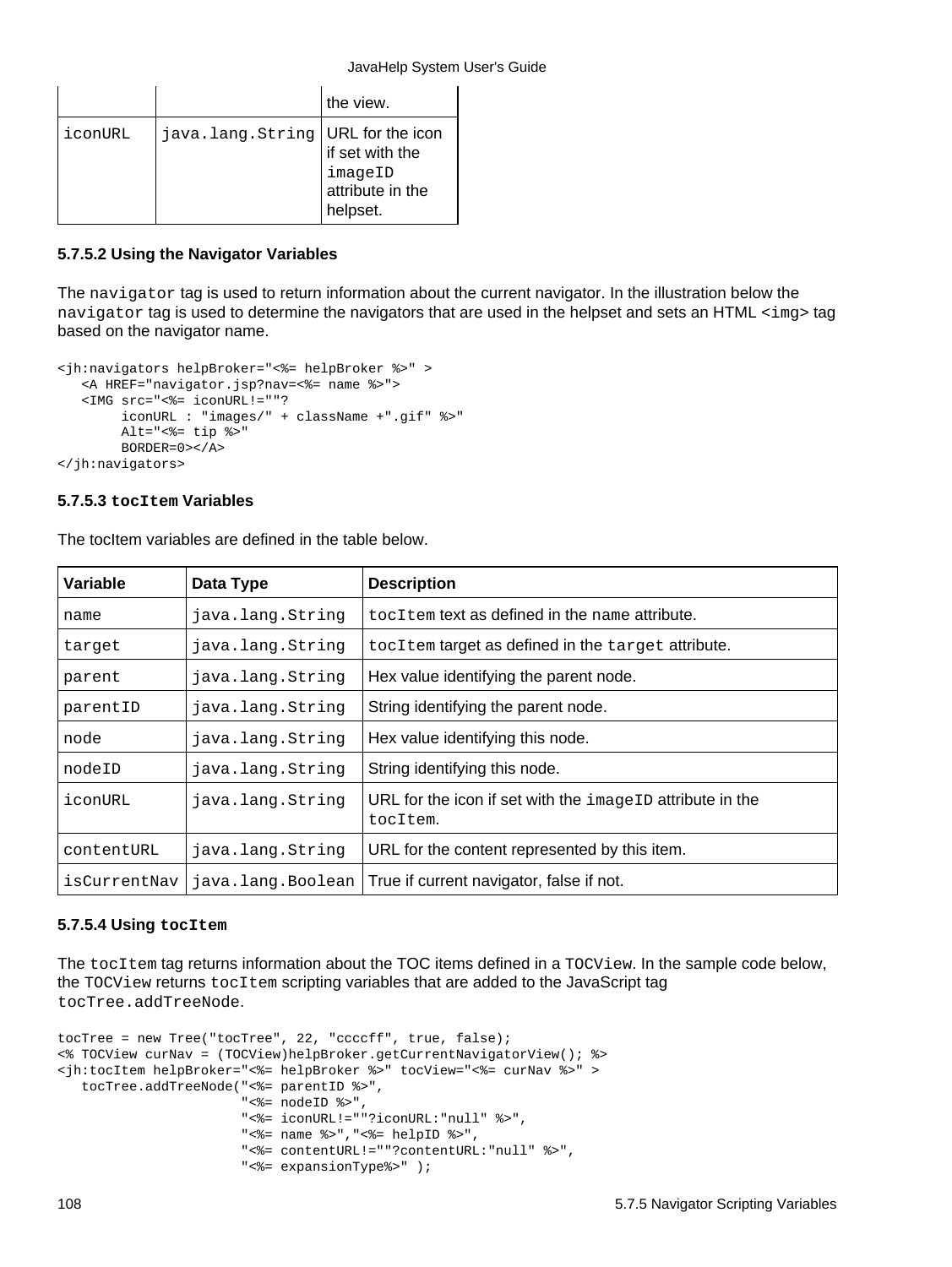```
</jh:tocItem>
tocTree.drawTree();
tocTree.refreshTree();
  <\frac{6}{6} ID id = helpBroker.getCurrentID();
   if (id != null) {
   %> 
      tocTree.selectFromHelpID("<%= id.id%>");
  <\frac{6}{6} }
   %>
```
#### **5.7.5.5 indexItem Variables**

The indexItem variables are defined in the table below.

| Variable   | Data Type        | <b>Description</b>                                                   |
|------------|------------------|----------------------------------------------------------------------|
| name       | java.lang.String | indexItem text as defined in the name attribute.                     |
| target     | java.lang.String | indexItem target as defined in the target attribute.                 |
| parent     | java.lang.String | Hex value identifying the parent node.                               |
| parentID   |                  | java.lang.String String identifying the parent node.                 |
| node       | java.lang.String | Hex value identifying this node.                                     |
| nodeID     | java.lang.String | String identifying this node.                                        |
| iconURL    | java.lang.String | URL for the icon if set with the imageID attribute in the indexItem. |
| contentURL | java.lang.String | URL for the content represented by this item.                        |

#### **5.7.5.6 Using indexItem**

The indexItem tag returns information about the index item defined in an IndexView. In the sample code below, the IndexView returns indexItem scripting variables that are added to the JavaScript tag addNode.

```
indexTree = new Tree("indexTree", 22, "ccccff", false, true);
<% IndexView curNav = (IndexView)helpBroker.getCurrentNavigatorView(); %>
<jh:indexItem indexView="<%= curNav %>" helpBroker="<%= helpBroker %>" >
     indexTree.addTreeNode("<%= parentID %>", 
                            "<%= nodeID %>", "null", 
                            "<%= name %>","<%= helpID %>",
                            "<%= contentURL!=""?contentURL:"null" %>", 
                            "<%= expansionType%>");
</jh:indexItem>
indexTree.drawTree();
indexTree.refreshTree();
<\!>^{\circ}</math> ID id = helpBroker.getCurrentID();
  if (id != null) {
   %> 
      indexTree.selectFromHelpID("<%= id.id%>");
  & }
   %>
```
#### **5.7.5.7 searchItem Variables**

The SearchItem variables are defined in the table below.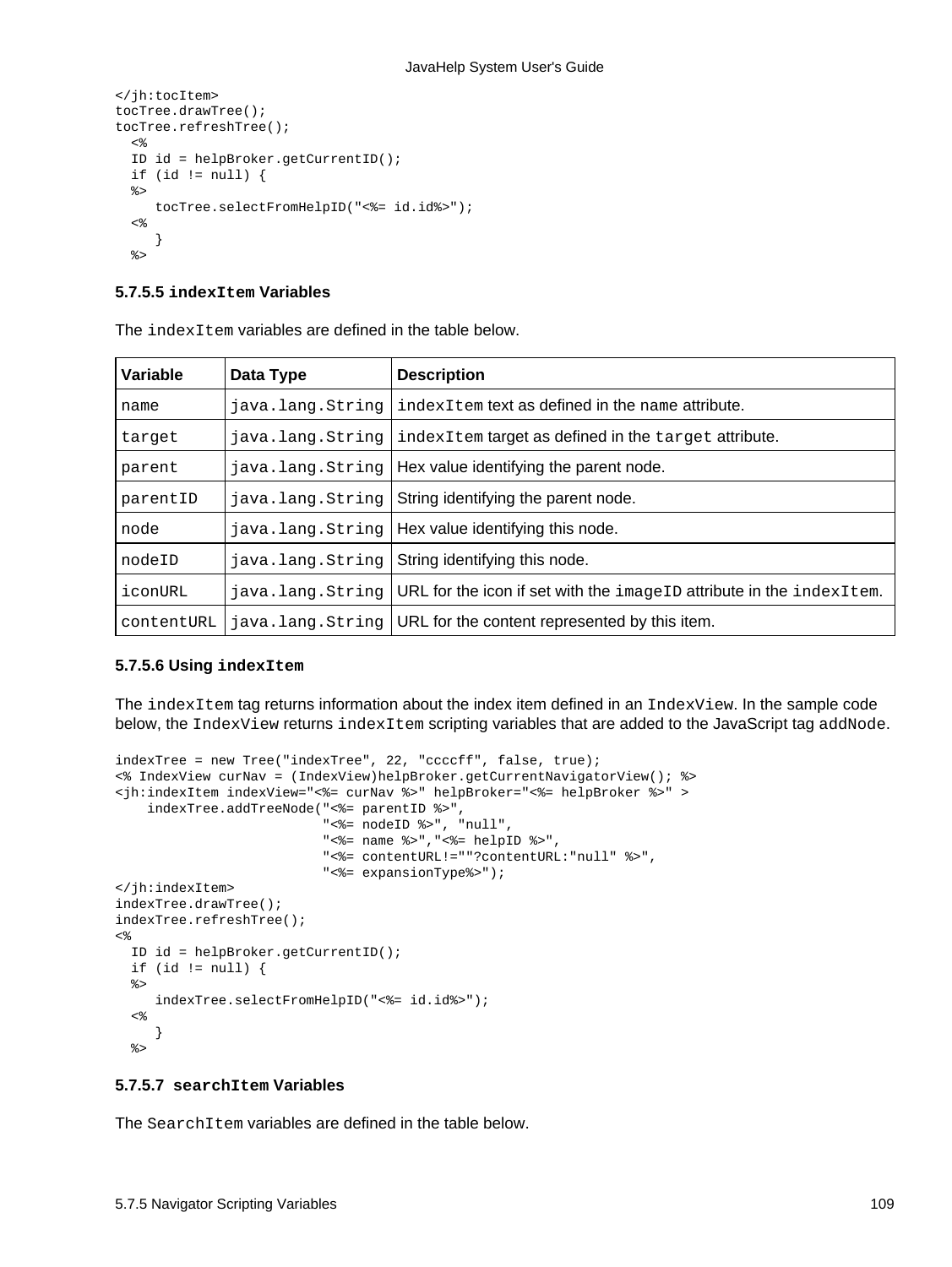JavaHelp System User's Guide

| Variable     | Data Type                          | <b>Description</b>                                                                |
|--------------|------------------------------------|-----------------------------------------------------------------------------------|
| name         |                                    | java.lang.String   Unique name of the searchitem.                                 |
| helpID       |                                    | java.lang.String   String ID associated with this searchItem.                     |
| confidence   |                                    | java. lang. String   The quality of the hits as returned by the search engine.    |
| hits         | java.lang.String   Number of hits. |                                                                                   |
| contentURL   |                                    | java. lang. String URL for the content represented by this item.                  |
| hitBoundries |                                    | java. lang. String   A list of boundaries. Returns in the format of {begin, end}, |

#### **5.7.5.8 Using searchItem**

The searchItem tag returns information about the search items defined in a SearchView. In the sample code below, the SearchView returns searchItem scripting variables that are added to the JavaScript tag addNode.

```
searchList = new SearchList("searchList", 22, "ccccff");
<jh:searchTOCItem searchView="<%= curNav %>"
                  helpBroker="<%= helpBroker %>" 
                  query="<%= query %>" >
  searchList.addNode("<%= name %>",
                       "<%= confidence %>",
                       "<%= hits %>",
                       "<%= helpID %>",
                       "<%= contentURL %>" );
</jh:searchTOCItem>
searchList.drawList();
searchList.refreshList();
searchList.select(0);
```
#### <span id="page-115-0"></span>**See also:**

[Context−Sensitive Help](#page-92-0) [Programming with the JavaHelp System](#page-89-0) [Adding the JavaHelp System to Applications](#page-90-0) [Embedding JavaHelp Components](#page-105-0)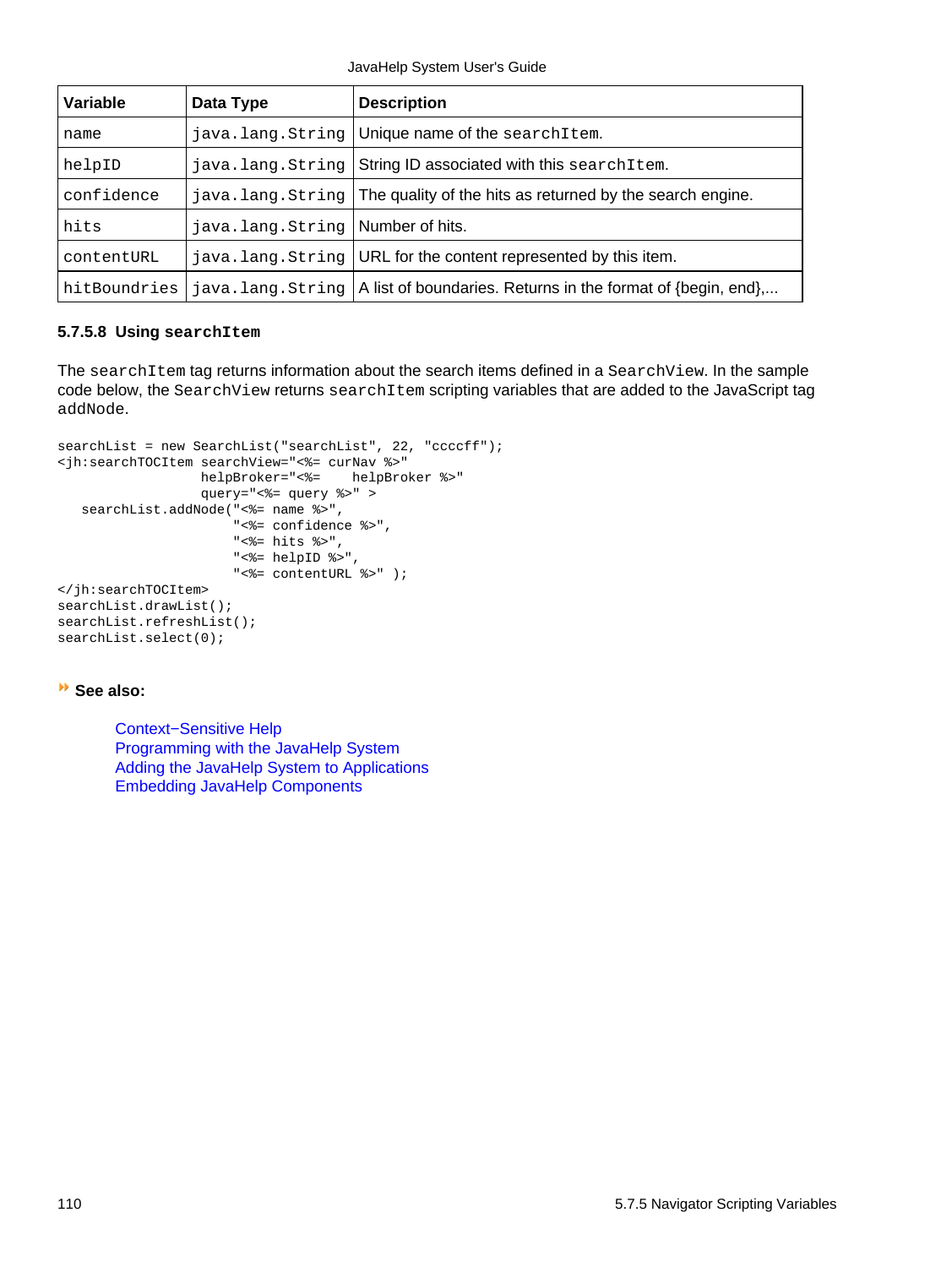# **6 Localizing Help Information**

This chapter contains information useful to localizers of JavaHelp systems. The following topics describe how to localize the various components of the JavaHelp system:

#### **[Localizing the Help Presentation](#page-116-0)**

Describes how the presentation aspects of the JavaHelp system (primarily the help viewer) are localized.

#### **[Localizing Helpsets](#page-117-0)**

Describes how to localize helpsets.

#### **[Localizing XML Data](#page-120-0)**

Describes how to localize XML–based metadata files.

#### **[Localizing HTML Data](#page-121-0)**

Describes how to localize HTML−base topic files.

#### **[Localization and Fonts](#page-123-0)**

Describes the interaction of fonts with the localization of help information.

#### **[Localizing the Full−Text Search Database](#page-123-1)**

Describes how to create localized full−text search databases.

# <span id="page-116-0"></span>**6.1 Localizing the Help Presentation**

The JavaHelp system viewer generally inherits the locale from the application. For information about how applications are internationalized, see the internationalization section of The Java Tutorial at:

http://java.sun.com/docs/books/tutorial/i18n/index.html

The culturally dependent data (for example, messages and labels) for the presentation components is contained in the property file named javahelp.properties in the javax.help.resources package.

If the locale of the help viewer is different from the locale of the application, the locale of the HelpBroker can be set using the HelpBroker.setLocale() method. Setting the locale of the HelpBroker sets the locale for all subordinate components. If you do not use the HelpBroker, set the locale of the JHelp\* components directly using their setLocal() methods.

# **6.1.1 Data Input in the Viewer**

There are two places in the JavaHelp system GUI where culturally dependent input is required: Index Find and Search Query.

In both cases, platform−specific input methods are used. Once text is entered in the Index Find or Search Query text boxes, additional locale−based processing is activated (usually by pressing the Enter key).

In the Index Find case, the input text is searched for within the index entries using locale−based comparisons. The locale used in Index Find is the locale of the Index navigator – usually the locale of the application, unless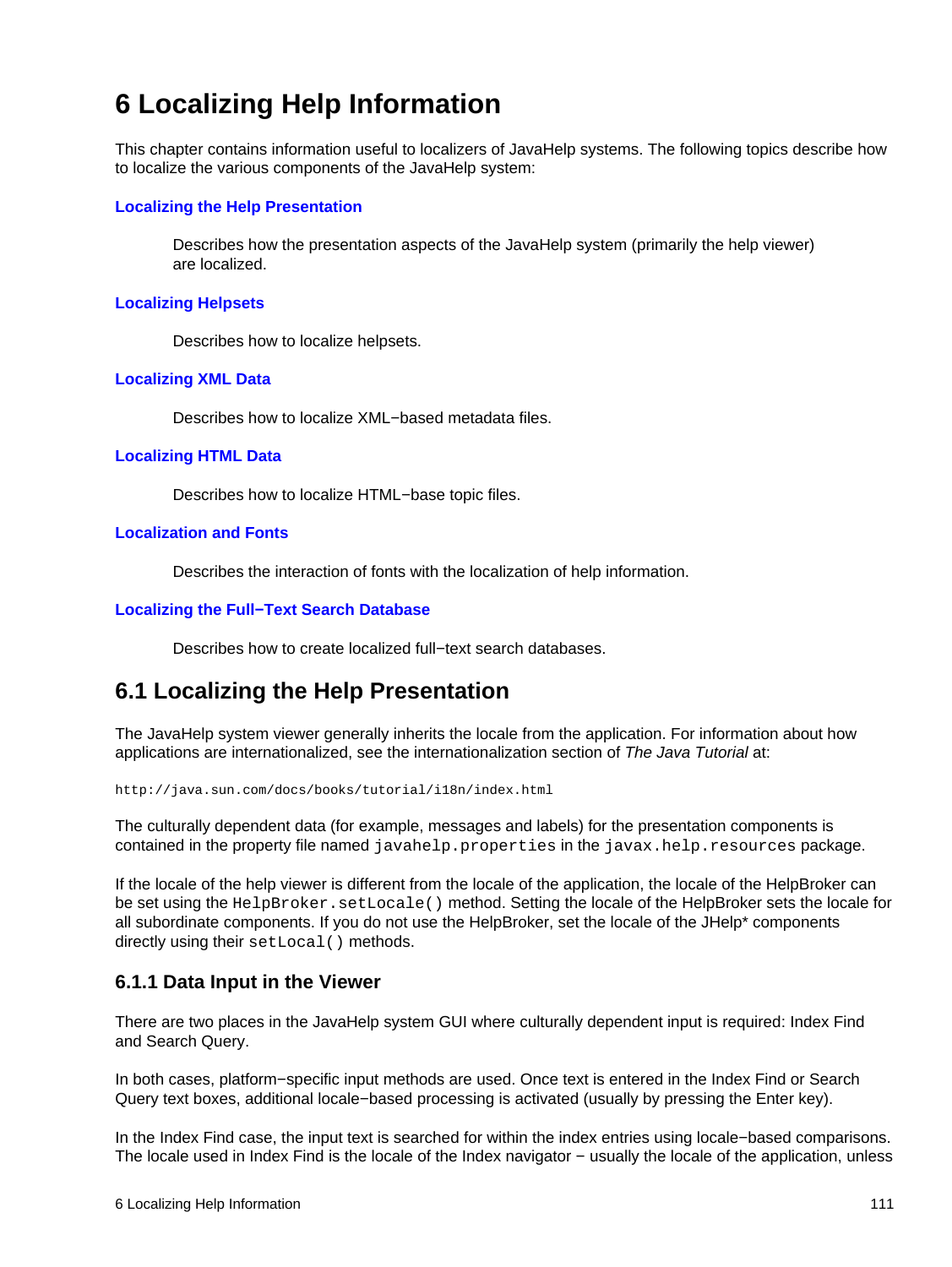#### JavaHelp System User's Guide

overridden using the JHelpIndexNavigator.setLocale() method.

In the Search Query case, the input text and the locale of the Search navigator are passed to a HelpSearch class. The HelpSearch class tokenizes the query text into words using the locale−specific tokenizer. The locale used in Search Query is the locale of the Search navigator − usually the locale of the application, unless overridden using the HelpBroker.setLocale or JHelpSearchNavigator.setLocale methods.

#### **See also:**

[Localizing Help Information](#page-115-0) [Localizing Helpsets](#page-117-0) [Localizing XML Data](#page-120-0) [Localizing HTML Data](#page-121-0) [Localization and Fonts](#page-123-0) [Localizing the Full−Text Search Database](#page-123-1)

# <span id="page-117-0"></span>**6.2 Localizing Helpsets**

The portal to all JavaHelp system help information is th[e helpset file](#page-47-0) which defines the *helpset*. The helpset is the set of data that constitutes your help system and includes:

- Helpset file (XML)
- Map file (XML)
- TOC definition file (XML)
- Index definition file (XML)
- Topic files (HTML)
- Full−text search database

All helpset data can be localized, often in multiple ways. The process of localizing helpsets can be viewed as a cascading process, where each level of the cascade becomes more specific and takes precedence over the levels above it.

The following diagram shows the different levels in the JavaHelp system where the locale can be set and localization can occur, starting with the host application and moving into the helpset. Changes to locale are propagated down the hierarchy, with a change at each level overriding the locale set above it.

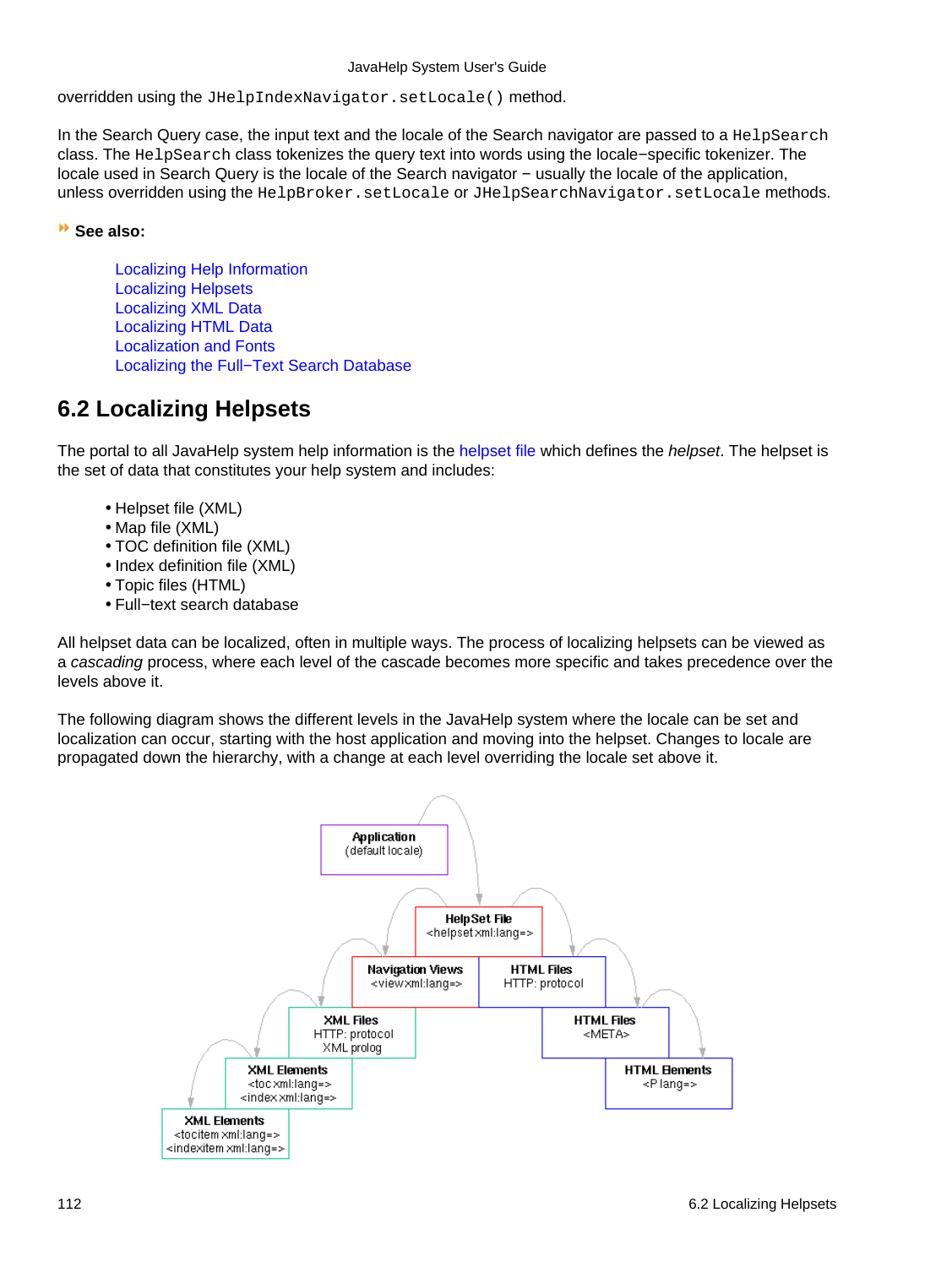Legend:

- **Described i[n Localizing Help Presentation](#page-116-0)**
- $\Box$  Described in the following sections
- Described i[n Localizing XML Data](#page-120-0)
- Described i[n Localizing HTML Data](#page-121-0)

# **6.2.1 The Helpset File**

The locale of a helpset is usually set through the helpset file. The locale for the entire helpset can be specified through the helpset file, although portions of it can be be selectively overridden in the data files.

#### <span id="page-118-0"></span>**6.2.1.1 Finding the Helpset File**

When the application activates the JavaHelp system, the application uses the HelpSet.findHelpSet method to find the correct helpset file and return its location (URL). The full name of the helpset file is constructed based on the name of the helpset file specified as an argument to HelpSet.findHelpSet, and the locale based on either the system default locale or a locale specified as an optional argument.

The name of the locale−specific helpset file is constructed and then searched for in the following order (from most to least specific):

- 1. name language country variant.hs
- 2. name\_language\_country.hs
- 3. name\_language.hs
- 4. name.hs
- 5. name\_defaultlanguage\_defaultcountry\_defaultvariant.hs
- 6. name\_defaultlanguage\_defaultcountry.hs
- 7. name\_defaultlanguage.hs

 $\blacksquare$  The defaults are derived from the system with the Locale.getDefault method.

#### **6.2.1.2 Setting Locales in the Helpset File**

The helpset file can be used to control the locale of different aspects of the help system. The XML language controls used to set locale are discussed in more detail i[n Localizing XML Data.](#page-120-0)

The  $xml:$  lang attribute can be used within the <helpset> tag to specify the locale of the entire helpset (the other elements in the helpset file automatically inherit the locale). For example:

<helpset **xml:lang="fr"**>

The locale specified for the helpset in this manner overrides any locale acquired from the system or the application. For this reason, it is the most reliable means for setting the helpset locale.

The locale of the  $\text{title}$  element is always the same as locale of the helpset. Any  $\text{xml}$  : lang attributes specified for the <title> element are ignored.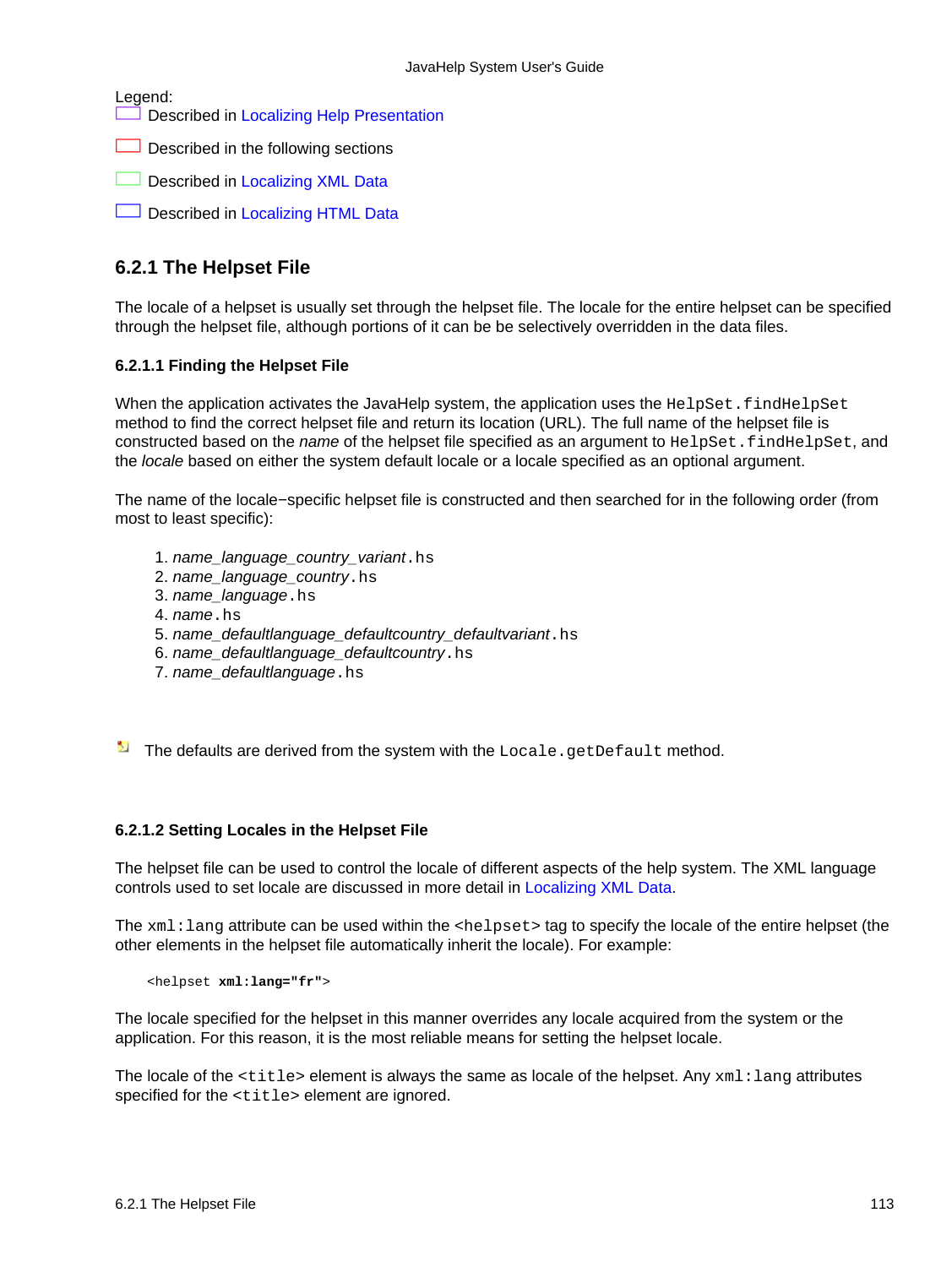#### **6.2.1.3 Navigation View Locale**

The  $xml:$  lang attribute can also be used to change the locale of the navigator views specified in the  $\langle$ view> elements (for example, the TOC and index). Note, however, that this locale is overridden by any locale settings specified by  $xml:1$  and attributes in the TOC and index [XML](#page-120-0) definition files, as described in XML [Data](#page-120-0).

The locale of the  $\langle$ label> element is always the same as the locale of the containing view. Any  $xml:$ lang attributes specified for <label> elements are ignored.

#### **6.2.1.4 Shipping Multiple Locales**

The JavaHelp software makes it possible to simultaneously distribute multiple localized helpsets (for example, German, French, and English). As describe[d above](#page-118-0), the HelpSet, findHelpSet method determines the correct helpset file based on the system's locale or as set by the application using HelpBroker.setLocale(). You can include multiple, localized helpset files and locate the appropriate version using this naming convention.

If you ship multiple locales, you will probably organize your help information a little differently than is described in [Setting Up a JavaHelp System](#page-46-0). The following diagram shows one way you can organize the help information by locale:



Note that the paths specified in the  $\alpha$ -data sections of the localized [helpset files](#page-47-0) must point to the appropriate locations. For example:

```
<maps>
        <mapref> location="de/Map.jhm" />
     </maps>
     <view>
       <name>TOC</name>
       <label>Holidays</label>
       <type>javax.help.TOCView</type>
       <data>de/HolidayTOC.xml</data>
     </view>
```
#### **6.2.1.5 Merging Localized Helpsets**

JavaHelp system helpsets can be [merged.](#page-81-0) The locale of a helpset is maintained in a merge operation. For instance, if the master helpset (locale  $en_{US}$ ) is merged with another Helpset (locale  $fr\_FR$ ), the locale of both helpsets is maintained.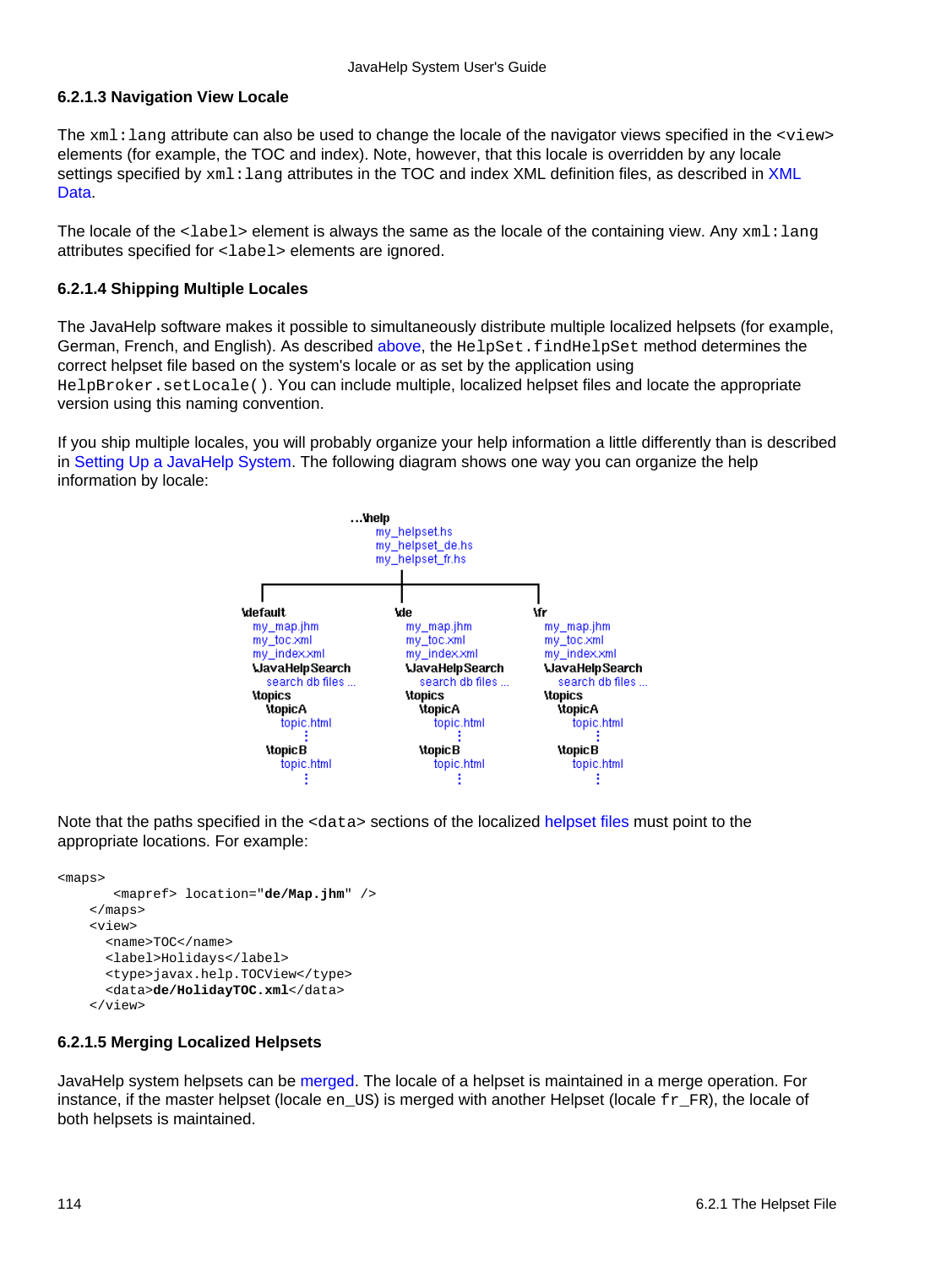#### **6.2.1.6 Map Data**

Map data should not be localized. If IDs (target attribute) are localized they will no longer match the IDs used internally in the application.

**See also:**

[Localizing Help Information](#page-115-0) [Localizing Help Presentation](#page-116-0) [Localizing XML Data](#page-120-0) [Localizing HTML Data](#page-121-0) [Localization and Fonts](#page-123-0) [Localizing the Full−Text Search Database](#page-123-1) [Helpset File](#page-47-0) [Table of Contents File](#page-58-0) [Index File](#page-61-0)

# <span id="page-120-0"></span>**6.3 Localizing XML Data**

The XML data that defines the TOC, index, and helpset files can be localized as specified in the XML 1.0 specification  $(h_{\text{t}})$  /w3c.org/XML/). Both the character encoding and language can be set for these files.

# **6.3.1 Character Encoding**

Character encoding is an unambiguous mapping of the members of a character set (letters, ideographs, digits, symbols, or control functions) to specific numeric code values. The specified encoding applies to the entire file. Character encoding can be set for XML files using the following methods (listed in order of precedence):

- [The HTTP protocol](#page-120-1)
- [The XML prolog declaration](#page-120-2)

 $\mathbb{S}^1$  Only one encoding can be specified for any file.

#### <span id="page-120-1"></span>**6.3.1.1 HTTP Protocol**

If the XML file is provided by a server via the HTTP protocol, the server can specify the character set using the charset parameter in the HTTP Content−Type field.

#### <span id="page-120-2"></span>**6.3.1.2 XML Prolog Declaration**

Typically, the encoding attribute in the prolog to all of the XML metadata files is used to specify the encoding used for its character set. For example, the following prolog specifies the Latin−1 (ISO−8859−1) character set:

<?xml version='1.0' **encoding='ISO−8859−1'** standalone='yes' ?>

## **6.3.2 Setting the Language**

The language can be set for the XML files using the following methods (listed in order of precedence):

- The  $xml:$  lang attribute, which can be set for any XML element (tag)
- By [inheritance](#page-121-2) from the closest parent element (tag)
- Th[e HTTP protocol](#page-121-3) Content−Language header
- The default locale of the helpset
- The default locale of the application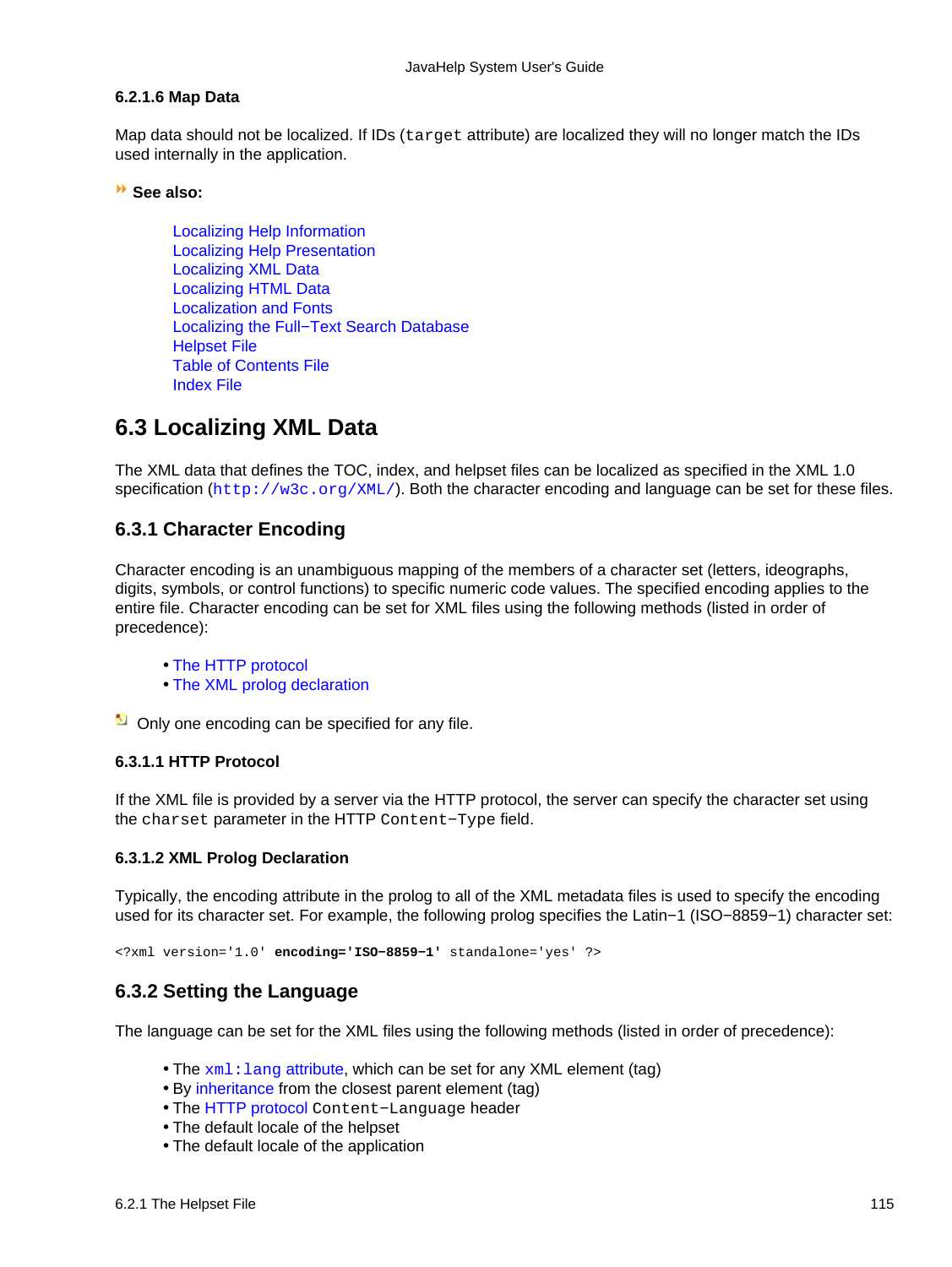It is possible to mix languages in these files. A different language can be specified for each tag; however, only one character encoding can be specified for each file.

#### <span id="page-121-1"></span>**6.3.2.1 The xml:lang Attribute**

The language for any element (tag) in XML files can be set using the  $xml :$  lang attribute. For example, the following code sets the language for that table of contents entry to German. Any elements (<tocitem> tags) nested in that tag automatically inherit that language:

<tocitem **xml:lang="de"** target="jde.intro">Homepage der JDE Online−Hilfe</tocitem>

<span id="page-121-2"></span>Typically, the  $xml:$  lang attribute is set in the opening tag (for example,  $\text{>toc}$   $xml:$  lang="de">), so all of the other elements in the TOC inherit the attribute. In this case the entire TOC is in German.

The syntax of the lang attribute is:

| lang            | = language-code                             |
|-----------------|---------------------------------------------|
|                 | $language-code = primarycode(' -' subcode)$ |
| primarycode     | = ISO639   IonaCode   UserCode              |
| ISO639          | $= 2$ alpha characters                      |
| <i>IonaCode</i> | $= (i   I)' -' (alpha characters)$          |
| UserCode        | $=(x \mid X)' -'$ (alpha characters)        |
| subcode         | $=$ (alpha characters)                      |

For more information about the lang attribute, please refer to the XML recommendation at the World Wide Web Consortium web site (<http://w3c.org/XML/>).

## <span id="page-121-3"></span>**6.3.2.2 HTTP Protocol**

If the XML file is provided by a server via the HTTP protocol, the server can specify the language for that file using the HTTP Content−Language header (for example, Content−Language:en−US).

#### **See also:**

[Localizing Help Information](#page-115-0) [Localizing Help Presentation](#page-116-0) [Localizing Helpsets](#page-117-0) [Localizing HTML Data](#page-121-0) [Localization and Fonts](#page-123-0) [Localizing the Full−Text Search Database](#page-123-1)

# <span id="page-121-0"></span>**6.4 Localizing HTML Data**

The HTML data contained in topic files can be localized as specified in the HTML 4.0 specification (http://w3c.org/TR/REC−html40/). Both the character encoding and the language can be set.

# <span id="page-121-4"></span>**6.4.1 Character Encoding**

Character encoding is an unambiguous mapping of the members of a character set (letters, ideographs, digits, symbols, or control functions) to specific numeric code values. Character encoding can be set for HTML files in the following ways (listed in order of precedence):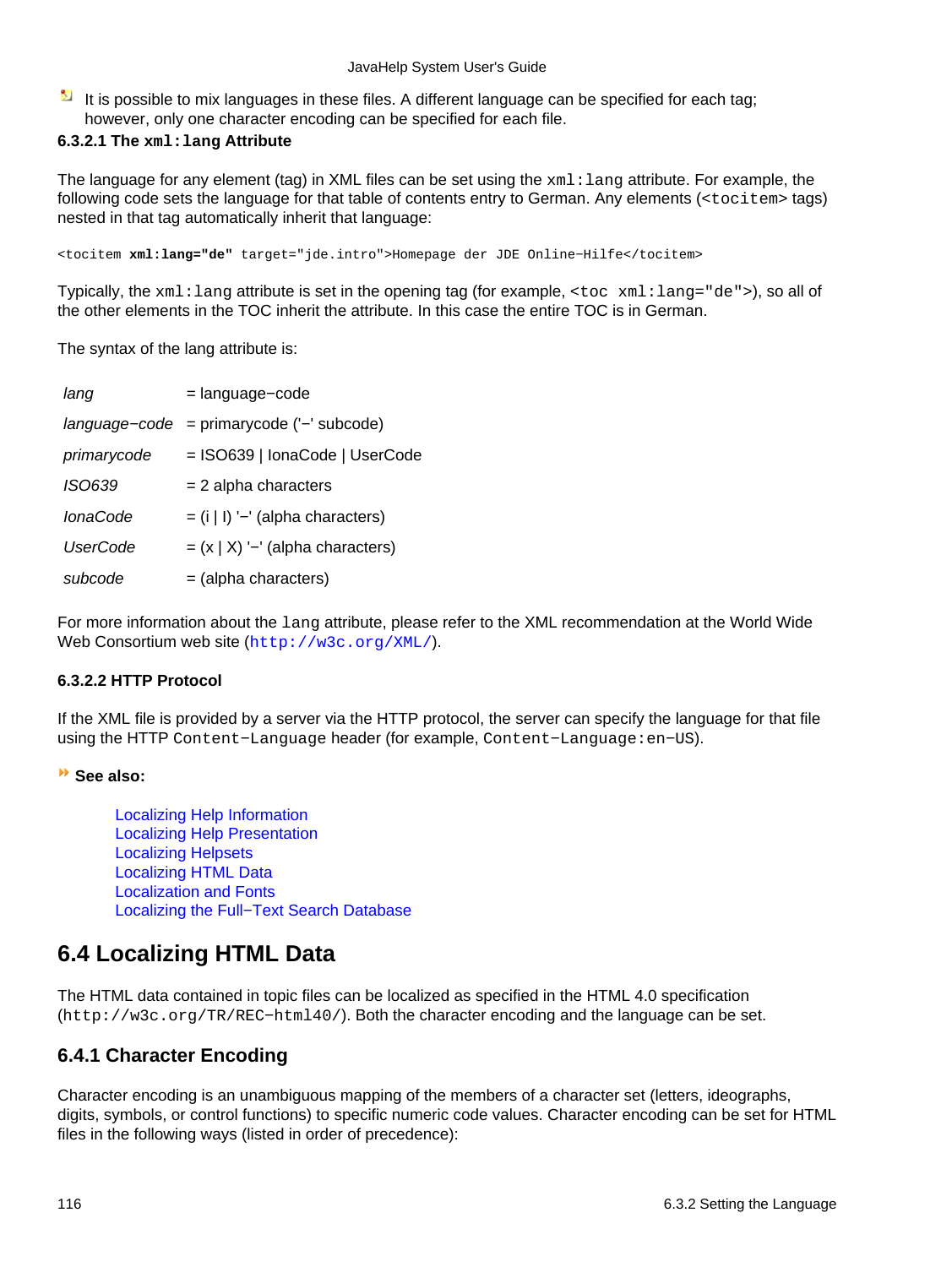- [HTTP protocol](#page-122-0)
- HTML <META> [declaration](#page-122-1)
- HTML charset attribute on an external source (not recognized by the JavaHelp system)

**D** Only one encoding can be specified for any file.

#### <span id="page-122-0"></span>**6.4.1.1 HTTP Protocol**

If the HTML file is provided by a server via the HTTP protocol, the server can specify the character set using the charset parameter in the HTTP Content−Type field.

#### <span id="page-122-1"></span>**6.4.1.2 <META> Declaration**

The HTML <META> declaration can be used to specify the character encoding. Encoding is specified using the charset parameter, as follows:

<META HTTP−EQUIV="Content−Type" CONTENT="text/html;**charset=x−euc−jp**">

# **6.4.2 Specifying a Language**

The language can be set in HTML files in the following ways (listed in order of precedence):

- The lang [attribute](#page-122-2)
- [Inheritance](#page-122-3) from the closest element (tag)
- The <META> [declaration](#page-123-2)
- Th[e HTTP protocol](#page-123-3) Content−Language header
- The default locale of the helpset
- The default locale of the application

#### <span id="page-122-2"></span>**6.4.2.1 The HTML lang Attribute**

The lang attribute specifies the language of a specific element (tag>. It can be applied to every HTML element except the following: <APPLET>, <BASE>, <BASEFONT>, <BR>, <FRAME>, <FRAMESET>, <HR>, <IFRAME>, <PARAM>, and <SCRIPT>.

The following is an example of the  $\text{lang}$  attribute being used with the  $\text{p}$  tag:

<P lang="en−US">

<span id="page-122-3"></span>Any elements (tags) nested within a tag automatically inherit the parent tag's language.

The syntax of the lang attribute is:

| lang            | $=$ language-code                           |
|-----------------|---------------------------------------------|
|                 | $language-code = primarycode(' -' subcode)$ |
| primarycode     | = ISO639   IonaCode   UserCode              |
| <i>ISO639</i>   | $= 2$ alpha characters                      |
| <i>IonaCode</i> | $= (i   I)' -' (alpha characters)$          |
| UserCode        | $=(x \mid X)' -'$ (alpha characters)        |
| subcode         | $=$ (alpha characters)                      |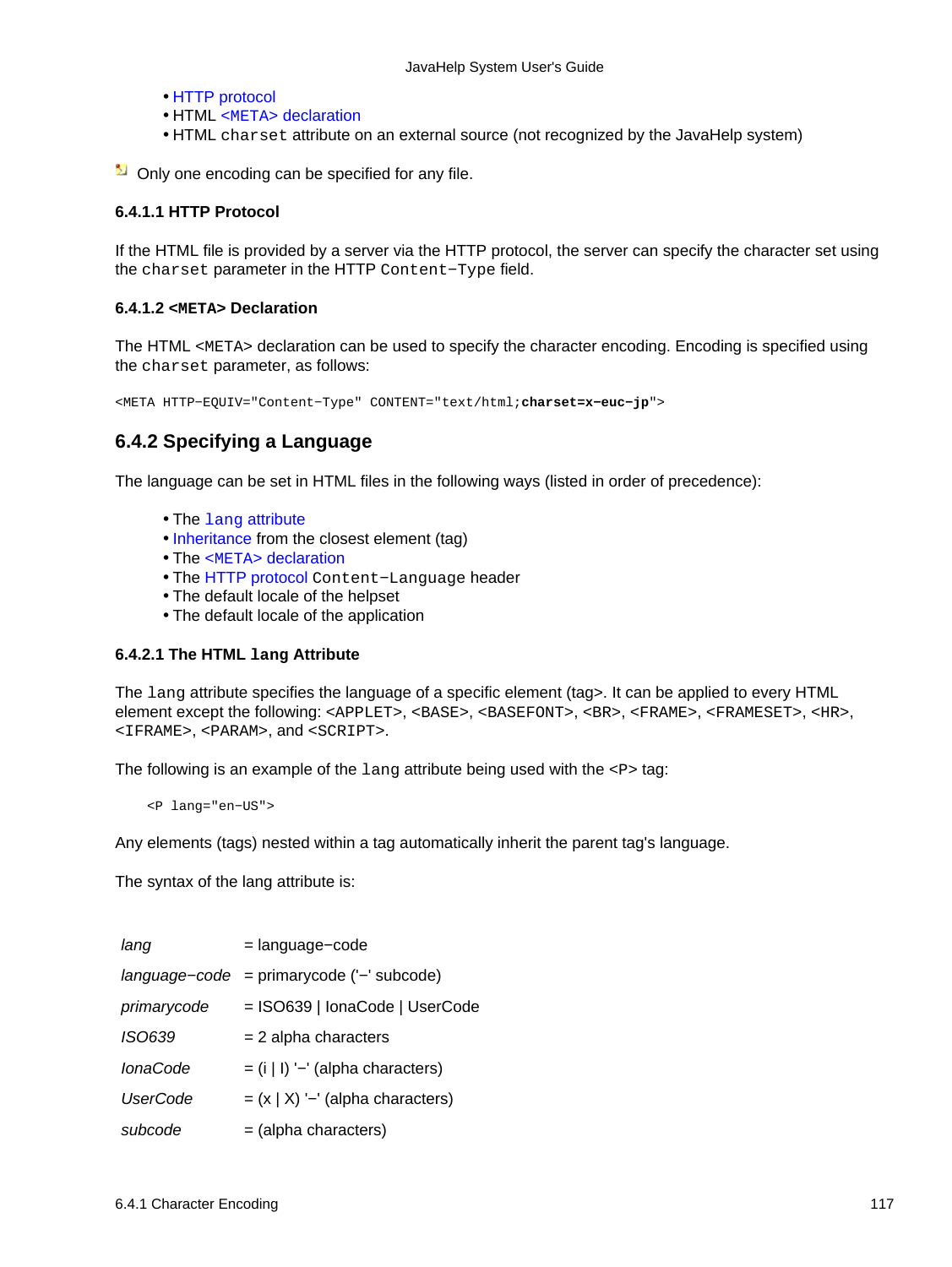For more information about the lang attribute, please refer to the HTML 4.0 specification at the World Wide Web Consortium web site (http://w3c.org/TR/REC−html40/).

#### <span id="page-123-2"></span>**6.4.2.2 <META> Declaration**

The HTML <META> declaration can be used to specify the file's language. Language is specified using the Content−Language parameter:

<META http−equiv=**"Content−Language" content="en−US"**>

#### <span id="page-123-3"></span>**6.4.2.3 HTTP Protocol**

If the HTML file is provided by a server via the HTTP protocol, the server can specify the language for that file using the HTTP Content−Language header (for example, Content−Language:en−US).

#### **See also:**

[Localizing Help Information](#page-115-0) [Localizing Help Presentation](#page-116-0) [Localizing Helpsets](#page-117-0) [Localizing XML Data](#page-120-0) [Localization and Fonts](#page-123-0) [Localizing the Full−Text Search Database](#page-123-1)

# <span id="page-123-0"></span>**6.5 Localization and Fonts**

The JavaHelp system displays information using the host's default fonts. If a helpset contains information that cannot be presented using the default fonts, an alternate font glyph (usually a square) is displayed in its place.

The JavaHelp presentation font can be changed either by modifying the font.properties file in the JRE or by setting the font in the HelpBroker or JHelp\* components.

The  $H \in H \cap B$  setFont (Font f) method sets the font for a JavaHelp presentation and propagates the font to all of the presentation components. JHelp\* components can set their fonts using the setFont() method.

For more information about Unicode font support and adding fonts to the JRE, please refer to the Fonts section in the following documents:

```
(JDK 1.1)
•
```

```
http://java.sun.com/products/jdk/1.1/docs/guide/intl/
(Java 2 Platform)
•
```

```
http://java.sun.com/products/
/1.2/docs/guide/internat/
```
#### **See also:**

<span id="page-123-1"></span>[Localizing Help Information](#page-115-0) [Localizing Help Presentation](#page-116-0) [Localizing Helpsets](#page-117-0) [Localizing XML Data](#page-120-0) [Localizing HTML Data](#page-121-0) [Localizing the Full−Text Search Database](#page-123-1)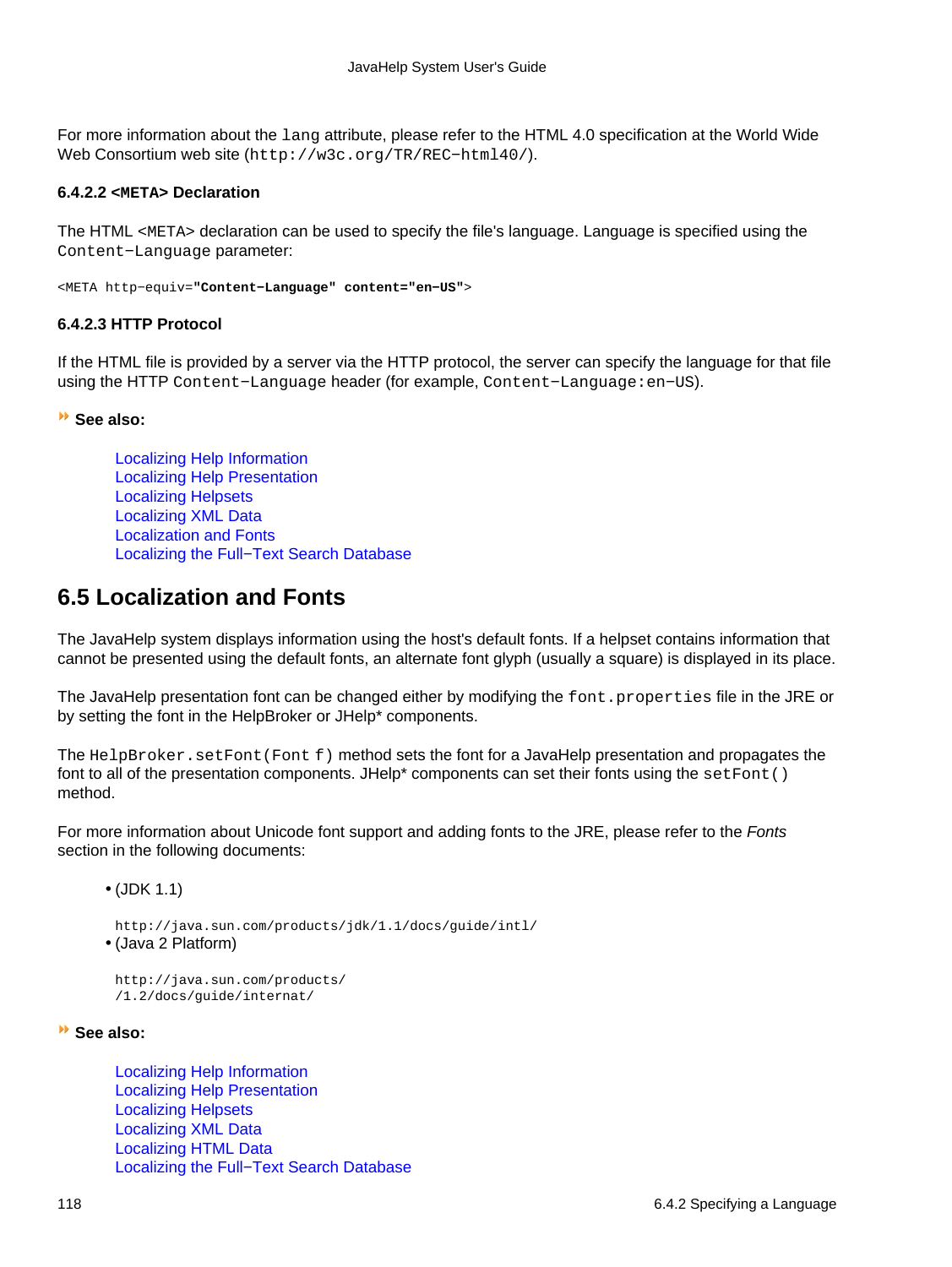# **6.6 Localizing the Full−Text Search Database**

The JavaHelp system full–text search database is constructed using the [jhindexer](#page-72-0) command. The jhindexer command parses HTML topic files according to each file'[s character encoding.](#page-121-4) If the document format (HTML, GIF, text) supports [a language attribute](#page-122-2), the document text is tokenized according to the language attributes for its elements.

By default, jhindexer assumes the default locale − use the locale option to specify the locale directly to the jhindexer command. The syntax for the locale option is:

jhindexer −locale language\_country\_variant

The argument to the option is the name of the locale as described in java.util.Locale, for example, en\_US (English, United States) or en\_US\_WIN (English, United States, Windows variant).

#### **See also:**

[Localizing Help Information](#page-115-0) [Localizing Help Presentation](#page-116-0) [Localizing Helpsets](#page-117-0) [Localizing XML Data](#page-120-0) [Localizing HTML Data](#page-121-0) [Localization and Fonts](#page-123-0) [Creating the Full−text Search Database](#page-69-0) [The](#page-72-0) [jhindexer](#page-72-0) Command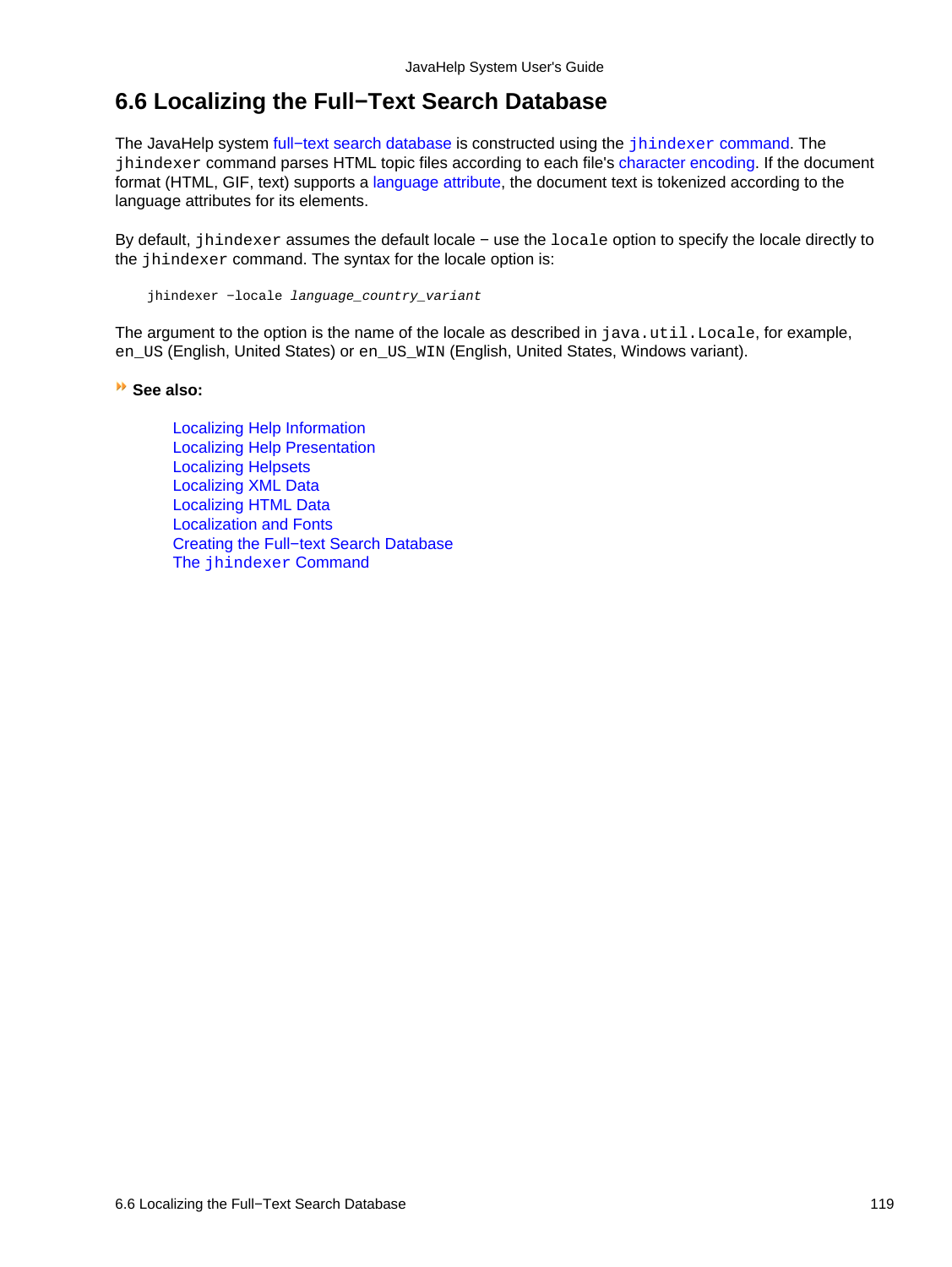JavaHelp System User's Guide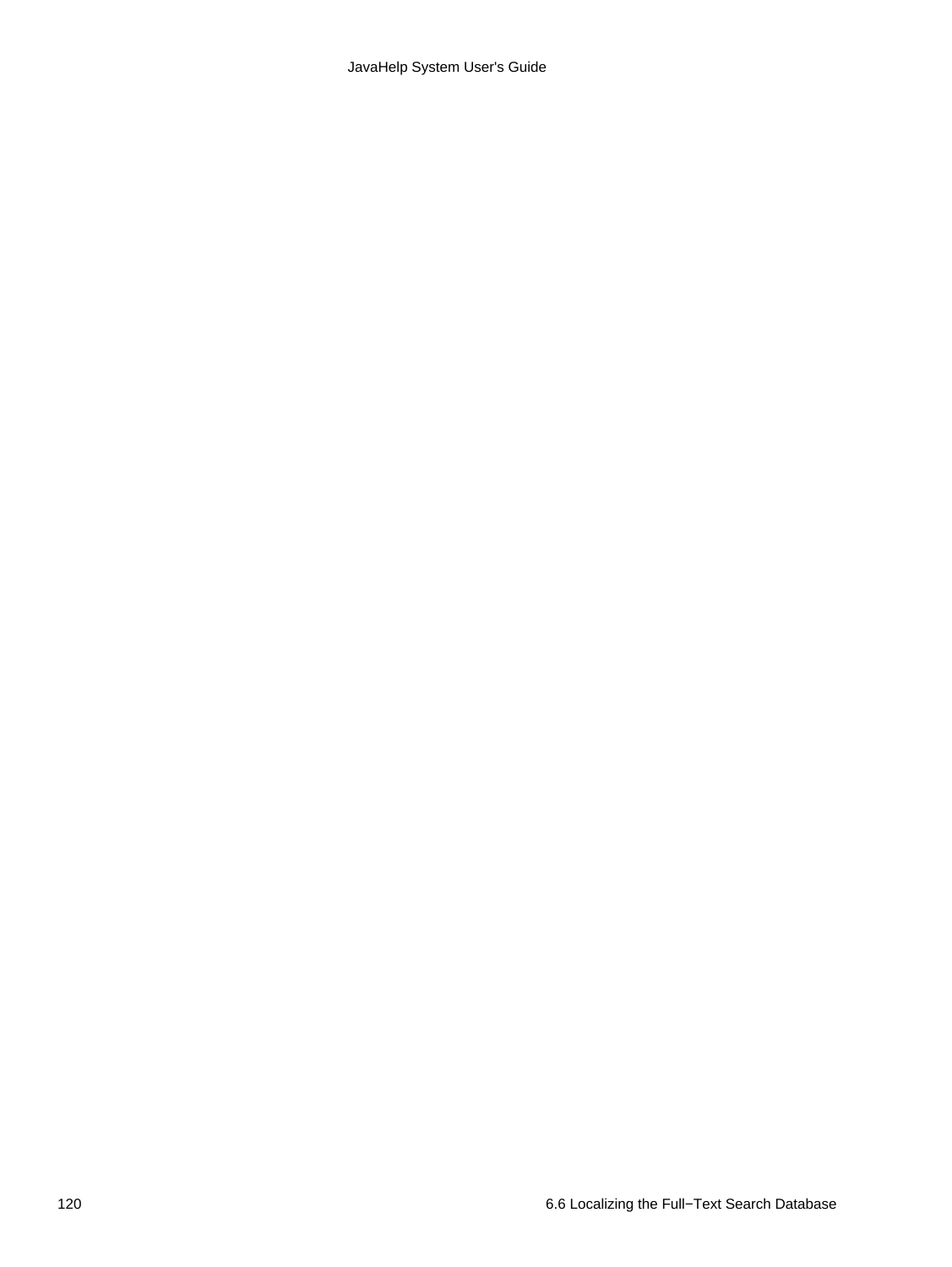# **7 Index**

# **Symbol**

[/ vs. \ \(URL file separators\)](#page-46-1)

# **A**

[accessibility](#page-41-0) [action buttons](#page-51-0) [API viewer demo](#page-11-0) [API, JavaHelp location](#page-8-0) [AppendMerge](#page-81-0) [authoring help information](#page-36-0)

# **B**

[Back button](#page-51-0) [bookmarks](#page-65-0) [browser demo](#page-11-0) [browser, server based JavaHelp](#page-109-0) [bug list](#page-17-0) [button help](#page-69-1)

# **C**

[changes since the 1.0 release](#page-9-0) [class libraries, JavaHelp](#page-16-0) [ClassLoader class](#page-91-0) **[CLASSPATH](#page-91-0)** [adding helpsets to](#page-91-0) [deploying helpsets](#page-28-0) [external references, and](#page-17-1) [JAR file manifest setting](#page-40-0) [config file \(jhindexer command\)](#page-73-0) [content pane, accessibility](#page-41-0) [content pane, bugs and limitations](#page-17-2) [contents, JavaHelp 2.0 release](#page-8-0) [context sensitive help](#page-92-0) [button help](#page-69-1) [field−level help](#page-99-0) [help \(F1\) key, enabling](#page-96-0) [implementing in Java programs](#page-92-0) [menu help](#page-68-0) [window−level help](#page-98-0) [CSS1 style sheets](#page-9-0)

# **D**

[<data> tag \(helpset file\)](#page-47-0) [demo programs](#page-11-0) dialog boxes (modal), using with JavaHelp [discussion group, JavaHelp](#page-6-0) [distributing helpsets](#page-89-0) [download packages](#page-8-0)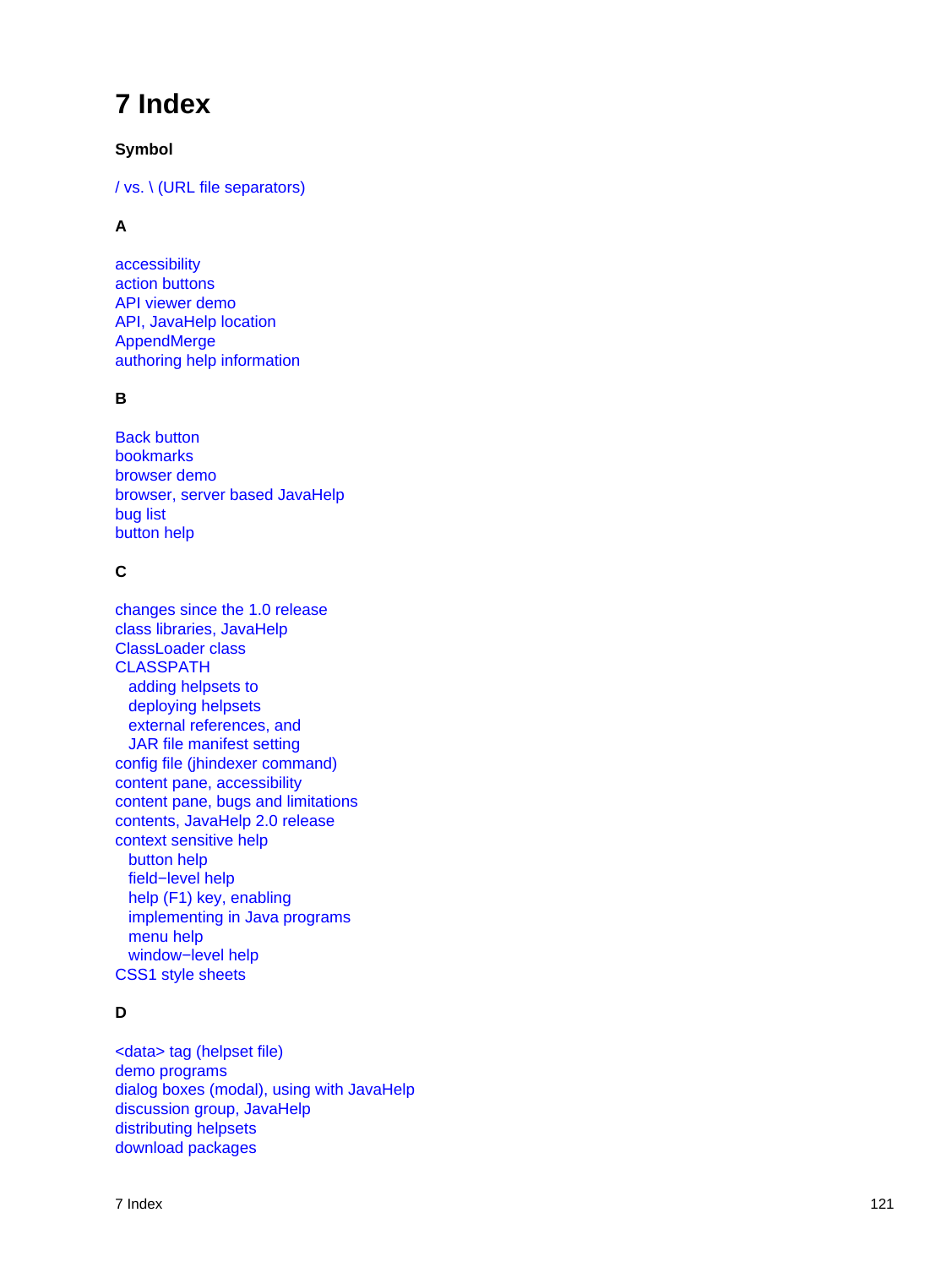#### **E**

[email address, JavaHelp](#page-6-0) [embedding JavaHelp components](#page-105-0) environment variables [example helpsets](#page-15-0)

## **F**

[F1 help key](#page-96-0) [Favorites button](#page-51-0) [Favorites navigator and file](#page-65-0) [feature list, JavaHelp](#page-24-0) [features, new](#page-9-0) [feedback to JavaHelp team](#page-6-0) [field−level help](#page-99-0) [file separators−−URL \( / vs. \ \)](#page-46-1) [files, distributable](#page-89-0) [fonts, changing in popups](#page-75-0) [Forward button](#page-51-0) [full−text search](#page-75-1) creating search database [how it works](#page-69-0) [localizing database](#page-123-1) [scenarios](#page-69-0) [testing the search database with the jhsearch command](#page-75-1)

#### **G**

[getting started](#page-7-0) [authoring helpsets](#page-36-0) [JavaHelp 2.0 release](#page-7-0) [programming JavaHelp system](#page-89-0) [Glossary navigator and file](#page-63-0)

#### **H**

**[HelpBroker](#page-95-0)** [context−sensitive help](#page-95-0) [general use](#page-95-0) [helpsets](#page-47-0) [adding to application](#page-90-0) [helpset file](#page-47-0) [CLASSPATH, and](#page-90-0) [distributable library files](#page-89-0) [localizing](#page-117-0) [localized examples](#page-15-0) [merging](#page-81-0) [packaging helpset data for delivery](#page-46-0) [samples of](#page-15-0) [viewing](#page-38-0) [help key, enabling](#page-96-0) [help viewer](#page-38-0) [helpset viewer](#page-38-0) [Home button](#page-51-0) [<homeID> tag \(helpset file\)](#page-47-0)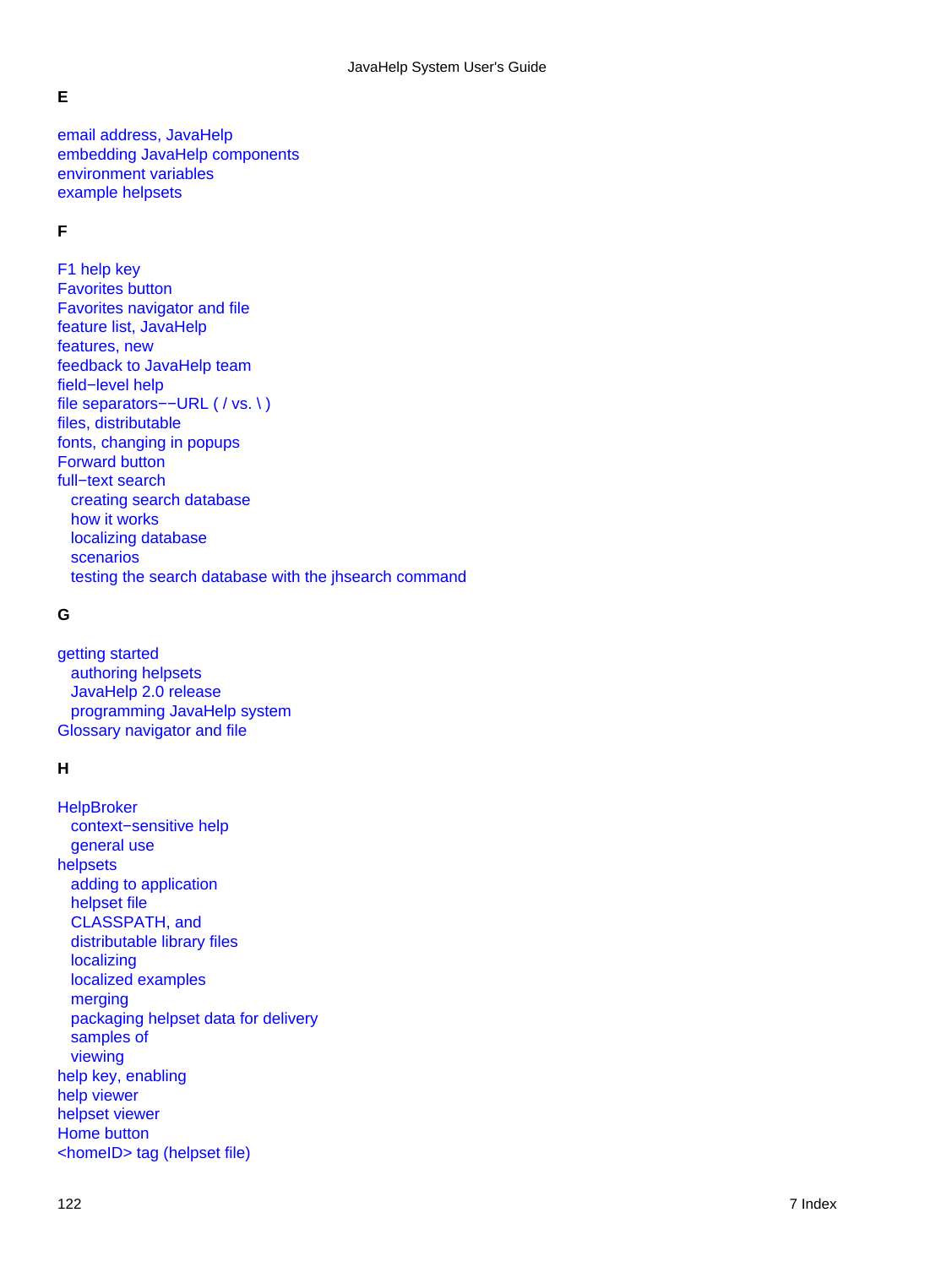[hsviewer](#page-38-0)

# **I**

[IDE demo \(application help\)](#page-11-0) [index file](#page-61-0) [<index> tag \(index file\)](#page-61-0) [<indexitem> tag \(index file\)](#page-61-0) [indexItem tag \(JSP tag library\)](#page-111-0) installation setting environment variables PATH environment variable JHHOME environment variable [introduction, JavaHelp](#page-24-1)

#### **J**

[J2SE](#page-9-1) [JAR \(Java ARchive\)](#page-47-1) [Java components \(lightweight\)](#page-105-1) [Java Server Pages](#page-109-0) [JDK](#page-9-1) JHHOME environment variable [JHSecondaryViewer Component](#page-75-0) [jh.jar](#page-16-0) [javahelp−comments@eng.sun.com](#page-6-0) [jhall.jar](#page-16-0) [jhbasic.jar](#page-16-0) [jhindexer command](#page-72-0) [jhtools.jar](#page-16-0) [jhsearch command](#page-75-1) [jhsearch.jar](#page-16-0) [JSP](#page-109-0)

## **K**

[keyboard shortcuts, viewer](#page-41-0)

# **L**

[<label> tag \(helpset file\)](#page-47-0) [libraries](#page-16-0) [distributing helpsets](#page-89-0) [JavaHelp](#page-16-0) [tag library](#page-109-0) [lightweight Java components](#page-105-1) [limitations, JavaHelp](#page-17-0) [linking topics](#page-45-0) [links, favorites](#page-65-0) [localization](#page-115-0) [help viewer](#page-116-0) [helpsets](#page-117-0) [XML data](#page-120-0) [HTML data](#page-121-0) [fonts](#page-123-0) [full−text search](#page-123-1)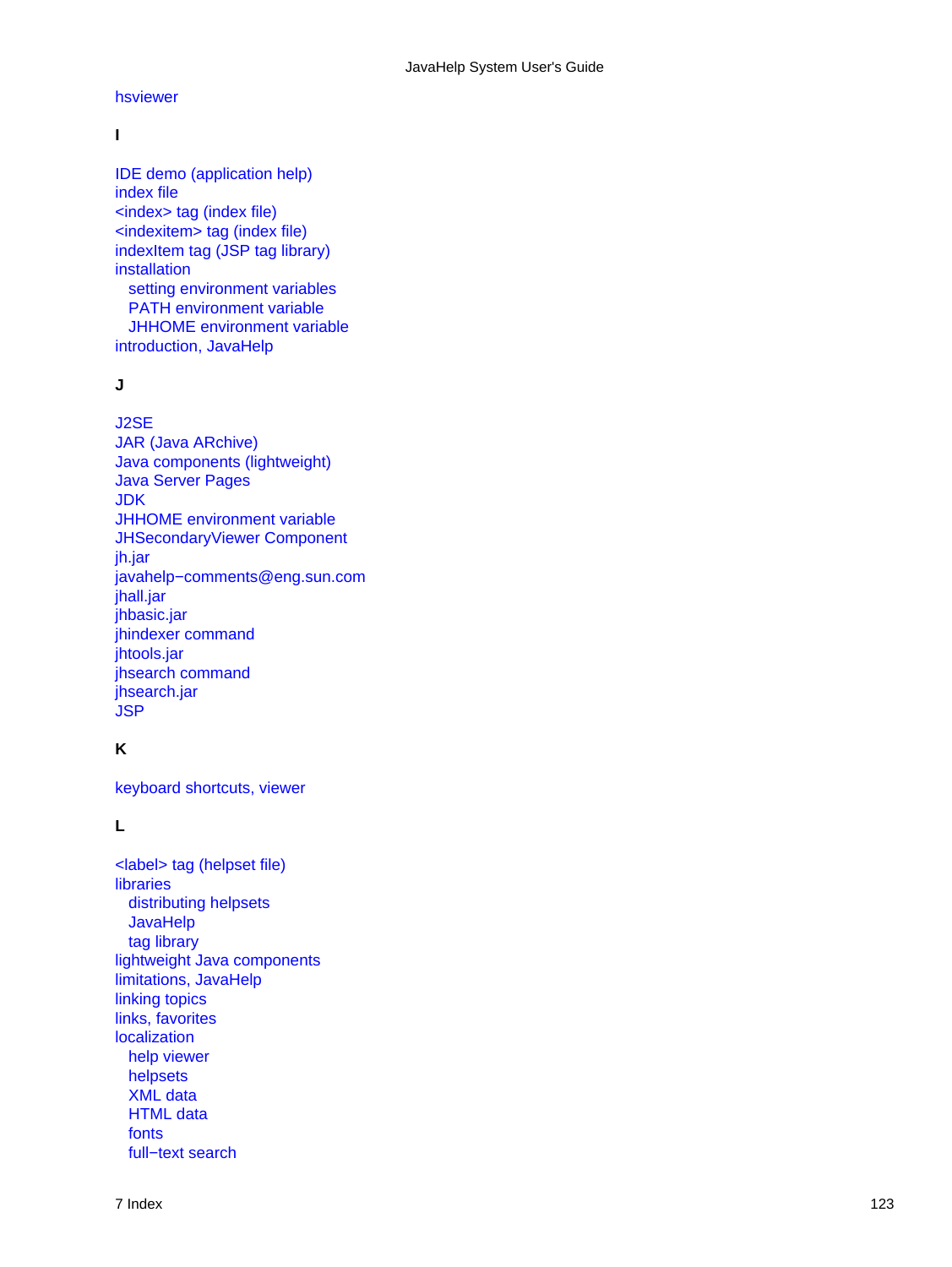#### [localized sample helpsets](#page-11-0)

#### **M**

[mailing list](#page-6-0) [map file](#page-54-0) map file, including in JAR file [<map> tag \(map file\)](#page-54-0) [<mapID> tag \(map file\)](#page-54-0) [<maps> tag \(helpset file\)](#page-47-0) [master helpset file \(merging\)](#page-81-0) [menu help](#page-68-0) [merge demo](#page-11-0) [merging helpsets](#page-81-0) [dynamic merging](#page-104-0) [master helpset](#page-81-0) [static merging](#page-81-0) [<subhelpset> tag](#page-81-0) [types of merges](#page-81-0) modal dialogs, using with JavaHelp multi−topic printing

# **N**

[<name> tag \(helpset file\)](#page-47-0) [navigating with shortcut keys](#page-41-0) [Navigation pane, accessibility](#page-41-0) [navigators tag](#page-111-0) [new features](#page-9-0) **[NoMerge](#page-81-0)** 

# **O**

[object demo \(popups/secondary windows\)](#page-13-0) [<object> HTML tag](#page-75-0) [popup and secondary windows](#page-75-0) [<object> HTML tag \(lightweight Java components\)](#page-105-1) [overview, JavaHelp](#page-22-0)

## **P**

PATH environment variable packaging help information for delivery [<param> HTML tag](#page-75-0) [popup and secondary windows](#page-75-0) [lightweight Java components](#page-105-1) [platforms, supported](#page-9-1) [platforms, tested](#page-9-1) [popup and secondary windows](#page-75-0) [adding to topics](#page-75-0) [JHSecondaryViewer Component](#page-75-0) [presentation, specifying](#page-51-0) [calling from Java program](#page-95-1) [<presentation> \(helpset file\)](#page-51-0) [Print button](#page-51-0)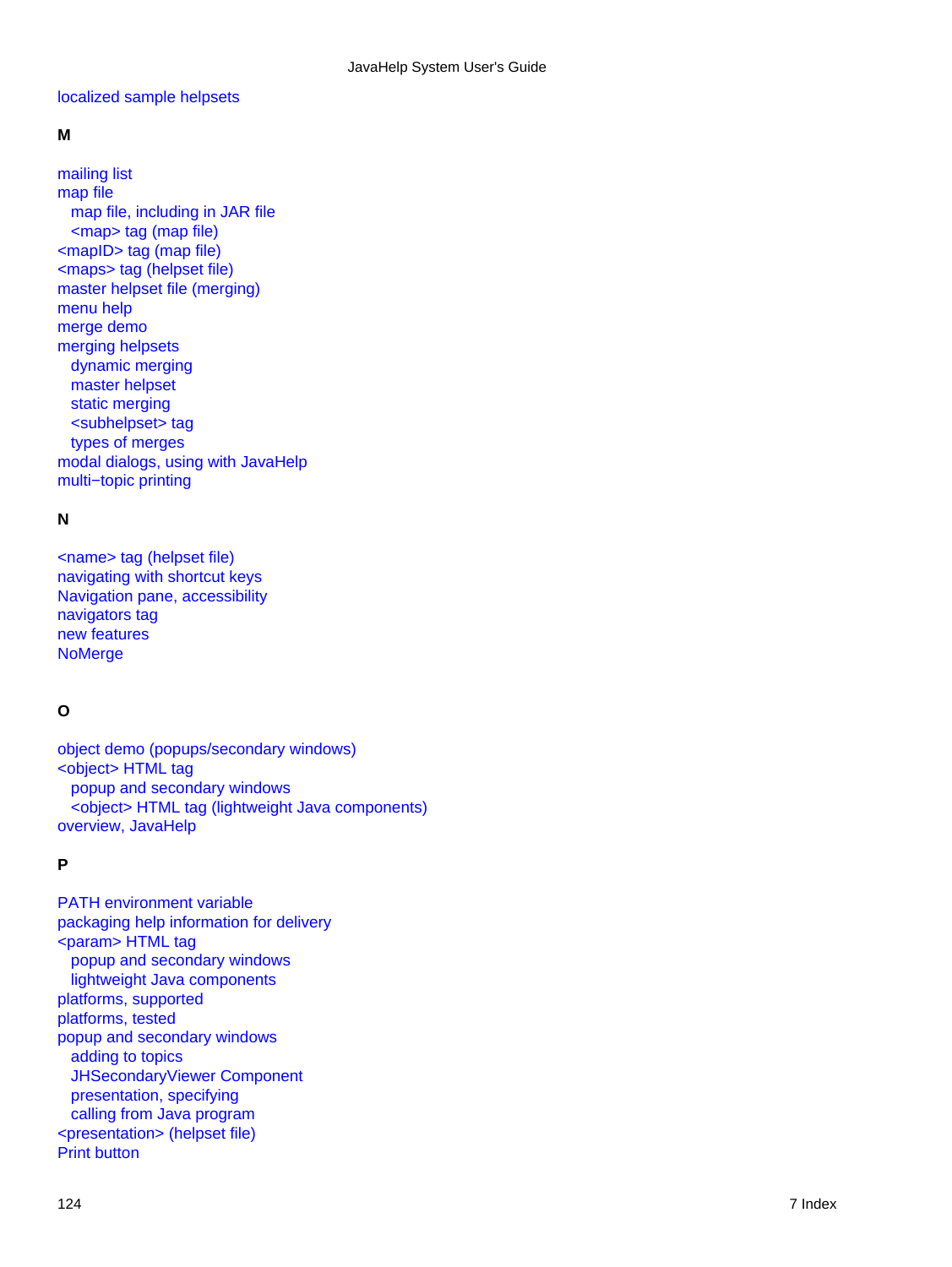printing topics [programming JavaHelp system](#page-89-0)

#### **R**

[ranking \(full−text search\)](#page-69-0) [redistributable helpsets](#page-89-0) [relaxation ranking \(full−text search\)](#page-69-0) [release contents](#page-8-0) [Reload button](#page-51-0)

### **S**

[sample helpsets](#page-15-0) [scenarios for using JavaHelp](#page-27-0) [search \(full−text\), see 'full−text search'](#page-75-1) [searchItem tag](#page-111-0) [secondary windows, see 'popup and secondary windows'](#page-75-0) separators (URL) (/ vs. \) [server−based JavaHelp](#page-109-0) **[ServletHelpBroker](#page-110-0)** [shortcut keys, viewer](#page-41-0) **[SortMerge](#page-81-0)** [source code](#page-8-0) [demo programs](#page-11-0) [JavaHelp source files](#page-8-0) [JavaHelp components \(popups and secondary windows\)](#page-105-1) [specification, JavaHelp](#page-8-0) [stop words \(jhindexer command\)](#page-73-1) [style sheets \(CSS1\)](#page-9-0) [<subhelpset> tag \(helpset file\)](#page-47-0) [support \(email questions\)](#page-6-0) [Swing requirements](#page-9-1)

## **T**

[table of contents \(TOC\) file](#page-58-0) [tag library](#page-111-0) [tags \(XML metadata\)](#page-47-0) [<data> \(helpset file\)](#page-47-0) [<homeID> \(helpset file\)](#page-47-0) [<index> \(index file\)](#page-61-0) [<indexitem> \(index file\)](#page-61-0) [<label> \(helpset file\)](#page-47-0) [<name> \(helpset file\)](#page-47-0) [<map> \(map file\)](#page-54-0) [<mapID> \(map file\)](#page-54-0) [<maps> \(helpset file\)](#page-47-0) [<presentation> \(helpset file\)](#page-47-0) [<subhelpset> \(helpset file\)](#page-47-0) [<title> \(helpset file\)](#page-47-0) [<toc> \(table of contents file\)](#page-58-0) [<tocitem> \(table of contents file\)](#page-58-0) [<view> \(helpset file\)](#page-47-0) [<title> tag \(helpset file\)](#page-47-0) [<toc> tag \(table of contents file\)](#page-58-0)